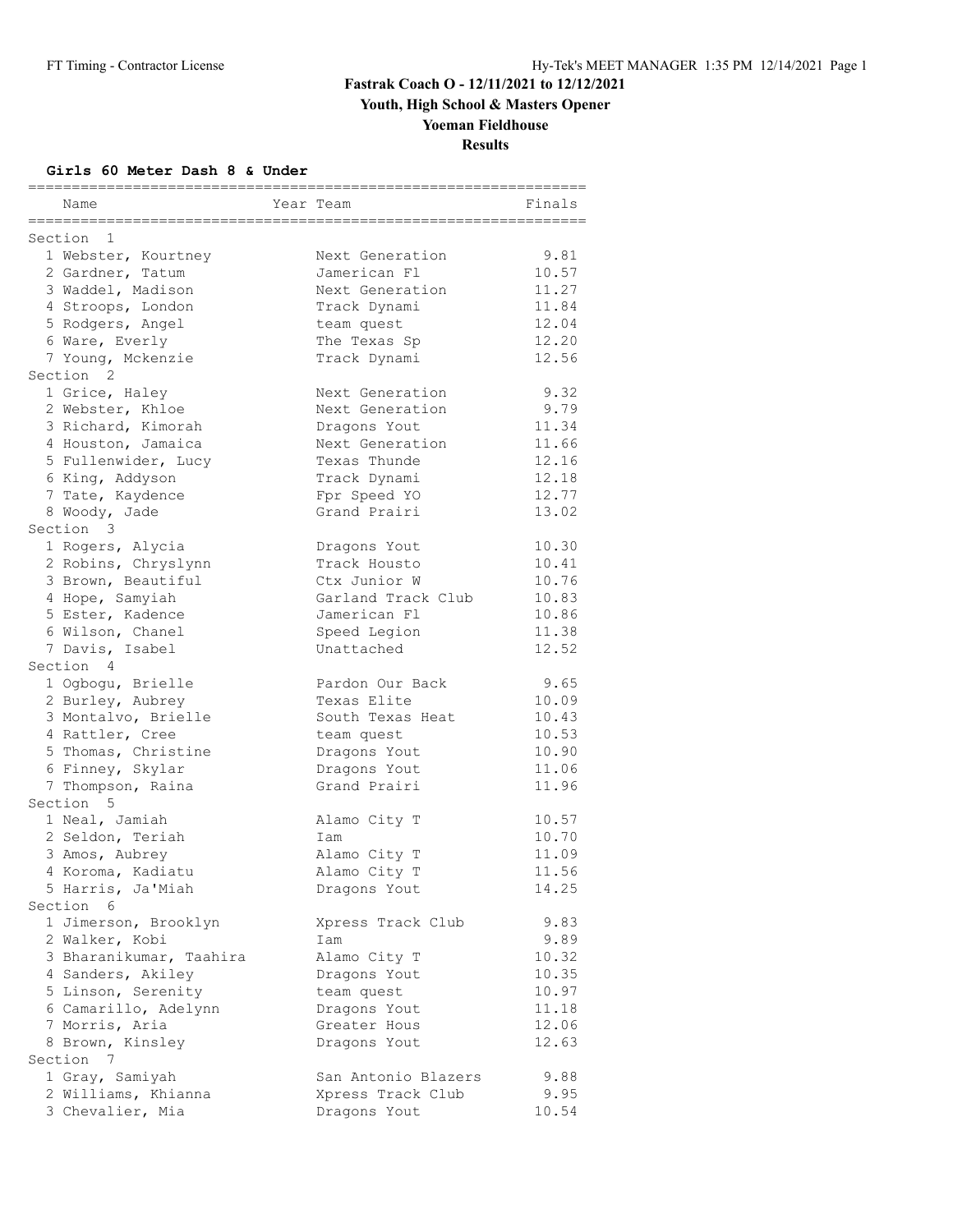**Youth, High School & Masters Opener**

# **Yoeman Fieldhouse**

### **Results**

#### **....Girls 60 Meter Dash 8 & Under**

| 4 Hayward, Zakiyyah  | Jamerican Fl        | 11.03 |
|----------------------|---------------------|-------|
| 5 Anderson, Londyn   | Garland Track Club  | 11.27 |
| 6 Strait, Astrid     | Grand Prairi        | 11.77 |
| Section 8            |                     |       |
| 1 Mondy, Addison     | Iam                 | 9.13  |
| 2 Valentine, Caleigh | Xpress Track Club   | 9.87  |
| 3 Howard, Reagan     | Xpress Track Club   | 10.33 |
| 4 Mobley, Aniya      | Fpr Speed YO        | 10.55 |
| 5 Furlow, Jordan     | Unattached          | 11.72 |
| 6 Qualls, Jayla      | Houston Blue Devils | 14.21 |
|                      |                     |       |

#### **Girls 200 Meter Dash 8 & Under**

| Name<br>_______________________                                                                                                     | Year Team<br>--------------------------------------                                             | Finals                                             |
|-------------------------------------------------------------------------------------------------------------------------------------|-------------------------------------------------------------------------------------------------|----------------------------------------------------|
| $\mathbf{1}$<br>Section                                                                                                             |                                                                                                 |                                                    |
| 1 Valentine, Caleigh<br>2 Hayward, Zakiyyah<br>3 Houston, Jamaica                                                                   | Xpress Track Club<br>Jamerican Fl<br>Next Generation                                            | 33.29<br>38.98<br>40.25                            |
| 4 Fullenwider, Lucy<br>Section <sub>2</sub>                                                                                         | Texas Thunde                                                                                    | 42.94                                              |
| 1 Montalvo, Brielle<br>2 Story, Journey<br>3 Waddel, Madison                                                                        | South Texas Heat<br>team quest<br>Next Generation                                               | 35.81<br>36.26<br>41.86                            |
| Section 3<br>1 Tientcheu, Aneesa                                                                                                    | Fpr Speed YO                                                                                    | 29.43                                              |
| 2 Amos, Aubrey<br>3 Young, Mckenzie                                                                                                 | Alamo City T<br>Track Dynami                                                                    | 37.95<br>47.78                                     |
| Section 4                                                                                                                           |                                                                                                 |                                                    |
| 1 Howard, Reagan<br>2 Chevalier, Mia<br>3 Stroops, London                                                                           | Xpress Track Club<br>Dragons Yout<br>Track Dynami                                               | 34.49<br>37.66<br>41.73                            |
| Section 5                                                                                                                           |                                                                                                 |                                                    |
| 1 Gardner, Tatum<br>2 Finney, Skylar<br>3 Camarillo, Adelynn<br>4 Hope, Samyiah<br>5 Baker, Jordan                                  | Jamerican Fl<br>Dragons Yout<br>Dragons Yout<br>Garland Track Club<br>team quest                | 36.54<br>38.77<br>40.66<br>42.50<br>43.47          |
| Section 6                                                                                                                           |                                                                                                 |                                                    |
| 1 Williams, Khianna<br>2 Bharanikumar, Taahira<br>3 Linson, Serenity<br>4 Thomas, Christine<br>5 Koroma, Kadiatu<br>6 King, Addyson | Xpress Track Club<br>Alamo City T<br>team quest<br>Dragons Yout<br>Alamo City T<br>Track Dynami | 34.04<br>35.69<br>38.52<br>40.81<br>42.25<br>44.87 |
| Section 7                                                                                                                           |                                                                                                 |                                                    |
| 1 Walker, Kobi<br>2 Richard, Kimorah<br>3 Tournear-Baker, Ry'Lynn<br>4 Woody, Jade<br>5 Harris, Ja'Miah                             | Iam<br>Dragons Yout<br>Ctx Junior W<br>Grand Prairi<br>Dragons Yout                             | 34.49<br>39.41<br>39.47<br>48.46<br>52.83          |
| Section 8                                                                                                                           |                                                                                                 |                                                    |
| 1 Grice, Haley<br>2 Webster, Khloe                                                                                                  | Next Generation<br>Next Generation                                                              | 31.38<br>32.23                                     |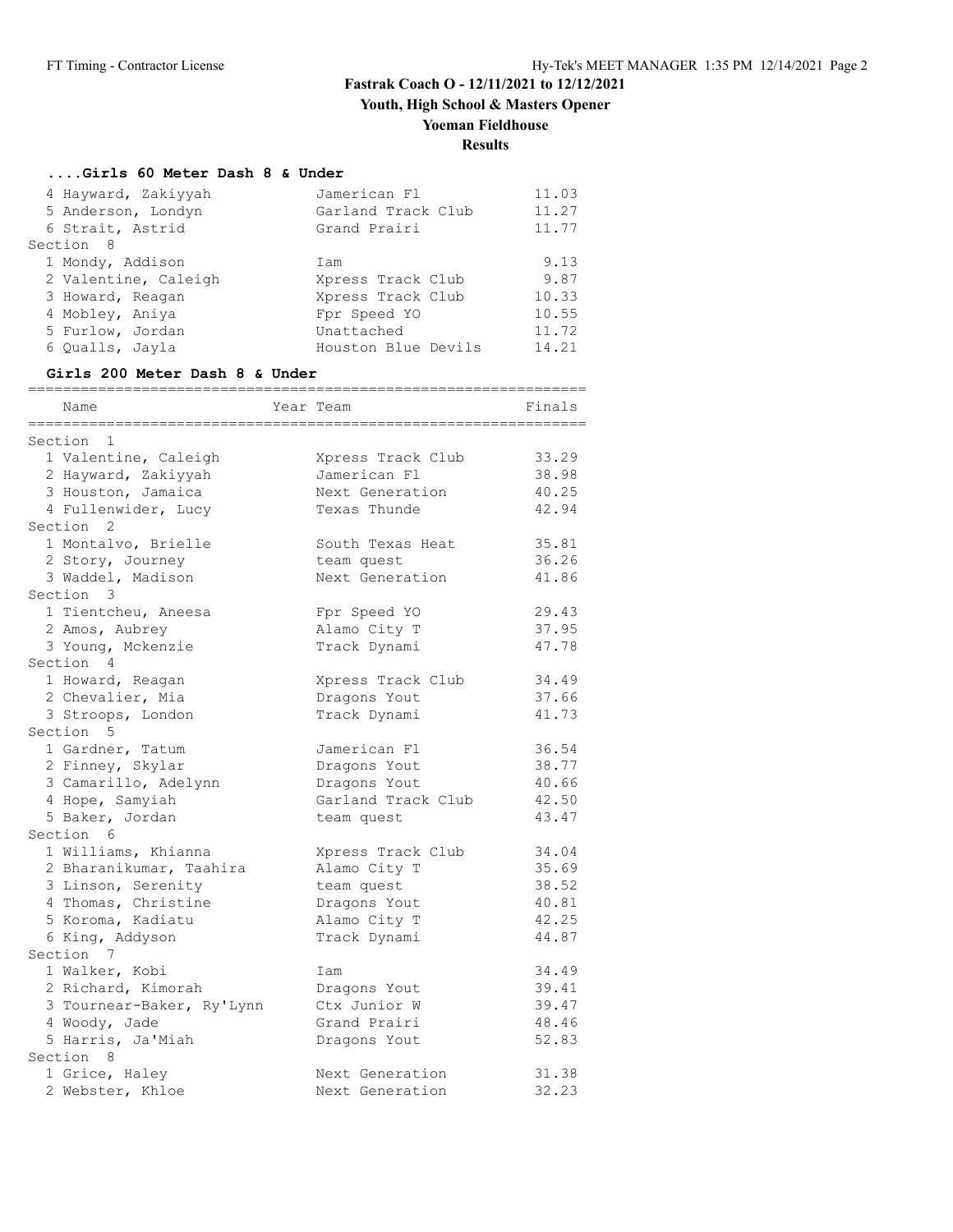# **Youth, High School & Masters Opener**

# **Yoeman Fieldhouse**

# **Results**

#### **....Girls 200 Meter Dash 8 & Under**

| 3 Ogbogu, Brielle    | Pardon Our Back     | 33.29 |
|----------------------|---------------------|-------|
| 4 Jimerson, Brooklyn | Xpress Track Club   | 33.96 |
| 5 Wilson, Chanel     | Speed Legion        | 39.36 |
| Section 9            |                     |       |
| 1 Mondy, Addison     | Iam                 | 31.95 |
| 2 Webster, Kourtney  | Next Generation     | 33.68 |
| 3 Guy, Eden          | Dragons Yout        | 37.72 |
| 4 Rodgers, Angel     | team quest          | 39.63 |
| 5 Tate, Kaydence     | Fpr Speed YO        | 42.48 |
| Section 10           |                     |       |
| 1 Carmenar, Kyra     | Furosity Track      | 33.67 |
| 2 Ester, Kadence     | Jamerican Fl        | 36.62 |
| 3 Anderson, Londyn   | Garland Track Club  | 36.84 |
| 4 Robins, Chryslynn  | Track Housto        | 38.72 |
| 5 Thompson, Raina    | Grand Prairi        | 43.85 |
| Section 11           |                     |       |
| 1 Gray, Samiyah      | San Antonio Blazers | 33.75 |
| 2 Sanders, Akiley    | Dragons Yout        | 35.48 |
| 3 Rattler, Cree      | team quest          | 36.10 |
| 4 Neal, Jamiah       | Alamo City T        | 36.70 |
| 5 Mitchell, Talia    | Unattached          | 42.82 |

#### **Girls 400 Meter Dash 8 & Under**

| Name                                          | Year Team          | Finals  |
|-----------------------------------------------|--------------------|---------|
| Section 1                                     |                    |         |
| 1 Rogers, Alycia                              | Dragons Yout       | 1:24.66 |
| 2 Stroops, London                             | Track Dynami       | 1:38.87 |
| 3 Hope, Samyiah                               | Garland Track Club | 1:45.70 |
| Section <sub>2</sub>                          |                    |         |
| 1 Sanders, Akiley                             | Dragons Yout       | 1:27.20 |
|                                               | Ctx Junior W       | 1:38.66 |
| 2 Tournear-Baker, Ry'Lynn<br>3 Rodgers, Angel |                    | 1:44.05 |
| Section 3                                     | team quest         |         |
|                                               |                    |         |
| 1 Chevalier, Mia                              | Dragons Yout       | 1:30.66 |
| 2 Guy, Eden                                   | Dragons Yout       | 1:31.77 |
| 3 Mobley, Aniya                               | Fpr Speed YO       | 1:40.39 |
| 4 Mitchell, Talia                             | Unattached         | 1:45.33 |
| 5 Morris, Aria                                | Greater Hous       | 1:52.47 |
| Section 4                                     |                    |         |
| 1 Rattler, Cree                               | team quest         | 1:29.18 |
| 2 Ester, Kadence                              | Jamerican Fl       | 1:30.69 |
| 3 Linson, Serenity                            | team quest         | 1:32.40 |
| 4 Gardner, Tatum                              | Jamerican Fl       | 1:36.70 |
| 5 Fullenwider, Lucy                           | Texas Thunde       | 1:38.36 |
| Section 5                                     |                    |         |
| 1 Tientcheu, Aneesa                           | Fpr Speed YO       | 1:10.86 |
| 2 Brown, Kinsley                              | Dragons Yout       | 1:43.65 |
| 3 Richard, Kimorah                            | Dragons Yout       | 1:45.96 |
| Section 6                                     |                    |         |
| 1 Youngblood, Xoie                            | Cougar T&F         | 1:21.67 |
| 2 Ray, Makinley                               | Greater Hous       | 1:26.45 |
| 3 Finney, Skylar                              | Dragons Yout       | 1:29.56 |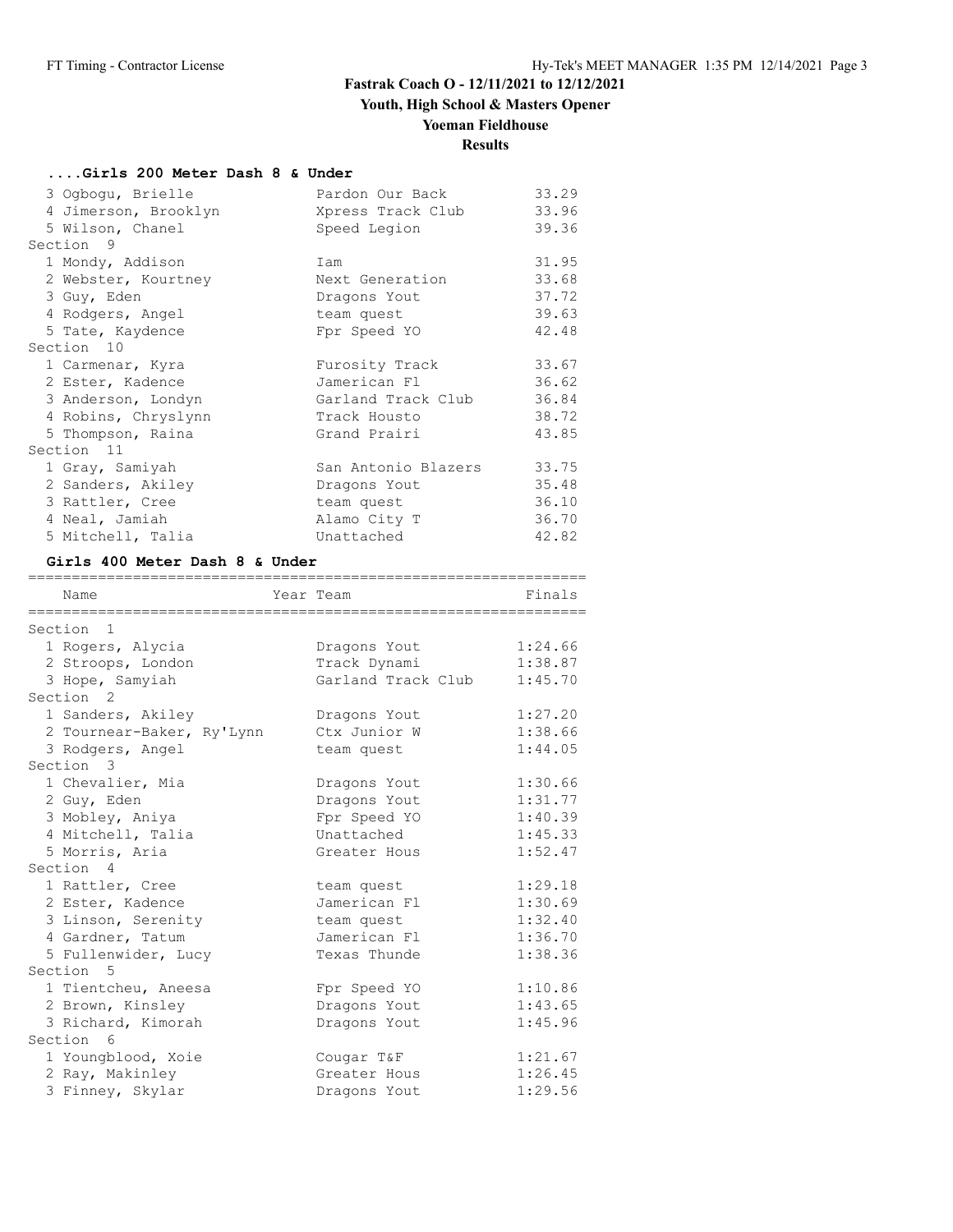**Youth, High School & Masters Opener**

# **Yoeman Fieldhouse**

# **Results**

#### **....Girls 400 Meter Dash 8 & Under**

| 4 Hayward, Zakiyyah  | Jamerican Fl        | 1:35.69 |
|----------------------|---------------------|---------|
| 5 Camarillo, Adelynn | Dragons Yout        | 1:35.77 |
| Section 7            |                     |         |
| 1 Ogbogu, Brielle    | Pardon Our Back     | 1:17.66 |
| 2 Gray, Samiyah      | San Antonio Blazers | 1:17.76 |
| 3 Carmenar, Kyra     | Furosity Track      | 1:21.34 |
| 4 Burley, Aubrey     | Texas Elite         | 1:24.72 |
| 5 Anderson, Londyn   | Garland Track Club  | 1:43.06 |

#### **Girls 800 Meter Run 8 & Under**

| Name                       | Year Team    | Finals  |
|----------------------------|--------------|---------|
| Section                    |              |         |
| 1 Tientcheu, Aneesa        | Fpr Speed YO | 2:46.53 |
| 2 Youngblood, Xoie         | Cougar T&F   | 2:53.23 |
| 3 Guy, Eden                | Dragons Yout | 3:25.18 |
| 4 Tillman, Caitlyn         | Northside St | 3:25.60 |
| 5 Ray, Makinley            | Greater Hous | 3:27.68 |
| 6 Strait, Astrid           | Grand Prairi | 3:54.74 |
| 7 Woody, Jade              | Grand Prairi | 4:26.65 |
| -- Tournear-Baker, Ry'Lynn | Ctx Junior W | DNF     |

#### **Girls 1 Mile Run 8 & Under**

| Name               | Year Team    | Finals  |
|--------------------|--------------|---------|
| 1 Youngblood, Xoie | Cougar T&F   | 6:22.65 |
| 2 Tillman, Caitlyn | Northside St | 7:30.72 |

#### **Girls Long Jump 8 & Under**

| Name                    | Year Team |                  | Finals         |
|-------------------------|-----------|------------------|----------------|
| Flight 1                |           |                  |                |
| 1 Ray, Makinley         |           | Greater Hous     | $11 - 09.00$   |
| 2 Burley, Aubrey        |           | Texas Elite      | $10 - 10.00$   |
| 3 Montalvo, Brielle     |           | South Texas Heat | $9 - 00.00$    |
| 4 Carmenar, Kyra        |           | Furosity Track   | $8 - 09.00$    |
| 5 Bharanikumar, Taahira |           | Alamo City T     | $8 - 04.00$    |
| 6 Davis, Isabel         |           | Unattached       | $5 - 0.3$ , 00 |
| 7 Thompson, Raina       |           | Grand Prairi     | $4 - 08.00$    |

#### **Girls Shot Put 8 & Under**

================================================================

| Name                                   | Year Team                  | Finals                       |
|----------------------------------------|----------------------------|------------------------------|
| 1 Brown, Beautiful<br>2 Furlow, Jordan | Ctx Junior W<br>Unattached | $15 - 10.00$<br>$13 - 10.00$ |
| 3 Thomas, Christine                    | Dragons Yout               | $13 - 05.00$                 |
| 4 Morris, Aria                         | Greater Hous               | $8 - 04.00$                  |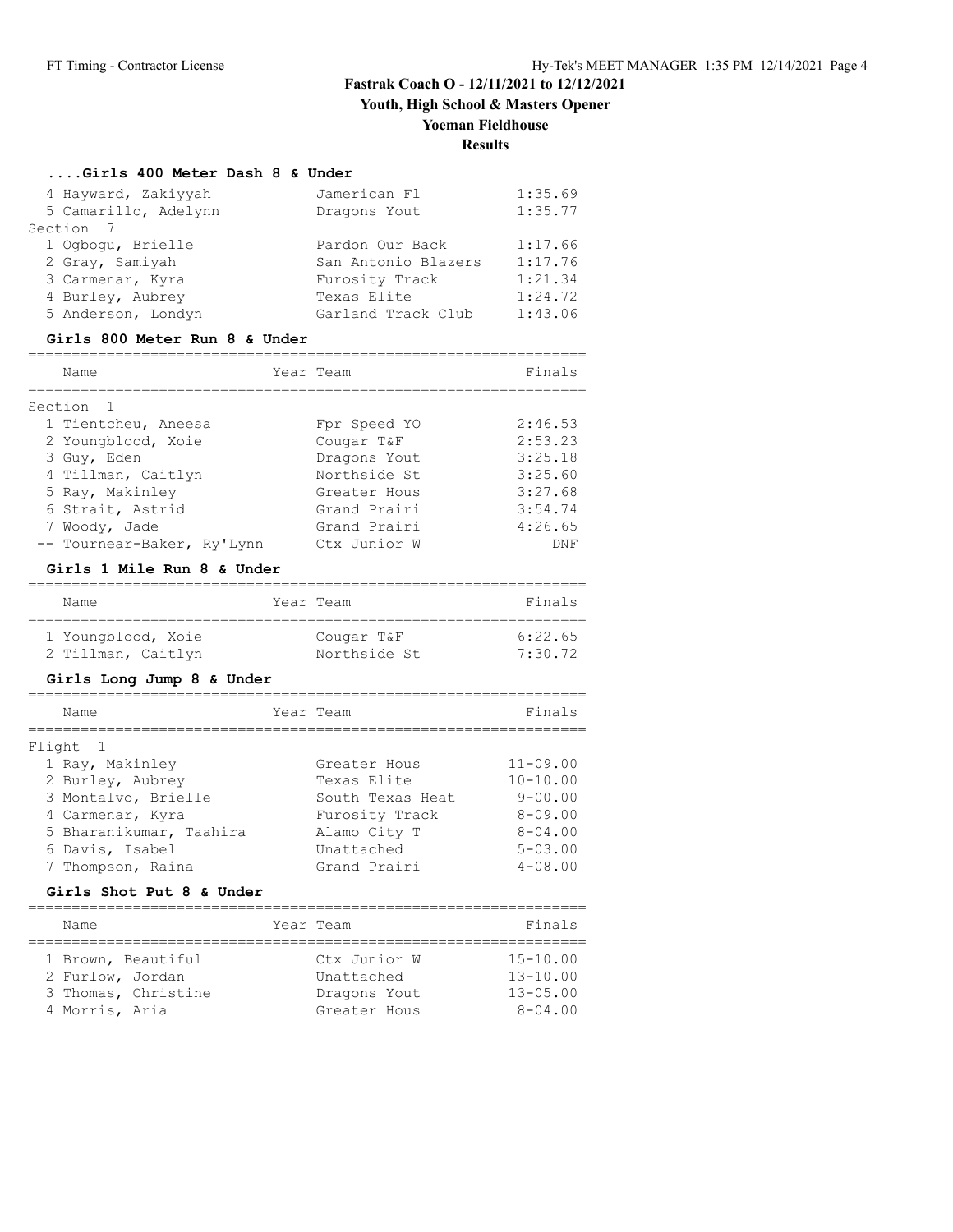**Youth, High School & Masters Opener**

# **Yoeman Fieldhouse**

**Results**

**Girls 60 Meter Dash 9 Yr Old**

| Name                      | Year Team           | Finals |
|---------------------------|---------------------|--------|
| Section<br>$\overline{1}$ |                     |        |
| 1 Collins, Christlyn      | H-Town Hurri        | 8.69   |
| 2 Malina, Im'Unique       | Dragons Yout        | 9.12   |
| 3 Reed, Armani            | Xpress Track Club   | 9.53   |
| 4 Williams, Adalyn        | team quest          | 9.64   |
| 5 Haskett, Sadie          | Fpr Speed YO        | 10.03  |
| Section <sub>2</sub>      |                     |        |
| 1 Rose, Chanel            | Dragons Yout        | 9.83   |
| 2 Moore, Ava              | H-Town Hurri        | 10.01  |
| 3 Dunbar, Destiny         | Ctx Junior W        | 10.62  |
| 4 Adams, Aviauna          | Houston Blue Devils | 11.49  |
| Section 3                 |                     |        |
| 1 Okoye, Chiamaka         | West U Flash        | 9.91   |
| 2 Green, Jariah           | Fpr Speed YO        | 10.04  |
| 3 Williams, Gabrielle     | Austin Honey        | 10.07  |
| 4 Johnson, Kori           | team quest          | 10.48  |
| 5 Grayson, London         | Pardon Our Back     | 11.15  |

#### **Girls 200 Meter Dash 9 Yr Old**

| Name                  | Year Team           | Finals |
|-----------------------|---------------------|--------|
|                       |                     |        |
| Section <sub>1</sub>  |                     |        |
| 1 Grayson, London     | Pardon Our Back     | 34.80  |
| 2 Lewis, Jurnee       | Austin Honey        | 35.14  |
| 3 Reamey, Laiya       | Austin Honey        | 35.49  |
| 4 Adams, Aviauna      | Houston Blue Devils | 40.17  |
| Section <sub>2</sub>  |                     |        |
| 1 Perkins, Mariah     | Austin Honey        | 32.38  |
| 2 Williams, Gabrielle | Austin Honey        | 34.04  |
| 3 Johnson, Kori       | team quest          | 35.08  |
| 4 Green, Jariah       | Fpr Speed YO        | 35.28  |
| 5 Shierk, Emma        | team quest          | 35.42  |
| Section 3             |                     |        |
| 1 Reed, Armani        | Xpress Track Club   | 32.05  |
| 2 Williams, Adalyn    | team quest          | 33.52  |
| 3 Mckinley, Brooke    | team quest          | 36.82  |
| Section 4             |                     |        |
| 1 Wright, Gabrielle   | Leesville Tr        | 30.01  |
| 2 Malina, Im'Unique   | Dragons Yout        | 30.91  |
| 3 Golliday, Demari    | Ctx Junior W        | 31.77  |
| 4 Rose, Chanel        | Dragons Yout        | 33.99  |
| 5 Moore, Ava          | H-Town Hurri        | 34.80  |
| Section 5             |                     |        |
| 1 Collins, Christlyn  | H-Town Hurri        | 28.81  |
| 2 Haskett, Sadie      | Fpr Speed YO        | 35.93  |
| 3 Perales, Yaretzi    | Ctx Junior W        | 38.38  |
| 4 Herron, Zoey        | Texas Thunde        | 38.53  |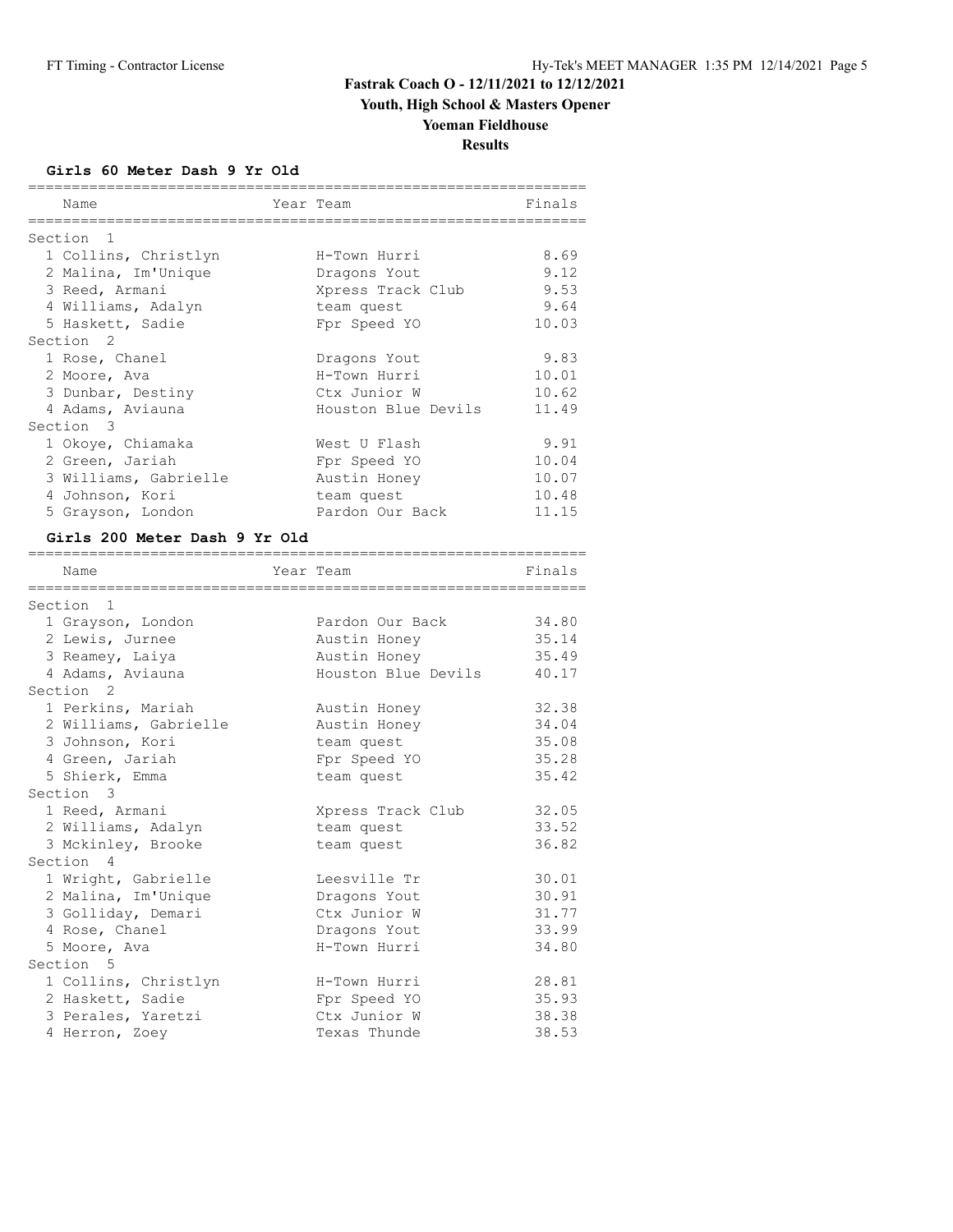**Youth, High School & Masters Opener**

### **Yoeman Fieldhouse**

**Results**

#### **Girls 400 Meter Dash 9 Yr Old**

| Name                                                          | Year Team          | Finals  |
|---------------------------------------------------------------|--------------------|---------|
| =================                                             | _________________  |         |
| Section<br>1                                                  |                    |         |
| 1 Malina, Im'Unique                                           | Dragons Yout       | 1:13.70 |
| 2 Moore, Ava                                                  | H-Town Hurri       | 1:23.45 |
| 3 Herron, Zoey                                                | Texas Thunde       | 1:25.46 |
| 4 Mckinley, Brooke                                            | team quest         | 1:28.48 |
| 5 Perales, Yaretzi                                            | Ctx Junior W       | 1:31.30 |
| Section <sub>2</sub>                                          |                    |         |
| 1 Okoye, Chiamaka                                             | West U Flash       | 1:14.24 |
| 2 Williams, Adalyn                                            | team quest         | 1:24.52 |
| 3 Sanchez, Audrey                                             | Team Xtreme        | 1:27.10 |
| 4 Dunbar, Destiny                                             | Ctx Junior W       | 1:29.22 |
| Section 3                                                     |                    |         |
| 1 Reamey, Laiya                                               | Austin Honey       | 1:20.32 |
| 2 Alba, Aliana                                                | Cool Running       | 1:22.32 |
| 3 Golliday, Demari                                            | Ctx Junior W       | 1:22.67 |
| 4 Johnson, Kori                                               | team quest         | 1:29.34 |
| Section 4                                                     |                    |         |
| 1 Shierk, Emma                                                | team quest         | 1:20.10 |
| 2 Williams, Gabrielle                                         | Austin Honey       | 1:21.92 |
| 3 Chukwumah, Amarachukwu                                      | Unattached         | 1:22.33 |
| 4 Lewis, Jurnee<br>Section 5                                  | Austin Honey       | 1:23.86 |
| 1 Wright, Gabrielle                                           | Leesville Tr       | 1:09.24 |
| 2 Reed, Armani                                                | Xpress Track Club  | 1:13.26 |
| 3 Perkins, Mariah                                             | Austin Honey       | 1:16.35 |
| 4 Collins, Christlyn                                          | H-Town Hurri       | 1:18.09 |
|                                                               |                    |         |
| Girls 800 Meter Run 9 Yr Old<br>============================= | ------------------ |         |
| Name<br>===========                                           | Year Team          | Finals  |
| Section 1                                                     |                    |         |
| 1 Wright, Gabrielle                                           | Leesville Tr       | 2:45.97 |
| 2 Brasil, Liz                                                 | Texas Thunde       | 2:47.43 |
| 3 Schick, Taylor                                              | Fpr Speed YO       | 2:49.94 |
| 4 Sisk, Addilyn                                               | Unattached         | 2:53.87 |
| 5 Spivey, Ja'Niya                                             | Greater Hous       | 3:04.66 |
| 6 Shierk, Emma                                                | team quest         | 3:05.95 |
| 7 Herron, Zoey                                                | Texas Thunde       | 3:09.62 |
| 8 Sanchez, Audrey                                             | Team Xtreme        | 3:10.91 |
| 9 Siwczak, Stefania                                           | Texas Thunde       | 3:11.89 |
| 10 Golliday, Demari                                           | Ctx Junior W       | 3:16.26 |
| 11 Alba, Aliana                                               | Cool Running       | 3:22.84 |
| Girls 1 Mile Run 9 Yr Old                                     |                    |         |

| Name              | Year Team    | Finals  |
|-------------------|--------------|---------|
| 1 Schick, Taylor  | Fpr Speed YO | 6:12.59 |
| 2 Brasil, Liz     | Texas Thunde | 6:20.84 |
| 3 Spivey, Ja'Niya | Greater Hous | 6:50.13 |
| 4 Alba, Aliana    | Cool Running | 7:17.50 |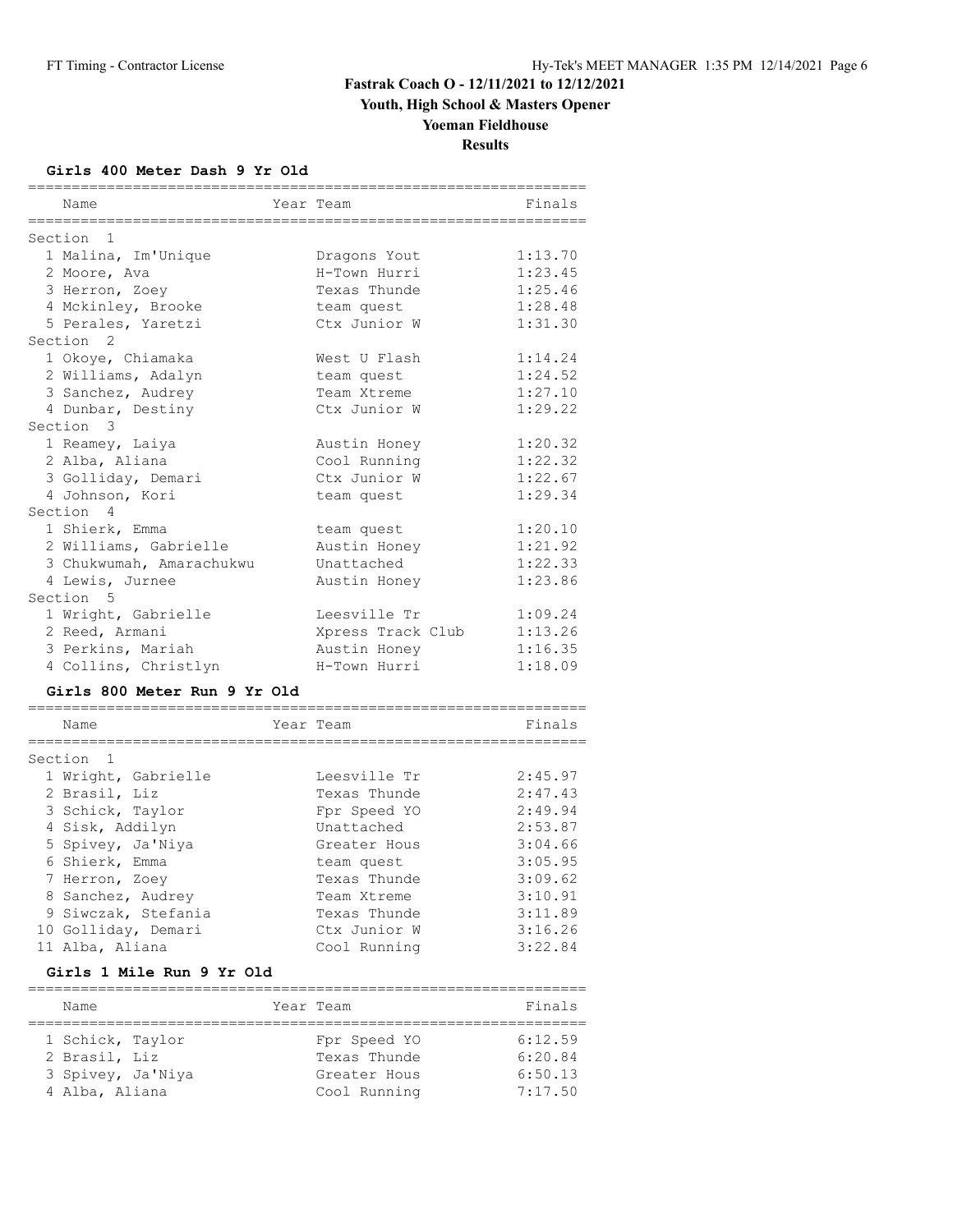**Youth, High School & Masters Opener**

# **Yoeman Fieldhouse**

**Results**

#### **Girls Long Jump 9 Yr Old**

| Name                                                                 | Year Team                                   | Finals                      |
|----------------------------------------------------------------------|---------------------------------------------|-----------------------------|
|                                                                      |                                             |                             |
| Flight<br>1                                                          |                                             |                             |
| 1 Sisk, Addilyn                                                      | Unattached                                  | $11 - 04.00$                |
| 2 Wright, Kennedy                                                    | Unattached                                  | $10 - 00.00$<br>$9 - 07.00$ |
| 3 Okoye, Chiamaka                                                    | West U Flash                                |                             |
| 4 Rose, Chanel                                                       | Dragons Yout<br>Houston Blue Devils 6-09.00 | $8 - 09.00$                 |
| 5 Adams, Aviauna                                                     |                                             |                             |
| Girls 60 Meter Dash 10 Yr Old<br>=================================== |                                             |                             |
| Name<br>================                                             | Year Team<br>___________________            | Finals                      |
| Section <sub>1</sub>                                                 |                                             |                             |
| 1 Wilson, Sa'Niya                                                    | Frisco Jets                                 | 8.73                        |
| 2 Byrnes, Berkley                                                    | Unattached                                  | 8.78                        |
| 3 Sharma, Aanya                                                      | Texas Thunde                                | 9.29                        |
| 4 Clay, Layla                                                        | College Stat                                | 9.49                        |
| 5 Crosslin, Gabrielle                                                | Grand Prairi                                | 9.65                        |
| 6 Bowman, Rylee                                                      | Texas Thunde                                | 10.21                       |
| Section <sub>2</sub>                                                 |                                             |                             |
| 1 Richardson, Saniya                                                 | Pardon Our Back                             | 9.04                        |
| 2 Watson, Rileigh                                                    | Dragons Yout                                | 9.32                        |
| 3 Callies, Arabella                                                  | Pure Speed T                                | 9.46                        |
| 4 Dorsey, Paytin                                                     | Dragons Yout                                | 9.55                        |
| 5 Lyons, Kyleigh                                                     | College Stat                                | 10.01                       |
| 6 Chevalier, Khloe                                                   | Dragons Yout                                | 10.44                       |
| 7 Brown, Kenlei                                                      | Dragons Yout                                | 10.81                       |
| 8 Mathis, Se'meyah                                                   | Garland Track Club                          | 11.49                       |
| Section 3                                                            |                                             |                             |
| 1 Charles, Rakiya                                                    | Iam                                         | 8.97                        |
| 2 Beulah, Ozomma                                                     | Fpr Speed YO                                | 9.15                        |
| 3 Ray, Trinity                                                       | Greater Hous                                | 9.47                        |
| 4 Wyatt, Kamar                                                       | Dragons Yout                                | 9.64                        |
| 5 Reamey, Lara                                                       | Austin Honey                                | 9.90                        |
| 6 Henderson, Riziyyah                                                | Jamerican Fl                                | 9.95                        |
| 7 Zachery, Zoey                                                      | Garland Track Club                          | 9.99                        |
| 8 Miles, Adrianna                                                    | College Stat                                | 10.35                       |
| Girls 200 Meter Dash 10 Yr Old                                       |                                             |                             |
| Name                                                                 | Year Team                                   | Finals                      |
| Section<br>1                                                         |                                             |                             |
| 1 Richardson, Saniya                                                 | Pardon Our Back                             | 30.69                       |
| 2 Clay, Layla                                                        | College Stat                                | 31.57                       |
| 3 Dorsey, Paytin                                                     | Dragons Yout                                | 32.13                       |
| 4 Senegal, Mayah                                                     | Unattached                                  | 33.61                       |
| 5 Bowman, Rylee                                                      | Texas Thunde                                | 33.73                       |
| 6 Henderson, Riziyyah                                                | Jamerican Fl                                | 36.14                       |
| Section<br>2                                                         |                                             |                             |
| 1 Charles, Rakiya                                                    | Iam                                         | 29.71                       |
| 2 Byrnes, Berkley                                                    | Unattached                                  | 30.57                       |
| 3 Scott, Madisyn                                                     | Texas Thunde                                | 30.73                       |

================================================================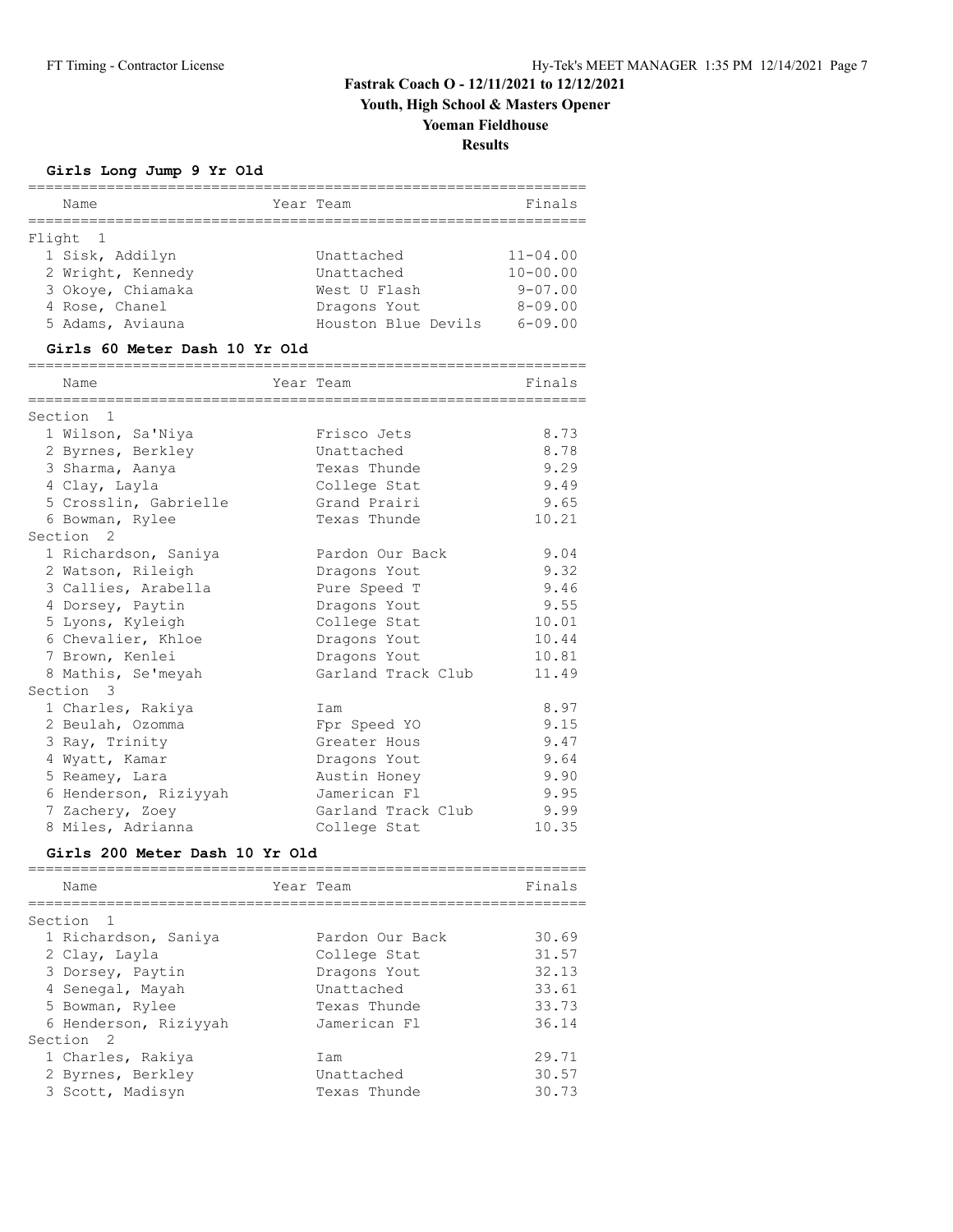**Youth, High School & Masters Opener**

# **Yoeman Fieldhouse**

# **Results**

# **....Girls 200 Meter Dash 10 Yr Old**

| 4 Wyatt, Kamar        | Dragons Yout       | 31.13 |
|-----------------------|--------------------|-------|
| 5 Sharma, Aanya       | Texas Thunde       | 32.02 |
| 6 Martin, Ky'Laya     | Fpr Speed YO       | 34.00 |
| Section 3             |                    |       |
| 1 Lloyd, Tiffany      | H-Town Hurri       | 29.75 |
| 2 Callies, Arabella   | Pure Speed T       | 32.74 |
| 3 Rucker, Nakiyah     | Garland Track Club | 33.84 |
| 4 Woods, Kelliana     | Ctx Junior W       | 34.25 |
| 5 Garcia, Isabelle    | Alamo City T       | 34.73 |
| 6 Brown, Kenlei       | Dragons Yout       | 37.22 |
| Section 4             |                    |       |
| 1 Beulah, Ozomma      | Fpr Speed YO       | 29.65 |
| 2 Mayes, Taymar       | Track Dynami       | 30.07 |
| 3 Evans, Kaliyah      | Next Generation    | 31.92 |
| 4 Crosslin, Gabrielle | Grand Prairi       | 33.02 |
| 5 Chevalier, Khloe    | Dragons Yout       | 35.71 |
| 6 Zachery, Zoey       | Garland Track Club | 35.80 |
| Section 5             |                    |       |
| 1 Birdine, Aaliyah    | Track Dynami       | 30.26 |
| 2 Hall, Alycia        | College Stat       | 31.20 |
| 3 Watson, Rileigh     | Dragons Yout       | 31.94 |
| 4 Miles, Adrianna     | College Stat       | 36.95 |
| Section 6             |                    |       |
| 1 Wilson, Sa'Niya     | Frisco Jets        | 28.68 |
| 2 Sthran, Aumire      | Track Dynami       | 31.78 |
| 3 Reamey, Lara        | Austin Honey       | 32.65 |
| 4 Moss, Ariah         | Track Dynami       | 33.02 |
| 5 Mathis, Se'meyah    | Garland Track Club | 42.99 |

# **Girls 400 Meter Dash 10 Yr Old**

| Name<br>======================== | Year Team<br>------------------------ | Finals  |
|----------------------------------|---------------------------------------|---------|
| Section<br>- 1                   |                                       |         |
| 1 Dorsey, Paytin                 | Dragons Yout                          | 1:12.49 |
| 2 Martin, Ky'Laya                | Fpr Speed YO                          | 1:17.40 |
| 3 Senegal, Mayah                 | Unattached                            | 1:21.95 |
| 4 Rucker, Nakiyah                | Garland Track Club                    | 1:24.41 |
| Section <sub>2</sub>             |                                       |         |
| 1 Scott, Madisyn                 | Texas Thunde                          | 1:08.81 |
| 2 Wyatt, Kamar                   | Dragons Yout                          | 1:20.05 |
| 3 Hernandez, Nicole              | Ctx Junior W                          | 1:26.96 |
| 4 Zachery, Zoey                  | Garland Track Club                    | 1:40.08 |
| 5 Mathis, Se'meyah               | Garland Track Club                    | 1:44.83 |
| Section 3                        |                                       |         |
| 1 Evans, Kaliyah                 | Next Generation                       | 1:14.32 |
| 2 Coleman, Riley                 | Speed Legion                          | 1:15.39 |
| 3 Bowman, Rylee                  | Texas Thunde                          | 1:26.70 |
| 4 Ray, Trinity                   | Greater Hous                          | 1:35.34 |
| Section 4                        |                                       |         |
| 1 Garcia, Isabelle               | Alamo City T                          | 1:21.65 |
| 2 Flax, Madison                  | Northside St                          | 1:24.03 |
| 3 Henderson, Riziyyah            | Jamerican Fl                          | 1:26.40 |
| 4 Chevalier, Khloe               | Dragons Yout                          | 1:30.07 |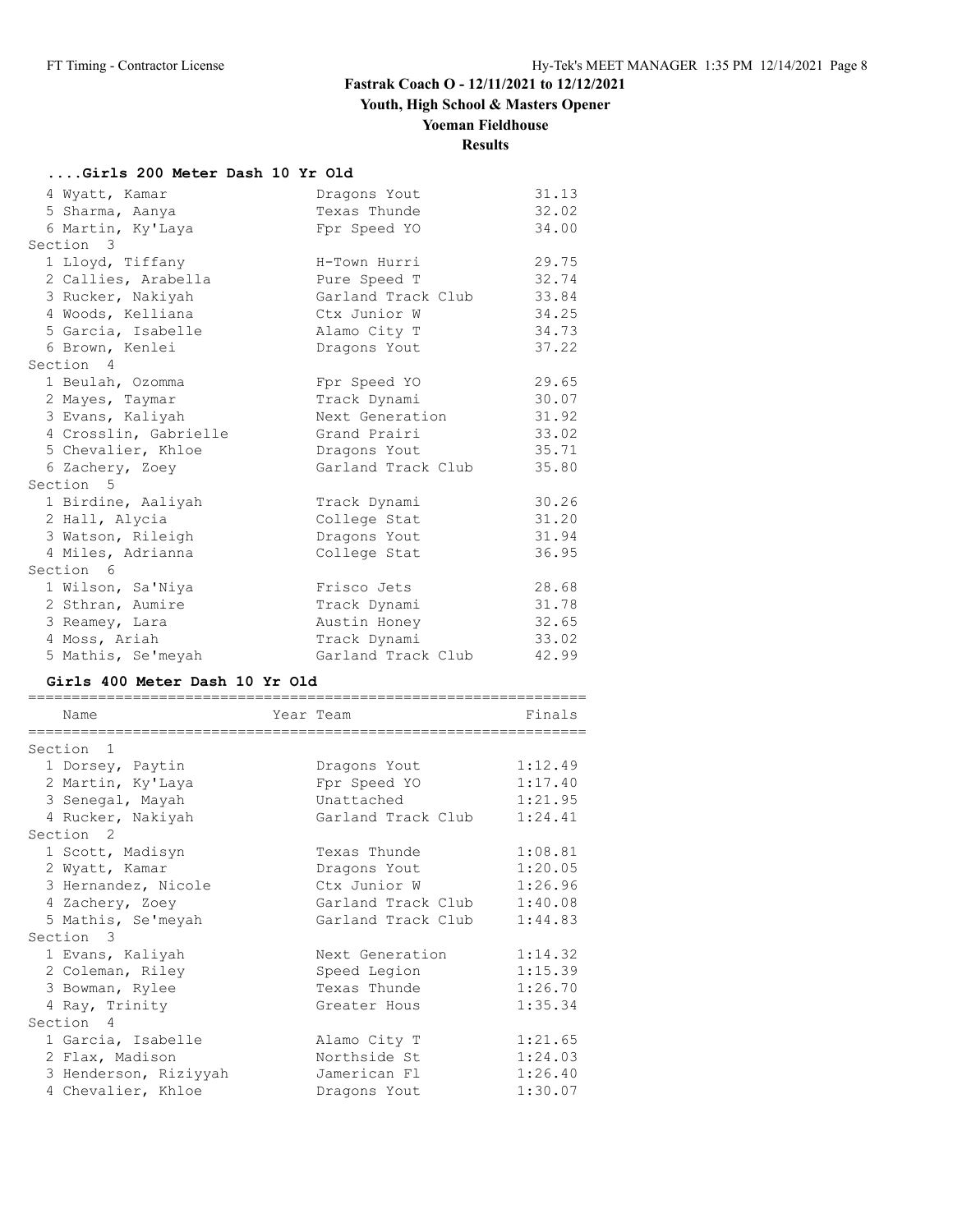**Youth, High School & Masters Opener**

#### **Yoeman Fieldhouse**

**Results**

#### **....Girls 400 Meter Dash 10 Yr Old**

| 5 Smith, Karmella   | Northside St   | 1:32.42 |
|---------------------|----------------|---------|
| Section 5           |                |         |
| 1 Wilson, Sa'Niya   | Frisco Jets    | 1:07.90 |
| 2 Lloyd, Tiffany    | H-Town Hurri   | 1:11.96 |
| 3 Mccarter, Kennedy | Furosity Track | 1:13.60 |
| 4 Spivey, Lillian   | Txs Texas SE   | 1:17.64 |

#### **Girls 800 Meter Run 10 Yr Old**

| Name                      | Year Team      | Finals  |
|---------------------------|----------------|---------|
|                           |                |         |
| Section<br>$\overline{1}$ |                |         |
| 1 Scott, Madisyn          | Texas Thunde   | 2:35.63 |
| 2 Mccarter, Kennedy       | Furosity Track | 2:52.42 |
| 3 Sthran, Aumire          | Track Dynami   | 2:55.14 |
| 4 Coleman, Riley          | Speed Legion   | 3:11.06 |
| 5 Hernandez, Nicole       | Ctx Junior W   | 3:15.22 |
| 6 Martin, Ky'Laya         | Fpr Speed YO   | 3:20.85 |
| 7 Flax, Madison           | Northside St   | 3:22.40 |
| 8 Moss, Ariah             | Track Dynami   | 3:27.32 |
| 9 Mull, Lauren            | West U Flash   | 3:32.45 |
| 10 Davis, Abygail         | Fpr Speed YO   | 3:50.18 |
| 11 Smith, Karmella        | Northside St   | 3:53.45 |

#### **Girls 1 Mile Run 10 Yr Old**

| Name |                   | Year Team |              | Finals  |
|------|-------------------|-----------|--------------|---------|
|      |                   |           |              |         |
|      | 1 Spivey, Lillian |           | Txs Texas SE | 6.10.86 |

#### **Girls Long Jump 10 Yr Old**

| Name                | Year Team      | Finals         |
|---------------------|----------------|----------------|
| Flight 1            |                |                |
| 1 Beulah, Ozomma    | Fpr Speed YO   | $12 - 10.00$   |
| 2 Hall, Alycia      | College Stat   | $12 - 03.00$   |
| 3 Mccarter, Kennedy | Furosity Track | $11 - 05.00$   |
| 4 Lyons, Kyleigh    | College Stat   | $11 - 03.00$   |
| 5 Woods, Kelliana   | Ctx Junior W   | $10 - 04.00$   |
| 6 Mull, Lauren      | West U Flash   | $9 - 04.00$    |
| 7 Callies, Arabella | Pure Speed T   | $8 - 0.8$ , 00 |
|                     |                |                |

#### **Girls Shot Put 10 Yr Old**

================================================================

| Name                                    | Year Team                    | Finals                       |
|-----------------------------------------|------------------------------|------------------------------|
| 1 Crosslin, Gabrielle<br>2 Ray, Trinity | Grand Prairi<br>Greater Hous | $25 - 10.00$<br>$14 - 10.00$ |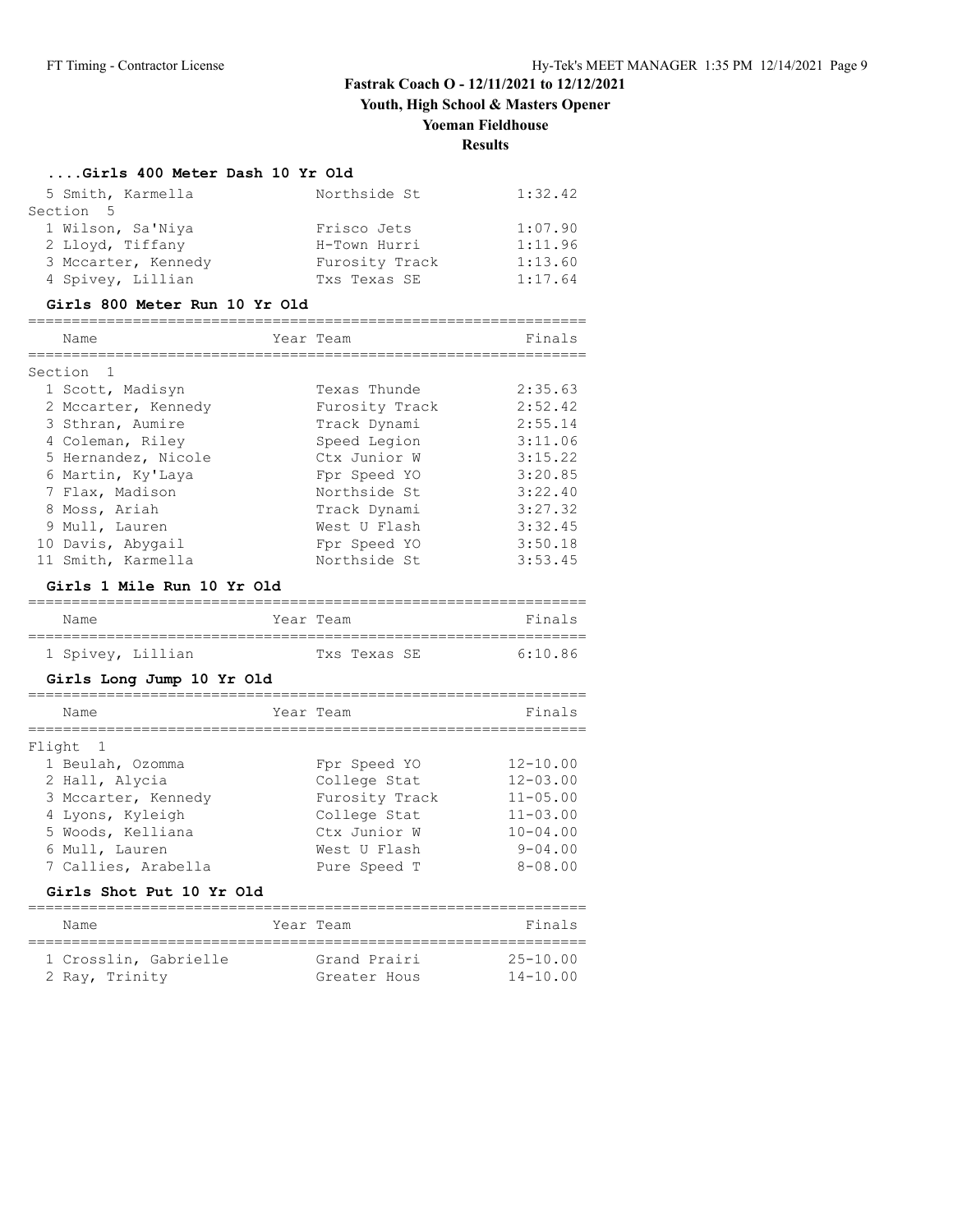**Youth, High School & Masters Opener**

# **Yoeman Fieldhouse**

**Results**

#### **Girls 60 Meter Dash 11 Yr Old**

| Section 1<br>1 Miller, Sydney<br>8.77<br>team quest<br>9.05<br>2 Skipper, Deijay<br>Imperial Track Club<br>College Stat<br>9.07<br>3 Love, Ciana<br>Houston Blue Devils<br>9.56<br>4 Morgan, Janiya<br>5 Scott, Jaida<br>9.90<br>Daug Track<br>Section 2<br>8.21<br>1 Freeman, Alayna<br>Anonymous tr<br>Unattached<br>8.64<br>2 Walker, Essence<br>8.69<br>3 Welch, Zari<br>Next Generation<br>8.98<br>4 Heslip, Kynnedi<br>College Stat<br>9.56<br>5 Evans, Cassidy<br>Next Generation<br>6 Dahlgren, Madelyn<br>10.07<br>Cougar T&F<br>7 Fisher, Leah<br>11.88<br>Greater Hous<br>Section 3<br>1 Kazanjian, Eleanor<br>8.26<br>Pure Speed T<br>8.38<br>2 Walker, Madison<br>Jamerican Fl<br>3 Sanchez, Shayleigh<br>8.50<br>Track Dynami<br>4 Rogers, Aliya<br>8.69<br>Dragons Yout<br>5 Linson, Shaunesty<br>9.62<br>team quest<br>Texas Elite<br>9.78<br>6 Cash, Sydney<br>Girls 200 Meter Dash 11 Yr Old<br>Year Team<br>Finals<br>Name<br>=================<br>Section 1<br>30.53<br>1 Love, Ciana<br>College Stat<br>31.19<br>2 Skipper, Deijay<br>Imperial Track Club<br>3 Linson, Shaunesty<br>32.68<br>team quest<br>4 Scott, Jaida<br>33.91<br>Daug Track<br>5 Fisher, Leah<br>34.01<br>Greater Hous<br>Section <sub>2</sub><br>26.76<br>1 Freeman, Alayna<br>Anonymous tr<br>2 Rogers, Aliya<br>29.11<br>Dragons Yout<br>3 Rose, Aisa<br>32.54<br>Dragons Yout<br>Houston Blue Devils<br>34.54<br>4 Morgan, Janiya<br>Section 3<br>1 Sanchez, Shayleigh<br>27.03<br>Track Dynami<br>29.91<br>2 Stone-Hadley, Amariuah<br>Track Dynami<br>31.31<br>3 Wilson, Layla-Marie<br>Grand Prairi<br>4 Evans, Cassidy<br>Next Generation<br>31.91<br>5 Cash, Sydney<br>Texas Elite<br>32.92<br>Section 4<br>27.09<br>1 Washington, Khloe<br>Furosity Track<br>2 Walker, Madison<br>Jamerican Fl<br>27.84<br>3 Miller, Sydney<br>28.82<br>team quest<br>4 Welch, Zari<br>29.29<br>Next Generation<br>5 Dahlgren, Madelyn<br>40.12<br>Cougar T&F | ============<br>Name<br>============ | Year Team<br>,,,,,,,,,,,,,,,,, | Finals |
|---------------------------------------------------------------------------------------------------------------------------------------------------------------------------------------------------------------------------------------------------------------------------------------------------------------------------------------------------------------------------------------------------------------------------------------------------------------------------------------------------------------------------------------------------------------------------------------------------------------------------------------------------------------------------------------------------------------------------------------------------------------------------------------------------------------------------------------------------------------------------------------------------------------------------------------------------------------------------------------------------------------------------------------------------------------------------------------------------------------------------------------------------------------------------------------------------------------------------------------------------------------------------------------------------------------------------------------------------------------------------------------------------------------------------------------------------------------------------------------------------------------------------------------------------------------------------------------------------------------------------------------------------------------------------------------------------------------------------------------------------------------------------------------------------------------------------------------------------------------------------------------------------------------------------------------------------|--------------------------------------|--------------------------------|--------|
|                                                                                                                                                                                                                                                                                                                                                                                                                                                                                                                                                                                                                                                                                                                                                                                                                                                                                                                                                                                                                                                                                                                                                                                                                                                                                                                                                                                                                                                                                                                                                                                                                                                                                                                                                                                                                                                                                                                                                   |                                      |                                |        |
|                                                                                                                                                                                                                                                                                                                                                                                                                                                                                                                                                                                                                                                                                                                                                                                                                                                                                                                                                                                                                                                                                                                                                                                                                                                                                                                                                                                                                                                                                                                                                                                                                                                                                                                                                                                                                                                                                                                                                   |                                      |                                |        |
|                                                                                                                                                                                                                                                                                                                                                                                                                                                                                                                                                                                                                                                                                                                                                                                                                                                                                                                                                                                                                                                                                                                                                                                                                                                                                                                                                                                                                                                                                                                                                                                                                                                                                                                                                                                                                                                                                                                                                   |                                      |                                |        |
|                                                                                                                                                                                                                                                                                                                                                                                                                                                                                                                                                                                                                                                                                                                                                                                                                                                                                                                                                                                                                                                                                                                                                                                                                                                                                                                                                                                                                                                                                                                                                                                                                                                                                                                                                                                                                                                                                                                                                   |                                      |                                |        |
|                                                                                                                                                                                                                                                                                                                                                                                                                                                                                                                                                                                                                                                                                                                                                                                                                                                                                                                                                                                                                                                                                                                                                                                                                                                                                                                                                                                                                                                                                                                                                                                                                                                                                                                                                                                                                                                                                                                                                   |                                      |                                |        |
|                                                                                                                                                                                                                                                                                                                                                                                                                                                                                                                                                                                                                                                                                                                                                                                                                                                                                                                                                                                                                                                                                                                                                                                                                                                                                                                                                                                                                                                                                                                                                                                                                                                                                                                                                                                                                                                                                                                                                   |                                      |                                |        |
|                                                                                                                                                                                                                                                                                                                                                                                                                                                                                                                                                                                                                                                                                                                                                                                                                                                                                                                                                                                                                                                                                                                                                                                                                                                                                                                                                                                                                                                                                                                                                                                                                                                                                                                                                                                                                                                                                                                                                   |                                      |                                |        |
|                                                                                                                                                                                                                                                                                                                                                                                                                                                                                                                                                                                                                                                                                                                                                                                                                                                                                                                                                                                                                                                                                                                                                                                                                                                                                                                                                                                                                                                                                                                                                                                                                                                                                                                                                                                                                                                                                                                                                   |                                      |                                |        |
|                                                                                                                                                                                                                                                                                                                                                                                                                                                                                                                                                                                                                                                                                                                                                                                                                                                                                                                                                                                                                                                                                                                                                                                                                                                                                                                                                                                                                                                                                                                                                                                                                                                                                                                                                                                                                                                                                                                                                   |                                      |                                |        |
|                                                                                                                                                                                                                                                                                                                                                                                                                                                                                                                                                                                                                                                                                                                                                                                                                                                                                                                                                                                                                                                                                                                                                                                                                                                                                                                                                                                                                                                                                                                                                                                                                                                                                                                                                                                                                                                                                                                                                   |                                      |                                |        |
|                                                                                                                                                                                                                                                                                                                                                                                                                                                                                                                                                                                                                                                                                                                                                                                                                                                                                                                                                                                                                                                                                                                                                                                                                                                                                                                                                                                                                                                                                                                                                                                                                                                                                                                                                                                                                                                                                                                                                   |                                      |                                |        |
|                                                                                                                                                                                                                                                                                                                                                                                                                                                                                                                                                                                                                                                                                                                                                                                                                                                                                                                                                                                                                                                                                                                                                                                                                                                                                                                                                                                                                                                                                                                                                                                                                                                                                                                                                                                                                                                                                                                                                   |                                      |                                |        |
|                                                                                                                                                                                                                                                                                                                                                                                                                                                                                                                                                                                                                                                                                                                                                                                                                                                                                                                                                                                                                                                                                                                                                                                                                                                                                                                                                                                                                                                                                                                                                                                                                                                                                                                                                                                                                                                                                                                                                   |                                      |                                |        |
|                                                                                                                                                                                                                                                                                                                                                                                                                                                                                                                                                                                                                                                                                                                                                                                                                                                                                                                                                                                                                                                                                                                                                                                                                                                                                                                                                                                                                                                                                                                                                                                                                                                                                                                                                                                                                                                                                                                                                   |                                      |                                |        |
|                                                                                                                                                                                                                                                                                                                                                                                                                                                                                                                                                                                                                                                                                                                                                                                                                                                                                                                                                                                                                                                                                                                                                                                                                                                                                                                                                                                                                                                                                                                                                                                                                                                                                                                                                                                                                                                                                                                                                   |                                      |                                |        |
|                                                                                                                                                                                                                                                                                                                                                                                                                                                                                                                                                                                                                                                                                                                                                                                                                                                                                                                                                                                                                                                                                                                                                                                                                                                                                                                                                                                                                                                                                                                                                                                                                                                                                                                                                                                                                                                                                                                                                   |                                      |                                |        |
|                                                                                                                                                                                                                                                                                                                                                                                                                                                                                                                                                                                                                                                                                                                                                                                                                                                                                                                                                                                                                                                                                                                                                                                                                                                                                                                                                                                                                                                                                                                                                                                                                                                                                                                                                                                                                                                                                                                                                   |                                      |                                |        |
|                                                                                                                                                                                                                                                                                                                                                                                                                                                                                                                                                                                                                                                                                                                                                                                                                                                                                                                                                                                                                                                                                                                                                                                                                                                                                                                                                                                                                                                                                                                                                                                                                                                                                                                                                                                                                                                                                                                                                   |                                      |                                |        |
|                                                                                                                                                                                                                                                                                                                                                                                                                                                                                                                                                                                                                                                                                                                                                                                                                                                                                                                                                                                                                                                                                                                                                                                                                                                                                                                                                                                                                                                                                                                                                                                                                                                                                                                                                                                                                                                                                                                                                   |                                      |                                |        |
|                                                                                                                                                                                                                                                                                                                                                                                                                                                                                                                                                                                                                                                                                                                                                                                                                                                                                                                                                                                                                                                                                                                                                                                                                                                                                                                                                                                                                                                                                                                                                                                                                                                                                                                                                                                                                                                                                                                                                   |                                      |                                |        |
|                                                                                                                                                                                                                                                                                                                                                                                                                                                                                                                                                                                                                                                                                                                                                                                                                                                                                                                                                                                                                                                                                                                                                                                                                                                                                                                                                                                                                                                                                                                                                                                                                                                                                                                                                                                                                                                                                                                                                   |                                      |                                |        |
|                                                                                                                                                                                                                                                                                                                                                                                                                                                                                                                                                                                                                                                                                                                                                                                                                                                                                                                                                                                                                                                                                                                                                                                                                                                                                                                                                                                                                                                                                                                                                                                                                                                                                                                                                                                                                                                                                                                                                   |                                      |                                |        |
|                                                                                                                                                                                                                                                                                                                                                                                                                                                                                                                                                                                                                                                                                                                                                                                                                                                                                                                                                                                                                                                                                                                                                                                                                                                                                                                                                                                                                                                                                                                                                                                                                                                                                                                                                                                                                                                                                                                                                   |                                      |                                |        |
|                                                                                                                                                                                                                                                                                                                                                                                                                                                                                                                                                                                                                                                                                                                                                                                                                                                                                                                                                                                                                                                                                                                                                                                                                                                                                                                                                                                                                                                                                                                                                                                                                                                                                                                                                                                                                                                                                                                                                   |                                      |                                |        |
|                                                                                                                                                                                                                                                                                                                                                                                                                                                                                                                                                                                                                                                                                                                                                                                                                                                                                                                                                                                                                                                                                                                                                                                                                                                                                                                                                                                                                                                                                                                                                                                                                                                                                                                                                                                                                                                                                                                                                   |                                      |                                |        |
|                                                                                                                                                                                                                                                                                                                                                                                                                                                                                                                                                                                                                                                                                                                                                                                                                                                                                                                                                                                                                                                                                                                                                                                                                                                                                                                                                                                                                                                                                                                                                                                                                                                                                                                                                                                                                                                                                                                                                   |                                      |                                |        |
|                                                                                                                                                                                                                                                                                                                                                                                                                                                                                                                                                                                                                                                                                                                                                                                                                                                                                                                                                                                                                                                                                                                                                                                                                                                                                                                                                                                                                                                                                                                                                                                                                                                                                                                                                                                                                                                                                                                                                   |                                      |                                |        |
|                                                                                                                                                                                                                                                                                                                                                                                                                                                                                                                                                                                                                                                                                                                                                                                                                                                                                                                                                                                                                                                                                                                                                                                                                                                                                                                                                                                                                                                                                                                                                                                                                                                                                                                                                                                                                                                                                                                                                   |                                      |                                |        |
|                                                                                                                                                                                                                                                                                                                                                                                                                                                                                                                                                                                                                                                                                                                                                                                                                                                                                                                                                                                                                                                                                                                                                                                                                                                                                                                                                                                                                                                                                                                                                                                                                                                                                                                                                                                                                                                                                                                                                   |                                      |                                |        |
|                                                                                                                                                                                                                                                                                                                                                                                                                                                                                                                                                                                                                                                                                                                                                                                                                                                                                                                                                                                                                                                                                                                                                                                                                                                                                                                                                                                                                                                                                                                                                                                                                                                                                                                                                                                                                                                                                                                                                   |                                      |                                |        |
|                                                                                                                                                                                                                                                                                                                                                                                                                                                                                                                                                                                                                                                                                                                                                                                                                                                                                                                                                                                                                                                                                                                                                                                                                                                                                                                                                                                                                                                                                                                                                                                                                                                                                                                                                                                                                                                                                                                                                   |                                      |                                |        |
|                                                                                                                                                                                                                                                                                                                                                                                                                                                                                                                                                                                                                                                                                                                                                                                                                                                                                                                                                                                                                                                                                                                                                                                                                                                                                                                                                                                                                                                                                                                                                                                                                                                                                                                                                                                                                                                                                                                                                   |                                      |                                |        |
|                                                                                                                                                                                                                                                                                                                                                                                                                                                                                                                                                                                                                                                                                                                                                                                                                                                                                                                                                                                                                                                                                                                                                                                                                                                                                                                                                                                                                                                                                                                                                                                                                                                                                                                                                                                                                                                                                                                                                   |                                      |                                |        |
|                                                                                                                                                                                                                                                                                                                                                                                                                                                                                                                                                                                                                                                                                                                                                                                                                                                                                                                                                                                                                                                                                                                                                                                                                                                                                                                                                                                                                                                                                                                                                                                                                                                                                                                                                                                                                                                                                                                                                   |                                      |                                |        |
|                                                                                                                                                                                                                                                                                                                                                                                                                                                                                                                                                                                                                                                                                                                                                                                                                                                                                                                                                                                                                                                                                                                                                                                                                                                                                                                                                                                                                                                                                                                                                                                                                                                                                                                                                                                                                                                                                                                                                   |                                      |                                |        |
|                                                                                                                                                                                                                                                                                                                                                                                                                                                                                                                                                                                                                                                                                                                                                                                                                                                                                                                                                                                                                                                                                                                                                                                                                                                                                                                                                                                                                                                                                                                                                                                                                                                                                                                                                                                                                                                                                                                                                   |                                      |                                |        |
|                                                                                                                                                                                                                                                                                                                                                                                                                                                                                                                                                                                                                                                                                                                                                                                                                                                                                                                                                                                                                                                                                                                                                                                                                                                                                                                                                                                                                                                                                                                                                                                                                                                                                                                                                                                                                                                                                                                                                   |                                      |                                |        |
|                                                                                                                                                                                                                                                                                                                                                                                                                                                                                                                                                                                                                                                                                                                                                                                                                                                                                                                                                                                                                                                                                                                                                                                                                                                                                                                                                                                                                                                                                                                                                                                                                                                                                                                                                                                                                                                                                                                                                   |                                      |                                |        |
|                                                                                                                                                                                                                                                                                                                                                                                                                                                                                                                                                                                                                                                                                                                                                                                                                                                                                                                                                                                                                                                                                                                                                                                                                                                                                                                                                                                                                                                                                                                                                                                                                                                                                                                                                                                                                                                                                                                                                   |                                      |                                |        |
|                                                                                                                                                                                                                                                                                                                                                                                                                                                                                                                                                                                                                                                                                                                                                                                                                                                                                                                                                                                                                                                                                                                                                                                                                                                                                                                                                                                                                                                                                                                                                                                                                                                                                                                                                                                                                                                                                                                                                   |                                      |                                |        |
|                                                                                                                                                                                                                                                                                                                                                                                                                                                                                                                                                                                                                                                                                                                                                                                                                                                                                                                                                                                                                                                                                                                                                                                                                                                                                                                                                                                                                                                                                                                                                                                                                                                                                                                                                                                                                                                                                                                                                   |                                      |                                |        |
|                                                                                                                                                                                                                                                                                                                                                                                                                                                                                                                                                                                                                                                                                                                                                                                                                                                                                                                                                                                                                                                                                                                                                                                                                                                                                                                                                                                                                                                                                                                                                                                                                                                                                                                                                                                                                                                                                                                                                   |                                      |                                |        |
|                                                                                                                                                                                                                                                                                                                                                                                                                                                                                                                                                                                                                                                                                                                                                                                                                                                                                                                                                                                                                                                                                                                                                                                                                                                                                                                                                                                                                                                                                                                                                                                                                                                                                                                                                                                                                                                                                                                                                   |                                      |                                |        |
|                                                                                                                                                                                                                                                                                                                                                                                                                                                                                                                                                                                                                                                                                                                                                                                                                                                                                                                                                                                                                                                                                                                                                                                                                                                                                                                                                                                                                                                                                                                                                                                                                                                                                                                                                                                                                                                                                                                                                   |                                      |                                |        |
|                                                                                                                                                                                                                                                                                                                                                                                                                                                                                                                                                                                                                                                                                                                                                                                                                                                                                                                                                                                                                                                                                                                                                                                                                                                                                                                                                                                                                                                                                                                                                                                                                                                                                                                                                                                                                                                                                                                                                   |                                      |                                |        |
|                                                                                                                                                                                                                                                                                                                                                                                                                                                                                                                                                                                                                                                                                                                                                                                                                                                                                                                                                                                                                                                                                                                                                                                                                                                                                                                                                                                                                                                                                                                                                                                                                                                                                                                                                                                                                                                                                                                                                   |                                      |                                |        |
|                                                                                                                                                                                                                                                                                                                                                                                                                                                                                                                                                                                                                                                                                                                                                                                                                                                                                                                                                                                                                                                                                                                                                                                                                                                                                                                                                                                                                                                                                                                                                                                                                                                                                                                                                                                                                                                                                                                                                   |                                      |                                |        |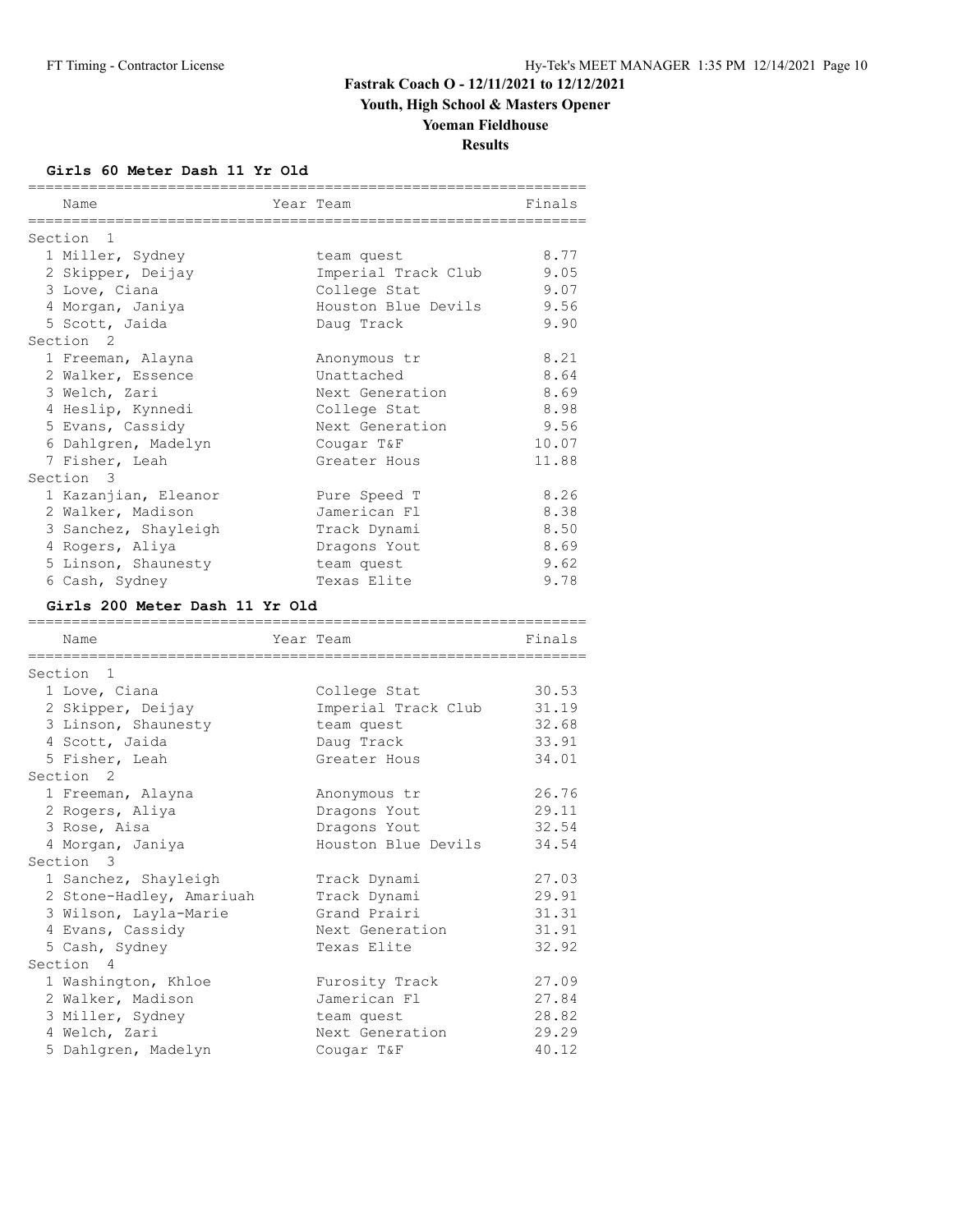# **Youth, High School & Masters Opener**

# **Yoeman Fieldhouse**

**Results**

#### **Girls 400 Meter Dash 11 Yr Old**

| Name<br>==============            | Year Team<br>_____________ | Finals  |
|-----------------------------------|----------------------------|---------|
| Section<br>$\mathbf{1}$           |                            |         |
| 1 Uriostegui, Maya                | Dds Athletes               | 1:18.80 |
| 2 Banks, Helaina                  | Unattached                 | 1:19.10 |
| 3 Dahlgren, Madelyn               | Cougar T&F                 | 1:31.94 |
| Section<br>2                      |                            |         |
| 1 Heslip, Kynnedi                 | College Stat               | 1:11.01 |
| 2 Mosley, Korbyn                  | Greater Hous               | 1:13.19 |
| 3 Linson, Shaunesty               | team quest                 | 1:17.23 |
| 4 Rose, Aisa                      | Dragons Yout               | 1:21.10 |
| Section 3                         |                            |         |
| 1 Rogers, Aliya                   | Dragons Yout               | 1:10.29 |
| 2 Zinnante, Katherine             | Cougar T&F                 | 1:15.91 |
| 3 Luckenbach, Cashlyn             | Pure Speed T               | 1:16.72 |
| 4 Morgan, Janiya                  | Houston Blue Devils        | 1:30.41 |
| Section<br>4                      |                            |         |
| 1 Washington, Khloe               | Furosity Track             | 1:01.14 |
| 2 Sanchez, Shayleigh              | Track Dynami               | 1:02.61 |
| 3 Freeman, Alayna                 | Anonymous tr               | 1:05.19 |
| 4 Miller, Sydney                  | team quest                 | 1:06.37 |
| 5 Stone-Hadley, Amariuah          | Track Dynami               | 1:16.61 |
| Girls 800 Meter Run 11 Yr Old     |                            |         |
| ----------------------------      |                            |         |
| Name<br>.===========              | Year Team                  | Finals  |
| Section<br>$\mathbf{1}$           |                            |         |
| 1 Zinnante, Katherine             | Cougar T&F                 | 2:52.42 |
| 2 Wilson, Layla-Marie             | Grand Prairi               | 2:53.66 |
| 3 Uriostegui, Maya                | Dds Athletes               | 2:56.95 |
| 4 Le, Khanh                       | West U Flash               | 3:33.57 |
| Girls 1 Mile Run 11 Yr Old        |                            |         |
| ----------------------------      |                            |         |
| Name                              | Year Team                  | Finals  |
| 1 Bass, Cecilia                   | West U Flash               | 6:28.54 |
| 2 Mosley, Korbyn                  | Greater Hous               | 6:30.71 |
| 3 Uriostegui, Maya                | Dds Athletes               | 6:32.16 |
| Girls 60 Meter Hurdles 11 Yr Old  |                            |         |
|                                   |                            |         |
| Name<br>:======================== | Year Team                  | Finals  |
| 1 Kazanjian, Eleanor              | Pure Speed T               | 10.13   |
| 2 Luckenbach, Cashlyn             | Pure Speed T               | 12.63   |
| 3 Banks, Helaina                  | Unattached                 | 12.72   |
|                                   |                            |         |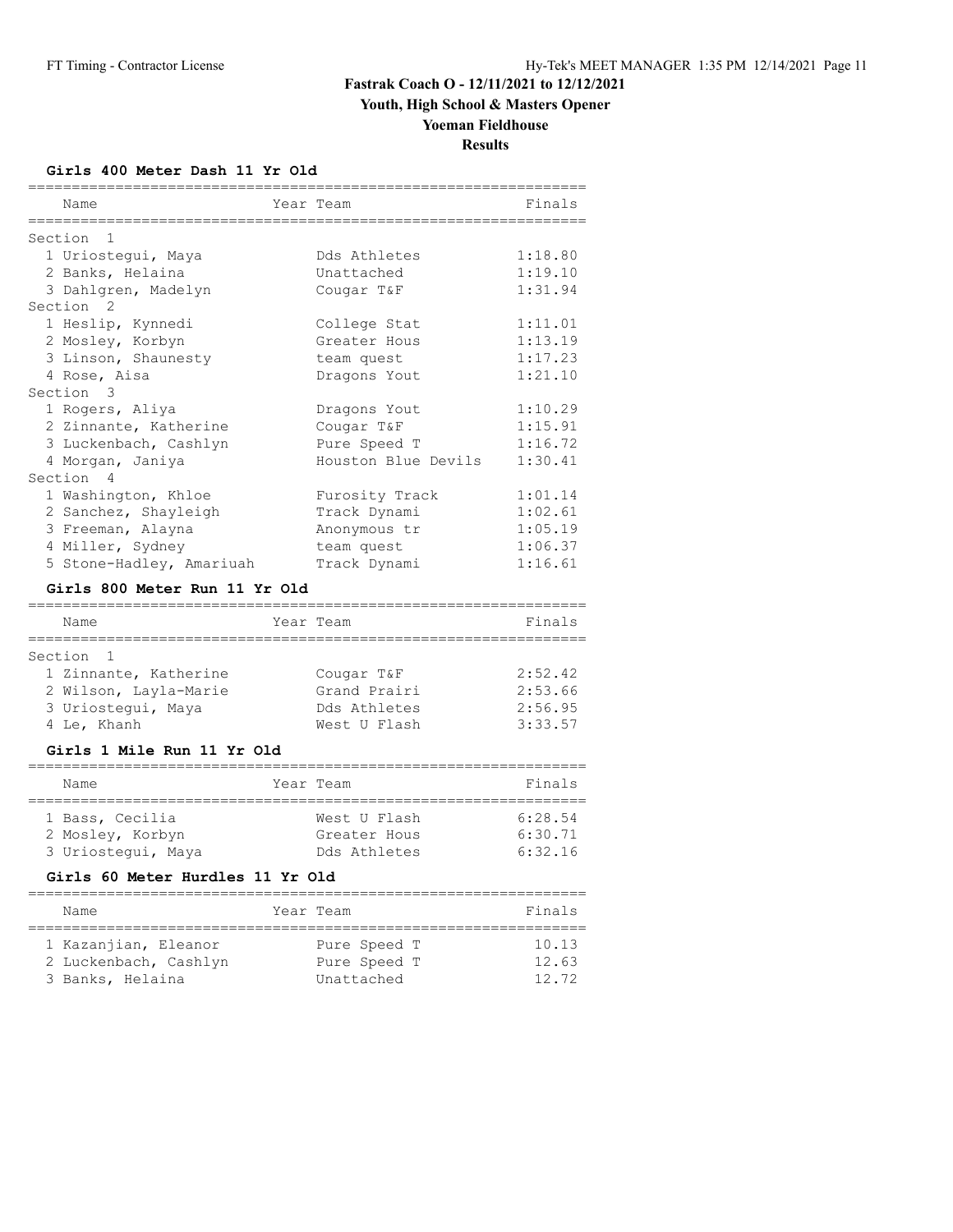**Youth, High School & Masters Opener**

## **Yoeman Fieldhouse**

**Results**

**Girls Long Jump 11 Yr Old**

| Name                                 | Year Team |                     | Finals       |
|--------------------------------------|-----------|---------------------|--------------|
| ========                             |           |                     |              |
| Flight 1                             |           |                     |              |
| 1 Washington, Khloe                  |           | Furosity Track      | $14 - 03.00$ |
| 2 Mosley, Korbyn                     |           | Greater Hous        | $12 - 04.00$ |
| 3 Cash, Sydney                       |           | Texas Elite         | $11 - 08.00$ |
| 4 Rose, Aisa                         |           | Dragons Yout        | $11 - 07.00$ |
| Girls Shot Put 11 Yr Old             |           |                     |              |
|                                      |           |                     |              |
| Name                                 |           | Year Team           | Finals       |
| 1 Wilson, Layla-Marie                |           | Grand Prairi        | $19 - 05.00$ |
| Girls 60 Meter Dash 12 Yr Old        |           |                     |              |
| Name                                 |           | Year Team           | Finals       |
| Section <sub>1</sub>                 |           |                     |              |
| 1 Wilson, Taylor-Marie               |           | Grand Prairi        | 8.30         |
| 2 Gray-White, Jaimie                 |           | Dragons Yout        | 9.44         |
| 3 Johnson, Kyra                      |           | Pardon Our Back     | 9.81         |
| 4 Ortiz, Jillian                     |           | Alamo City T        | 10.44        |
| Section <sub>2</sub>                 |           |                     |              |
| 1 Webber, Natalie                    |           | College Stat        | 8.26         |
| 2 Henry, Harmoni                     |           | Dragons Yout        | 8.69         |
| 3 Bruton, Sa'Nai                     |           | Dragons Yout        | 8.73         |
| 4 Boyd, Alaiya                       |           | Pardon Our Back     | 8.79         |
| 5 Pettis, Kendall                    |           | team quest          | 8.87         |
| 6 Laddiemore, Dayia                  |           | Houston Blue Devils | 9.44         |
| Section 3                            |           |                     |              |
| 1 Wheeler, Cecilia                   |           | Dragons Yout        | 8.46         |
| 2 Peoples, Jaylei                    |           | team quest          | 9.60         |
| 3 Henderson, Lyric                   |           | Garland Track Club  | 10.50        |
| Section 4                            |           |                     |              |
| 1 West, Chacoya                      |           | Next Generation     | 8.23         |
| 2 Patrick, Journey                   |           | Pardon Our Back     | 8.56         |
| 3 Elliott-Boyd, Alaura               |           | College Stat        | 9.16         |
| 4 Auguste, Faith                     |           | team quest          | 9.45         |
|                                      |           | Unattached          | 9.83         |
| 5 Oliver, Khole<br>6 Johnson, Lauren |           |                     |              |
| Girls 200 Meter Dash 12 Yr Old       |           | team quest          | 9.88         |
|                                      |           |                     |              |
| Name                                 |           | Year Team           | Finals       |
| Section<br>1                         |           |                     |              |
| 1 Cook, London                       |           | Jamerican Fl        | 28.76        |
| 2 Mcarthur, Justice                  |           | One Nation A        | 29.70        |
| 3 Laddiemore, Dayia                  |           | Houston Blue Devils | 31.56        |
| 4 Peoples, Jaylei                    |           | team quest          | 31.71        |
| 5 Johnson, Kyra                      |           | Pardon Our Back     | 32.99        |
| 6 Hernandez, Ashley                  |           | Ctx Junior W        | 36.86        |
| Section<br>2                         |           |                     |              |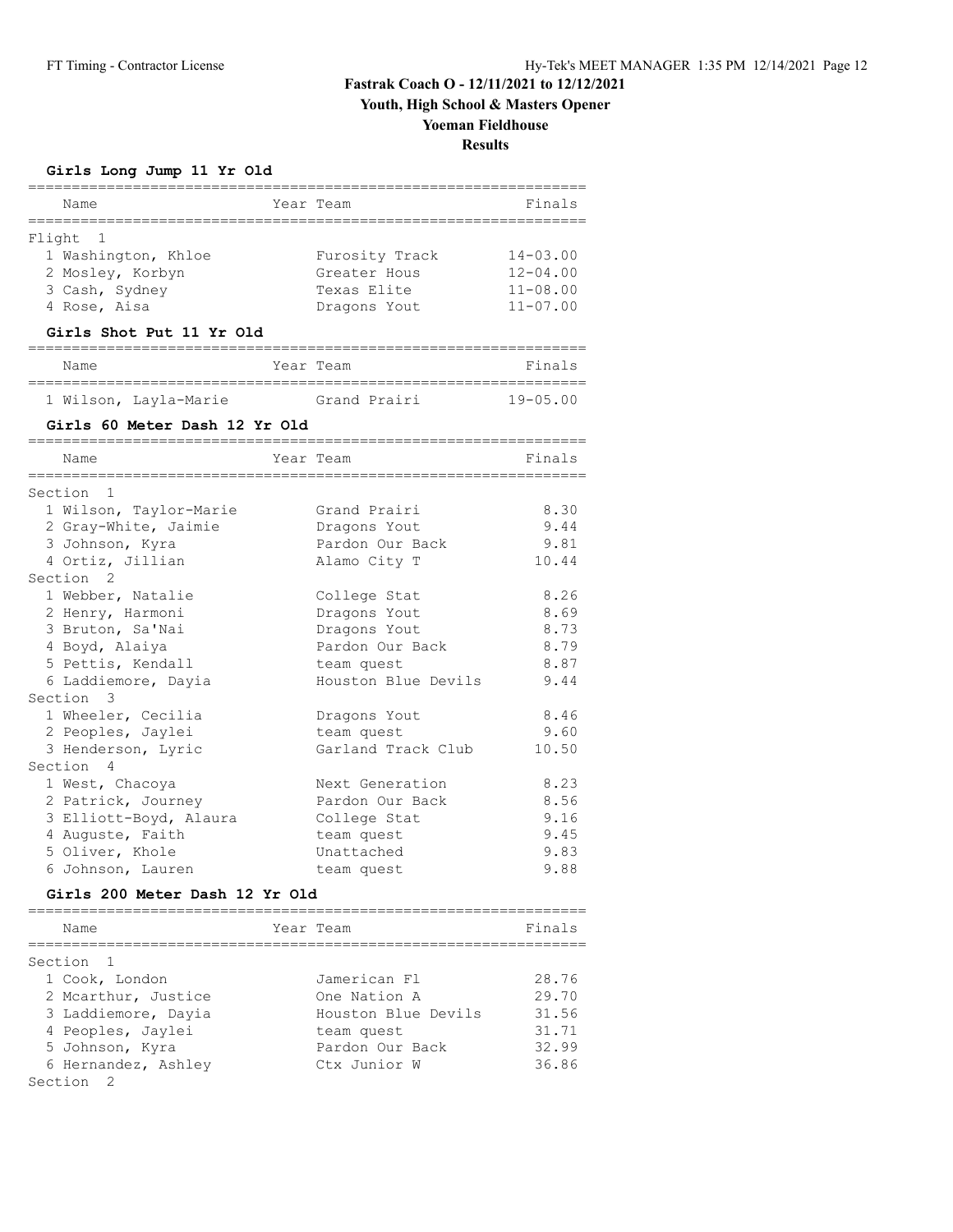**Youth, High School & Masters Opener**

# **Yoeman Fieldhouse**

## **Results**

### **....Girls 200 Meter Dash 12 Yr Old**

| 1 Bruton, Sa'Nai       | Dragons Yout       | 28.12 |
|------------------------|--------------------|-------|
| 2 Boyd, Alaiya         | Pardon Our Back    | 29.14 |
| 3 Oliver, Khole        | Unattached         | 33.44 |
| 4 Gund, Cora           | Alamo City T       | 33.65 |
| 5 Ortiz, Jillian       | Alamo City T       | 33.75 |
| 6 Johnson, Lauren      | team quest         | 33.90 |
| Section 3              |                    |       |
| 1 Alexander, Dashanti  | Jamerican Fl       | 28.02 |
| 2 Wheeler, Cecilia     | Dragons Yout       | 28.61 |
| 3 Henry, Harmoni       | Dragons Yout       | 28.71 |
| 4 Barton, Dainya       | One Nation A       | 29.45 |
| 5 Banks, Jarlie        | Jamerican Fl       | 29.72 |
| 6 Martin, Juliet       | Fpr Speed YO       | 31.89 |
| Section 4              |                    |       |
| 1 Richardson, Haley    | Track Dynami       | 28.18 |
| 2 Pettis, Kendall      | team quest         | 29.28 |
| 3 Thomas, Janya        | Northside St       | 29.48 |
| 4 Jaquess, Carmen      | Esst Track A       | 30.86 |
| 5 Gray-White, Jaimie   | Dragons Yout       | 31.15 |
| 6 Mcarthur, Lyric      | One Nation A       | 31.69 |
| Section 5              |                    |       |
| 1 West, Chacoya        | Next Generation    | 27.32 |
| 2 Brown, Jordyn        | Jamerican Fl       | 27.80 |
| 3 Patrick, Journey     | Pardon Our Back    | 27.95 |
| 4 Roddy, Leona         | Texas Thunde       | 32.60 |
| Section 6              |                    |       |
| 1 Fruge, Trinity       | H-Town Hurri       | 26.52 |
| 2 Wilson, Taylor-Marie | Grand Prairi       | 27.64 |
| 3 Brown, Tori          | Jamerican Fl       | 28.23 |
| 4 Simon, Sasha         | Northside St       | 29.22 |
| 5 Auguste, Faith       | team quest         | 32.17 |
| 6 Henderson, Lyric     | Garland Track Club | 35.47 |

#### **Girls 400 Meter Dash 12 Yr Old**

| Name                                | Year Team |              | Finals  |
|-------------------------------------|-----------|--------------|---------|
| Section<br>$\overline{\phantom{0}}$ |           |              |         |
| 1 Webber, Natalie                   |           | College Stat | 1:04.68 |
| 2 Thomas, Janya                     |           | Northside St | 1:07.28 |
| 3 Barron, Jordyn                    |           | Wharton Coun | 1:07.47 |
| 4 Peoples, Jaylei                   |           | team quest   | 1:21.56 |
| Section <sub>2</sub>                |           |              |         |
| 1 Brown, Tori                       |           | Jamerican Fl | 1:03.15 |
| 2 Rogers, Addison                   |           | Northside St | 1:06.36 |
| 3 Henry, Harmoni                    |           | Dragons Yout | 1:06.75 |
| 4 Simon, Sasha                      |           | Northside St | 1:10.99 |
| 5 Oliver, Khole                     |           | Unattached   | 1:21.28 |
| 6 Elliott-Boyd, Alaura              |           | College Stat | 1:24.57 |
| Section 3                           |           |              |         |
| 1 Cook, London                      |           | Jamerican Fl | 1:08.71 |
| 2 Mcarthur, Lyric                   |           | One Nation A | 1:14.11 |
| 3 Auguste, Faith                    |           | team quest   | 1:14.51 |
| 4 Martin, Juliet                    |           | Fpr Speed YO | 1:14.71 |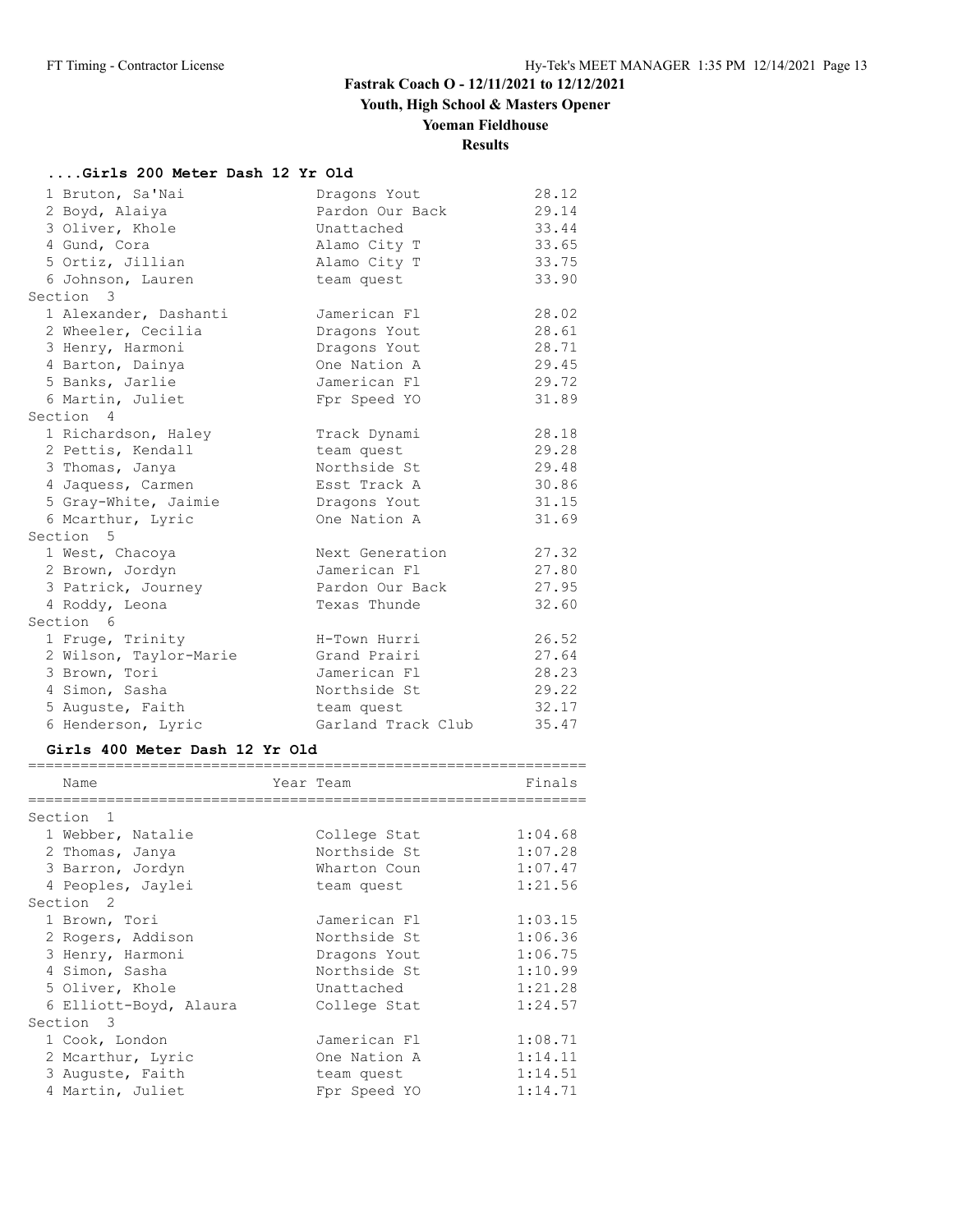# **Youth, High School & Masters Opener**

#### **Yoeman Fieldhouse**

### **Results**

#### **....Girls 400 Meter Dash 12 Yr Old**

| 5 Johnson, Lauren     | team quest          | 1:28.82 |
|-----------------------|---------------------|---------|
| Section 4             |                     |         |
| 1 Chatman, Ashtian    | Northside St        | 1:06.98 |
| 2 Phlegm, Diona       | Northside St        | 1:10.27 |
| 3 Gray-White, Jaimie  | Dragons Yout        | 1:14.84 |
| 4 Hernandez, Ashley   | Ctx Junior W        | 1:23.22 |
| 5 Henderson, Lyric    | Garland Track Club  | 1:25.85 |
| Section 5             |                     |         |
| 1 Brown, Jordyn       | Jamerican Fl        | 1:03.05 |
| 2 Bruton, Sa'Nai      | Dragons Yout        | 1:10.59 |
| 3 Roddy, Leona        | Texas Thunde        | 1:12.59 |
| 4 Laddiemore, Dayia   | Houston Blue Devils | 1:20.24 |
| Section 6             |                     |         |
| 1 Fruge, Trinity      | H-Town Hurri        | 1:03.22 |
| 2 Alexander, Dashanti | Jamerican Fl        | 1:08.67 |
| 3 Pettis, Kendall     | team quest          | 1:11.53 |
| 4 Wheeler, Cecilia    | Dragons Yout        | 1:13.09 |
| 5 Gund, Cora          | Alamo City T        | 1:19.62 |

#### **Girls 800 Meter Run 12 Yr Old**

| Name                 | Year Team    | Finals  |
|----------------------|--------------|---------|
|                      |              |         |
| Section 1            |              |         |
| 1 Rogers, Addison    | Northside St | 2:38.66 |
| 2 Barron, Jordyn     | Wharton Coun | 2:47.14 |
| 3 Huapaya, Annika    | Fpr Speed YO | 2:47.43 |
| 4 Jaquess, Carmen    | Esst Track A | 2:51.25 |
| 5 Simon, Sasha       | Northside St | 2:55.21 |
| 6 Martin, Juliet     | Fpr Speed YO | 3:09.18 |
| 7 Hernandez, Ashley  | Ctx Junior W | 3:11.33 |
| Section <sub>2</sub> |              |         |
| 1 Chatman, Ashtian   | Northside St | 2:40.72 |
| 2 Braden, Ava        | College Stat | 2:46.69 |
| 3 Phlegm, Diona      | Northside St | 2:48.62 |
| 4 Fiore, Bella       | West U Flash | 2:52.84 |
| 5 Peralta, Sofia     | Unattached   | 3:02.02 |
| -- Stewart, Nyla     | Unattached   | DNF     |

#### **Girls 1 Mile Run 12 Yr Old**

| Name             | Year Team    | Finals  |
|------------------|--------------|---------|
|                  |              |         |
| Section 1        |              |         |
| 1 Braden, Ava    | College Stat | 6:17.90 |
| 2 Phlegm, Diona  | Northside St | 6:27.45 |
| 3 Peralta, Sofia | Unattached   | 6:40.22 |

## **Girls 60 Meter Hurdles 12 Yr Old**

| Name                                      | Year Team |                            | Finals         |
|-------------------------------------------|-----------|----------------------------|----------------|
| 1 Richardson, Haley<br>2 Zulueta, Journey |           | Track Dynami<br>Unattached | 10.63<br>11.11 |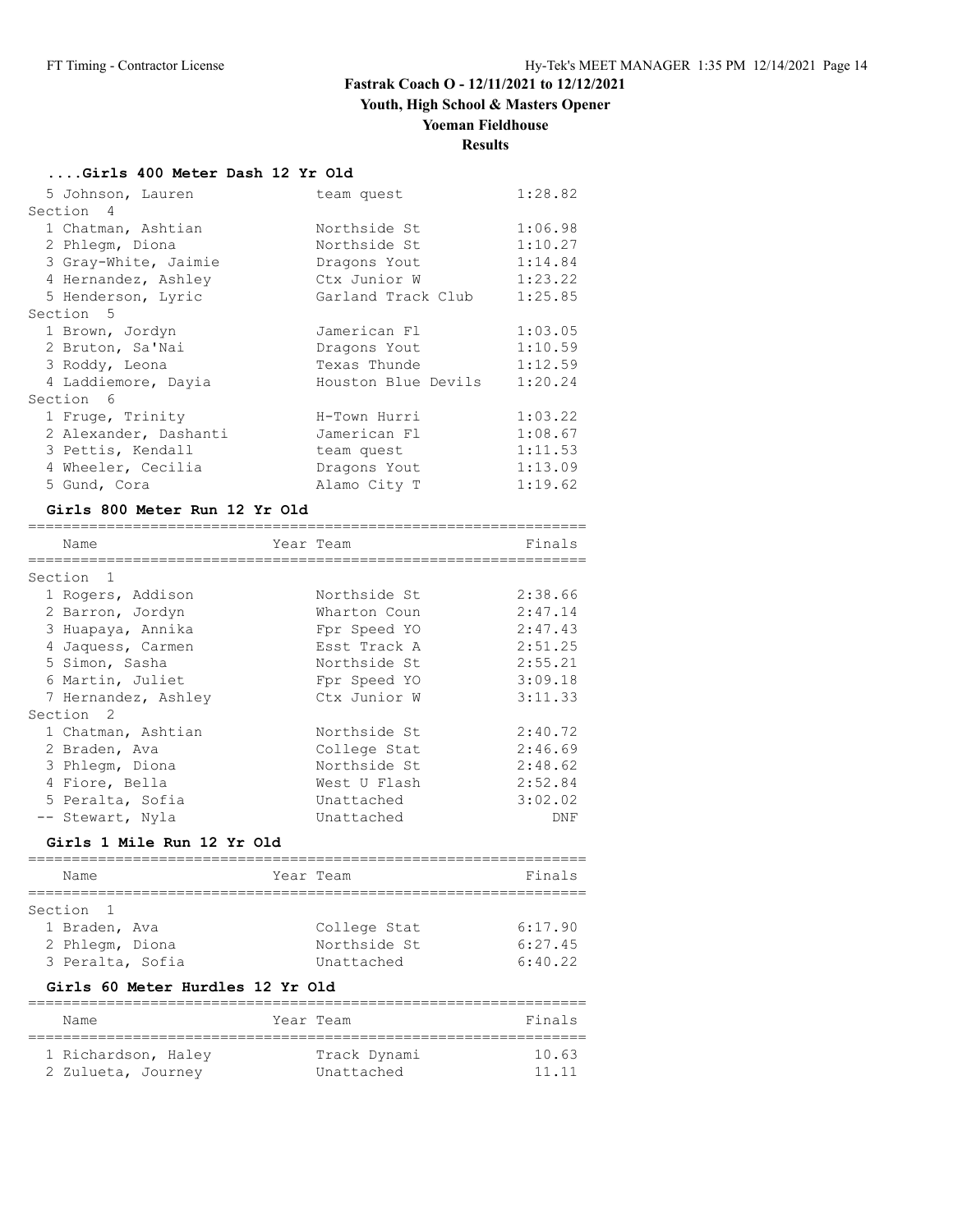**Youth, High School & Masters Opener**

#### **Yoeman Fieldhouse**

**Results**

**Girls High Jump 12 Yr Old**

| Name                                                                                    | Year Team |                                                            | Finals                                                         |
|-----------------------------------------------------------------------------------------|-----------|------------------------------------------------------------|----------------------------------------------------------------|
| Flight 1<br>1 Zulueta, Journey                                                          |           | Unattached                                                 | $4 - 06.00$                                                    |
| Girls Long Jump 12 Yr Old                                                               |           |                                                            |                                                                |
| Name                                                                                    |           | Year Team                                                  | Finals                                                         |
| 1 Wilson, Taylor-Marie<br>2 Barron, Jordyn<br>2 Zulueta, Journey<br>4 Mcarthur, Justice |           | Grand Prairi<br>Wharton Coun<br>Unattached<br>One Nation A | $14 - 02.00$<br>$J13 - 09.00$<br>$J13 - 09.00$<br>$13 - 02.00$ |

#### **Girls Shot Put 12 Yr Old**

================================================================ Name Year Team Team Finals ================================================================ 1 Herpin, Kylie Herpin Unattached 36-07.00 2 Lawson, Brielle The Afterbur 35-04.00 3 Webster, Kennedy Next Generation 34-10.00 4 Horton, Ami Unattached 28-04.00 5 Mcarthur, Lyric One Nation A 25-08.00 6 Oliver, Katelynn Unattached 25-04.00 7 Randle, Aniya Dragons Yout 20-09.00

#### **Girls 60 Meter Dash 13 Yr Old**

| Name                         | Year Team                        | Finals |
|------------------------------|----------------------------------|--------|
| ============================ | ================================ |        |
| Section 1                    |                                  |        |
| 1 Edwards, Jaila             | team quest                       | 8.28   |
| 2 Andrews, Annalisa          | Grand Prairi                     | 8.45   |
| 3 Bakare, Michelle           | Richmond Elite Ytc               | 8.54   |
| 4 Mason, Jaidyn              | Dragons Yout                     | 8.71   |
| 5 Bowman, Brianna            | Texas Thunde                     | 9.32   |
| Section <sub>2</sub>         |                                  |        |
| 1 Navarro, Aubrey            | Dragons Yout                     | 8.00   |
| 2 Malone, Teresa             | Dragons Yout                     | 8.28   |
| 3 Johnson, Zoe               | AP Ranch                         | 8.42   |
| 4 Sowell, Amaya              | Track Dynami                     | 8.86   |
| 5 Jefferson, Kennedy         | Track Dynami                     | 8.96   |
| 6 Griffin, Haley             | Grand Prairi                     | 9.11   |
| Section 3                    |                                  |        |
| 1 Mcdonald, Janiyah          | Northside St                     | 8.23   |
| 2 Hampton, Sanaa             | team quest                       | 8.25   |
| 3 Taylor, A'Rhyana           | College Stat                     | 8.28   |
| 4 Greer, Laila               | team quest                       | 8.32   |
| 5 Clements, Cailyn           | Unattached                       | 9.00   |
| 6 Tonyan, Eliana             | team quest                       | 11.69  |
| Section 4                    |                                  |        |
| 1 Phillips, Phoenix          | Greater Hous                     | 8.05   |
| 2 Young, Tianna              | Xpress Track Club                | 8.11   |
| 3 Walls, Laila               | Unattached                       | 8.17   |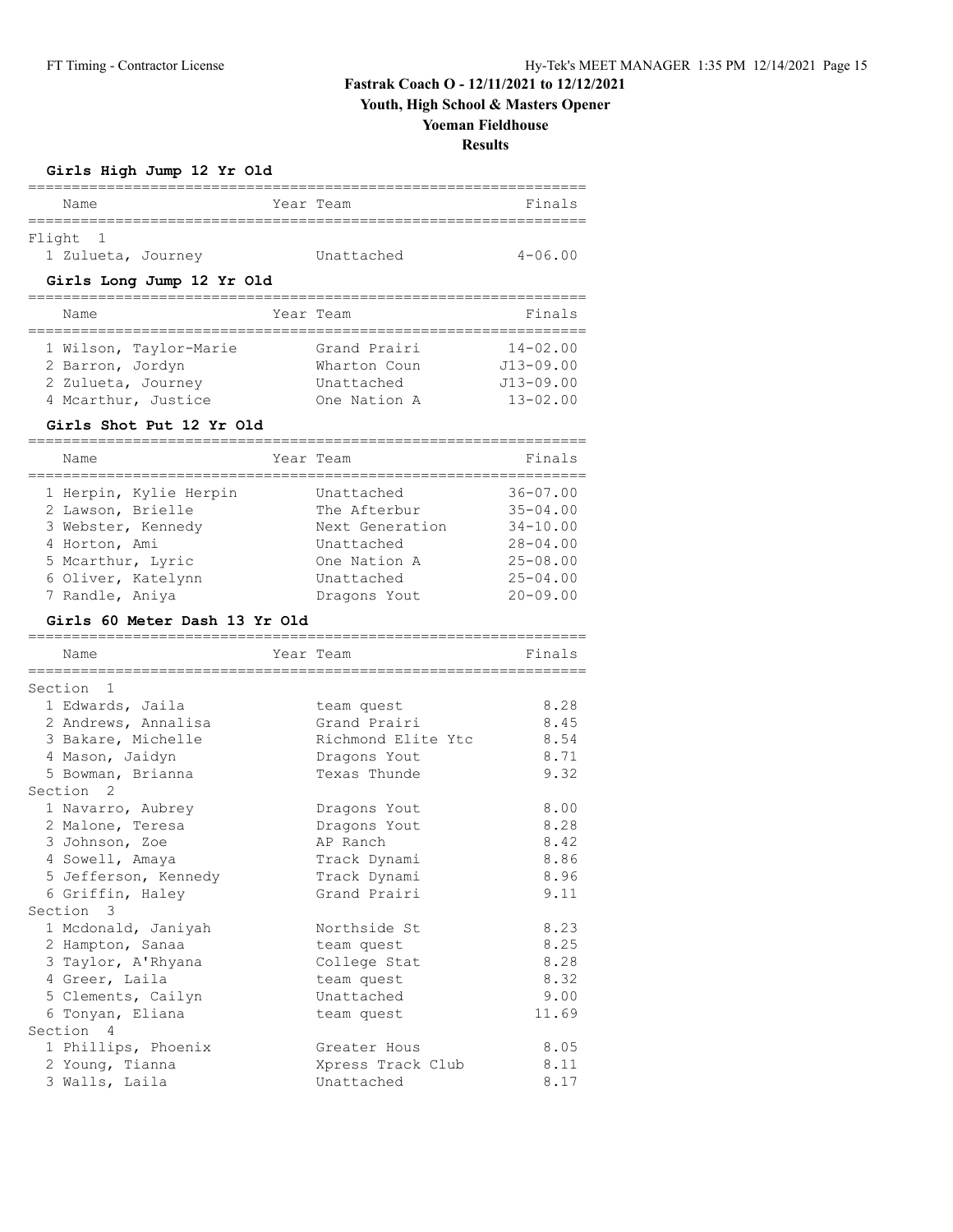**Youth, High School & Masters Opener**

# **Yoeman Fieldhouse**

# **Results**

#### **....Girls 60 Meter Dash 13 Yr Old**

| 4 Hall, Morgan        | The Wings Tr | 8.40 |
|-----------------------|--------------|------|
| 5 Webber, Nyla        | College Stat | 8.42 |
| 6 Banks, Lakaia       | Anonymous tr | 8.65 |
| 7 Williams, Mackenzie | Grand Prairi | 8.78 |

#### **Girls 200 Meter Dash 13 Yr Old**

| ========              | ===================== |        |
|-----------------------|-----------------------|--------|
| Name                  | Year Team             | Finals |
| Section 1             |                       |        |
| 1 Hampton, Sanaa      | team quest            | 26.82  |
| 2 Walls, Laila        | Unattached            | 26.85  |
| 3 Banks, Lakaia       | Anonymous tr          | 29.27  |
| 4 Mccann, Kyli        | H-Town Hurri          | 31.42  |
| Section <sub>2</sub>  |                       |        |
| 1 Phillips, Phoenix   | Greater Hous          | 26.42  |
| 2 Mcdonald, Janiyah   | Northside St          | 26.84  |
| 3 Taylor, A'Rhyana    | College Stat          | 27.86  |
| 4 Williams, Mackenzie | Grand Prairi          | 29.52  |
| 5 Boykin, Daryn       | team quest            | 29.80  |
| Section 3             |                       |        |
| 1 Malone, Teresa      | Dragons Yout          | 26.04  |
| 2 Andrews, Annalisa   | Grand Prairi          | 28.67  |
| 3 Jefferson, Kennedy  | Track Dynami          | 29.38  |
| 4 Lloyd, Natalie      | H-Town Hurri          | 31.81  |
| Section 4             |                       |        |
| 1 Navarro, Aubrey     | Dragons Yout          | 26.11  |
| 2 Hall, Morgan        | The Wings Tr          | 27.28  |
| 3 Griffin, Haley      | Grand Prairi          | 30.89  |
| 4 Bowman, Brianna     | Texas Thunde          | 31.91  |
| Section 5             |                       |        |
| 1 Lloyd, Brooke       | H-Town Hurri          | 26.85  |
| 2 Greer, Laila        | team quest            | 27.34  |
| 3 Sowell, Amaya       | Track Dynami          | 29.52  |
| 4 Scott, Ariel        | Track Dynami          | 29.54  |
| 5 Tonyan, Eliana      | team quest            | 29.68  |
| Section 6             |                       |        |
| 1 Young, Tianna       | Xpress Track Club     | 27.19  |
| 2 Bakare, Michelle    | Richmond Elite Ytc    | 28.08  |
| 3 Asom, Sena-Ter      | team quest            | 28.19  |
| 4 Mason, Jaidyn       | Dragons Yout          | 28.38  |
| 5 Guy, Deanna         | I-Train U Elite       | 31.71  |

#### **Girls 400 Meter Dash 13 Yr Old**

| Name                 | Year Team    | Finals  |
|----------------------|--------------|---------|
| Section 1            |              |         |
| 1 Johnson, Zoe       | AP Ranch     | 1:06.91 |
| 2 Sowell, Amaya      | Track Dynami | 1:12.10 |
| 3 Gonzalez, Amalia   | Northside St | 1:13.90 |
| 4 Mccann, Kyli       | H-Town Hurri | 1:18.41 |
| 5 Lloyd, Natalie     | H-Town Hurri | 1:18.73 |
| Section <sub>2</sub> |              |         |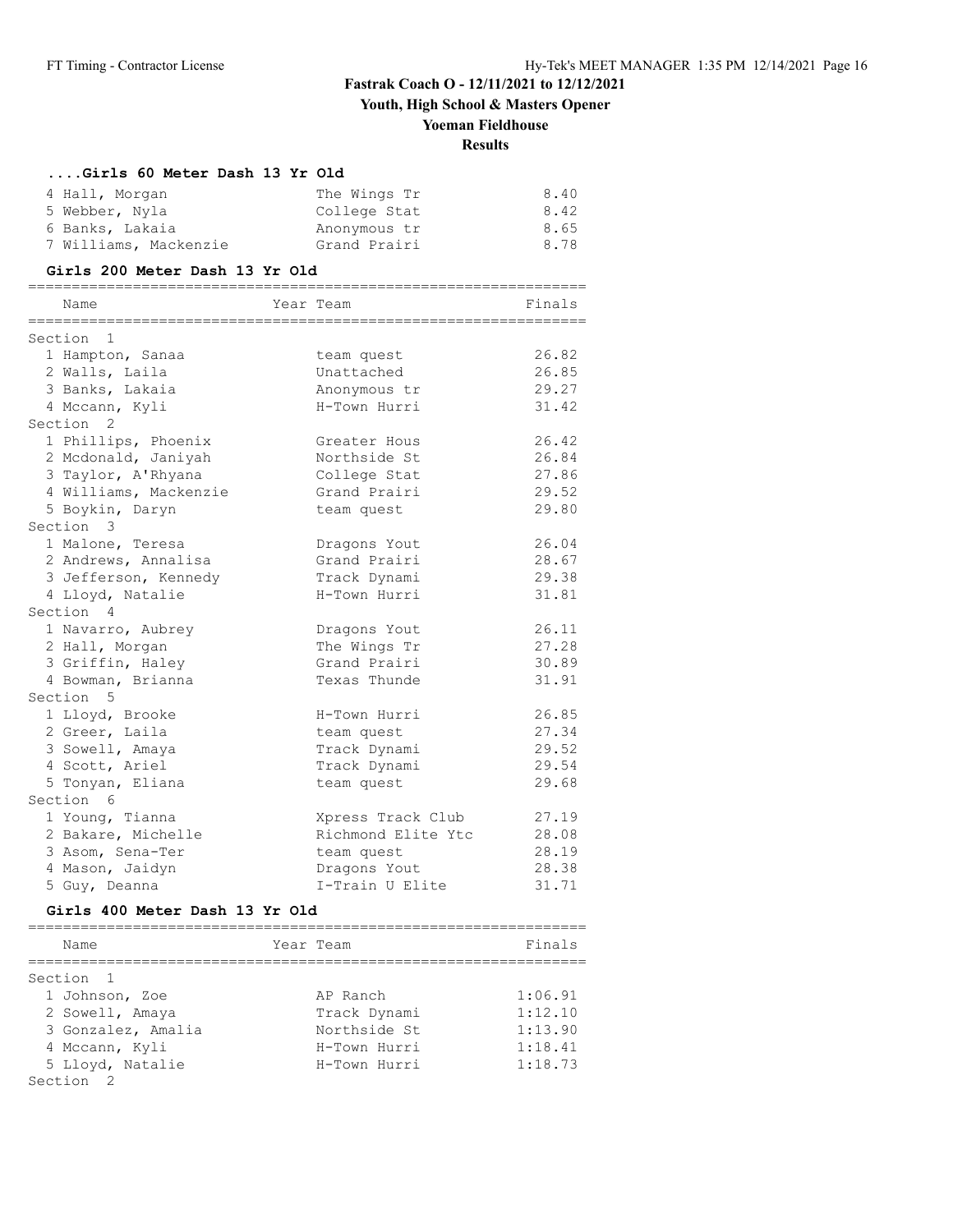# **Youth, High School & Masters Opener**

## **Yoeman Fieldhouse**

# **Results**

### **....Girls 400 Meter Dash 13 Yr Old**

| 1 Webber, Nyla       | College Stat | 1:05.54 |
|----------------------|--------------|---------|
| 2 Scott, Ariel       | Track Dynami | 1:07.65 |
| 3 Williams, Essence  | Mainland Jag | 1:15.27 |
| Section 3            |              |         |
| 1 Boiser, Saniyah    | Unattached   | 1:08.93 |
| 2 Mason, Jaidyn      | Dragons Yout | 1:10.48 |
| 3 Banks, Lakaia      | Anonymous tr | 1:12.00 |
| 4 Larsen, Madison    | AP Ranch     | 1:12.23 |
| 5 Bowman, Brianna    | Texas Thunde | 1:15.51 |
| Section 4            |              |         |
| 1 Asom, Sena-Ter     | team quest   | 1:05.39 |
| 2 Jefferson, Kennedy | Track Dynami | 1:11.21 |
| 3 Edwards, Jaila     | team quest   | 1:13.30 |
| 4 Gallegos, Lilyana  | Cool Running | 1:17.38 |
| Section 5            |              |         |
| 1 Lloyd, Brooke      | H-Town Hurri | 1:01.78 |
| 2 Mcdonald, Janiyah  | Northside St | 1:05.44 |
| 3 Boykin, Daryn      | team quest   | 1:13.07 |

#### **Girls 800 Meter Run 13 Yr Old**

| Name                 | Year Team    | Finals  |
|----------------------|--------------|---------|
|                      |              |         |
| Section <sub>1</sub> |              |         |
| 1 White, Amari       | The Afterbur | 2:27.22 |
| 2 Garcia, Nadia      | The Afterbur | 2:30.21 |
| 3 Goodwin, Natalie   | Fpr Speed YO | 2:43.09 |
| 4 Scott, Ariel       | Track Dynami | 2:43.41 |
| 5 Bryant, Cate       | Texas Elite  | 2:51.10 |
| 6 Gallegos, Lilyana  | Cool Running | 2:53.61 |
| 7 Mull, Reagan       | West U Flash | 3:08.00 |
| 8 Reid, Lundynn      | Triple Crown | 3:31.73 |

#### **Girls 1 Mile Run 13 Yr Old**

| Name                | Year Team    | Finals  |
|---------------------|--------------|---------|
| 1 Gallegos, Lilyana | Cool Running | 6:21.65 |
| 2 Mull, Reagan      | West U Flash | 6:46.78 |

#### **Girls 60 Meter Hurdles 13 Yr Old**

| Name                | Year Team       | Finals |
|---------------------|-----------------|--------|
|                     |                 |        |
| 1 Phillips, Phoenix | Greater Hous    | 9.37   |
| 2 Prihoda, Caroline | Status Athletic | 10.91  |
| 3 Boiser, Saniyah   | Unattached      | 16.01  |
|                     |                 |        |

#### **Girls High Jump 13 Yr Old**

| Name           | Year Team |             | Finals      |
|----------------|-----------|-------------|-------------|
|                |           |             |             |
| Flight 1       |           |             |             |
| 1 Bryant, Cate |           | Texas Elite | $4 - 06.00$ |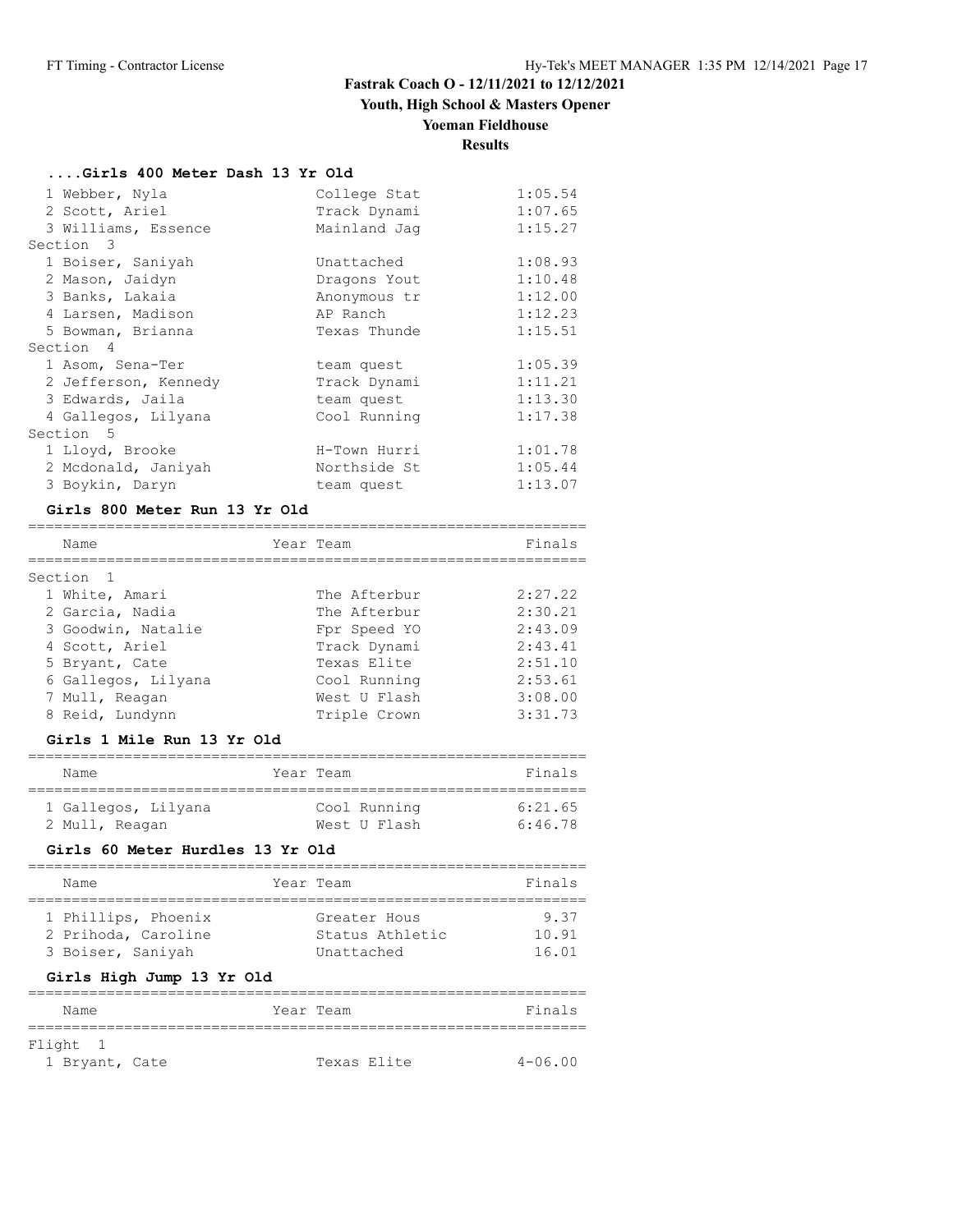**Youth, High School & Masters Opener**

#### **Yoeman Fieldhouse**

**Results**

**....Girls High Jump 13 Yr Old**

| 2 Clements, Cailyn |                            | Unattached   | $4 - 04.00$ |
|--------------------|----------------------------|--------------|-------------|
|                    | Girls Pole Vault 13 Yr Old |              |             |
| Name               |                            | Year Team    | Finals      |
| 1 Gonzalez, Amalia |                            | Northside St | $8 - 00.00$ |

#### **Girls Long Jump 13 Yr Old**

| Name                 | Year Team    | Finals       |
|----------------------|--------------|--------------|
| 1 Navarro, Aubrey    | Dragons Yout | $17 - 05.00$ |
| 2 Asom, Sena-Ter     | team quest   | $16 - 04.00$ |
| 3 Hall, Morgan       | The Wings Tr | $16 - 00.00$ |
| 4 Malone, Teresa     | Dragons Yout | $15 - 10.00$ |
| 5 Bryant, Cate       | Texas Elite  | $14 - 02.00$ |
| 6 Berzin, Jacqueline | St. Johns Tr | $11 - 08.00$ |
| 6 Williams, Essence  | Mainland Jag | $11 - 08.00$ |
| 8 Chilukuri, Sonia   | St. Johns Tr | $10 - 09.00$ |

#### **Girls Shot Put 13 Yr Old**

| Name             |                       | Year Team |              | Finals       |
|------------------|-----------------------|-----------|--------------|--------------|
|                  |                       |           |              |              |
| 1 Lafrenz, Paige |                       |           | All American | $40 - 05.00$ |
| 2 Griffin, Mia   |                       |           | East@TheThro | $30 - 04.00$ |
| 3 Griffin, Haley |                       |           | Grand Prairi | $28 - 10.00$ |
|                  | 4 Williams, Mackenzie |           | Grand Prairi | $26 - 05.00$ |

#### **Girls 60 Meter Dash 14 Yr Old**

| Name                   | Year Team           | Finals |
|------------------------|---------------------|--------|
|                        |                     |        |
| Section 1              |                     |        |
| 1 Woods, Kylah         | Greater Hous        | 7.96   |
| 2 Azuike, Chiemela     | Richmond Elite Ytc  | 8.23   |
| 3 Sutton, Roxxi        | Xpress Track Club   | 8.64   |
| 4 Bergen, Sophia       | Unattached          | 8.90   |
| 5 Beasley, Kaniah      | Dragons Yout        | 8.97   |
| 6 Milligan, Mary-Elise | Unattached          | 9.27   |
| 7 Hurst, Christina     | Track Dynami        | 10.07  |
| Section <sub>2</sub>   |                     |        |
| 1 Williams, Trinitee   | Dragons Yout        | 8.17   |
| 2 Shine, Amaya         | Leesville Tr        | 8.33   |
| 3 Powers, Adreanna     | AP Ranch            | 8.45   |
| 4 Stanley, Tayla       | Dragons Yout        | 9.14   |
| 5 Armsteard, Ameriah   | Houston Blue Devils | 9.38   |
| 6 Hunt, Ivoree         | Triple Crown        | 9.60   |
| Section 3              |                     |        |
| 1 Williams, Dior       | Houston Pacesetters | 8.24   |
| 2 Williams, Indya      | Northside St        | 8.42   |
| 3 Lark, Zahriah        | Richmond Elite Ytc  | 8.53   |
| 4 Vela, Kathryn        | Unattached          | 8.81   |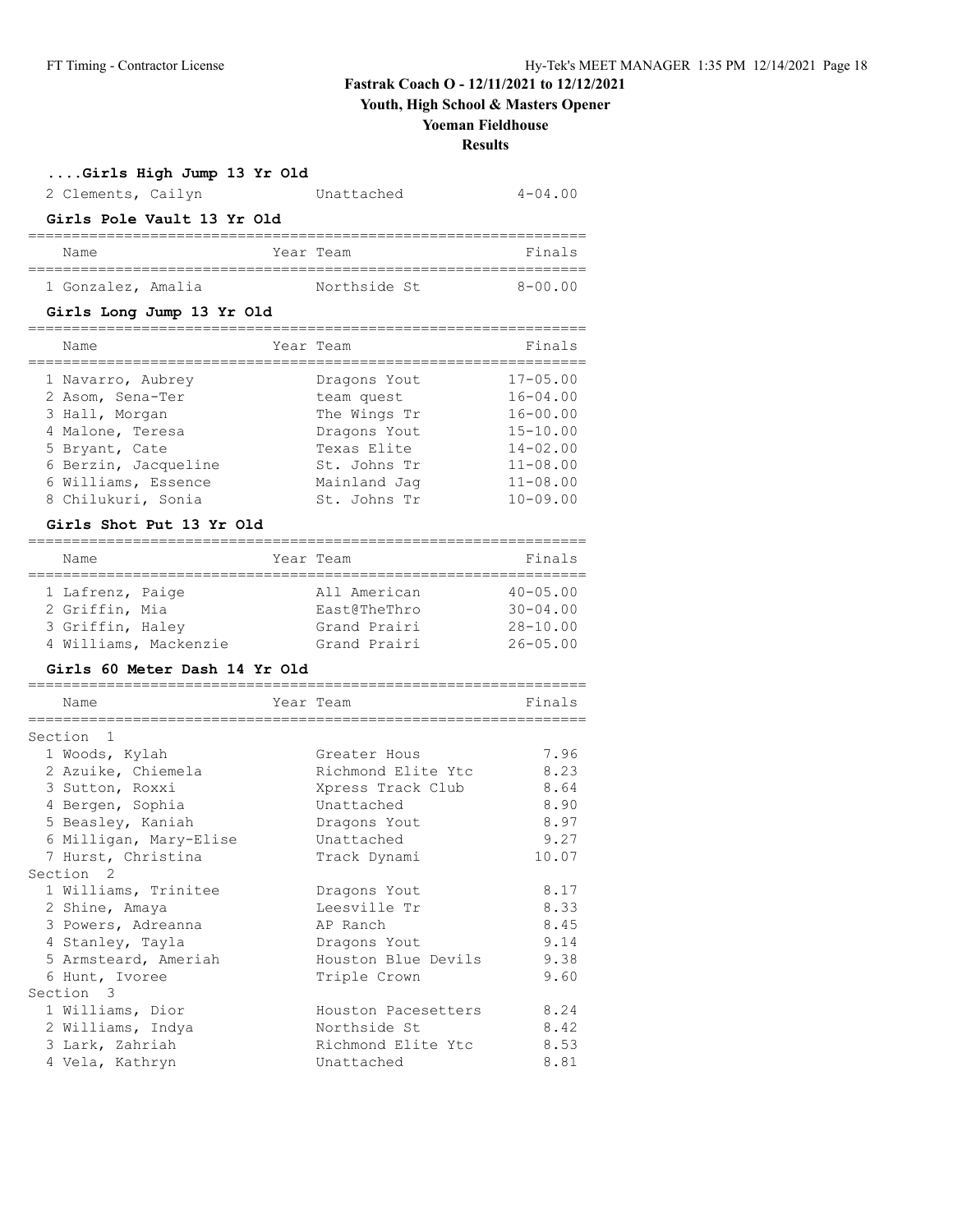**Youth, High School & Masters Opener**

# **Yoeman Fieldhouse**

# **Results**

#### **....Girls 60 Meter Dash 14 Yr Old**

| 5 Ziglar, Simone     | Dragons Yout       | 8.86 |
|----------------------|--------------------|------|
| 6 Okpohworho, Equono | Richmond Gold      | 9.01 |
| Section 4            |                    |      |
| 1 Talib, Kiara       | Track Dynami       | 8.23 |
| 2 Cole, Sera         | Richmond Elite Ytc | 8.26 |
| 3 James, J'Nesis     | Next Generation    | 8.27 |
| 4 Shavers, Kendall   | team quest         | 9.05 |
|                      |                    |      |

#### **Girls 200 Meter Dash 14 Yr Old**

| =============================<br>Name<br>======================= | ------------------------------------<br>Year Team | Finals |
|------------------------------------------------------------------|---------------------------------------------------|--------|
| Section 1                                                        |                                                   |        |
| 1 Barnes, Aaliyah                                                | Ctx Junior W                                      | 25.80  |
| 2 Williams, Trinitee                                             | Dragons Yout                                      | 26.04  |
| 3 Bowie, Kayleigh                                                | Greater Hous                                      | 26.24  |
| 4 Mcfadden, Madelyn                                              | College Stat                                      | 27.26  |
| 5 James, J'Nesis                                                 | Next Generation                                   | 28.00  |
| 6 Rochelle, Naiomi                                               | Track Dynami                                      | 28.83  |
| Section 2                                                        |                                                   |        |
| 1 Rhodes, Jovonah                                                | Greater Hous                                      | 27.67  |
| 2 Vela, Kathryn                                                  | Unattached                                        | 29.34  |
| 3 Ziglar, Simone                                                 | Dragons Yout                                      | 31.45  |
| 4 Hurst, Christina                                               | Track Dynami                                      | 32.79  |
| 5 Hunt, Ivoree                                                   | Triple Crown                                      | 33.15  |
| Section 3                                                        |                                                   |        |
| 1 Woods, Kylah                                                   | Greater Hous                                      | 25.56  |
| 2 Shine, Amaya                                                   | Leesville Tr                                      | 28.00  |
| 3 Williams, Indya                                                | Northside St                                      | 28.92  |
| 4 Foster, Khloe                                                  | Richmond Elite Ytc                                | 28.94  |
| Section 4                                                        |                                                   |        |
| 1 Bradix, Aaliyah                                                | Grand Prairi                                      | 27.20  |
| 2 Moss, Victoria                                                 | Greater Hous                                      | 27.35  |
| 3 Widner, Stephanie                                              | Txs Texas SE                                      | 28.45  |
| 4 Pritchard, Grace                                               | The Texas Sp                                      | 28.94  |
| 5 Sutton, Roxxi                                                  | Xpress Track Club                                 | 29.17  |
| 6 Lark, Zahriah                                                  | Richmond Elite Ytc                                | 30.13  |
| Section 5                                                        |                                                   |        |
| 1 Milligan, Mary-Elise                                           | Unattached                                        | 30.43  |
| 2 Huff, Haley                                                    | Richmond Elite Ytc                                | 30.51  |
| 3 Lee, Jannell                                                   | Track Dynami                                      | 31.63  |
| 4 Pierron, Kiersten                                              | Great Esteem                                      | 33.29  |
| Section 6                                                        |                                                   |        |
| 1 Delk, Belicia                                                  | Richmond Elite Ytc                                | 29.12  |
| 2 Seago, Kendall                                                 | Unattached                                        | 30.82  |
| 3 Stanley, Tayla                                                 | Dragons Yout                                      | 31.13  |
| Section 7                                                        |                                                   |        |
| 1 Catlett, Josaphina                                             | Triple Crown                                      | 27.75  |
| 2 Betts, Lyric                                                   | Esst Track A                                      | 28.65  |
| Section 8                                                        |                                                   |        |
| 1 Williams, Dior                                                 | Houston Pacesetters                               | 26.82  |
| 2 Azuike, Chiemela                                               | Richmond Elite Ytc                                | 26.98  |
| 3 Nwosu, Tatiana                                                 | The Wings Tr                                      | 30.66  |
| Section<br>-9                                                    |                                                   |        |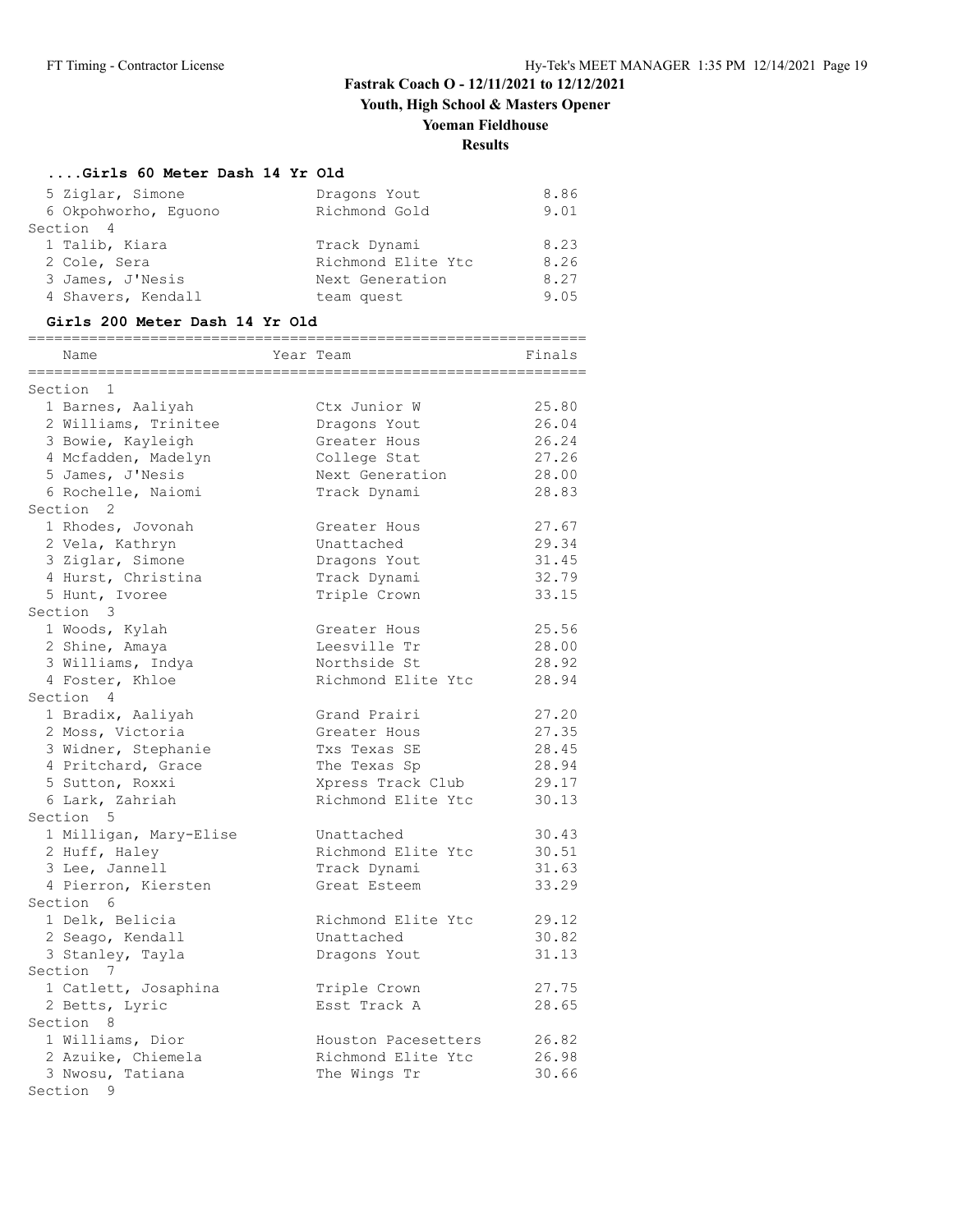**Youth, High School & Masters Opener**

# **Yoeman Fieldhouse**

# **Results**

### **....Girls 200 Meter Dash 14 Yr Old**

| 1 Talib, Kiara       | Track Dynami        | 26.84 |
|----------------------|---------------------|-------|
| 2 Cole, Sera         | Richmond Elite Ytc  | 27.26 |
| 3 Beasley, Kaniah    | Dragons Yout        | 29.83 |
| 4 Shavers, Kendall   | team quest          | 30.28 |
| Section 10           |                     |       |
| 1 Frederick, Kelly   | Unattached          | 26.97 |
| 2 Knotts, Keyonah    | One Nation A        | 28.98 |
| 3 Bergen, Sophia     | Unattached          | 29.29 |
| 4 Okpohworho, Equono | Richmond Gold       | 30.21 |
| 5 Armsteard, Ameriah | Houston Blue Devils | 31.71 |
|                      |                     |       |

#### **Girls 400 Meter Dash 14 Yr Old**

| Name                   | Year Team           | Finals  |
|------------------------|---------------------|---------|
| $\mathbf 1$<br>Section |                     |         |
| 1 Barnes, Aaliyah      | Ctx Junior W        | 1:01.09 |
| 2 Williams, Trinitee   | Dragons Yout        | 1:04.08 |
| 3 Rochelle, Naiomi     | Track Dynami        | 1:05.29 |
| 4 Hurst, Christina     | Track Dynami        | 1:19.71 |
| Section <sub>2</sub>   |                     |         |
| 1 Williams, Indya      | Northside St        | 1:06.65 |
| 2 Shine, Amaya         | Leesville Tr        | 1:08.04 |
| 3 Widner, Stephanie    | Txs Texas SE        | 1:11.00 |
| 4 Espy, Taylor         | Team Xtreme         | 1:13.91 |
| 5 Armsteard, Ameriah   | Houston Blue Devils | 1:18.12 |
| Section 3              |                     |         |
| 1 Lindl, Lauren        | Unattached          | 1:11.16 |
| 2 Browne, Hannah       | 10 Speed Track Club | 1:12.92 |
| 3 Beasley, Kaniah      | Dragons Yout        | 1:13.61 |
| Section 4              |                     |         |
| 1 Bobino, Jasmine      | Dragons Yout        | 1:07.04 |
| 2 Knotts, Keyonah      | One Nation A        | 1:09.38 |
| 3 Butler, Ella         | Unattached          | 1:19.25 |
| 4 Ziglar, Simone       | Dragons Yout        | 1:22.55 |
| Section 5              |                     |         |
| 1 Bradix, Aaliyah      | Grand Prairi        | 1:08.48 |
| 2 Betts, Lyric         | Esst Track A        | 1:13.74 |
| Section 6              |                     |         |
| 1 Stanford, Jada       | College Stat        | 1:01.67 |
| 2 Boullion, Hannah     | Unattached          | 1:05.78 |
| 3 Robinson, Aniya      | Ctx Junior W        | 1:06.59 |
| 4 Sutton, Roxxi        | Xpress Track Club   | 1:09.80 |
| 5 Stanley, Tayla       | Dragons Yout        | 1:15.50 |
| 6 Powers, Adreanna     | AP Ranch            | 1:24.09 |
| Section 7              |                     |         |
| 1 Rhodes, Jovonah      | Greater Hous        | 1:01.93 |
| 2 Paulder, Jamie       | 10 Speed Track Club | 1:05.73 |
| 3 Catlett, Josaphina   | Triple Crown        | 1:09.76 |
| 4 Smith, Za Karya      | Proskills Tr        | 1:10.74 |
| Section 8              |                     |         |
| 1 Bowie, Kayleigh      | Greater Hous        | 59.57   |
| 2 Goeke, Emma          | The Afterbur        | 1:00.27 |
| 3 Brinkley, Brianna    | The Wings Tr        | 1:00.89 |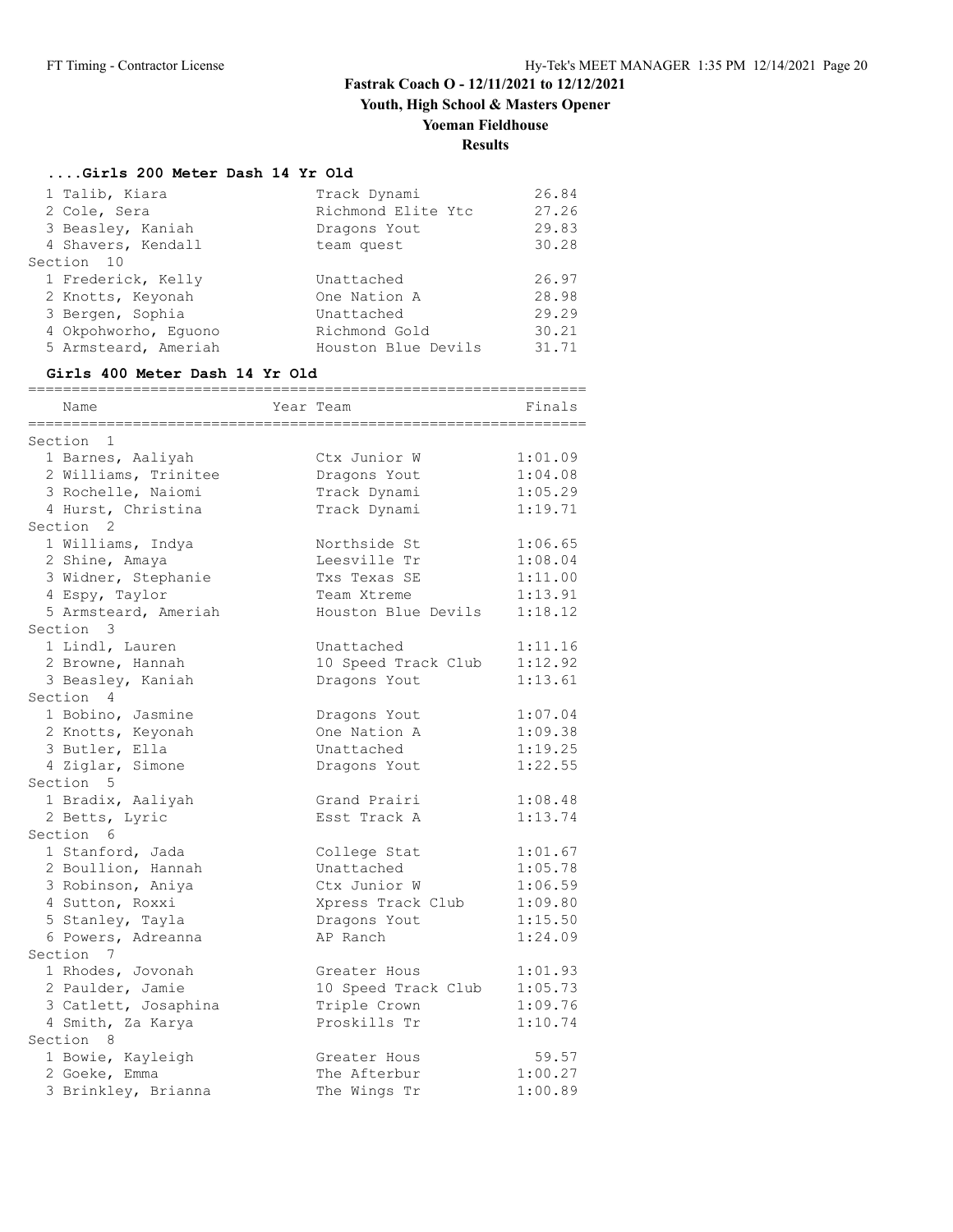**Youth, High School & Masters Opener**

### **Yoeman Fieldhouse**

# **Results**

#### **....Girls 400 Meter Dash 14 Yr Old**

| 4 Sweezer, Madison | The Wings Tr | 1:05.97 |
|--------------------|--------------|---------|
| 5 Harris, Stacie   | Pearland Tra | 1:06.26 |
| 6 Talib, Kiara     | Track Dynami | 1:07.22 |

#### **Girls 800 Meter Run 14 Yr Old**

| Name                      | Year Team |                     | Finals  |
|---------------------------|-----------|---------------------|---------|
| Section<br>$\overline{1}$ |           |                     |         |
| 1 Rochelle, Naiomi        |           | Track Dynami        | 2:37.33 |
| 2 Barnes, Aaliyah         |           | Ctx Junior W        | 2:38.59 |
| 3 Mcfadden, Madelyn       |           | College Stat        | 2:38.62 |
| 4 Harris, Stacie          |           | Pearland Tra        | 2:44.70 |
| 5 Guinn, Sydney           |           | Unattached          | 2:47.12 |
| 6 Andrade, Mia            |           | 10 Speed Track Club | 2:48.23 |
| 7 Espy, Taylor            |           | Team Xtreme         | 2:50.62 |
| Section 2                 |           |                     |         |
| 1 Goeke, Emma             |           | The Afterbur        | 2:22.28 |
| 2 Acevedo, Sophia         |           | Leesville Tr        | 2:35.23 |
| 3 Murphy, Adelaide        |           | Leander Spar        | 2:35.29 |
| 4 Rhodes, Jovonah         |           | Greater Hous        | 2:36.78 |
| 5 Bowie, Kayleigh         |           | Greater Hous        | 2:42.08 |
| 6 Moss, Victoria          |           | Greater Hous        | 2:49.12 |
| 7 Robinson, Aniya         |           | Ctx Junior W        | 2:49.50 |

#### **Girls 1 Mile Run 14 Yr Old**

| Name              | Year Team    | Finals  |
|-------------------|--------------|---------|
| Section 1         |              |         |
| 1 Acevedo, Sophia | Leesville Tr | 6:06.08 |
| 2 Bass, Georgia   | West U Flash | 6:20.18 |

#### **Girls 60 Meter Hurdles 14 Yr Old**

| Name                                                   | Year Team |                                                   | Finals                |
|--------------------------------------------------------|-----------|---------------------------------------------------|-----------------------|
| 1 Williams, Dior<br>2 Kaase, Layni<br>3 Seago, Kendall |           | Houston Pacesetters<br>College Stat<br>Unattached | 9.41<br>9.48<br>10.40 |
| Section 2                                              |           |                                                   |                       |
| 1 Pritchard, Grace                                     |           | The Texas Sp                                      | 9.52                  |
| 2 Chapman, Cali                                        |           | BeastMode                                         | 9.71                  |
| 3 Frederick, Kelly                                     |           | Unattached                                        | 9.86                  |
| 4 Booker, Naomi                                        |           | Status Athletic                                   | 10.12                 |
| 5 Woods, Kylah                                         |           | Greater Hous                                      | 10.31                 |
| 6 Barnard, Addison                                     |           | Unattached                                        | 10.48                 |
| 7 Huff, Haley                                          |           | Richmond Elite Ytc                                | 11.58                 |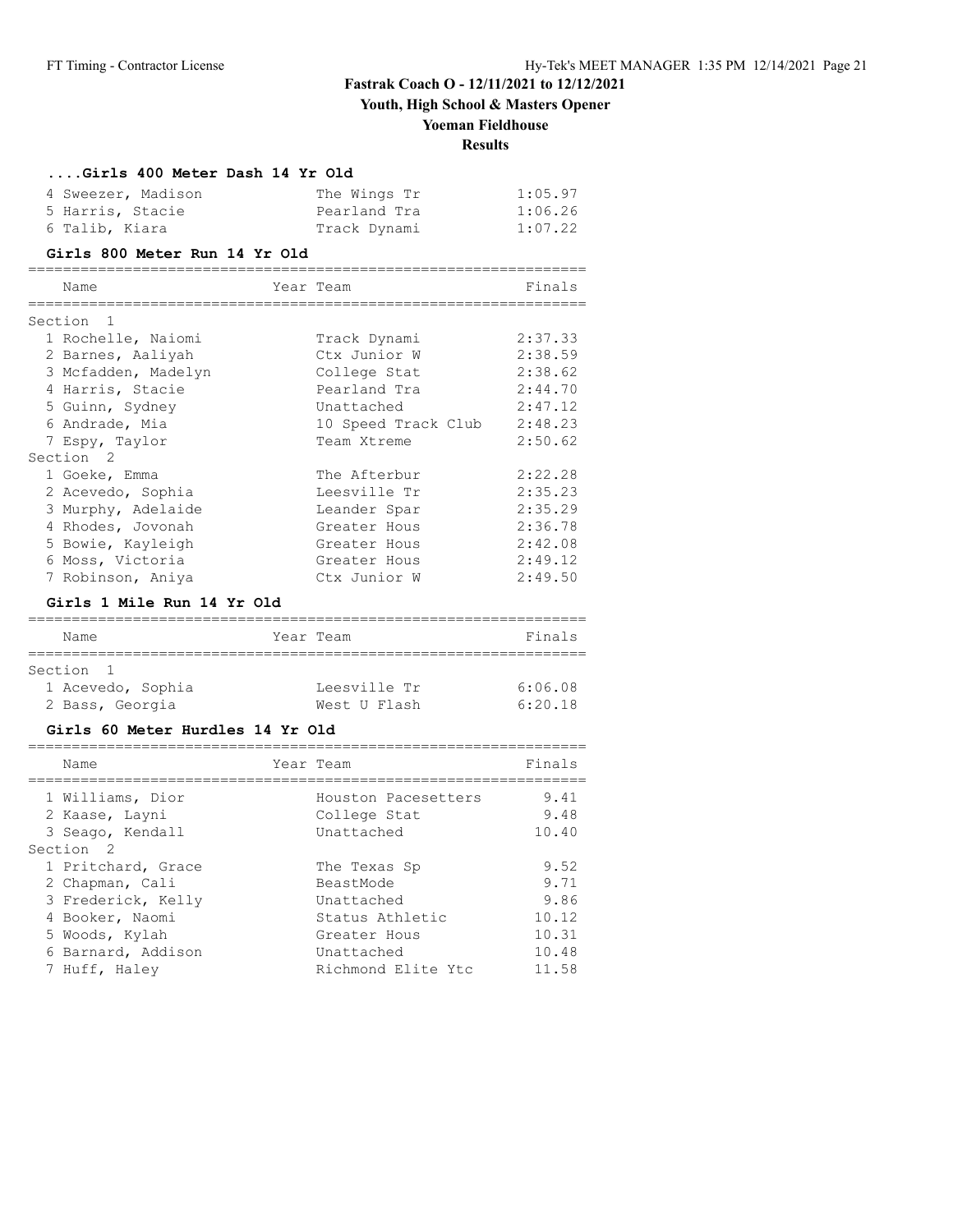**Youth, High School & Masters Opener**

# **Yoeman Fieldhouse**

**Results**

#### **Girls High Jump 14 Yr Old**

| Name               | Year Team    | Finals       |
|--------------------|--------------|--------------|
|                    |              |              |
| Flight 1           |              |              |
| 1 Rivers, Brianna  | Unattached   | $5 - 04.00$  |
| 2 Giles, Evan      | Track Housto | $J5 - 00.00$ |
| 2 Wilson, Camryn   | Leander Spar | $J5 - 00.00$ |
| 4 Barnard, Addison | Unattached   | $4 - 10.00$  |
| -- Roddy, Arethea  | Texas Thunde | ΝH           |

#### **Girls Long Jump 14 Yr Old**

| Name                | Year Team    | Finals       |
|---------------------|--------------|--------------|
| 1 Pritchard, Grace  | The Texas Sp | $16 - 03.00$ |
| 2 Widner, Stephanie | Txs Texas SE | $14 - 11.00$ |
| 3 Bradix, Aaliyah   | Grand Prairi | $14 - 01.00$ |
| 4 Bass, Georgia     | West U Flash | $13 - 04.00$ |
| 5 Smith, Za Karya   | Proskills Tr | $12 - 00.00$ |

#### **Girls Shot Put 14 Yr Old**

| Name             | Year Team          | Finals       |
|------------------|--------------------|--------------|
|                  |                    |              |
| 1 Nwosu, Tatiana | The Wings Tr       | $35 - 10.00$ |
| 2 Foster, Khloe  | Richmond Elite Ytc | $29 - 10.00$ |
| 3 Medina, Raegan | team quest         | $26 - 05.00$ |

#### **Girls 60 Meter Dash 15-16 Yr Old**

|                        |                           | ======= |
|------------------------|---------------------------|---------|
| Name                   | Year Team                 | Prelims |
|                        | ========================= |         |
| Heat 1 Preliminaries   |                           |         |
| 1 Ford, Jayla          | AP Ranch                  | 7.95    |
| 2 Muhammad, Zariyah    | Dallas Take Off           | 7.95    |
| 3 Trammell, Nia        | AP Ranch                  | 8.04    |
| 4 Murphy, Chloe        | Unattached                | 8.59    |
| 5 Anderson, Parker     | Unattached                | 8.68    |
| 6 Weaver, Ashley       | Esst Track A              | 9.02    |
| Heat 2 Preliminaries   |                           |         |
| 1 Shannon, Kyah        | team quest                | 7.94    |
| 2 Richardson, Janiya   | team quest                | 8.03    |
| 3 Thompson, Tanasha    | College Stat              | 8.08    |
| 4 Nunez, Kyra          | Austin Honey              | 8.43    |
| 5 Harper, Whitney      | Unattached                | 8.46    |
| 6 Bowman, Makayla      | Texas Thunde              | 8.65    |
| 7 Brock, Jaden         | The Texas Sp              | 8.93    |
| 8 Kelly, Ciara         | Houston Pacesetters       | 9.01    |
| Heat 3 Preliminaries   |                           |         |
| 1 Green, Elnita        | College Stat              | 7.76q   |
| 2 Akoto-Ampaw, Johanna | Track Housto              | 7.87q   |
| 3 Williams, Annah      | The Wings Tr              | 7.92    |
| 4 Johnson, Kaci        | team quest                | 8.56    |
| 5 Vernieuw, Reese      | Leander Spar              | 8.81    |
| 6 Dilworth, Cekia      | Dragons Yout              | 9.01    |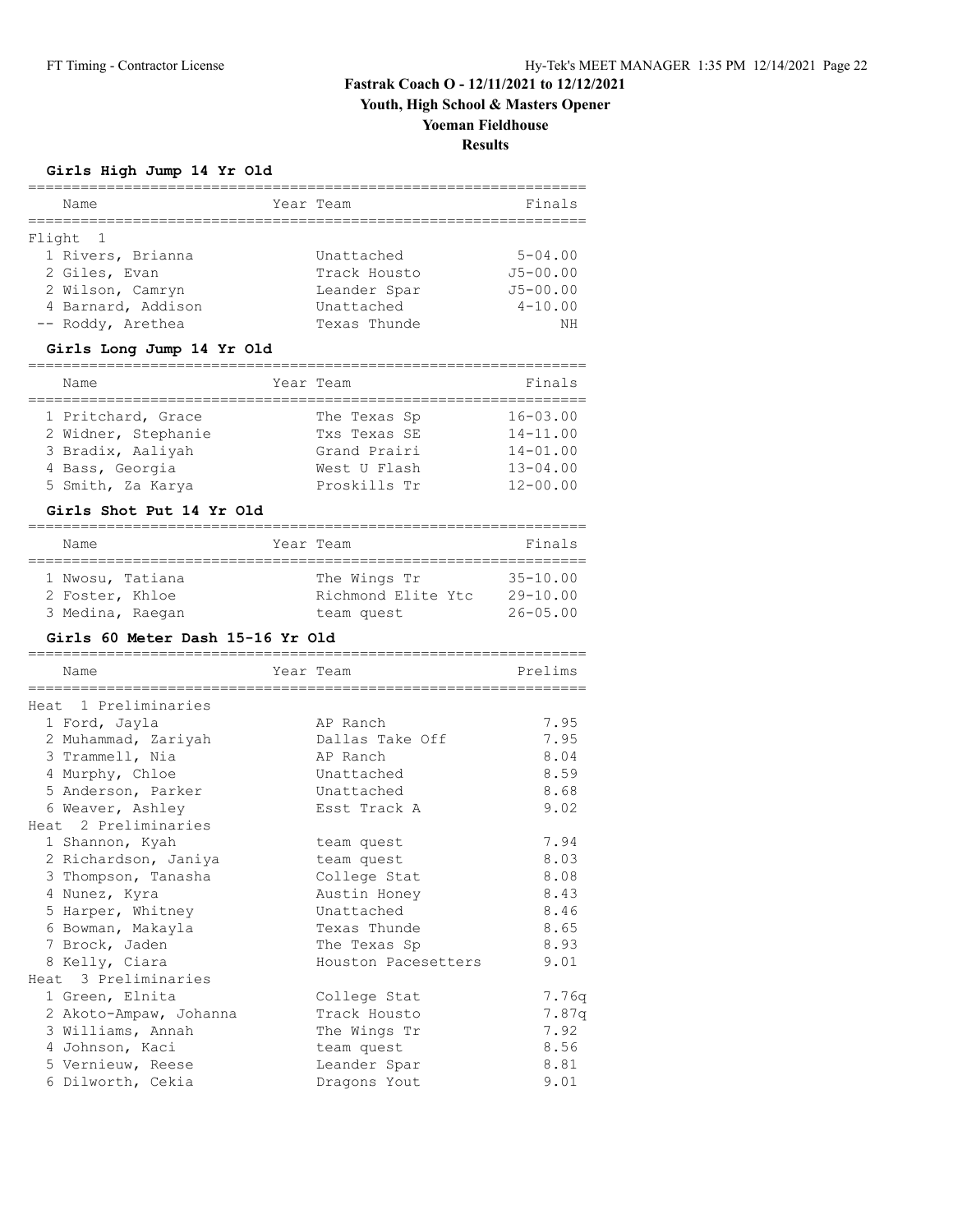**Youth, High School & Masters Opener**

# **Yoeman Fieldhouse**

# **Results**

### **....Girls 60 Meter Dash 15-16 Yr Old**

| 7 Schafer, Hannah          | Idaho Dash T        | 9.05  |
|----------------------------|---------------------|-------|
| Heat 4 Preliminaries       |                     |       |
| 1 Banks, Fatima            | Run Fast TC         | 7.79q |
| 2 Dehorney, Kennedy        | Midlothian Speed    | 7.94  |
| 3 Johnson, Mary            | Unattached          | 8.41  |
| 4 Wilson, Jayla            | Greater Hous        | 8.46  |
| 5 Pettit, Dayja'Nea        | One Nation A        | 8.68  |
| 6 Colon, Rain              | Dragons Yout        | 8.69  |
| 7 Rangel, Caraline         | Leander Spar        | 8.72  |
| Heat 5 Preliminaries       |                     |       |
| 1 Gray, Sade'              | Run Fast TC         | 7.73q |
| 2 Watts, Regan             | Unattached          | 7.90  |
| 3 Hayhurst, Brianna        | Idaho Dash T        | 8.31  |
| 4 Deflanders, Kayden       | Pardon Our Back     | 8.42  |
| 5 Joski, Scarlett          | Team Xtreme         | 8.54  |
| 6 Marshal-Sulayman, Hiqmat | Fpr Speed YO        | 8.65  |
| 7 Crisostomo, Tatyana      | Richmond Elite Ytc  | 9.13  |
| Heat 6 Preliminaries       |                     |       |
| 1 Bryant, Sydney           | Unattached          | 7.84q |
| 2 Osagie, Muna             | Fpr Speed YO        | 8.26  |
| 3 Hill, Mackenzie          | Xpress Track Club   | 8.32  |
| 4 McCalla, Meagan          | Unattached          | 8.38  |
| 5 Strange, Paris           | Fpr Speed YO        | 8.49  |
| 6 Nwajiaku, Ogechukwu      | Fpr Speed YO        | 8.59  |
| 7 Willson, Zenai           | Team Xtreme         | 9.32  |
| Heat 7 Preliminaries       |                     |       |
| 1 Harris, Makeriah         | Run Fast TC         | 7.85q |
| 2 Jackson, Morgan          | Unattached          | 8.21  |
| 3 Lilly, Morgan            | team quest          | 8.24  |
| 4 Muckelroy, Madison       | Esst Track A        | 8.28  |
| 5 Lowe, Jasmine            | Track Dynami        | 8.41  |
| 6 Lewis, Lexie             | Cool Running        | 9.12  |
| 7 Stafford, India          | Dallas Take Off     | 9.16  |
| Heat 8 Preliminaries       |                     |       |
| 1 Koom-Dadzie, Nita        | Track Housto        | 7.83q |
| 2 Hewett, Violet           | Leander Spar        | 8.15  |
| 3 Coleman, Taniah          | Zoomlte             | 8.22  |
| 4 Nwuchukwu, Chidinma      | Track Dynami        | 8.26  |
| 5 Ozomma, Divine           | Fpr Speed YO        | 8.34  |
| Heat 9 Preliminaries       |                     |       |
| 1 Jackson, Brooke          | Track Housto        | 7.82q |
| 2 Burns, Riyah             | Next Generation     | 8.11  |
| 3 Lightford, Jayden        | Triple Crown        | 8.21  |
| 4 Skipp, Krista            | Leander Spar        | 8.98  |
| 10 Preliminaries<br>Heat   |                     |       |
| 1 Mccall, Michaela         | Pearland Tra        | 7.95  |
| 2 Klemp, Madeleine         | Unattached          | 8.10  |
| 3 Andrews, Gabriele        | Unattached          | 8.19  |
| 4 Odom, Anisa              | Unattached          | 8.21  |
| 5 Wildy, Kayla             | team quest          | 8.25  |
| 6 Newman, Amai             | Houston Pacesetters | 8.40  |
| 7 Grant, Alicia            | Pearland Tra        | 8.65  |
| Heat 11 Preliminaries      |                     |       |
| 1 Trammell, Avia           | AP Ranch            | 8.17  |
|                            |                     |       |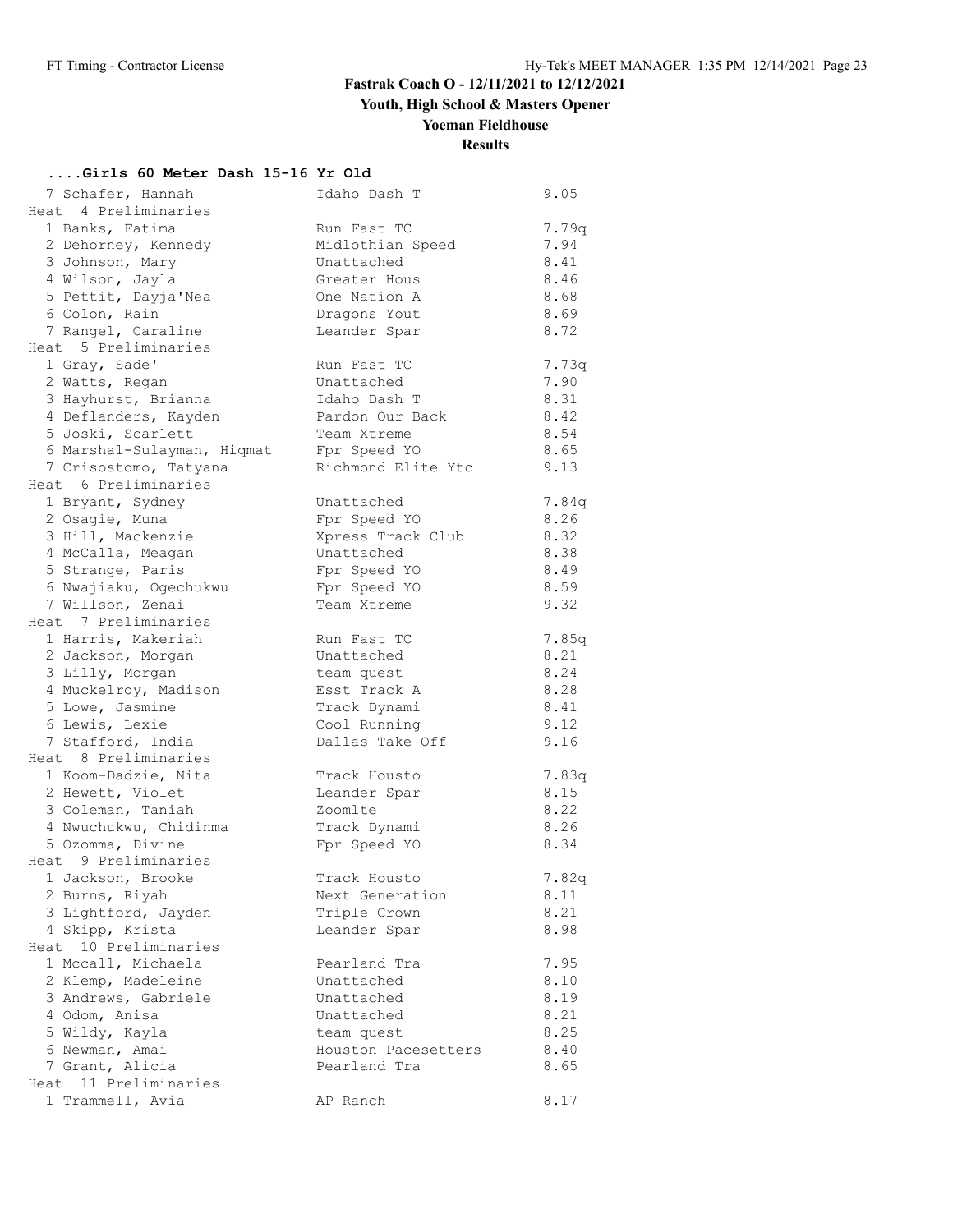**Youth, High School & Masters Opener**

# **Yoeman Fieldhouse**

# **Results**

#### **....Girls 60 Meter Dash 15-16 Yr Old**

| 2 Erickson, Ariana     | Unattached   | 8.18 |
|------------------------|--------------|------|
| 3 Sanderville, Adelyn  | Leander Spar | 8.43 |
| 4 Hutto-Clark, Daisjah | Dragons Yout | 8.47 |
| 5 Denmon, Jaiden       | Frisco Jets  | 9.25 |

#### **Girls 60 Meter Dash 15-16 Yr Old**

|                  | Name                   |  | Year Team           | Finals |
|------------------|------------------------|--|---------------------|--------|
| Section 1 Finals |                        |  |                     |        |
|                  | 1 Jackson, Brooke      |  | Track Housto        | 7.59   |
|                  | 2 Gray, Sade'          |  | Run Fast TC         | 7.65   |
|                  | 3 Harris, Makeriah     |  | Run Fast TC         | 7.73   |
|                  | 4 Bryant, Sydney       |  | Unattached          | 7.76   |
|                  | 5 Green, Elnita        |  | College Stat        | 7.79   |
|                  | 6 Koom-Dadzie, Nita    |  | Track Housto        | 7.81   |
|                  | 7 Akoto-Ampaw, Johanna |  | Track Housto        | 7.85   |
|                  | 8 Banks, Fatima        |  | Run Fast TC         | 7.99   |
|                  | Preliminaries          |  |                     |        |
|                  | 9 Watts, Regan         |  | Unattached          |        |
|                  | 10 Williams, Annah     |  | The Wings Tr        |        |
|                  | 11 Dehorney, Kennedy   |  | Midlothian Speed    |        |
|                  | 12 Shannon, Kyah       |  | team quest          |        |
|                  | 13 Mccall, Michaela    |  | Pearland Tra        |        |
|                  | 13 Ford, Jayla         |  | AP Ranch            |        |
|                  | 15 Muhammad, Zariyah   |  | Dallas Take Off     |        |
|                  | 16 Richardson, Janiya  |  | team quest          |        |
|                  | 17 Trammell, Nia       |  | AP Ranch            |        |
|                  | 18 Thompson, Tanasha   |  | College Stat        |        |
|                  | 19 Klemp, Madeleine    |  | Unattached          |        |
|                  | 20 Burns, Riyah        |  | Next Generation     |        |
|                  | 21 Hewett, Violet      |  | Leander Spar        |        |
|                  | 22 Trammell, Avia      |  | AP Ranch            |        |
|                  | 23 Erickson, Ariana    |  | Unattached          |        |
|                  | 24 Andrews, Gabriele   |  | Unattached          |        |
|                  | 25 Lightford, Jayden   |  | Triple Crown        |        |
|                  | 26 Odom, Anisa         |  | Unattached          |        |
|                  | 27 Jackson, Morgan     |  | Unattached          |        |
|                  | 28 Coleman, Taniah     |  | Zoomlte             |        |
|                  | 29 Lilly, Morgan       |  | team quest          |        |
|                  | 30 Wildy, Kayla        |  | team quest          |        |
|                  | 31 Osagie, Muna        |  | Fpr Speed YO        |        |
|                  | 32 Nwuchukwu, Chidinma |  | Track Dynami        |        |
|                  | 33 Muckelroy, Madison  |  | Esst Track A        |        |
|                  | 34 Hayhurst, Brianna   |  | Idaho Dash T        |        |
|                  | 35 Hill, Mackenzie     |  | Xpress Track Club   |        |
|                  | 36 Ozomma, Divine      |  | Fpr Speed YO        |        |
|                  | 37 McCalla, Meagan     |  | Unattached          |        |
|                  | 38 Newman, Amai        |  | Houston Pacesetters |        |
|                  | 39 Johnson, Mary       |  | Unattached          |        |
|                  | 39 Lowe, Jasmine       |  | Track Dynami        |        |
|                  | 41 Deflanders, Kayden  |  | Pardon Our Back     |        |
|                  | 42 Nunez, Kyra         |  | Austin Honey        |        |
|                  | 43 Sanderville, Adelyn |  | Leander Spar        |        |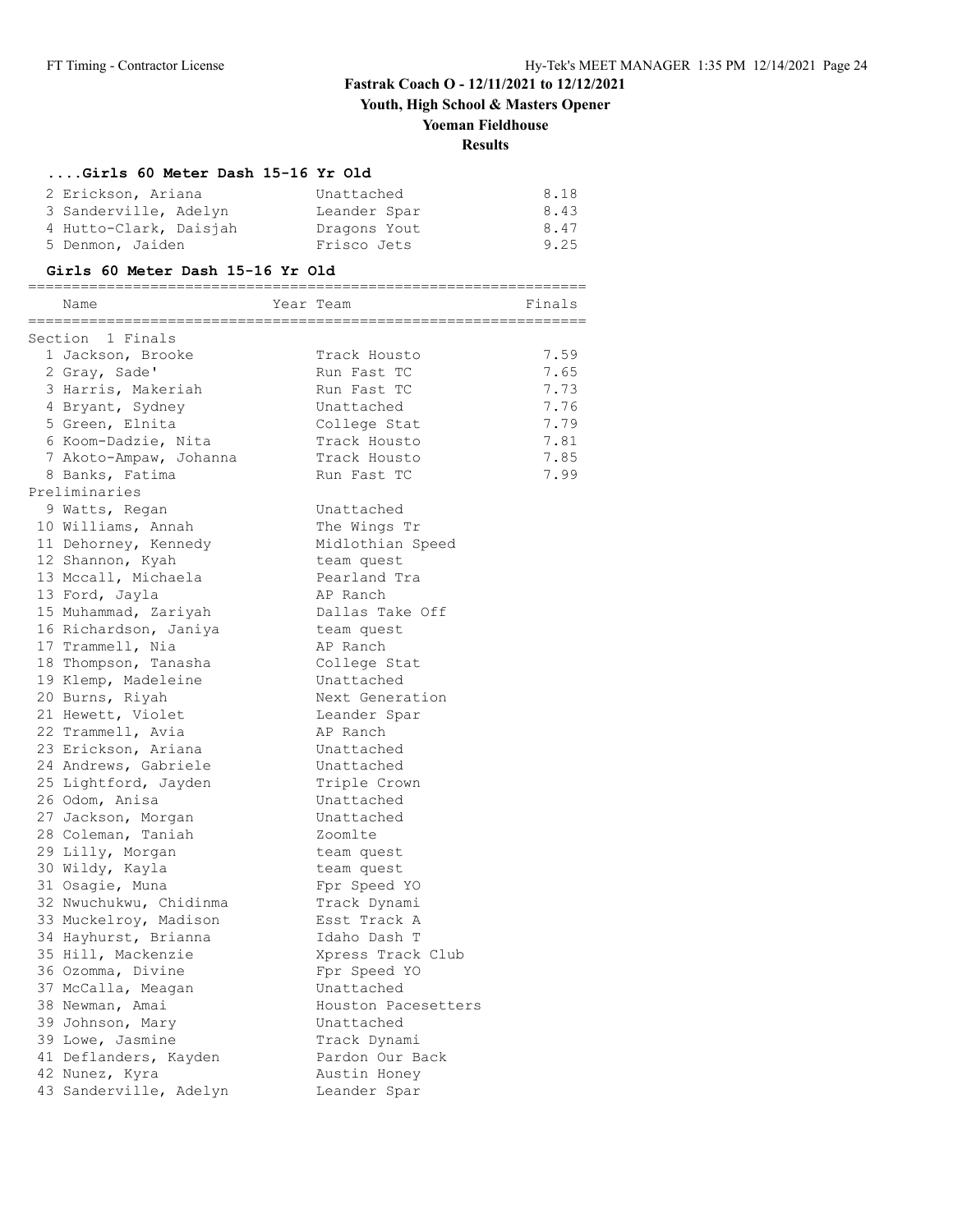# **Youth, High School & Masters Opener**

#### **Yoeman Fieldhouse**

#### **Results**

### **....Girls 60 Meter Dash 15-16 Yr Old**

| 44 Harper, Whitney          | Unattached          |
|-----------------------------|---------------------|
| 45 Wilson, Jayla            | Greater Hous        |
| 46 Hutto-Clark, Daisjah     | Dragons Yout        |
| 47 Strange, Paris           | Fpr Speed YO        |
| 48 Joski, Scarlett          | Team Xtreme         |
| 49 Johnson, Kaci            | team quest          |
| 50 Nwajiaku, Ogechukwu      | Fpr Speed YO        |
| 51 Murphy, Chloe            | Unattached          |
| 52 Bowman, Makayla          | Texas Thunde        |
| 53 Marshal-Sulayman, Hiqmat | Fpr Speed YO        |
| 54 Grant, Alicia            | Pearland Tra        |
| 55 Pettit, Dayja'Nea        | One Nation A        |
| 56 Anderson, Parker         | Unattached          |
| 57 Colon, Rain              | Dragons Yout        |
| 58 Rangel, Caraline         | Leander Spar        |
| 59 Vernieuw, Reese          | Leander Spar        |
| 60 Brock, Jaden             | The Texas Sp        |
| 61 Skipp, Krista            | Leander Spar        |
| 62 Dilworth, Cekia          | Dragons Yout        |
| 63 Kelly, Ciara             | Houston Pacesetters |
| 64 Weaver, Ashley           | Esst Track A        |
| 65 Schafer, Hannah          | Idaho Dash T        |
| 66 Lewis, Lexie             | Cool Running        |
| 67 Crisostomo, Tatyana      | Richmond Elite Ytc  |
| 68 Stafford, India          | Dallas Take Off     |
| 69 Denmon, Jaiden           | Frisco Jets         |
| 70 Willson, Zenai           | Team Xtreme         |

#### **Girls 200 Meter Dash 15-16 Yr Old**

| Name                 | Year Team          | Prelims |
|----------------------|--------------------|---------|
|                      |                    |         |
| Heat 1 Preliminaries |                    |         |
| 1 Tasker, Sahara     | Track Dynami       | 26.15   |
| 2 Lightford, Jayden  | Triple Crown       | 26.19   |
| 3 Wilson, Jayla      | Greater Hous       | 26.71   |
| 4 Joski, Scarlett    | Team Xtreme        | 27.72   |
| 5 Zuokumor, Desirae  | Richmond Gold      | 28.75   |
| 6 Green, Zyria       | Garland Track Club | 30.34   |
| Heat 2 Preliminaries |                    |         |
| 1 Hill, Zakiya       | Triple Crown       | 26.14   |
| 2 Pennie, Amiah      | Track Dynami       | 26.15   |
| 3 Gordon, Catherine  | Fpr Speed YO       | 27.60   |
| 4 Cook, Claire       | Leander Spar       | 27.66   |
| Heat 3 Preliminaries |                    |         |
| 1 Williams, Annah    | The Wings Tr       | 24.89q  |
| 2 Richardson, Janiya | team quest         | 25.93   |
| 3 Ozomma, Divine     | Fpr Speed YO       | 26.70   |
| 4 Johnson, Mary      | Unattached         | 28.31   |
| 5 Cooper, Jayden     | Austin Honey       | 29.62   |
| Heat 4 Preliminaries |                    |         |
| 1 Parks, Nia         | The Wings Tr       | 25.33q  |
| 2 Strange, Paris     | Fpr Speed YO       | 26.72   |
| 3 Odom, Anisa        | Unattached         | 27.62   |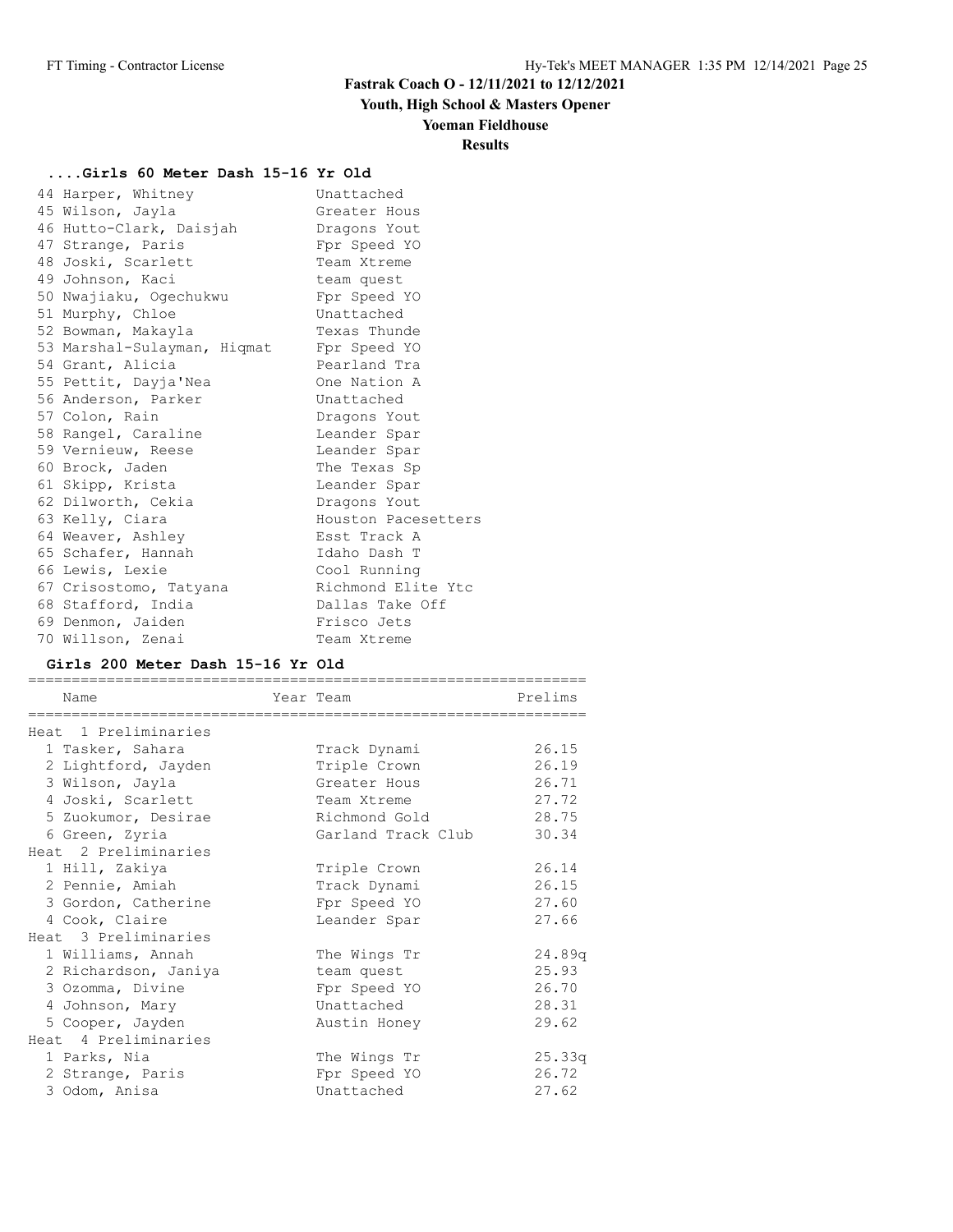**Youth, High School & Masters Opener**

# **Yoeman Fieldhouse**

**Results**

# **....Girls 200 Meter Dash 15-16 Yr Old**

| 4 Willet, Jada                           | Dragons Yout       | 29.25  |
|------------------------------------------|--------------------|--------|
| Heat 5 Preliminaries                     |                    |        |
| 1 Bryant, Sydney                         | Unattached         | 25.20q |
| 2 Lilly, Morgan                          | team quest         | 26.41  |
| 3 Govia, Joziane                         | Richmond Elite Ytc | 28.86  |
| 4 Grant, Alicia                          | Pearland Tra       | 29.00  |
| 5 Eleby, Tania                           | Dragons Yout       | 29.69  |
| Heat 6 Preliminaries                     |                    |        |
| 1 Shannon, Kyah                          | team quest         | 25.77  |
| 2 Nwuchukwu, Chidinma                    | Track Dynami       | 26.63  |
| 3 Johnson, Kaci                          | team quest         | 28.63  |
| 4 Bennett, Keagan                        | Cool Running       | 30.68  |
| 5 Campbell, Tai                          | Team Xtreme        | 30.85  |
| Heat 7 Preliminaries                     |                    |        |
| 1 Lowe, Jasmine                          | Track Dynami       | 28.11  |
| 2 Jacobson, Lilian                       | Leander Spar       | 28.59  |
|                                          |                    | 29.42  |
| 3 Fox, Devin                             | Dragons Yout       |        |
| 4 Denmon, Jaiden<br>Heat 8 Preliminaries | Frisco Jets        | 32.93  |
|                                          |                    |        |
| 1 Odonkor, Ivana                         | team quest         | 25.69  |
| 2 Dehorney, Kennedy                      | Midlothian Speed   | 26.11  |
| 3 Belcoff, Kelsey                        | Team Xtreme        | 26.52  |
| 4 Lincoln, Aniyah                        | Unattached         | 27.76  |
| 5 Murphy, Chloe                          | Unattached         | 29.20  |
| Heat 9 Preliminaries                     |                    |        |
| 1 Mayberry, India                        | Jamerican Fl       | 25.64  |
| 2 Haywood, Jasmine                       | Austin Honey       | 25.71  |
| 3 Palmer, Kyla                           | Idaho Dash T       | 26.08  |
| 4 Thompson, Tanasha                      | College Stat       | 26.64  |
| 5 Mwaura, Terry                          | Richmond Elite Ytc | 29.11  |
| 6 Willson, Zenai                         | Team Xtreme        | 31.26  |
| Heat 10 Preliminaries                    |                    |        |
| 1 Muhammad, Zariyah                      | Dallas Take Off    | 26.42  |
| 2 Mason, Jayla                           | Unattached         | 26.61  |
| 3 Gibbs, Zya                             | Leander Spar       | 27.09  |
| 4 Erickson, Ariana                       | Unattached         | 27.52  |
| 5 West, Abigail                          | Unattached         | 27.69  |
| 6 Ferris, Sophia                         | Austin Sprint Club | 28.49  |
| Heat 11 Preliminaries                    |                    |        |
| 1 Watts, Regan                           | Unattached         | 26.72  |
| 2 Moore, Brooklyn                        | The Wings Tr       | 28.67  |
| 3 Dilworth, Cekia                        | Dragons Yout       | 30.19  |
| 4 Adams, Olivia                          | Garland Track Club | 30.21  |
| 12 Preliminaries<br>Heat.                |                    |        |
| 1 Jackson, Brooke                        | Track Housto       | 25.63  |
| 2 Hewett, Violet                         | Leander Spar       | 26.49  |
| 3 Nolan, Alyssa                          | Unattached         | 27.52  |
| 4 Lafleur, Kiara                         | Atascocita T       | 29.27  |
| 5 Richard, Taniya                        | The Wings Tr       | 30.45  |
| Heat 13 Preliminaries                    |                    |        |
| 1 Hill, Mackenzie                        | Xpress Track Club  | 25.73  |
| 2 John, Luka                             | Unattached         | 27.59  |
| 3 Coleman, Taniah                        | Zoomlte            | 27.61  |
|                                          |                    |        |
| 4 Nunez, Kyra                            | Austin Honey       | 28.78  |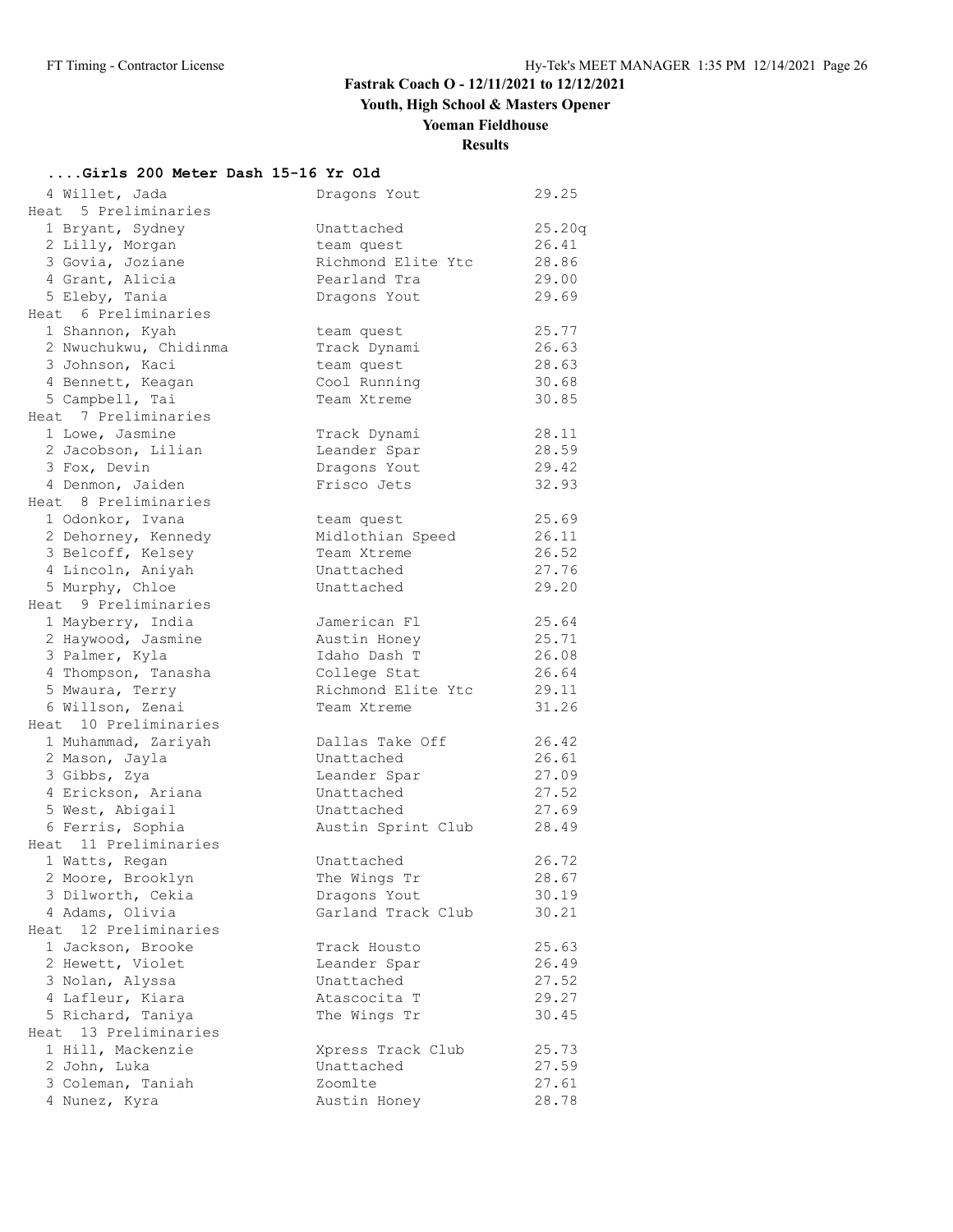# **Youth, High School & Masters Opener**

# **Yoeman Fieldhouse**

# **Results**

### **....Girls 200 Meter Dash 15-16 Yr Old**

| 5 Schafer, Hannah      | Idaho Dash T        | 29.55  |
|------------------------|---------------------|--------|
| 6 Crisostomo, Tatyana  | Richmond Elite Ytc  | 31.22  |
| Heat 14 Preliminaries  |                     |        |
| 1 Koom-Dadzie, Nita    | Track Housto        | 25.08q |
| 2 Hayhurst, Brianna    | Idaho Dash T        | 26.74  |
| 3 Foster, Kamryn       | Richmond Elite Ytc  | 28.67  |
| 4 Brock, Jaden         | The Texas Sp        | 29.74  |
| 5 Buras, Emily         | 10 Speed Track Club | 30.17  |
| 6 Kelly, Ciara         | Houston Pacesetters | 31.07  |
| Heat 15 Preliminaries  |                     |        |
| 1 Mccall, Michaela     | Pearland Tra        | 25.32q |
| 2 Andrews, Gabriele    | Unattached          | 26.87  |
| 3 Muckelroy, Madison   | Esst Track A        | 27.29  |
| 4 Colon, Rain          | Dragons Yout        | 28.52  |
| 5 Anderson, Parker     | Unattached          | 28.54  |
| Heat 16 Preliminaries  |                     |        |
| 1 Akoto-Ampaw, Johanna | Track Housto        | 25.04q |
| 2 Waters, Phoebe       | Idaho Dash T        | 27.20  |
| 3 McCalla, Meagan      | Unattached          | 28.30  |
| 4 Gill, Emillia        | Unattached          | 28.62  |
| 5 Bent, Kennah         | Texas Elite         | 31.65  |
| Heat 17 Preliminaries  |                     |        |
| 1 Gray, Sade'          | Run Fast TC         | 25.11q |
| 2 Boodoo, Sri          | Unattached          | 28.25  |
| 3 Sanderville, Adelyn  | Leander Spar        | 28.28  |
| 4 Bledsoe, Millie      | Idaho Dash T        | 28.63  |
| Heat 18 Preliminaries  |                     |        |
| 1 Harris, Makeriah     | Run Fast TC         | 24.92q |
| 2 Satchell, Micah      | Unattached          | 27.65  |
| 3 Bowman, Makayla      | Texas Thunde        | 28.86  |
| 4 Chu, Sydney          | Idaho Dash T        | 30.50  |
| 5 Richard, Kassidy     | Unattached          | 35.07  |

#### **Girls 200 Meter Dash 15-16 Yr Old**

| Name                   | Year Team         | Finals |
|------------------------|-------------------|--------|
| Section 1 Finals       |                   |        |
| 1 Gray, Sade'          | Run Fast TC       | 24.77  |
| 2 Bryant, Sydney       | Unattached        | 25.30  |
| 3 Mccall, Michaela     | Pearland Tra      | 25.50  |
| Section 2 Finals       |                   |        |
| 1 Harris, Makeriah     | Run Fast TC       | 24.74  |
| 2 Koom-Dadzie, Nita    | Track Housto      | 25.04  |
| 3 Akoto-Ampaw, Johanna | Track Housto      | 25.07  |
| Preliminaries          |                   |        |
| 1 Williams, Annah      | The Wings Tr      |        |
| 8 Parks, Nia           | The Wings Tr      |        |
| 9 Jackson, Brooke      | Track Housto      |        |
| 10 Mayberry, India     | Jamerican Fl      |        |
| 11 Odonkor, Ivana      | team quest        |        |
| 12 Haywood, Jasmine    | Austin Honey      |        |
| 13 Hill, Mackenzie     | Xpress Track Club |        |
| 14 Shannon, Kyah       | team quest        |        |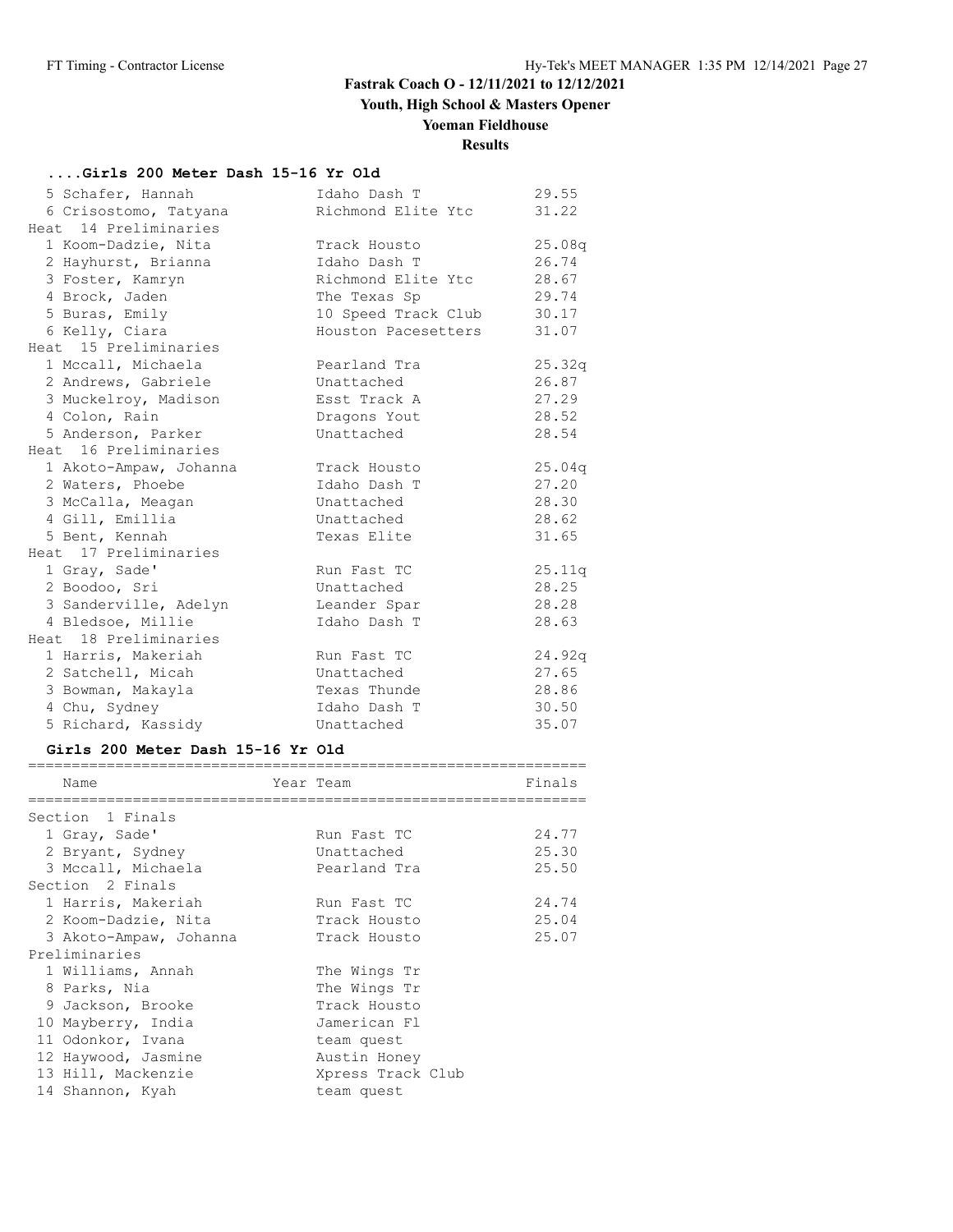**Youth, High School & Masters Opener**

**Yoeman Fieldhouse**

### **Results**

#### **....Girls 200 Meter Dash 15-16 Yr Old**

15 Richardson, Janiya **team quest** 16 Palmer, Kyla Idaho Dash T 17 Dehorney, Kennedy Midlothian Speed 18 Hill, Zakiya **Triple Crown** 19 Pennie, Amiah Manuel Track Dynami 20 Tasker, Sahara Manuk Track Dynami 21 Lightford, Jayden Triple Crown 22 Lilly, Morgan team quest 23 Muhammad, Zariyah Dallas Take Off 24 Hewett, Violet Chander Spar 25 Belcoff, Kelsey Team Xtreme 26 Mason, Jayla **Unattached** 27 Nwuchukwu, Chidinma  $\qquad \qquad$  Track Dynami 28 Thompson, Tanasha College Stat 29 Ozomma, Divine Fpr Speed YO 30 Wilson, Jayla **Greater** Hous 31 Strange, Paris Fpr Speed YO 32 Watts, Regan Chattached 33 Hayhurst, Brianna Idaho Dash T 34 Andrews, Gabriele Chattached 35 Gibbs, Zya Leander Spar 36 Waters, Phoebe **Idaho Dash T**  37 Muckelroy, Madison Esst Track A 38 Nolan, Alyssa Chattached 39 Erickson, Ariana and Unattached 40 John, Luka **Wareler Unattached** 41 Gordon, Catherine Fpr Speed YO 42 Coleman, Taniah  $\sim$  Zoomlte 43 Odom, Anisa Charles Unattached 44 Satchell, Micah Chattached 45 Cook, Claire and Leander Spar 46 West, Abigail Chattached 47 Joski, Scarlett Team Xtreme 48 Lincoln, Aniyah **Unattached** 49 Lowe, Jasmine Track Dynami 50 Boodoo, Sri Unattached 51 Sanderville, Adelyn Leander Spar 52 McCalla, Meagan Chattached 53 Johnson, Mary **East Communist Contracts** 54 Ferris, Sophia and Austin Sprint Club 55 Colon, Rain and Dragons Yout 56 Anderson, Parker Chattached 57 Jacobson, Lilian and Leander Spar 58 Gill, Emillia Unattached 59 Johnson, Kaci and team quest 60 Bledsoe, Millie Idaho Dash T 61 Moore, Brooklyn The Wings Tr 62 Foster, Kamryn Man Richmond Elite Ytc 63 Zuokumor, Desirae Richmond Gold 64 Nunez, Kyra and Austin Honey 65 Bowman, Makayla Texas Thunde 66 Govia, Joziane **Richmond Elite Ytc** 67 Grant, Alicia and Pearland Tra 68 Mwaura, Terry The Richmond Elite Ytc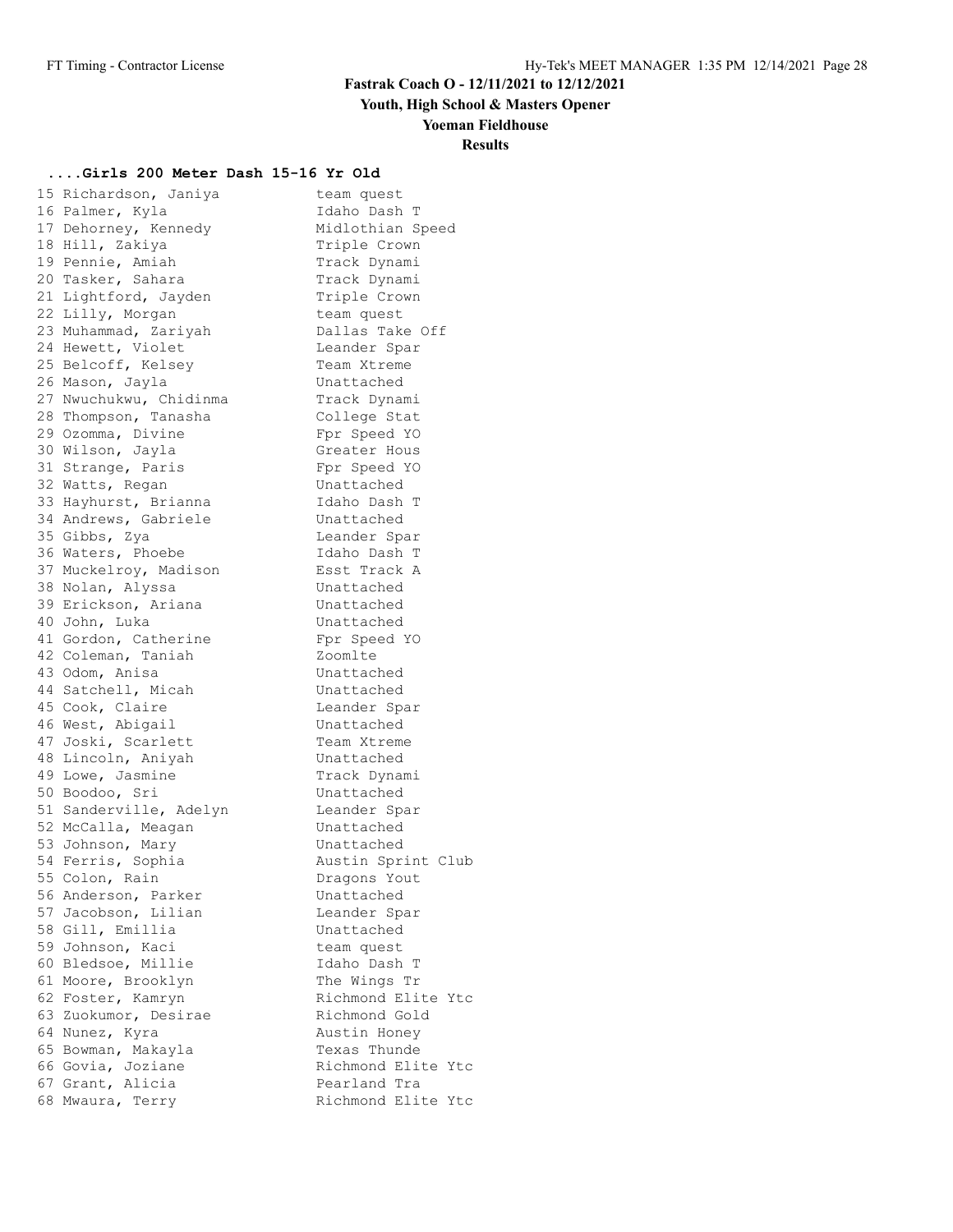# **Youth, High School & Masters Opener**

#### **Yoeman Fieldhouse**

### **Results**

#### **....Girls 200 Meter Dash 15-16 Yr Old**

| 69 Murphy, Chloe       | Unattached          |
|------------------------|---------------------|
| 70 Willet, Jada        | Dragons Yout        |
| 71 Lafleur, Kiara      | Atascocita T        |
| 72 Fox, Devin          | Dragons Yout        |
| 73 Schafer, Hannah     | Idaho Dash T        |
| 74 Cooper, Jayden      | Austin Honey        |
| 75 Eleby, Tania        | Dragons Yout        |
| 76 Brock, Jaden        | The Texas Sp        |
| 77 Buras, Emily        | 10 Speed Track Club |
| 78 Dilworth, Cekia     | Dragons Yout        |
| 79 Adams, Olivia       | Garland Track Club  |
| 80 Green, Zyria        | Garland Track Club  |
| 81 Richard, Taniya     | The Wings Tr        |
| 82 Chu, Sydney         | Idaho Dash T        |
| 83 Bennett, Keagan     | Cool Running        |
| 84 Campbell, Tai       | Team Xtreme         |
| 85 Kelly, Ciara        | Houston Pacesetters |
| 86 Crisostomo, Tatyana | Richmond Elite Ytc  |
| 87 Willson, Zenai      | Team Xtreme         |
| 88 Bent, Kennah        | Texas Elite         |
| 89 Denmon, Jaiden      | Frisco Jets         |
| 90 Richard, Kassidy    | Unattached          |

#### **Girls 400 Meter Dash 15-16 Yr Old**

| Name                 | Year Team           | Finals  |
|----------------------|---------------------|---------|
| Section <sub>1</sub> |                     |         |
| 1 Cook, Claire       | Leander Spar        | 1:01.04 |
| 2 Bowman, Makayla    | Texas Thunde        | 1:06.58 |
| 3 Parker, Fallon     | Daug Track          | 1:08.31 |
| 4 Stafford, India    | Dallas Take Off     | 1:19.83 |
| 5 Pospisil, Madeline | Cougar T&F          | 1:20.70 |
| Section <sub>2</sub> |                     |         |
| 1 Gibbs, Zya         | Leander Spar        | 1:00.50 |
| 2 Harden, Lillian    | Unattached          | 1:04.94 |
| 3 Groves, Mary       | Unattached          | 1:07.87 |
| 4 Lowry, Lillie      | Cougar T&F          | 1:18.83 |
| 5 Shelby, Jayda      | Northside St        | 1:22.27 |
| Section 3            |                     |         |
| 1 Zuokumor, Desirae  | Richmond Gold       | 1:04.87 |
| 2 Trammell, Avia     | AP Ranch            | 1:04.88 |
| 3 Johnson, Mary      | Unattached          | 1:05.41 |
| 4 Mwaura, Terry      | Richmond Elite Ytc  | 1:06.61 |
| 5 Esechie, Ehiose    | H-Town Hurri        | 1:08.12 |
| 6 Anderson, Parker   | Unattached          | 1:09.84 |
| Section 4            |                     |         |
| 1 Mayberry, India    | Jamerican Fl        | 59.78   |
| 2 Osagie, Muna       | Fpr Speed YO        | 1:05.20 |
| 3 Govia, Joziane     | Richmond Elite Ytc  | 1:07.12 |
| 4 Willet, Jada       | Dragons Yout        | 1:10.59 |
| 5 Kelly, Ciara       | Houston Pacesetters | 1:15.40 |
| 6 Green, Zyria       | Garland Track Club  | 1:20.70 |
| Section 5            |                     |         |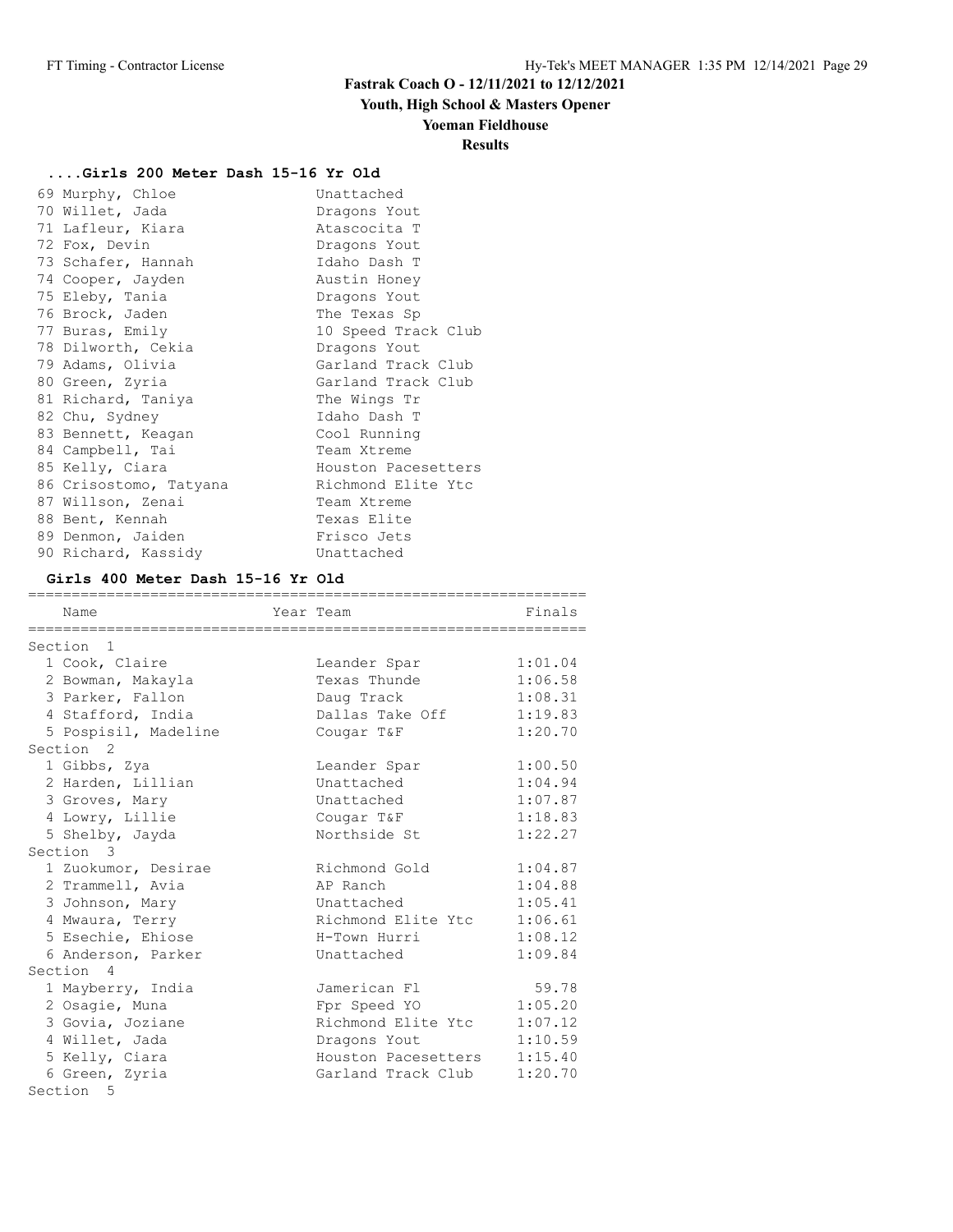**Youth, High School & Masters Opener**

# **Yoeman Fieldhouse**

**Results**

### **....Girls 400 Meter Dash 15-16 Yr Old**

| 1 Banks, Hanalee      | Unattached          | 1:01.99 |
|-----------------------|---------------------|---------|
| 2 Strange, Paris      | Fpr Speed YO        | 1:02.43 |
| 3 Nolan, Alyssa       | Unattached          | 1:03.94 |
| 4 Thompson, Kristina  | Fpr Speed YO        | 1:07.28 |
| 5 Cooper, Jayden      | Austin Honey        | 1:07.74 |
| Section 6             |                     |         |
| 1 Ford, Jayla         | AP Ranch            | 1:01.41 |
| 2 Weaver, Ashley      | Esst Track A        | 1:05.40 |
| 3 Perazza, Isabella   | Team Xtreme         | 1:15.01 |
| 4 Bennett, Keagan     | Cool Running        | 1:18.07 |
| 5 Buttross, Elizabeth | Unattached          | 1:18.40 |
| Section 7             |                     |         |
| 1 Belcoff, Kelsey     | Team Xtreme         | 1:00.69 |
| 2 Green, Elnita       | College Stat        | 1:01.98 |
| 3 Gordon, Catherine   | Fpr Speed YO        | 1:02.68 |
| 4 Ozomma, Divine      | Fpr Speed YO        | 1:07.41 |
| 5 Maze, Mollie        | Unattached          | 1:08.73 |
| 6 Campbell, Tai       | Team Xtreme         | 1:15.47 |
| Section 8             |                     |         |
| 1 Andrews, Gabriele   | Unattached          | 1:03.31 |
| 2 Bradley, Camrynn    | The Wings Tr        | 1:06.90 |
| 3 Gates, Zaria        | Proskills Tr        | 1:08.44 |
| 4 Leonard, Terriana   | Track Housto        | 1:11.36 |
| 5 Coleman, Paris      | Unattached          | 1:13.97 |
| 6 Adams, Olivia       | Garland Track Club  | 1:16.57 |
| Section 9             |                     |         |
| 1 Hayhurst, Brianna   | Idaho Dash T        | 1:02.14 |
| 2 Simon, Anaya        | The Wings Tr        | 1:08.95 |
| 3 Surendran, Anagha   | The Wings Tr        | 1:08.98 |
| 4 Moore, Brooklyn     | The Wings Tr        | 1:12.29 |
| 5 Chu, Sydney         | Idaho Dash T        | 1:12.58 |
| 6 Richard, Taniya     | The Wings Tr        | 1:19.59 |
| Section 10            |                     |         |
| 1 Waters, Phoebe      | Idaho Dash T        | 1:03.70 |
| 2 Bledsoe, Millie     | Idaho Dash T        | 1:04.14 |
| 3 John, Luka          | Unattached          | 1:04.18 |
| 4 Bradford, Brylee    | Unattached          | 1:04.98 |
| 5 Lafleur, Kiara      | Atascocita T        | 1:05.90 |
| Section 11            |                     |         |
| 1 Palmer, Kyla        | Idaho Dash T        | 58.97   |
| 2 Odonkor, Ivana      | team quest          | 59.38   |
| 3 Tasker, Sahara      | Track Dynami        | 59.52   |
| 4 Newman, Amai        | Houston Pacesetters | 1:03.71 |
| 5 Thomas, Raina       | Unattached          | 1:13.07 |
| Section<br>12         |                     |         |
| 1 Parks, Nia          | The Wings Tr        | 58.16   |
| 2 Haywood, Jasmine    | Austin Honey        | 58.30   |
| 3 Klemp, Madeleine    | Unattached          | 59.28   |
| 4 Trammell, Nia       | AP Ranch            | 1:00.31 |
| 5 Mason, Jayla        | Unattached          | 1:00.91 |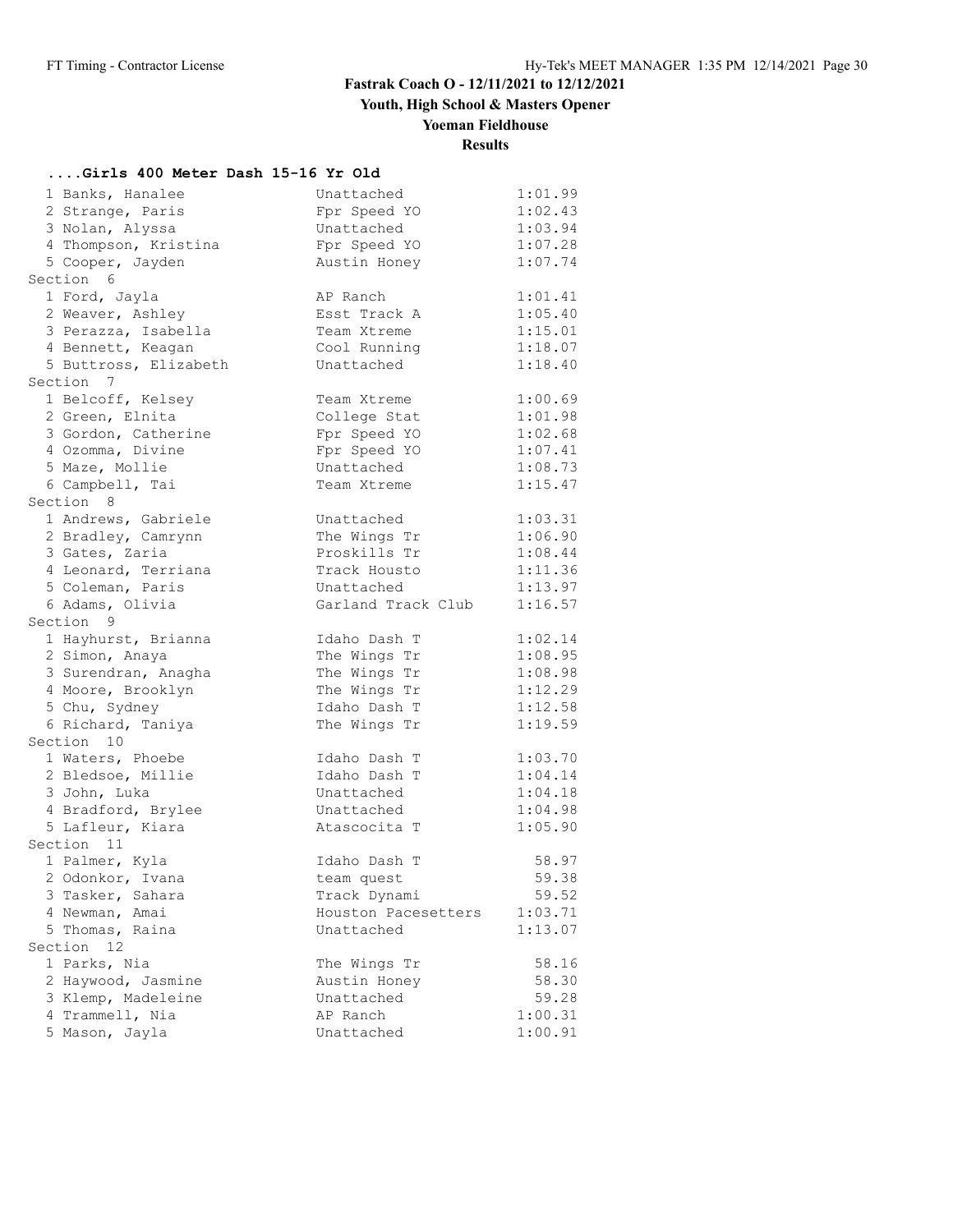# **Youth, High School & Masters Opener**

# **Yoeman Fieldhouse**

**Results**

#### **Girls 800 Meter Run 15-16 Yr Old**

| Name                          | Year Team           | Finals  |
|-------------------------------|---------------------|---------|
| Section 1                     |                     |         |
| 1 Thompson, Kristina          | Fpr Speed YO        | 2:48.13 |
| 2 O'Byrne, Cecile             | Unattached          | 2:51.24 |
| 3 Newman, Amai                | Houston Pacesetters | 3:00.43 |
| 4 Lowry, Lillie               | Cougar T&F          | 3:07.21 |
| 5 Pospisil, Madeline          | Cougar T&F          | 3:12.20 |
| Section <sub>2</sub>          |                     |         |
| 1 Weaver, Ashley              | Esst Track A        | 2:36.53 |
| 2 Davison, Karlise            | Run Fast TC         | 2:39.05 |
| 3 Groves, Mary                | Unattached          | 2:43.97 |
| 4 Maze, Mollie                | Unattached          | 2:45.49 |
| 5 Harrell, Genesis            | Fpr Speed YO        | 2:50.40 |
| 6 Hall, Goldyn                | Unattached          | 2:53.74 |
| Section 3                     |                     |         |
| 1 Jacobson, Lilian            | Leander Spar        | 2:30.38 |
| 2 Sequra, Ella                | Unattached          | 2:31.83 |
| 3 Jack, Layden                | Run Fast TC         | 2:32.81 |
| 4 Bradford, Brylee            | Unattached          | 2:38.25 |
| 5 Gates, Zaria                | Proskills Tr        | 2:44.21 |
| 6 Boone, Kate                 | Cool Running        | 2:45.02 |
| 7 Peralta, Grace              | Unattached          | 2:51.30 |
| Girls 1 Mile Run 15-16 Yr Old |                     |         |

| Name                 | Year Team    | Finals  |
|----------------------|--------------|---------|
| Section <sub>1</sub> |              |         |
| 1 Morgan, Madison    | KT Express   | 5:27.09 |
| 2 Boone, Kate        | Cool Running | 5:56.11 |
| 3 Gibbs, Kinley      | Northside St | 6:01.23 |
| 4 Galvan, Sarah      | Cool Running | 6:09.94 |
| 5 Self, Lauren       | Txs Texas SE | 6:16.69 |
| 6 Vasquez, Christina | Unattached   | 6:35.86 |
| 7 Peralta, Grace     | Unattached   | 6:39.14 |
| 8 Harrell, Genesis   | Fpr Speed YO | 6:41.93 |
| 9 Perez, Elizabeth   | Cougar T&F   | 6:44.86 |
| 10 Gronwald, Lilyjo  | Harrison Cou | 7:20.71 |

#### **Girls 3200 Meter Run 15-16 Yr Old**

| Name                                   | Year Team                | Finals               |
|----------------------------------------|--------------------------|----------------------|
| 1 Segura, Ella                         | Unattached<br>Unattached | 11:47.97<br>11:49.72 |
| 2 Martinez, Vania<br>3 Vidal, Angelina | Team Xtreme              | 11:57.57             |
| 4 Boone, Kate                          | Cool Running             | 12:26.46             |
| 5 Galvan, Sarah                        | Cool Running             | 12:49.49             |
| 6 Peralta, Grace                       | Unattached               | 13:30.55             |
| 7 Self, Lauren                         | Txs Texas SE             | 13:56.85             |
| 8 Perez, Elizabeth                     | Cougar T&F               | 13:57.02             |
| 9 Gronwald, Lilyjo                     | Harrison Cou             | 14:35.19             |

================================================================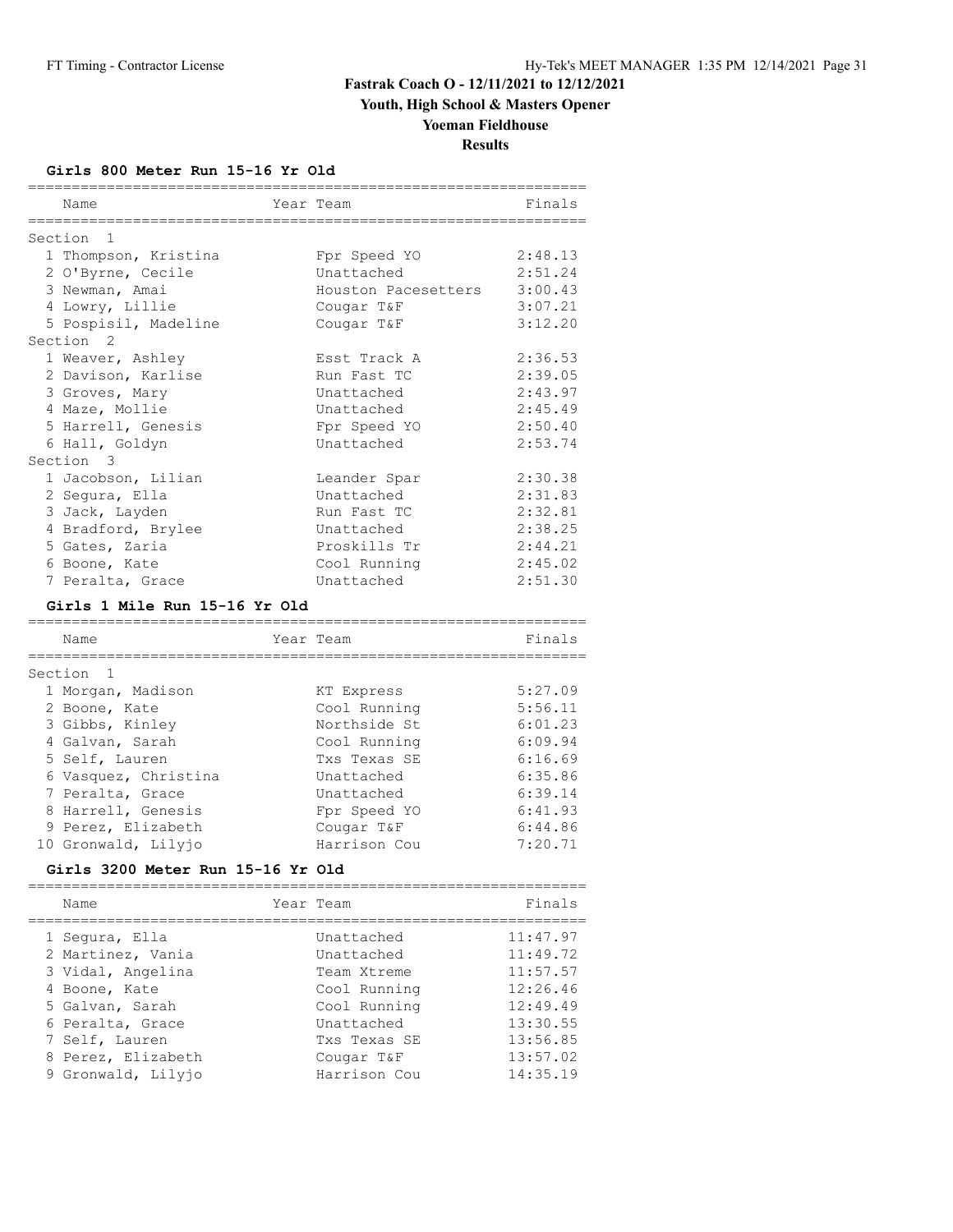**Youth, High School & Masters Opener**

## **Yoeman Fieldhouse**

**Results**

#### **Girls 60 Meter Hurdles 15-16 Yr Old**

| Name                                 | Year Team          | Prelims  |
|--------------------------------------|--------------------|----------|
| ============<br>Heat 1 Preliminaries |                    |          |
| 1 Hampton, Rylee                     | Greater Hous       | 8.98q    |
| 2 Jacquet, Kennedy                   | Unattached         | 9.27q    |
| 3 Coleman, Paris                     | Unattached         | 9.94     |
| 4 Bledsoe, Millie                    | Idaho Dash T       | 10.00    |
| 5 Deflanders, Kayden                 | Pardon Our Back    | 10.02    |
| 6 Skipp, Krista                      | Leander Spar       | 10.86    |
| Heat 2 Preliminaries                 |                    |          |
| 1 Johnson, Danielle                  | Unattached         | 9.29q    |
| 2 Harden, Lillian                    | Unattached         | 9.32q    |
| 3 Goodgames, Gabrielle               | Unattached         | 9.52     |
| 4 Doiron, Ella                       | Status Athletic    | 10.33    |
| 5 Jones, Ariyah                      | <b>Bolts</b>       | 11.57    |
| Heat 3 Preliminaries                 |                    |          |
| 1 Harris, Makeriah                   | Run Fast TC        | 8.65q    |
| 2 Burns, Riyah                       | Next Generation    | 9.12q    |
| 3 Fox, Devin                         | Dragons Yout       | 10.10    |
| 4 Rangel, Caraline                   | Leander Spar       | 10.27    |
| 5 Richard, Kassidy                   | Unattached         | 10.67    |
| 6 Kelley, Ellie                      | Unattached         | 11.78    |
| Heat 4 Preliminaries                 |                    |          |
| 1 Barclay, Lashavia                  | Atascocita T       | 9.00q    |
| 2 Banks, Hanalee                     | Unattached         | 9.43 $q$ |
| 3 Boyd, Barrett                      | Unattached         | 10.02    |
| 4 Ferris, Sophia                     | Austin Sprint Club | 10.24    |
| 5 Bradford, Brylee                   | Unattached         | 10.89    |
|                                      |                    |          |
| Girls 60 Meter Hurdles 15-16 Yr Old  |                    |          |
| Name<br>._____________________       | Year Team          | Finals   |
| Section 1 Finals                     |                    |          |
| 1 Harris, Makeriah                   | Run Fast TC        | 8.71     |
| 2 Hampton, Rylee                     | Greater Hous       | 8.99     |
| 3 Barclay, Lashavia                  | Atascocita T       | 9.05     |
| 4 Harden, Lillian                    | Unattached         | 9.32     |
| 5 Johnson, Danielle                  | Unattached         | 9.34     |
| 6 Jacquet, Kennedy                   | Unattached         | 9.38     |
| 7 Burns, Riyah                       | Next Generation    | 9.47     |
| 8 Banks, Hanalee                     | Unattached         | 9.48     |
| Preliminaries                        |                    |          |
| 9 Goodgames, Gabrielle               | Unattached         |          |
| 10 Coleman, Paris                    | Unattached         |          |
| 11 Bledsoe, Millie                   | Idaho Dash T       |          |
| 12 Deflanders, Kayden                | Pardon Our Back    |          |
|                                      | Unattached         |          |
| 13 Boyd, Barrett<br>14 Fox, Devin    |                    |          |
|                                      | Dragons Yout       |          |
| 15 Ferris, Sophia                    | Austin Sprint Club |          |
| 16 Rangel, Caraline                  | Leander Spar       |          |
| 17 Doiron, Ella                      | Status Athletic    |          |
| 18 Richard, Kassidy                  | Unattached         |          |
| 19 Skipp, Krista                     | Leander Spar       |          |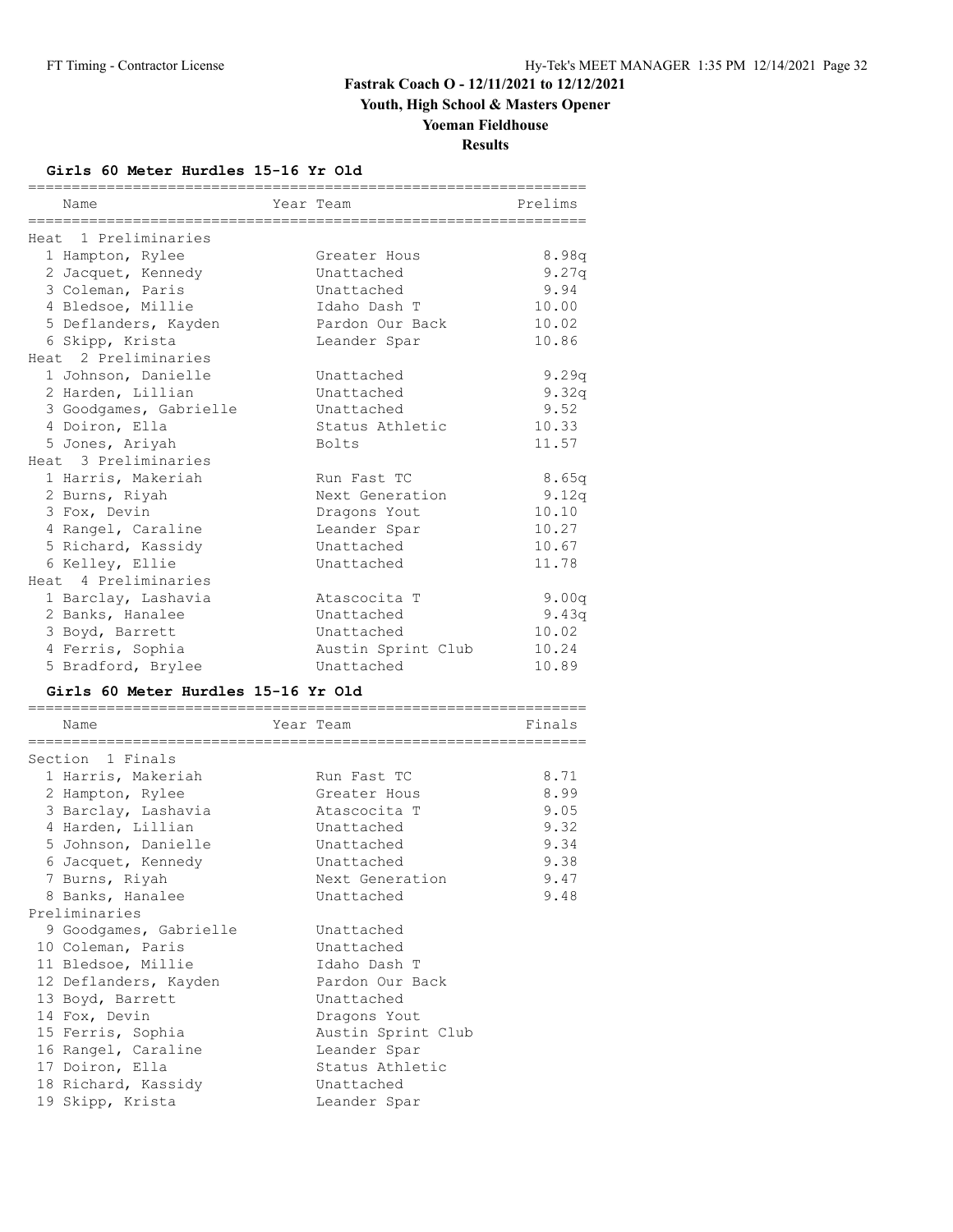**Youth, High School & Masters Opener**

#### **Yoeman Fieldhouse**

#### **Results**

#### **....Girls 60 Meter Hurdles 15-16 Yr Old**

| 20 Bradford, Brylee | Unattached |
|---------------------|------------|
| 21 Jones, Ariyah    | Bolts      |
| 22 Kelley, Ellie    | Unattached |

#### **Girls 4x400 Meter Relay 15-16 Yr Old**

#### ================================================================ Team Finals ================================================================ Section 1 1 Run Fast TC - Baton Rouge 'A' 4:03.99<br>1) Davison, Karlise 2) Jack, Layden 1) Davison, Karlise 2) Jack, Layden 3) Harris, Makeriah (4) Gray, Sade' 2 Idaho Dash Track Club 'A' 4:25.14 1) Russell, Adrienne 2) Hayhurst, Brianna 3) Patterson, Kennedy (4) Waters, Phoebe

#### **Girls High Jump 15-16 Yr Old**

| Name               | Year Team    | Finals       |
|--------------------|--------------|--------------|
| Flight 1           |              |              |
| 1 Bryant, Cali     | Texas Elite  | $5 - 06.00$  |
| 2 Thomas, Raina    | Unattached   | $5 - 04.00$  |
| 3 Wright, Emma     | Unattached   | $J5 - 00.00$ |
| 3 Boodoo, Sri      | Unattached   | $J5 - 00.00$ |
| 3 Lane, Jenniya    | Texas Elite  | $J5 - 00.00$ |
| 3 Bradford, Brylee | Unattached   | $J5 - 00.00$ |
| 7 Bratton, Rihanna | Unattached   | $4 - 08.00$  |
| 8 Vernieuw, Reese  | Leander Spar | $4 - 04.00$  |

# **Girls Pole Vault 15-16 Yr Old**

| Name              | Year Team  | Finals       |
|-------------------|------------|--------------|
| 1 Boyd, Barrett   | Unattached | $10 - 06.00$ |
| 2 Harper, Whitney | Unattached | $9 - 00.00$  |

#### **Girls Long Jump 15-16 Yr Old**

| Name |                                                                                                                                                                                                                                                             |              | Finals       |
|------|-------------------------------------------------------------------------------------------------------------------------------------------------------------------------------------------------------------------------------------------------------------|--------------|--------------|
|      |                                                                                                                                                                                                                                                             | Zoomlte      | $17 - 01.00$ |
|      |                                                                                                                                                                                                                                                             | Unattached   | $16 - 00.00$ |
|      |                                                                                                                                                                                                                                                             | Esst Track A | $15 - 11.00$ |
|      |                                                                                                                                                                                                                                                             | Austin Honey | $15 - 08.00$ |
|      |                                                                                                                                                                                                                                                             | Unattached   | $15 - 07.00$ |
|      |                                                                                                                                                                                                                                                             | Greater Hous | $14 - 11.00$ |
|      |                                                                                                                                                                                                                                                             | <b>Bolts</b> | $14 - 09.00$ |
|      |                                                                                                                                                                                                                                                             | Cool Running | $13 - 11.00$ |
|      |                                                                                                                                                                                                                                                             | Track Dynami | $13 - 09.00$ |
|      |                                                                                                                                                                                                                                                             | Personal Tou | $13 - 04.00$ |
|      |                                                                                                                                                                                                                                                             |              |              |
|      |                                                                                                                                                                                                                                                             | Texas Elite  | $17 - 10.00$ |
|      |                                                                                                                                                                                                                                                             | Track Housto | $17 - 06.75$ |
|      | 1 Coleman, Taniah<br>2 Spross, Annika<br>3 Muckelroy, Madison<br>4 Nunez, Kyra<br>5 Coleman, Paris<br>6 Morris, Taniyah<br>7 Jones, Ariyah<br>8 Lewis, Lexie<br>9 Sanchez, Marissa<br>10 Wiles, Marissa<br>Flight 2<br>1 Bryant, Cali<br>2 Griffin, Genesis |              | Year Team    |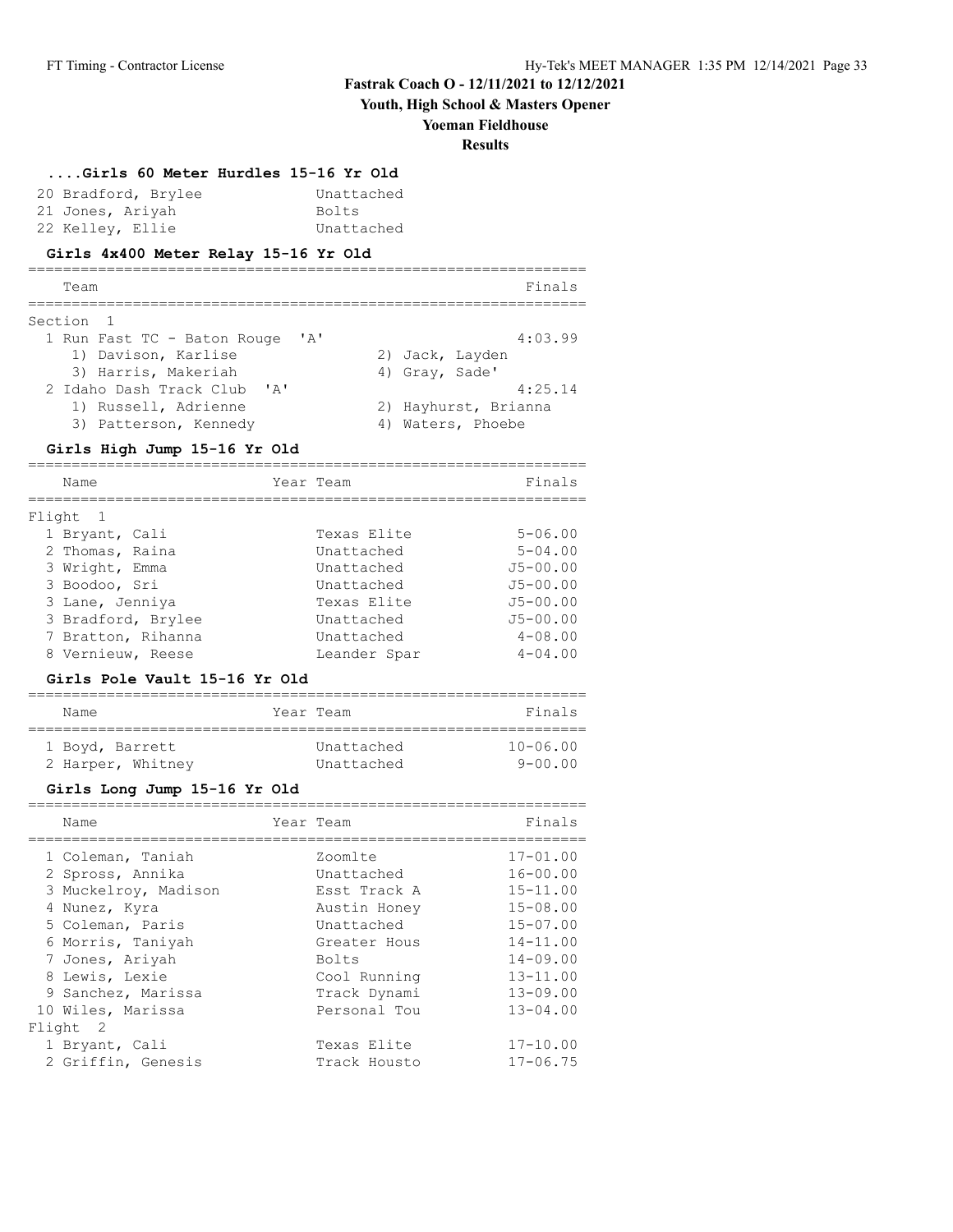**Youth, High School & Masters Opener**

#### **Yoeman Fieldhouse**

#### **Results**

#### **....Girls Long Jump 15-16 Yr Old**

| 3 Bledsoe, Millie    | Idaho Dash T | $16 - 00.00$ |
|----------------------|--------------|--------------|
| 4 Andrews, Gabriele  | Unattached   | $15 - 05.75$ |
| 5 Vernieuw, Reese    | Leander Spar | $15 - 05.50$ |
| 6 Bent, Kennah       | Texas Elite  | $14 - 11.00$ |
| 7 Hayhurst, Brianna  | Idaho Dash T | $14 - 10.00$ |
| 8 Lane, Jenniya      | Texas Elite  | $14 - 09.75$ |
| 9 Bradford, Brylee   | Unattached   | $14 - 03.00$ |
| -- Russell, Adrienne | Idaho Dash T | ND           |

#### **Girls Triple Jump 15-16 Yr Old**

| Name                | Year Team    | Finals       |
|---------------------|--------------|--------------|
| Flight 1            |              |              |
| 1 Jacquet, Kennedy  | Unattached   | $37 - 11.00$ |
| 2 Spross, Annika    | Unattached   | $34 - 03.00$ |
| 3 Morris, Taniyah   | Greater Hous | $33 - 04.00$ |
| 4 Jones, Ariyah     | <b>Bolts</b> | $33 - 02.25$ |
| 5 Pettit, Dayja'Nea | One Nation A | $33 - 00.00$ |
| 6 Sanchez, Marissa  | Track Dynami | $29 - 04.25$ |
| -- Wiles, Marissa   | Personal Tou | ΝD           |

#### **Girls Shot Put 15-16 Yr Old**

| Name                | Year Team          | Finals       |
|---------------------|--------------------|--------------|
| 1 Drones, Kyndall   | Unattached         | $37 - 02.00$ |
| 2 Campbell, Janey   | All American       | $36 - 09.00$ |
| 3 Kimble, Paris     | Greater Hous       | $36 - 07.00$ |
| 4 Lawson, Bria      | The Afterbur       | $31 - 11.00$ |
| 5 Fox, Devin        | Dragons Yout       | $30 - 08.00$ |
| 6 Osagie, Muna      | Fpr Speed YO       | $29 - 10.00$ |
| 7 Hargrove, Taylor  | Greater Hous       | $29 - 08.00$ |
| 8 Mericle, Kailen   | All American       | $29 - 02.00$ |
| 9 McCorvey, Ibree   | Unattached         | $27 - 01.00$ |
| 10 Foster, Kamryn   | Richmond Elite Ytc | $25 - 07.00$ |
| 11 Jackson, Dyamond | Fpr Speed YO       | $20 - 03.00$ |

#### **Girls 60 Meter Dash 17-18 Yr Old**

| Prelims              |
|----------------------|
|                      |
|                      |
| 7.61a                |
| 7.74 <sub>q</sub>    |
| 7.99                 |
| 8.03                 |
| 8.29                 |
| 8.51                 |
| 8.54                 |
|                      |
| 7.90<br>7.97<br>7.98 |
|                      |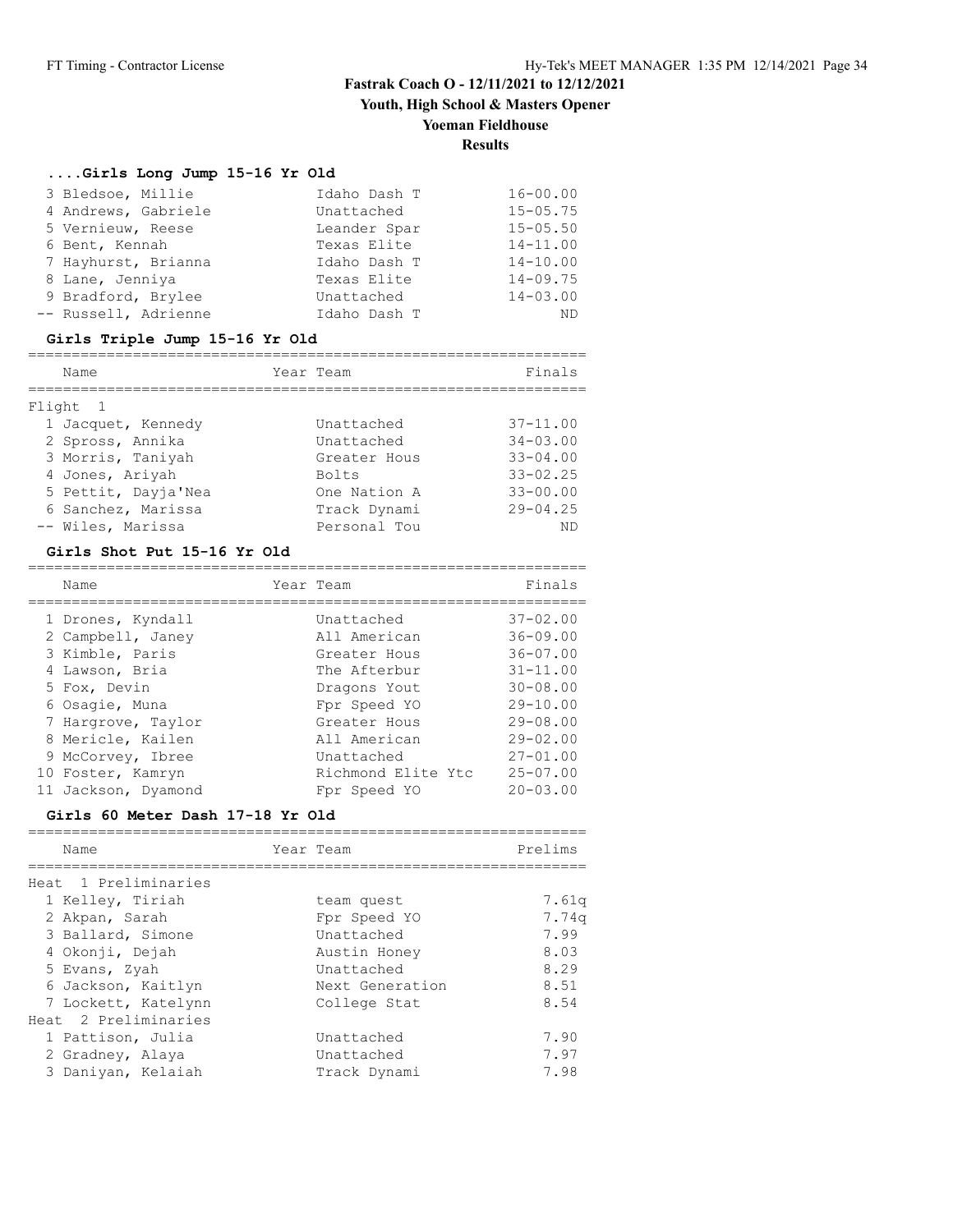# **Youth, High School & Masters Opener**

## **Yoeman Fieldhouse**

# **Results**

### **....Girls 60 Meter Dash 17-18 Yr Old**

| 4 Bishop, Sydney           | team quest         | 8.26  |
|----------------------------|--------------------|-------|
| 5 Mayes, Jasmine           | Richmond Elite Ytc | 8.31  |
| 6 Guerra, Amy              | Unattached         | 8.88  |
| Heat 3 Preliminaries       |                    |       |
| 1 Mallard, Christine       | Xpress Track Club  | 7.56q |
| 2 Davis, Fallon            | Unattached         | 7.92  |
| 3 Shaw, Faith              | team quest         | 8.21  |
| 4 Jacobs, Alexis           | Dragons Yout       | 8.59  |
| 5 Wise, Iyonna             | I-Train U Elite    | 9.47  |
| Heat 4 Preliminaries       |                    |       |
| 1 Adkins, Symoria          | Zoomlte            | 7.81q |
| 2 Joseph, Rachel           | Richmond Gold      | 7.91  |
| 3 Morrison, Kallie         | One Nation A       | 7.94  |
| 4 Rodriguez-Ejarque, Monts | Leander Spar       | 7.95  |
| 5 Qualls, Kaley            | team quest         | 8.08  |
| 6 Palmer, Talia            | Richmond Elite Ytc | 8.19  |
| 7 Turner, Arden            | Unattached         | 8.36  |
| 8 Weller, Sian             | The Wings Tr       | 8.76  |
| Heat 5 Preliminaries       |                    |       |
| 1 Wilson, Autumn           | Leander Spar       | 7.49q |
| 2 Andrew, Mfoniso          | The Wings Tr       | 7.96  |
| 3 Mabon, Ololade           | Esst Track A       | 8.12  |
| 4 Palmer, Takia            | Richmond Elite Ytc | 8.16  |
| 5 Dominquez, Madison       | The Wings Tr       | 8.19  |
| 6 Hampton, Jada            | Dragons Yout       | 8.34  |
| 7 Swann, Noah              | team quest         | 8.70  |
| Heat 6 Preliminaries       |                    |       |
| 1 Tate, Haley              | Greater Hous       | 7.82q |
| 2 Mccallum, Sydney         | team quest         | 8.10  |
| 3 Brent, Autumn            | Track Housto       | 8.27  |
| 4 Tiwari, Tripti           | Unattached         | 8.31  |
| 5 Garrou, Hannah           | Unattached         | 8.46  |
| 6 Houck, Emily             | Idaho Dash T       | 8.63  |
| Heat 7 Preliminaries       |                    |       |
| 1 Falkquay, Makhi          | Unattached         | 7.67q |
| 2 Miller, Jasir            | Unattached         | 7.88q |
| 3 Shelton, Jailey          | BeastMode          | 8.06  |
| 4 Duplechain, Demeri       | Unattached         | 8.21  |
| 5 James, Mar'Cayla         | Next Generation    | 8.37  |
| 6 Martin, Maciah           | Zoomlte            | 8.58  |

# **Girls 60 Meter Dash 17-18 Yr Old**

| Name                                  | Year Team |                       | Finals |
|---------------------------------------|-----------|-----------------------|--------|
| Section 1 Finals                      |           |                       |        |
| 1 Wilson, Autumn                      |           | Leander Spar          | 7.38   |
| 2 Mallard, Christine                  |           | Xpress Track Club     | 7.54   |
| 3 Falkquay, Makhi                     |           | Unattached            | 7.59   |
| 4 Akpan, Sarah                        |           | Fpr Speed YO          | 7.65   |
| 5 Miller, Jasir                       |           | Unattached            | 7.87   |
| Preliminaries                         |           |                       |        |
| 3 Kelley, Tiriah<br>6 Adkins, Symoria |           | team quest<br>Zoomlte |        |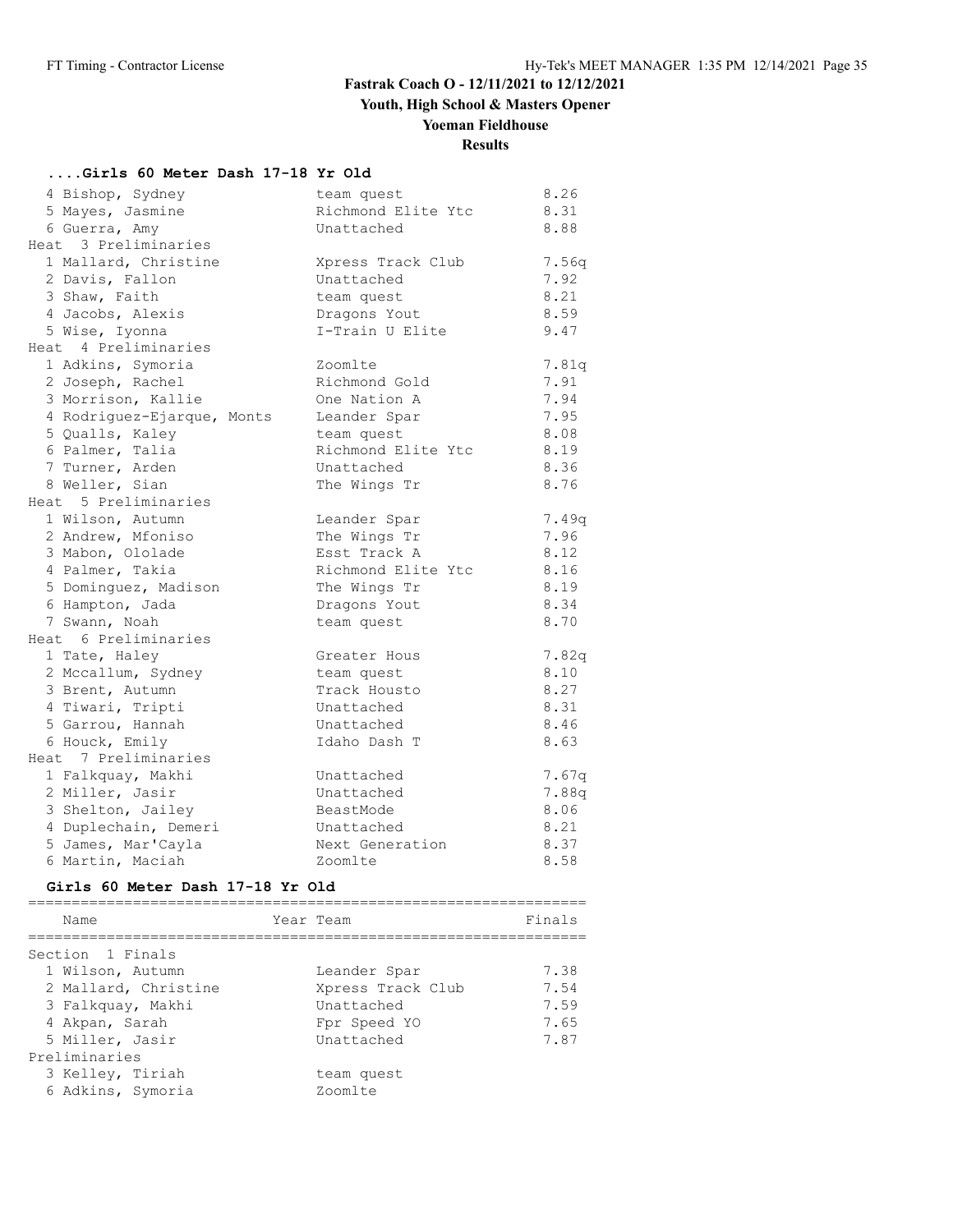# **Youth, High School & Masters Opener**

#### **Yoeman Fieldhouse**

### **Results**

================================================================

#### **....Girls 60 Meter Dash 17-18 Yr Old**

| 7 Tate, Haley               | Greater Hous       |
|-----------------------------|--------------------|
| 9 Pattison, Julia           | Unattached         |
| 10 Joseph, Rachel           | Richmond Gold      |
| 11 Davis, Fallon            | Unattached         |
| 12 Morrison, Kallie         | One Nation A       |
| 13 Rodriguez-Ejarque, Monts | Leander Spar       |
| 14 Andrew, Mfoniso          | The Wings Tr       |
| 15 Gradney, Alaya           | Unattached         |
| 16 Daniyan, Kelaiah         | Track Dynami       |
| 17 Ballard, Simone          | Unattached         |
| 18 Okonji, Dejah            | Austin Honey       |
| 19 Shelton, Jailey          | BeastMode          |
| 20 Qualls, Kaley            | team quest         |
| 21 Mccallum, Sydney         | team quest         |
| 22 Mabon, Ololade           | Esst Track A       |
| 23 Palmer, Takia            | Richmond Elite Ytc |
| 24 Dominguez, Madison       | The Wings Tr       |
| 25 Palmer, Talia            | Richmond Elite Ytc |
| 26 Shaw, Faith              | team quest         |
| 27 Duplechain, Demeri       | Unattached         |
| 28 Bishop, Sydney           | team quest         |
| 29 Brent, Autumn            | Track Housto       |
| 30 Evans, Zyah              | Unattached         |
| 31 Tiwari, Tripti           | Unattached         |
| 32 Mayes, Jasmine           | Richmond Elite Ytc |
| 33 Hampton, Jada            | Dragons Yout       |
| 34 Turner, Arden            | Unattached         |
| 35 James, Mar'Cayla         | Next Generation    |
| 36 Garrou, Hannah           | Unattached         |
| 37 Jackson, Kaitlyn         | Next Generation    |
| 38 Lockett, Katelynn        | College Stat       |
| 39 Martin, Maciah           | Zoomlte            |
| 40 Jacobs, Alexis           | Dragons Yout       |
| 41 Houck, Emily             | Idaho Dash T       |
| 42 Swann, Noah              | team quest         |
| 43 Weller, Sian             | The Wings Tr       |
| 44 Guerra, Amy              | Unattached         |
| 45 Wise, Iyonna             | I-Train U Elite    |

#### **Girls 200 Meter Dash 17-18 Yr Old**

| Name                   | Year Team       | Prelims |
|------------------------|-----------------|---------|
| Heat 1 Preliminaries   |                 |         |
| 1 Miller, Jasir        | Unattached      | 25.31   |
| 2 Russell, Raylen      | Richmond Gold   | 25.82   |
| 3 Mack, Ali            | Unattached      | 26.51   |
| 4 Mccoy, Kaycee        | Unattached      | 26.52   |
| 5 Washington, Madison  | The Wings Tr    | 28.04   |
| 6 Wise, Iyonna         | I-Train U Elite | 31.86   |
| Heat 2 Preliminaries   |                 |         |
| 1 Tucker, Ja'Nyla      | H-Town Hurri    | 25.84   |
| 2 Okoye, Chinazackpene | Track Dynami    | 26.43   |
| 3 Mikayla, Osborne     | Fpr Speed YO    | 26.98   |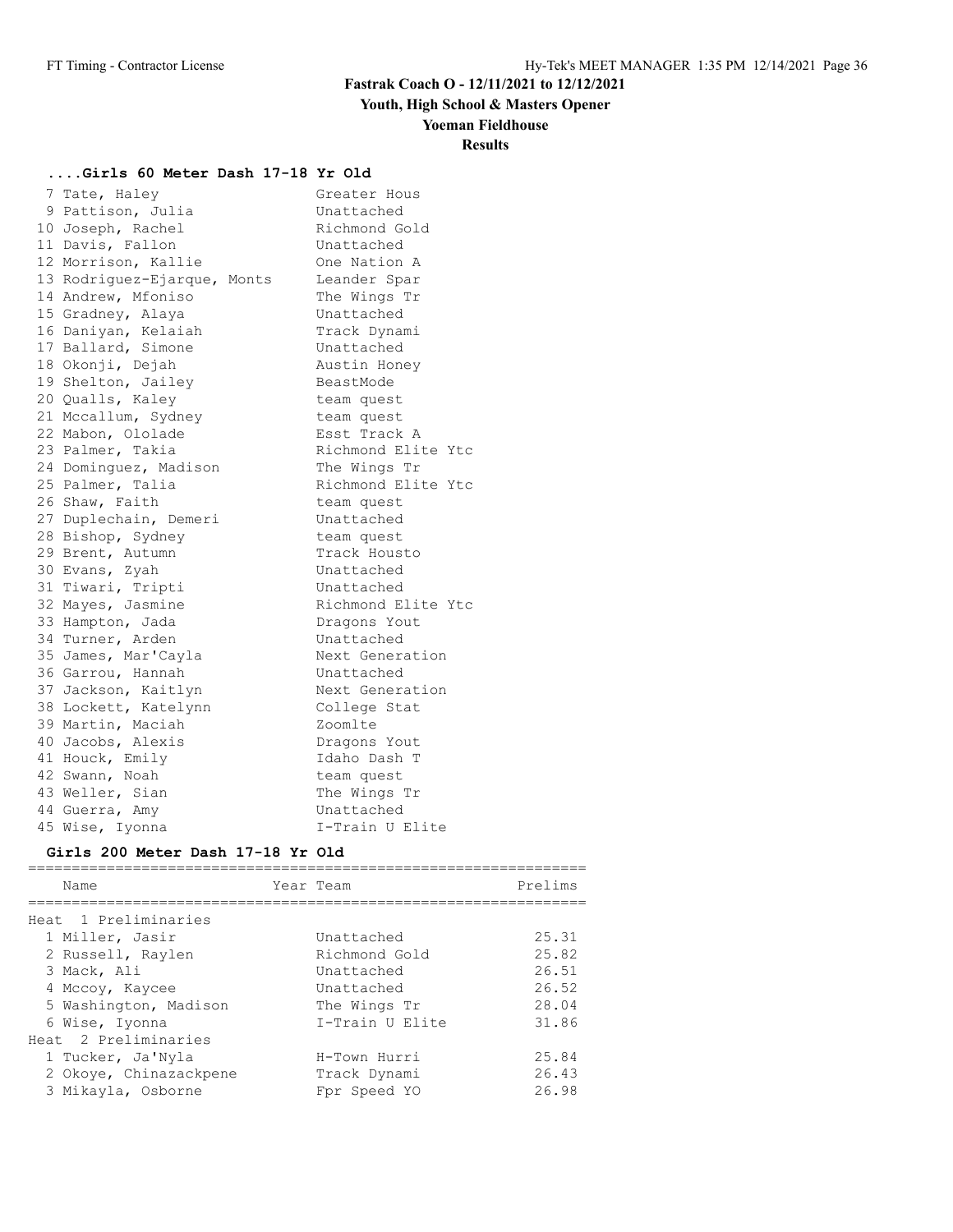**Youth, High School & Masters Opener**

# **Yoeman Fieldhouse**

**Results**

## **....Girls 200 Meter Dash 17-18 Yr Old**

| 4 Garrou, Hannah<br>5 Portillo, Kaya | Unattached<br>Austin Honey | 27.66<br>28.38 |
|--------------------------------------|----------------------------|----------------|
| Heat 3 Preliminaries                 |                            |                |
|                                      |                            | 25.16          |
| 1 Rodriguez-Ejarque, Monts           | Leander Spar               | 25.30          |
| 2 Weller, Sian                       | The Wings Tr               |                |
| 3 Sanders, Angelov                   | Austin Honey               | 27.15          |
| 4 Houck, Emily                       | Idaho Dash T               | 27.42          |
| 5 Hampton, Jada                      | Dragons Yout               | 27.57          |
| Heat 4 Preliminaries                 |                            |                |
| 1 Joseph, Rachel                     | Richmond Gold              | 25.17          |
| 2 Dominquez, Madison                 | The Wings Tr               | 26.26          |
| 3 Palmer, Talia                      | Richmond Elite Ytc         | 26.71          |
| 4 Tiwari, Tripti                     | Unattached                 | 26.99          |
| 5 Haugh, Aaliyah                     | H-Town Hurri               | 27.96          |
| 6 Guerra, Amy                        | Unattached                 | 28.91          |
| Heat 5 Preliminaries                 |                            |                |
| 1 Falkquay, Makhi                    | Unattached                 | 24.78q         |
| 2 Pattison, Julia                    | Unattached                 | 24.97q         |
| 3 Poullard, Kennedi                  | H-Town Hurri               | 26.45          |
| 4 Shelton, Jailey                    | BeastMode                  | 27.00          |
| 5 Anthony, Cayla                     | Richmond Elite Ytc         | 27.66          |
| 6 Swann, Noah                        | team quest                 | 28.57          |
| Heat 6 Preliminaries                 |                            |                |
| 1 Ballard, Simone                    | Unattached                 | 24.95q         |
| 2 Duplechain, Demeri                 | Unattached                 | 25.94          |
| 3 Jackson, Jordan                    | Triple Crown               | 26.37          |
| 4 Pettit, Rayja'Nea                  |                            |                |
|                                      | One Nation A               | 26.51          |
| 5 Fontenot, Maci                     | Unattached                 | 29.46          |
| 6 Belcoff, Lauren                    | Team Xtreme                | 29.70          |
| Heat 7 Preliminaries                 |                            |                |
| 1 Akpan, Sarah                       | Fpr Speed YO               | 25.17          |
| 2 Daniyan, Kelaiah                   | Track Dynami               | 25.24          |
| 3 Evans, Zyah                        | Unattached                 | 28.28          |
| 4 Green, Ambernique                  | Garland Track Club         | 30.67          |
| Heat 8 Preliminaries                 |                            |                |
| 1 Meyers, Kayla                      | Track Housto               | 25.15          |
| 2 Childress, C'nai                   | Unattached                 | 26.02          |
| 3 Mabon, Ololade                     | Esst Track A               | 26.98          |
| 4 Turner, Arden                      | Unattached                 | 28.42          |
| 5 Kegler, Khrisalyn                  | Unattached                 | 28.76          |
| 6 Jackson, Kaitlyn                   | Next Generation            | 29.05          |
| Heat 9 Preliminaries                 |                            |                |
| 1 Andrew, Mfoniso                    | The Wings Tr               | 24.95q         |
| 2 Thompson, Lauren                   | team quest                 | 26.07          |
| 3 Akpan, Sophia                      | Fpr Speed YO               | 26.60          |
| 4 Williams, Makaila                  | Richmond Elite Ytc         | 27.29          |
| 5 Burgess, Kamdyn                    | Unattached                 | 28.72          |
| 10 Preliminaries<br>Heat             |                            |                |
|                                      |                            |                |
| 1 Murphy, Hali                       | Leander Spar               | 24.48q         |
| 2 Qualls, Kaley                      | team quest                 | 26.80          |
| 3 Mayes, Jasmine                     | Richmond Elite Ytc         | 27.16          |
| 4 Harney, Grace                      | Austin Sprint Club         | 27.73          |
| Heat 11 Preliminaries                |                            |                |
| 1 Mallard, Christine                 | Xpress Track Club          | 24.36q         |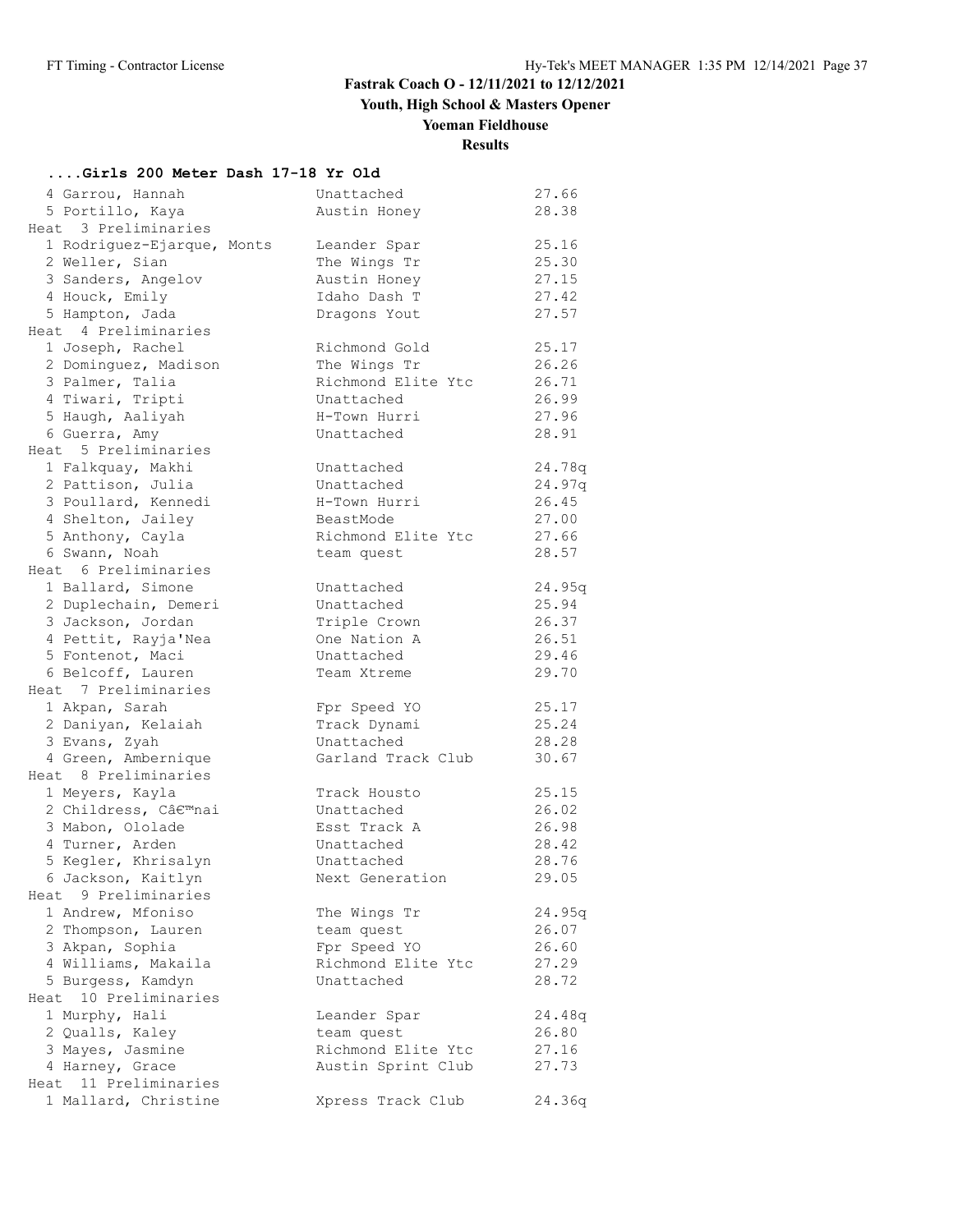## **Youth, High School & Masters Opener**

# **Yoeman Fieldhouse**

# **Results**

### **....Girls 200 Meter Dash 17-18 Yr Old**

| 2 Vreeland, Eva       | Unattached         | 26.29  |
|-----------------------|--------------------|--------|
| 3 Palmer, Takia       | Richmond Elite Ytc | 26.65  |
| 4 Lockett, Katelynn   | College Stat       | 27.42  |
| 5 Johnson, Kayla      | Unattached         | 27.60  |
| Heat 12 Preliminaries |                    |        |
| 1 Morrison, Kallie    | One Nation A       | 25.44  |
| 2 Richardson, Jonae   | Track Housto       | 27.58  |
| 3 Evans, Marianna     | Txs Texas SE       | 31.84  |
| Heat 13 Preliminaries |                    |        |
| 1 Wilson, Autumn      | Leander Spar       | 24.64q |
| 2 Brent, Autumn       | Track Housto       | 26.04  |
| 3 Crawford, Sasha     | Unattached         | 26.20  |
| 4 Moore, Lauren       | Richmond Elite Ytc | 27.26  |
| 5 Jacobs, Alexis      | Dragons Yout       | 27.49  |
| Heat 14 Preliminaries |                    |        |
| 1 Tate, Haley         | Greater Hous       | 24.67q |
| 2 Dickson, Camryn     | H-Town Hurri       | 25.09  |
| 3 Gradney, Alaya      | Unattached         | 25.31  |
| 4 Okonji, Dejah       | Austin Honey       | 26.94  |
| 5 Martin, Maciah      | Zoomlte            | 28.77  |

================================================================

#### **Girls 200 Meter Dash 17-18 Yr Old**

| Name                        | Year Team         | Finals |
|-----------------------------|-------------------|--------|
| Section 1 Finals            |                   |        |
| 1 Falkquay, Makhi           | Unattached        | 24.98  |
| 2 Pattison, Julia           | Unattached        | 25.41  |
| Section 2 Finals            |                   |        |
| 1 Mallard, Christine        | Xpress Track Club | 24.37  |
| 2 Wilson, Autumn            | Leander Spar      | 24.44  |
| Preliminaries               |                   |        |
| 2 Murphy, Hali              | Leander Spar      |        |
| 4 Tate, Haley               | Greater Hous      |        |
| 6 Ballard, Simone           | Unattached        |        |
| 7 Andrew, Mfoniso           | The Wings Tr      |        |
| 9 Dickson, Camryn           | H-Town Hurri      |        |
| 10 Meyers, Kayla            | Track Housto      |        |
| 11 Rodriguez-Ejarque, Monts | Leander Spar      |        |
| 12 Joseph, Rachel           | Richmond Gold     |        |
| 13 Akpan, Sarah             | Fpr Speed YO      |        |
| 14 Daniyan, Kelaiah         | Track Dynami      |        |
| 15 Weller, Sian             | The Wings Tr      |        |
| 16 Miller, Jasir            | Unattached        |        |
| 17 Gradney, Alaya           | Unattached        |        |
| 18 Morrison, Kallie         | One Nation A      |        |
| 19 Russell, Raylen          | Richmond Gold     |        |
| 20 Tucker, Ja'Nyla          | H-Town Hurri      |        |
| 21 Duplechain, Demeri       | Unattached        |        |
| 22 Childress, C'nai         | Unattached        |        |
| 23 Brent, Autumn            | Track Housto      |        |
| 24 Thompson, Lauren         | team quest        |        |
| 25 Crawford, Sasha          | Unattached        |        |
| 26 Dominguez, Madison       | The Wings Tr      |        |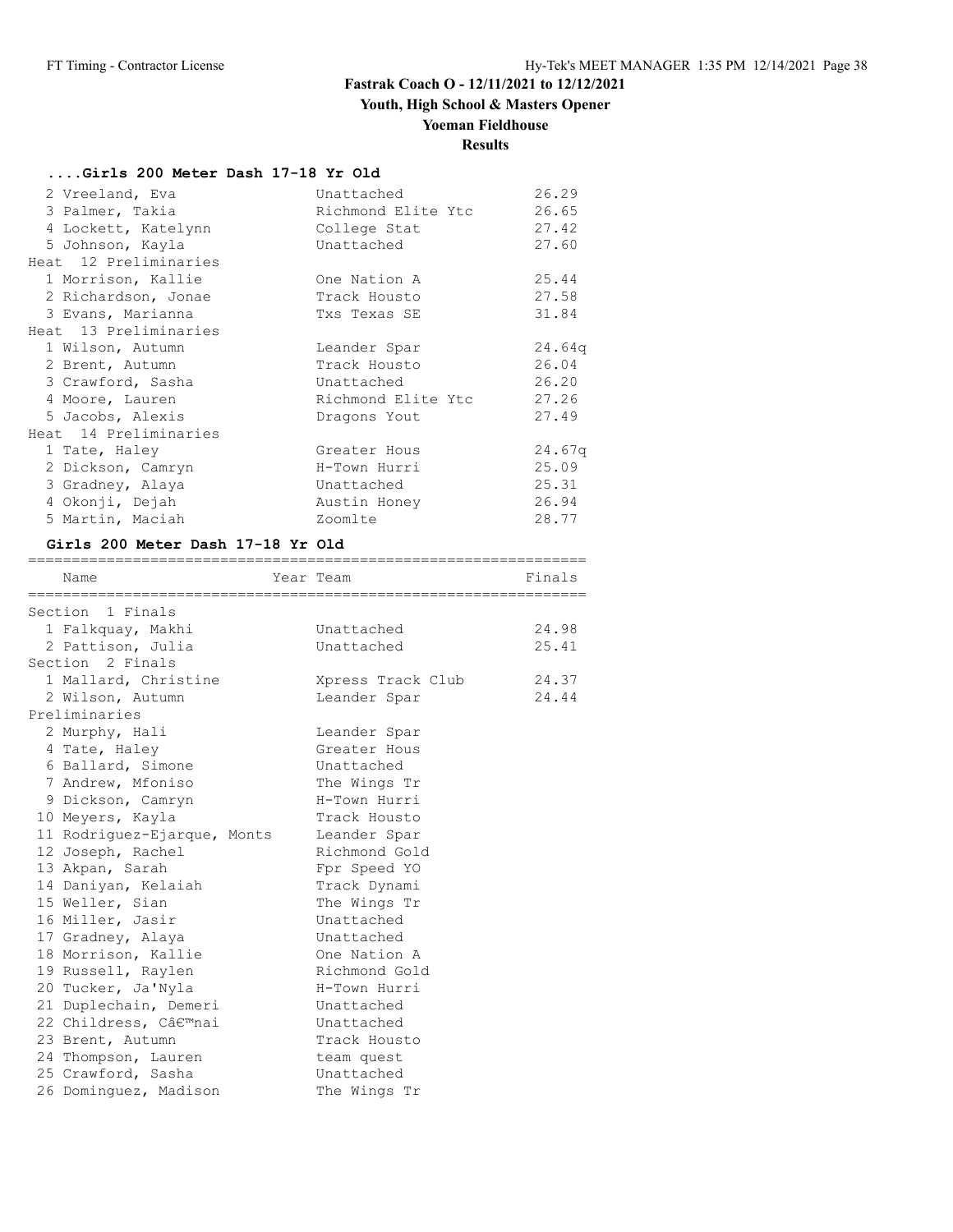## **Youth, High School & Masters Opener**

**Yoeman Fieldhouse**

## **Results**

# **....Girls 200 Meter Dash 17-18 Yr Old**

| 27 Vreeland, Eva        | Unattached         |
|-------------------------|--------------------|
| 28 Jackson, Jordan      | Triple Crown       |
| 29 Okoye, Chinazackpene | Track Dynami       |
| 30 Poullard, Kennedi    | H-Town Hurri       |
| 31 Mack, Ali            | Unattached         |
| 32 Pettit, Rayja'Nea    | One Nation A       |
| 33 Mccoy, Kaycee        | Unattached         |
| 34 Akpan, Sophia        | Fpr Speed YO       |
| 35 Palmer, Takia        | Richmond Elite Ytc |
| 36 Palmer, Talia        | Richmond Elite Ytc |
| 37 Qualls, Kaley        | team quest         |
| 38 Okonji, Dejah        | Austin Honey       |
| 39 Mabon, Ololade       | Esst Track A       |
| 40 Mikayla, Osborne     | Fpr Speed YO       |
| 41 Tiwari, Tripti       | Unattached         |
| 42 Shelton, Jailey      | BeastMode          |
| 43 Sanders, Angelov     | Austin Honey       |
| 44 Mayes, Jasmine       | Richmond Elite Ytc |
| 45 Moore, Lauren        | Richmond Elite Ytc |
| 46 Williams, Makaila    | Richmond Elite Ytc |
| 47 Lockett, Katelynn    | College Stat       |
| 48 Houck, Emily         | Idaho Dash T       |
| 49 Jacobs, Alexis       | Dragons Yout       |
| 50 Hampton, Jada        | Dragons Yout       |
| 51 Richardson, Jonae    | Track Housto       |
| 52 Johnson, Kayla       | Unattached         |
| 53 Garrou, Hannah       | Unattached         |
| 54 Anthony, Cayla       | Richmond Elite Ytc |
| 55 Harney, Grace        | Austin Sprint Club |
| 56 Haugh, Aaliyah       | H-Town Hurri       |
| 57 Washington, Madison  | The Wings Tr       |
| 58 Evans, Zyah          | Unattached         |
| 59 Portillo, Kaya       | Austin Honey       |
| 60 Turner, Arden        | Unattached         |
| 61 Swann, Noah          | team quest         |
| 62 Burgess, Kamdyn      | Unattached         |
| 63 Kegler, Khrisalyn    | Unattached         |
| 64 Martin, Maciah       | Zoomlte            |
| 65 Guerra, Amy          | Unattached         |
| 66 Jackson, Kaitlyn     | Next Generation    |
| 67 Fontenot, Maci       | Unattached         |
| 68 Belcoff, Lauren      | Team Xtreme        |
| 69 Green, Ambernique    | Garland Track Club |
| 70 Evans, Marianna      | Txs Texas SE       |
| 71 Wise, Iyonna         | I-Train U Elite    |

### **Girls 400 Meter Dash 17-18 Yr Old**

| Name               |                 | Finals    |
|--------------------|-----------------|-----------|
|                    |                 |           |
| Section 1          |                 |           |
| 1 Touchet, Kendal  | Unattached      | 1:01.57   |
| 2 Hinojosa, Taylor | Status Athletic | 1:02.92   |
| 3 Portillo, Kaya   | Austin Honey    | 1:08.40   |
|                    |                 | Year Team |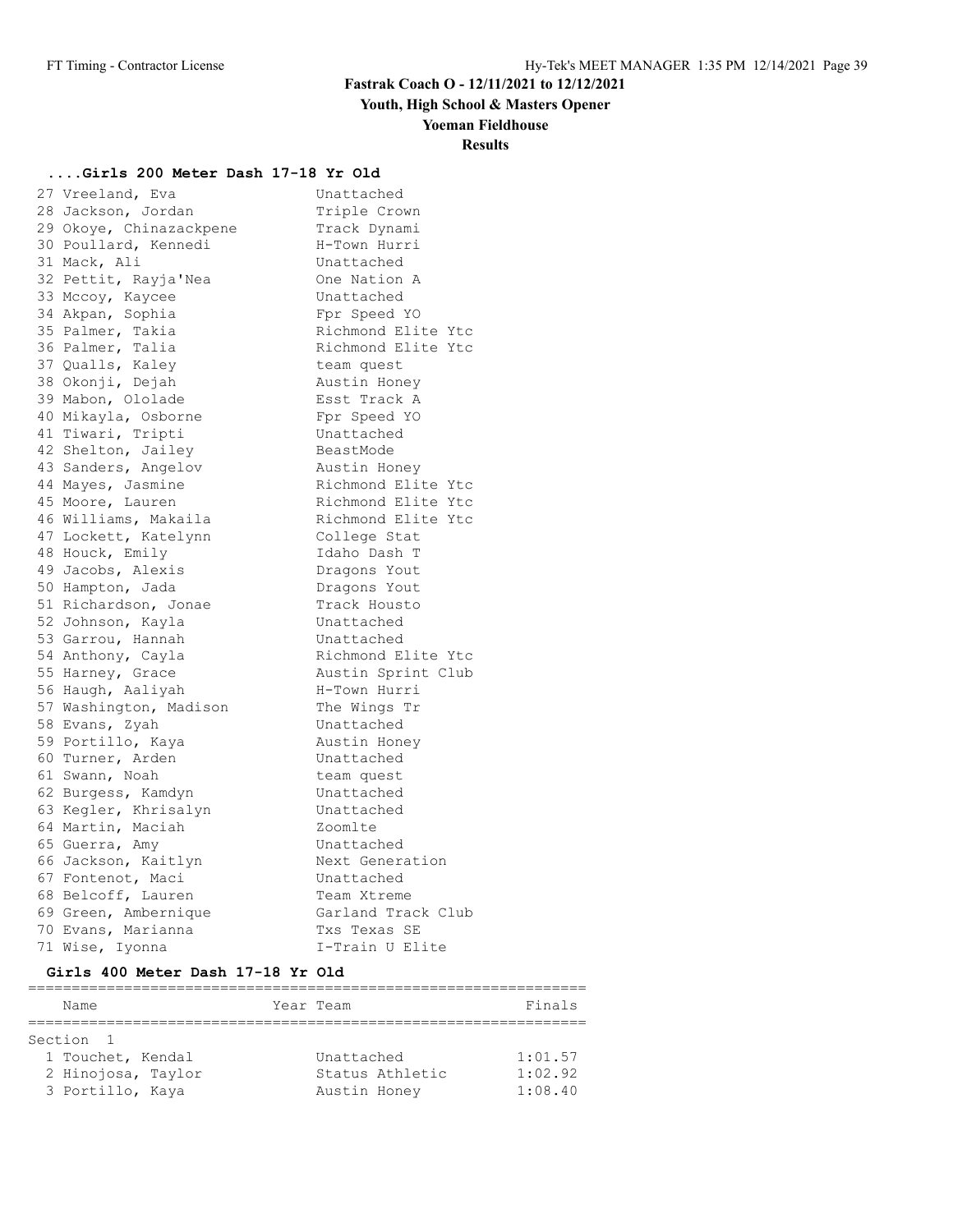**Youth, High School & Masters Opener**

## **Yoeman Fieldhouse**

# **Results**

# **....Girls 400 Meter Dash 17-18 Yr Old**

| 4 Carter, Taylor       | Northside St       | 1:13.91    |
|------------------------|--------------------|------------|
| 5 Hampton, Jada        | Dragons Yout       | 1:16.56    |
| Section <sub>2</sub>   |                    |            |
| 1 Anthony, Cayla       | Richmond Elite Ytc | 1:02.17    |
| 2 Hays, Hailey         | College Stat       | 1:03.63    |
| 3 Tillotson, Sara      | AP Ranch           | 1:05.37    |
| Section 3              |                    |            |
| 1 Mikayla, Osborne     | Fpr Speed YO       | 1:02.31    |
| 2 Ervin, Aniya-Nicole  | Fpr Speed YO       | 1:02.57    |
| 3 Williams, Makaila    | Richmond Elite Ytc | 1:03.72    |
| 4 Fontenot, Maci       | Unattached         | 1:07.13    |
| 5 Green, Ambernique    | Garland Track Club | 1:19.85    |
| Section 4              |                    |            |
| 1 Akpan, Sarah         | Fpr Speed YO       | 59.69      |
| 2 Houck, Emily         | Idaho Dash T       | 1:02.36    |
| 3 Washington, Madison  | The Wings Tr       | 1:04.31    |
| 4 Guerra, Amy          | Unattached         | 1:05.04    |
| Section 5              |                    |            |
| 1 Brent, Autumn        | Track Housto       | 1:01.55    |
| 2 Sims, Rian           | Unattached         | 1:02.62    |
| 3 Garrou, Hannah       | Unattached         | 1:03.43    |
| 4 Sanders, Angelov     | Austin Honey       | 1:03.89    |
| Section 6              |                    |            |
| 1 Edwards, Jourdin     | team quest         | 1:01.20    |
| 2 Okoye, Chinazackpene | Track Dynami       | 1:02.92    |
| 3 Deshotels, Kathyrn   | The Wings Tr       | 1:03.06    |
| Section 7              |                    |            |
| 1 Daniyan, Kelaiah     | Track Dynami       | 58.15      |
| 2 Wiley, Nia           | team quest         | 58.84      |
| 3 Moore, Zaire         | Greater Hous       | 59.33      |
| 4 Jackson, Jordan      | Triple Crown       | 1:00.71    |
| 5 Touchet, Kenzie      | Unattached         | 1:06.29    |
| Section 8              |                    |            |
| 1 Mallard, Christine   | Xpress Track Club  | 54.69      |
| 2 Russell, Raylen      | Richmond Gold      | 59.27      |
| 3 Tucker, Ja'Nyla      | H-Town Hurri       | 59.42      |
| 4 Lewis, Kyla          | team quest         | 59.90      |
| -- Murphy, Hali        | Leander Spar       | <b>DNF</b> |

### **Girls 800 Meter Run 17-18 Yr Old**

| Name                  | Year Team |                    | Finals  |
|-----------------------|-----------|--------------------|---------|
| Section 1             |           |                    |         |
| 1 Marshall, Regan     |           | Leander Spar       | 2:24.73 |
| 2 Williams, Kamryn    |           | Richmond Elite Ytc | 2:29.41 |
| 3 Mikayla, Osborne    |           | Fpr Speed YO       | 2:34.68 |
| 4 Ervin, Aniya-Nicole |           | Fpr Speed YO       | 2:39.86 |
| 5 Botello, Ariana     |           | Unattached         | 2:44.42 |
| 6 Peralta, Gabriella  |           | Unattached         | 2:50.48 |
| 7 Galles, Ruth        |           | Harrison Cou       | 2:58.56 |
|                       |           |                    |         |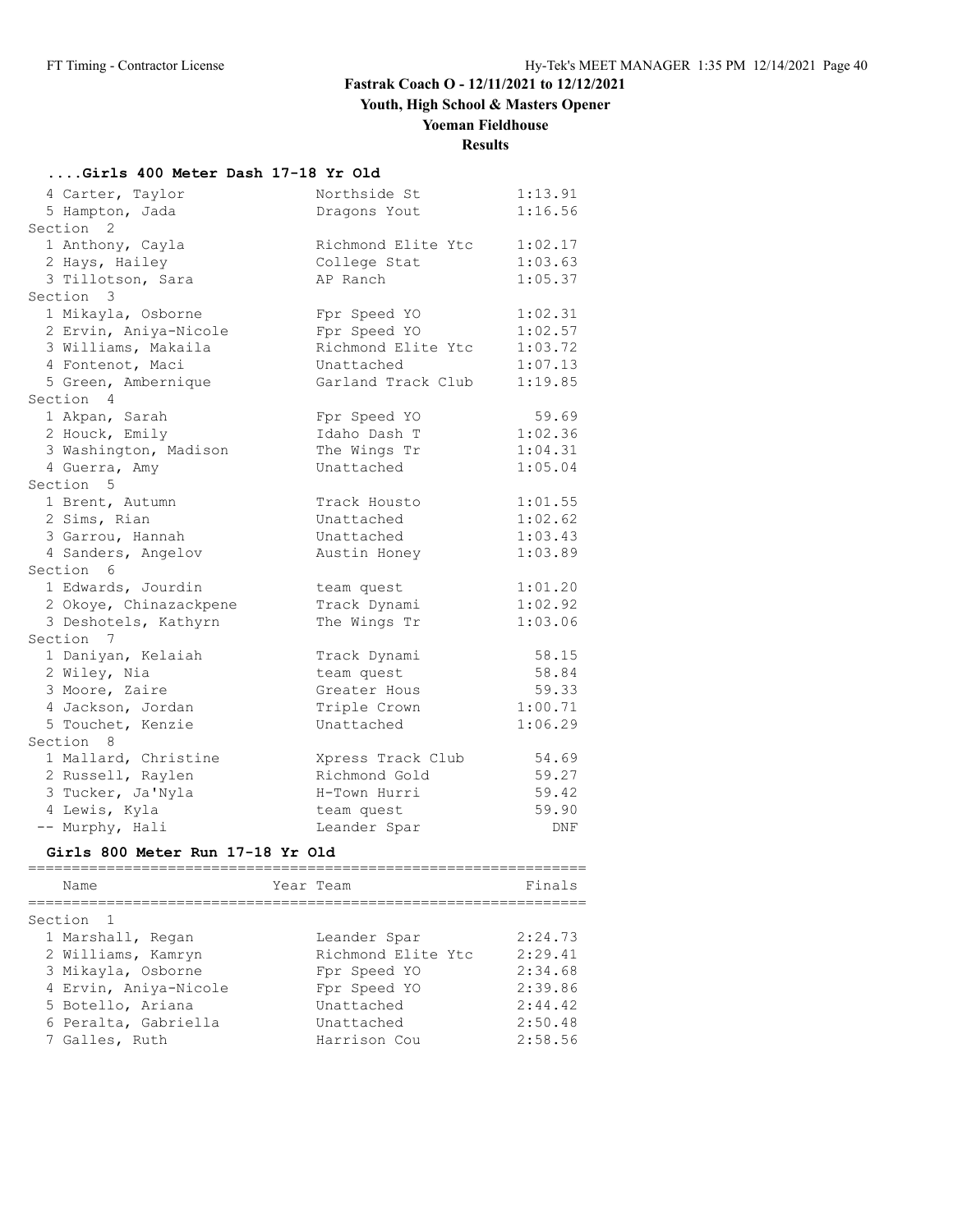**Youth, High School & Masters Opener**

## **Yoeman Fieldhouse**

**Results**

#### **Girls 1 Mile Run 17-18 Yr Old**

| Name                 | Year Team    | Finals  |
|----------------------|--------------|---------|
|                      |              |         |
| 1 Carter, Kelly      | Northside St | 5:38.60 |
| 2 Newman, Ella       | Unattached   | 5:42.06 |
| 3 Peralta, Gabriella | Unattached   | 6:08.47 |
| 4 Galles, Ruth       | Harrison Cou | 6:31.87 |

#### **Girls 3200 Meter Run 17-18 Yr Old**

| Name                                                      | Year Team                                  | Finals                           |
|-----------------------------------------------------------|--------------------------------------------|----------------------------------|
| 1 Carter, Kelly<br>2 Peralta, Gabriella<br>3 Galles, Ruth | Northside St<br>Unattached<br>Harrison Cou | 12:08.48<br>13:24.86<br>14:11.52 |

#### **Girls 60 Meter Hurdles 17-18 Yr Old**

| Name                 | Year Team          | Prelims |
|----------------------|--------------------|---------|
|                      |                    |         |
| Heat 1 Preliminaries |                    |         |
| 1 Covington, Jaiya   | Greater Hous       | 8.60q   |
| 2 Roberts, Desirae   | Track Housto       | 8.99q   |
| 3 Touchet, Kenzie    | Unattached         | 9.29    |
| 4 Nkwoparah, Janet   | Unattached         | 9.30    |
| 5 Johnson, Kayla     | Unattached         | 9.63    |
| 6 Belcoff, Lauren    | Team Xtreme        | 10.56   |
| 7 Tillotson, Sara    | AP Ranch           | 10.77   |
| Heat 2 Preliminaries |                    |         |
| 1 Mack, Ali          | Unattached         | 8.82q   |
| 2 Johnson, Tairah    | Unattached         | 8.83q   |
| 3 Moore, Zaire       | Greater Hous       | 8.90q   |
| 4 Rogers, Teran      | team quest         | 9.62    |
| 5 Childress, C'nai   | Unattached         | 9.63    |
| 6 Harney, Grace      | Austin Sprint Club | 10.48   |
| 7 Deloit, Hannah     | Status Athletic    | 10.52   |
| 8 Portillo, Kaya     | Austin Honey       | 11.00   |
| Heat 3 Preliminaries |                    |         |
| 1 Ballard, Simone    | Unattached         | 8.48q   |
| 2 Adkins, Symoria    | Zoomlte            | 9.24    |
| 3 Vreeland, Eva      | Unattached         | 9.25    |
| 4 Thompson, Lauren   | team quest         | 9.25    |
| 5 Sims, Rian         | Unattached         | 10.21   |
| 6 Hays, Hailey       | College Stat       | 10.23   |
| Heat 4 Preliminaries |                    |         |
| 1 Meyers, Kayla      | Track Housto       | 8.79q   |
| 2 Mccoy, Kaycee      | Unattached         | 8.93q   |
| 3 Edwards, Jourdin   | team quest         | 9.10    |
| 4 Washington, Taylor | team quest         | 9.33    |
| 5 Hinojosa, Taylor   | Status Athletic    | 9.97    |
| 6 Callis, Ishara     | Unattached         | 10.36   |
| 7 Turner, Arden      | Unattached         | 10.57   |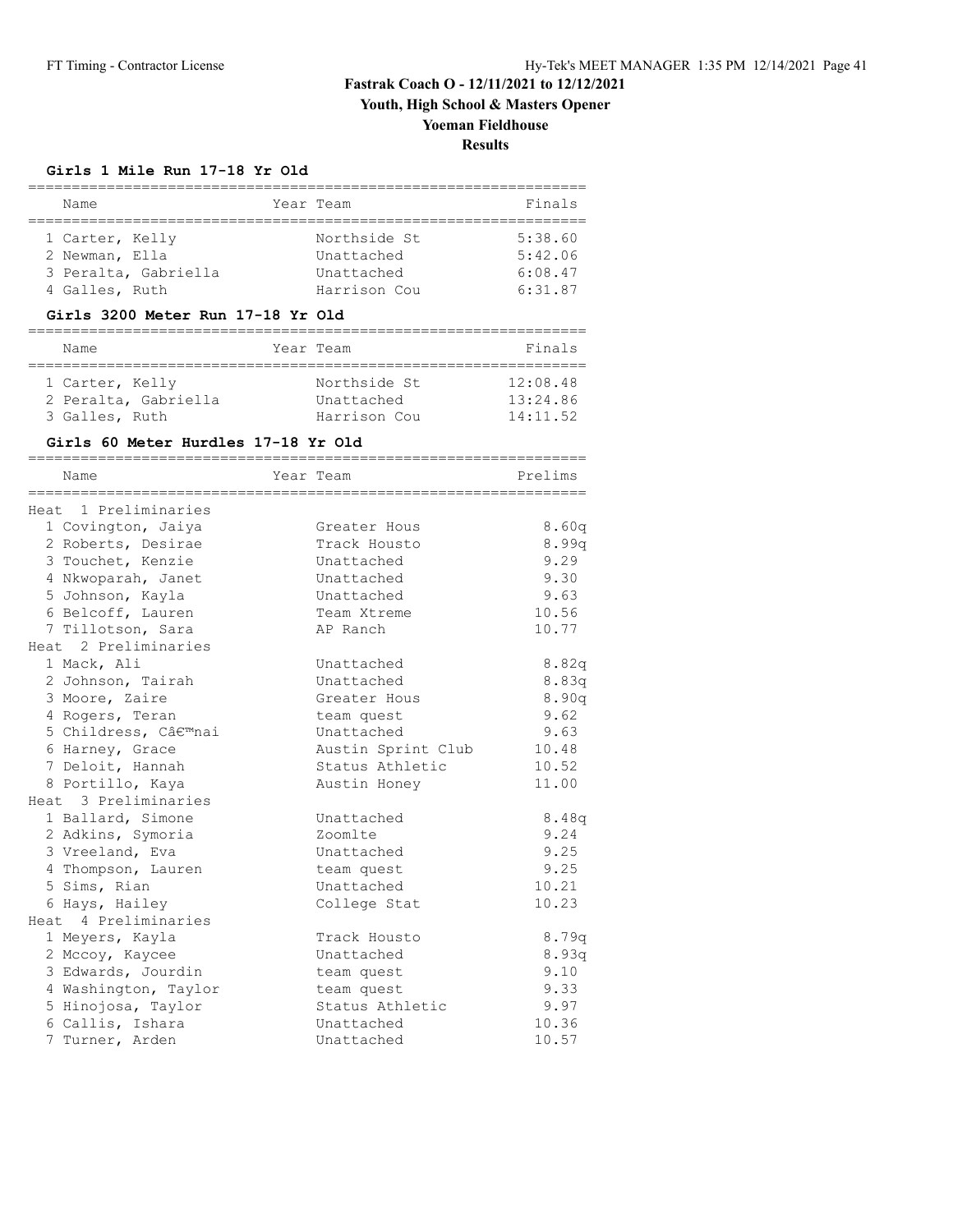**Youth, High School & Masters Opener**

# **Yoeman Fieldhouse**

**Results**

#### **Girls 60 Meter Hurdles 17-18 Yr Old**

| Name                  | Year Team          | Finals |
|-----------------------|--------------------|--------|
| Section 1 Finals      |                    |        |
| 1 Covington, Jaiya    | Greater Hous       | 8.59   |
| 2 Ballard, Simone     | Unattached         | 8.60   |
| 3 Meyers, Kayla       | Track Housto       | 8.78   |
| 4 Johnson, Tairah     | Unattached         | 8.79   |
| 5 Mack, Ali           | Unattached         | 8.94   |
| 6 Moore, Zaire        | Greater Hous       | 8.97   |
| 7 Roberts, Desirae    | Track Housto       | 9.03   |
| 8 Mccoy, Kaycee       | Unattached         | 9.04   |
| Preliminaries         |                    |        |
| 9 Edwards, Jourdin    | team quest         |        |
| 10 Adkins, Symoria    | Zoomlte            |        |
| 11 Vreeland, Eva      | Unattached         |        |
| 12 Thompson, Lauren   | team quest         |        |
| 13 Touchet, Kenzie    | Unattached         |        |
| 14 Nkwoparah, Janet   | Unattached         |        |
| 15 Washington, Taylor | team quest         |        |
| 16 Rogers, Teran      | team quest         |        |
| 17 Childress, C'nai   | Unattached         |        |
| 18 Johnson, Kayla     | Unattached         |        |
| 19 Hinojosa, Taylor   | Status Athletic    |        |
| 20 Sims, Rian         | Unattached         |        |
| 21 Hays, Hailey       | College Stat       |        |
| 22 Callis, Ishara     | Unattached         |        |
| 23 Harney, Grace      | Austin Sprint Club |        |
| 24 Deloit, Hannah     | Status Athletic    |        |
| 25 Belcoff, Lauren    | Team Xtreme        |        |
| 26 Turner, Arden      | Unattached         |        |
| 27 Tillotson, Sara    | AP Ranch           |        |
| 28 Portillo, Kaya     | Austin Honey       |        |
|                       |                    |        |

#### **Girls High Jump 17-18 Yr Old**

| Name                                                                                            | Year Team                                              | Finals                                                    |
|-------------------------------------------------------------------------------------------------|--------------------------------------------------------|-----------------------------------------------------------|
| Flight 1<br>1 Lavielle, Evelyn<br>2 Stewartbugress, Jiana<br>2 Hirth, Abbie<br>4 Simpson, Amber | Texas Elite<br>Unattached<br>Texas Elite<br>Unattached | $5 - 08.00$<br>$5 - 04.00$<br>$5 - 04.00$<br>$J5 - 00.00$ |
| 4 Fontenot, Maci                                                                                | Unattached                                             | $J5 - 00.00$                                              |

### **Girls Pole Vault 17-18 Yr Old**

| Name                | Year Team  | Finals |
|---------------------|------------|--------|
| -- Kowalski, Sophia | Unattached | ΝH     |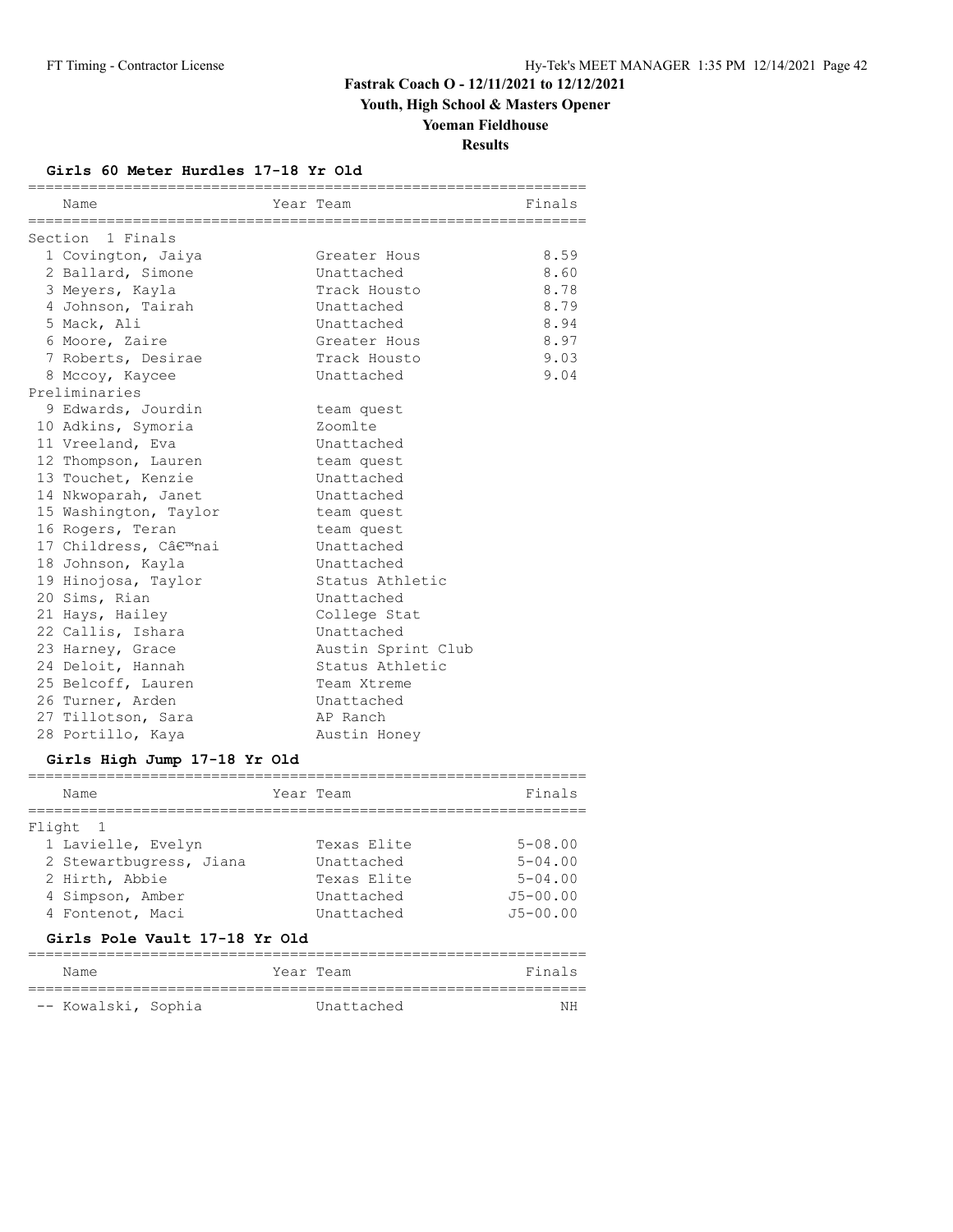## **Youth, High School & Masters Opener**

## **Yoeman Fieldhouse**

### **Results**

### **Girls Long Jump 17-18 Yr Old**

| Name                 | Year Team |                    | Finals       |
|----------------------|-----------|--------------------|--------------|
| 1 Pinkard, Kayla     |           | Unattached         | $18 - 05.00$ |
| 2 Fernandez, Valeria |           | Unattached         | $18 - 03.50$ |
| 3 Johnson, Tairah    |           | Unattached         | $17 - 11.25$ |
| 4 Shaw, Faith        |           | team quest         | $17 - 05.00$ |
| 5 Bent, Mia          |           | Texas Elite        | $17 - 02.25$ |
| 6 Thompson, Darianne |           | One Nation A       | $16 - 05.50$ |
| 7 Williams, Makaila  |           | Richmond Elite Ytc | $16 - 04.00$ |
| 8 Well, Joy          |           | Zoomlte            | $15 - 02.25$ |
| 9 Jacobs, Alexis     |           | Dragons Yout       | $14 - 04.00$ |
| -- Watson, Makayla   |           | Unattached         | ND           |
| -- Murphy, Grace     |           | Richmond Elite Ytc | ND           |

### **Girls Triple Jump 17-18 Yr Old**

| Name                                      | Year Team                  | Finals                       |
|-------------------------------------------|----------------------------|------------------------------|
| 1 Butler, Sanaria<br>2 Fernandez, Valeria | Jacobs Sport<br>Unattached | $40 - 09.50$<br>$39 - 00.00$ |
| 3 Pinkard, Kayla                          | Unattached                 | $38 - 06.00$                 |
| 4 Thompson, Darianne                      | One Nation A               | $36 - 06.25$                 |
| 5 Bent, Mia                               | Texas Elite                | $36 - 01.00$                 |
| 6 Pettit, Rayja'Nea                       | One Nation A               | $35 - 01.00$                 |
| 7 Colvin, Grace                           | Greater Hous               | $33 - 04.00$                 |
|                                           |                            |                              |

#### **Girls Shot Put 17-18 Yr Old**

| Name                                                                            | Year Team                                                  | Finals                                             |
|---------------------------------------------------------------------------------|------------------------------------------------------------|----------------------------------------------------|
| 1 Watson, Gabrielle<br>2 Mericle, Kaylee<br>3 Braun, Sydney<br>-- Turpin, Toryn | Internationa<br>All American<br>Unattached<br>All American | $34 - 11.00$<br>$30 - 01.00$<br>$24 - 11.00$<br>ND |

### **Girls 4x400 Meter Relay 9+10 Yr Old**

| Team                                     |              |                |                 | Finals  |
|------------------------------------------|--------------|----------------|-----------------|---------|
| Section 1<br>1 College Station Sprinters | $\mathsf{A}$ |                |                 | 5:29.72 |
| 1) Miles, Adrianna<br>3) Lyons, Kyleigh  |              | 4) Clay, Layla | 2) Hall, Alycia |         |

#### **Girls 4x400 Meter Relay 11+12 Yr Old**

| Team               | Finals           |
|--------------------|------------------|
|                    |                  |
| 1 West U Flash 'A' | 5:27.12          |
| 1) Fiore, Bella    | 2) Bass, Cecilia |
| 3) Leif, Elizabeth | 4) Le, Khanh     |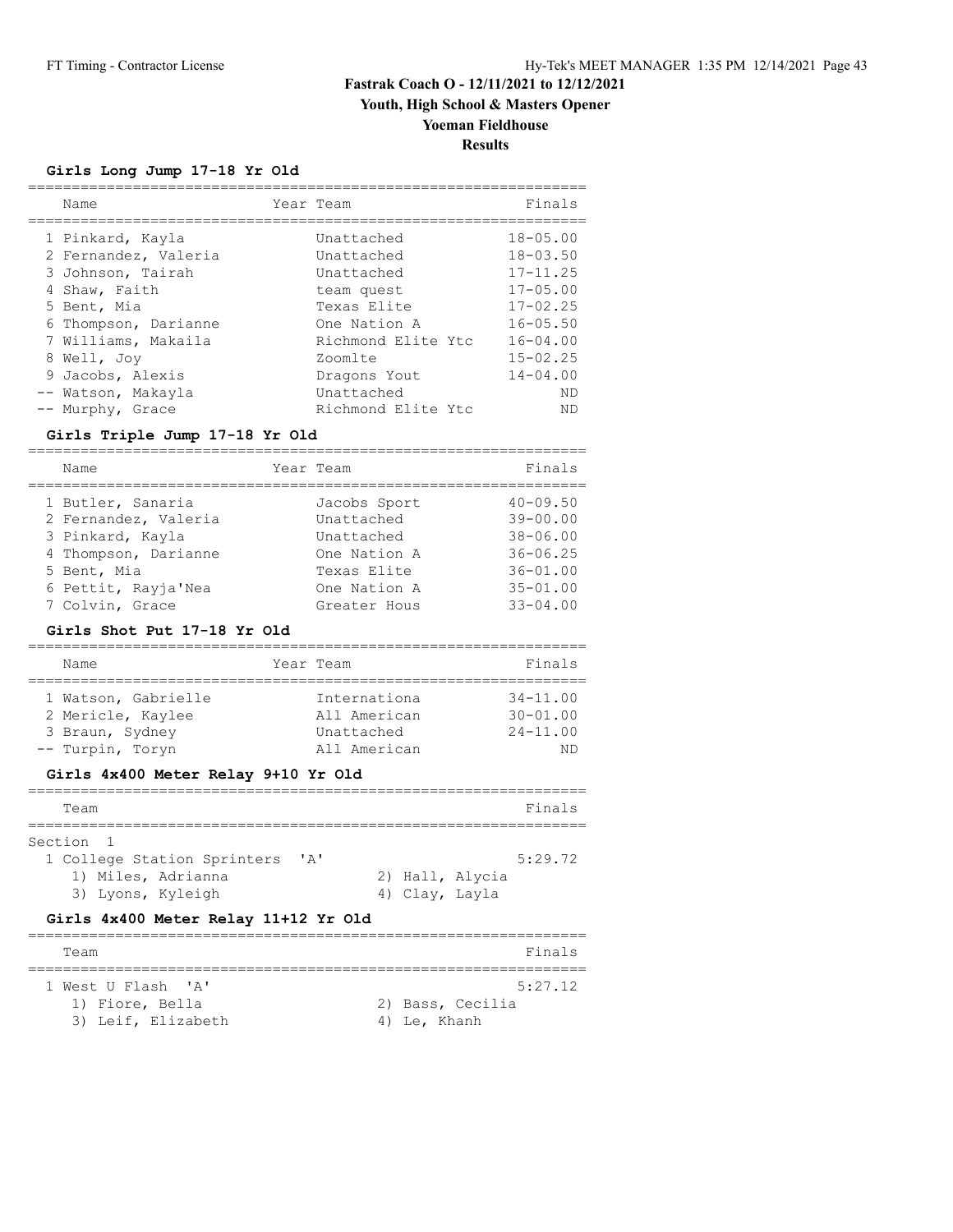**Youth, High School & Masters Opener**

## **Yoeman Fieldhouse**

**Results**

### **Boys 60 Meter Dash 8 & Under**

| Name                       | Year Team           | seeeeee<br>Finals |
|----------------------------|---------------------|-------------------|
| 1 Garnes, Bryan            | Dragons Yout        | 9.66              |
| 2 Vordenbaum Jr, Tre'Vaugh | Dragons Yout        | 10.71             |
| 3 Reamy, Legend            | Austin Honey        | 10.99             |
| 4 Dumbar, Carter           | Ctx Junior W        | 11.02             |
| 5 Moreno, Rio              | Alamo City T        | 11.69             |
| 6 Coffey, Emmitt           | Garland Track Club  | 11.95             |
| 7 Nicks, Cameron           | Houston Pacesetters | 13.81             |
| Section <sub>2</sub>       |                     |                   |
| 1 Akinkuolie, Andrew       | team quest          | 9.09              |
| 2 Davidson, Caden          | H-Town Hurri        | 9.61              |
| 3 Bell, Ayden              | Track Dynami        | 9.82              |
| 4 Brown, King              | Ctx Junior W        | 10.98             |
| 5 Smallwood, Kylon         | Garland Track Club  | 11.19             |
| 6 Brown, Marcus            | Dragons Yout        | 11.67             |
| 7 Qualls, Jacob            | Houston Blue Devils | 11.84             |
| Section 3                  |                     |                   |
| 1 Clark, Roni              | Unattached          | 9.09              |
| 2 Forbes, Oliver           | Frisco Jets         | 9.19              |
| 3 Batts, Christian         | Unattached          | 11.82             |
| 4 Cherilus, Isaiah         | team quest          | 13.11             |
| Section 4                  |                     |                   |
| 1 Anderson, Kenyan         | Fpr Speed YO        | 9.39              |
| 2 Peoples, Desmond         | Frisco Jets         | 10.32             |
| 3 Mcmillan, Dylan          | Houston Blue Devils | 10.44             |
| 4 Luckenbach, Harper       | Pure Speed T        | 11.24             |
| 5 James Aubrey, Marcellus  | Dragons Yout        | 11.67             |
| Section 5                  |                     |                   |
| 1 Maiten, Jayden           | Ctx Junior W        | 9.97              |
| 2 Ambush, Josiah           | Personal Tou        | 10.87             |
| 3 Landrum, Shane           | team quest          | 11.02             |
| 4 Beverly Jr, Kaleb        | Houston Blue Devils | 11.80             |
| Section 6                  |                     |                   |
| 1 Poullard, Glenn          | H-Town Hurri        | 9.37              |
| 2 Nation, Lyrik            | One Nation A        | 10.31             |
| 3 Jordan, Prince           | Houston Blue Devils | 10.36             |
| 4 Woods, Jon               | Ctx Junior W        | 12.15             |
| Section 7                  |                     |                   |
| 1 Hall Jr, Andrew          | The Wings Tr        | 9.01              |
| 2 Hartnett, Issa           | Dragons Yout        | 10.58             |
| 3 Andrus, Caleb            | Dragons Yout        | 10.83             |
| 4 Lane, Ismhail            | Apex Elite Sprint60 | 11.71             |

### **Boys 200 Meter Dash 8 & Under**

| Name                 | Year Team           | Finals |
|----------------------|---------------------|--------|
|                      |                     |        |
| Section 1            |                     |        |
| 1 Davidson, Caden    | H-Town Hurri        | 33.20  |
| 2 Jordan, Prince     | Houston Blue Devils | 36.30  |
| 3 Andrus, Caleb      | Dragons Yout        | 39.20  |
| 4 Dumbar, Carter     | Ctx Junior W        | 41.67  |
| Section <sub>2</sub> |                     |        |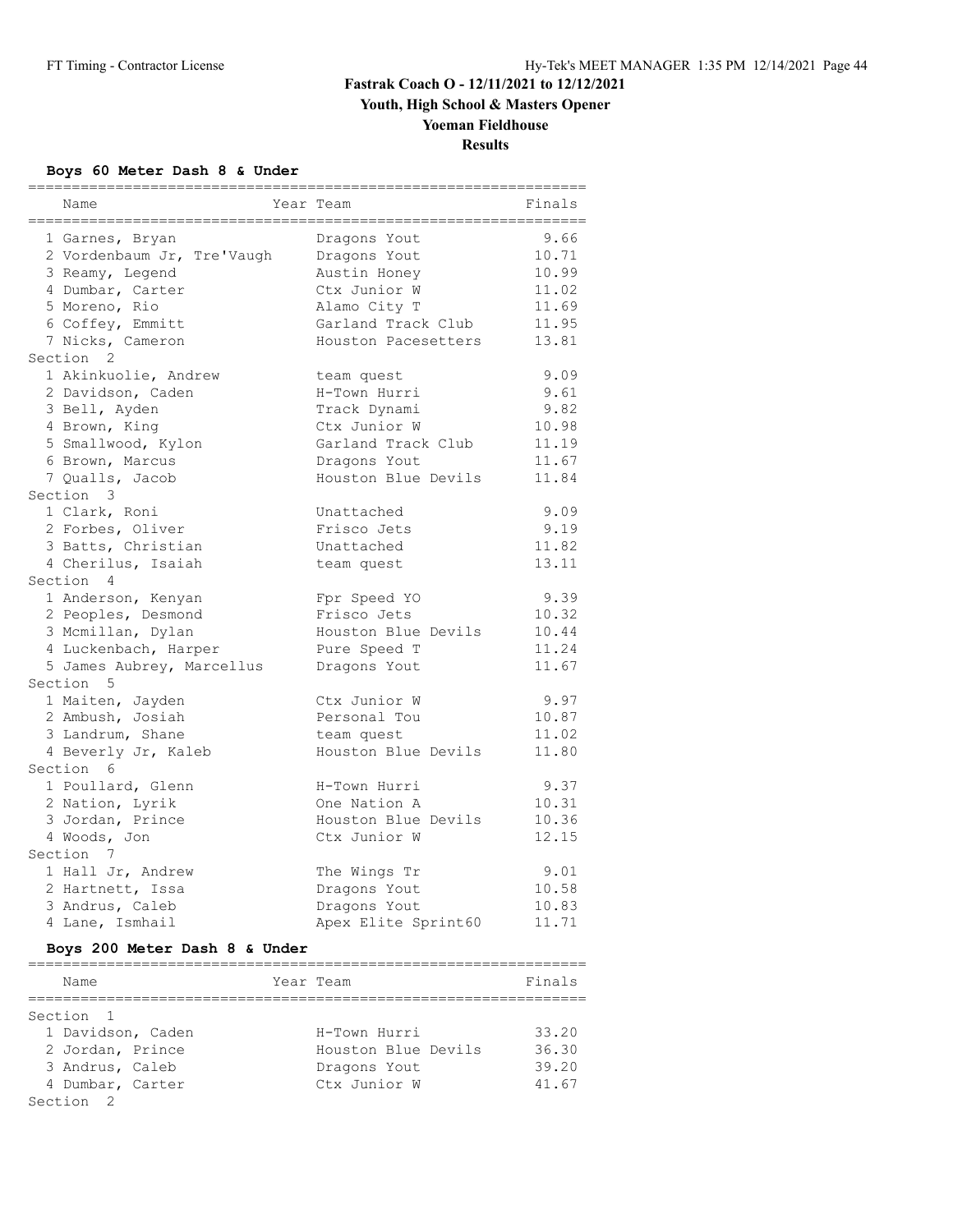## **Youth, High School & Masters Opener**

## **Yoeman Fieldhouse**

## **Results**

### **....Boys 200 Meter Dash 8 & Under**

| 1 Williams, Elex           | Austin Honey        | 35.56 |
|----------------------------|---------------------|-------|
| 2 Mcmillan, Dylan          | Houston Blue Devils | 37.65 |
| 3 Woods, Jon               | Ctx Junior W        | 44.16 |
| 4 Batts, Christian         | Unattached          | 47.02 |
| Section 3                  |                     |       |
| 1 Von Hohn, William        | Unattached          | 37.92 |
| 2 Brown, King              | Ctx Junior W        | 38.29 |
| 3 Qualls, Jacob            | Houston Blue Devils | 42.17 |
| 4 Beverly Jr, Kaleb        | Houston Blue Devils | 46.14 |
| Section 4                  |                     |       |
| 1 Bell, Ayden              | Track Dynami        | 33.78 |
| 2 Garnes, Bryan            | Dragons Yout        | 34.99 |
| 3 Crosslin, James          | Grand Prairi        | 35.25 |
| 4 Peoples, Desmond         | Frisco Jets         | 36.25 |
| Section 5                  |                     |       |
| 1 Poullard, Glenn          | H-Town Hurri        | 31.19 |
| 2 Forbes, Oliver           | Frisco Jets         | 33.98 |
| 3 Walters, Zaheer          | Ctx Junior W        | 38.67 |
| 4 Reamy, Legend            | Austin Honey        | 38.69 |
| 5 Brown, Marcus            | Dragons Yout        | 43.26 |
| 6 Coffey, Emmitt           | Garland Track Club  | 45.87 |
| Section 6                  |                     |       |
| 1 Anderson, Kenyan         | Fpr Speed YO        | 30.71 |
| 2 Akinkuolie, Andrew       | team quest          | 31.30 |
| 3 Maiten, Jayden           | Ctx Junior W        | 34.85 |
| 4 Singleton, Braylon       | CL Athletics Stars  | 36.80 |
| 5 Vordenbaum Jr, Tre'Vaugh | Dragons Yout        | 38.77 |
| 6 Gamble, Mayssen          | Dragons Yout        | 42.82 |
| Section<br>$\overline{7}$  |                     |       |
| 1 Nation, Lyrik            | One Nation A        | 36.10 |
| 2 Smallwood, Kylon         | Garland Track Club  | 37.51 |
| 3 James Aubrey, Marcellus  | Dragons Yout        | 41.02 |
| 4 Moreno, Rio              | Alamo City T        | 43.99 |
| 5 Nicks, Cameron           | Houston Pacesetters | 51.97 |
| Section 8                  |                     |       |
| 1 Hall Jr, Andrew          | The Wings Tr        | 30.69 |
| 2 Scott, Caiden            | Grand Prairi        | 39.75 |
| 3 Landrum, Shane           | team quest          | 42.52 |
| 4 Cherilus, Isaiah         | team quest          | 49.26 |

### **Boys 400 Meter Dash 8 & Under**

| Name                 | Year Team           | Finals  |
|----------------------|---------------------|---------|
| Section <sub>1</sub> |                     |         |
| 1 Jordan, Prince     | Houston Blue Devils | 1:22.19 |
| 2 Williams, Elex     | Austin Honey        | 1:22.22 |
| 3 Garnes, Bryan      | Dragons Yout        | 1:29.90 |
| 4 Reamy, Legend      | Austin Honey        | 1:31.07 |
| 5 Brown, Marcus      | Dragons Yout        | 1:43.58 |
| Section <sub>2</sub> |                     |         |
| 1 Bell, Ayden        | Track Dynami        | 1:25.50 |
| 2 Andrus, Caleb      | Dragons Yout        | 1:31.28 |
| 3 Scott, Caiden      | Grand Prairi        | 1:36.81 |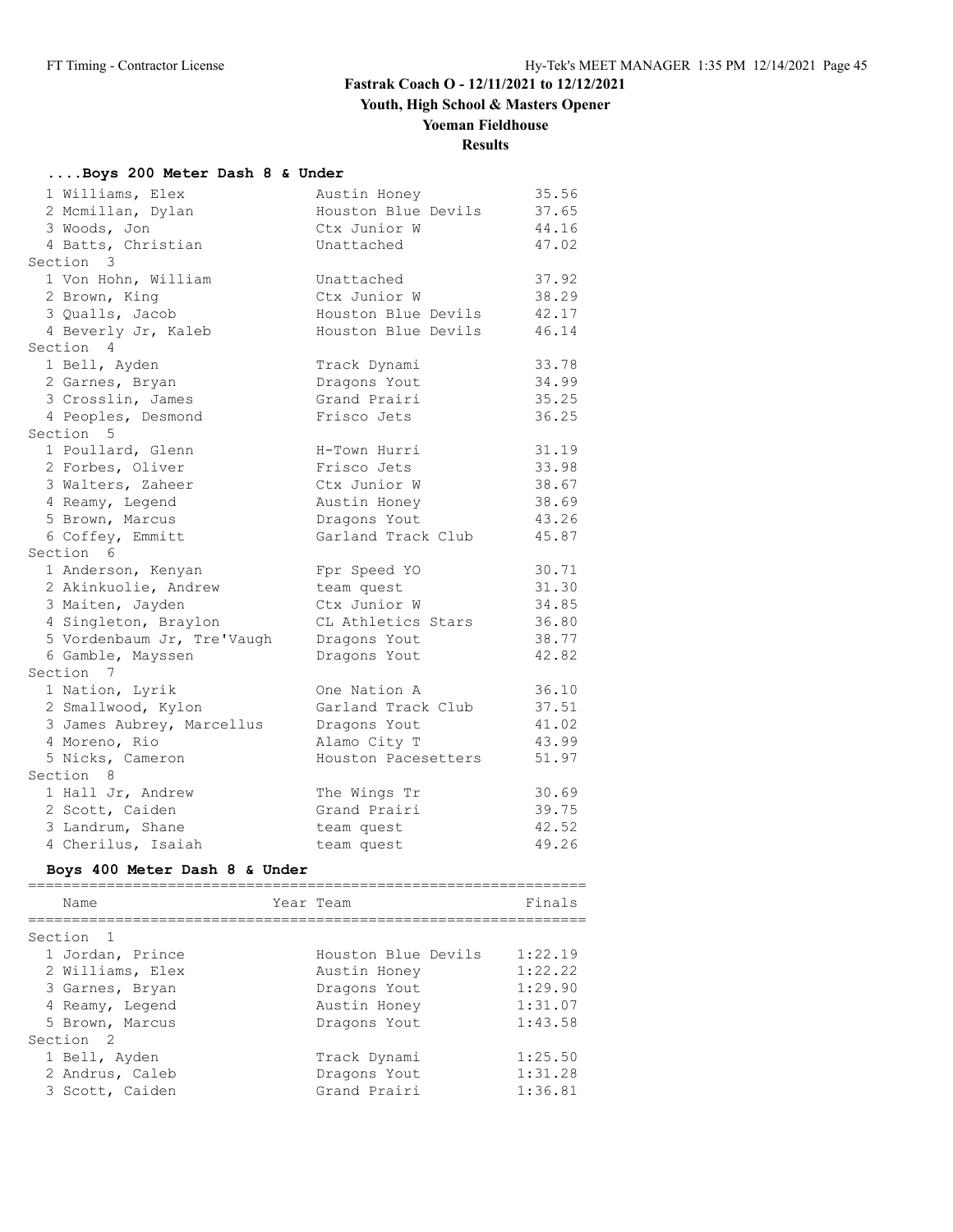**Youth, High School & Masters Opener**

### **Yoeman Fieldhouse**

## **Results**

### **....Boys 400 Meter Dash 8 & Under**

| 4 Dumbar, Carter           | Ctx Junior W        | 1:36.86 |
|----------------------------|---------------------|---------|
| Section 3                  |                     |         |
| 1 Craytor, Ace             | Unattached          | 1:14.24 |
| 2 Akinkuolie, Andrew       | team quest          | 1:19.55 |
| 3 Cherilus, Isaiah         | team quest          | 1:52.77 |
| Section 4                  |                     |         |
| 1 Anderson, Kenyan         | Fpr Speed YO        | 1:13.10 |
| 2 Maiten, Jayden           | Ctx Junior W        | 1:25.63 |
| 3 Davidson, Caden          | H-Town Hurri        | 1:33.89 |
| 4 Smallwood, Kylon         | Garland Track Club  | 1:39.77 |
| 5 Woods, Jon               | Ctx Junior W        | 1:41.99 |
| Section 5                  |                     |         |
| 1 Von Hohn, William        | Unattached          | 1:28.07 |
| 2 Luckenbach, Harper       | Pure Speed T        | 1:28.10 |
| 3 Mcmillan, Dylan          | Houston Blue Devils | 1:32.94 |
| 4 Landrum, Shane           | team quest          | 1:39.64 |
| Section 6                  |                     |         |
| 1 Vordenbaum Jr, Tre'Vaugh | Dragons Yout        | 1:34.36 |
| 2 Brown, King              | Ctx Junior W        | 1:37.59 |
| 3 James Aubrey, Marcellus  | Dragons Yout        | 1:42.35 |
| 4 Beverly Jr, Kaleb        | Houston Blue Devils | 2:02.71 |
| 5 Nicks, Cameron           | Houston Pacesetters | 2:04.94 |
| Section 7                  |                     |         |
| 1 Poullard, Glenn          | H-Town Hurri        | 1:16.18 |
| 2 Johnson, Arthur          | Iam                 | 1:27.85 |
| 3 Walters, Zaheer          | Ctx Junior W        | 1:37.03 |
| 4 Coffey, Emmitt           | Garland Track Club  | 1:42.83 |

### **Boys 800 Meter Run 8 & Under**

|                                                                                                  | Finals                                   |
|--------------------------------------------------------------------------------------------------|------------------------------------------|
| Unattached<br>Iam<br>Grand Prairi<br>Austin Honev                                                | 3:03.32<br>3:06.31<br>3:08.23<br>3:10.32 |
| Grand Prairi                                                                                     | 3:30.43<br>4:01.90                       |
| 2 Johnson, Arthur<br>3 Crosslin, James<br>4 Williams, Elex<br>5 Oualls, Jacob<br>6 Scott, Caiden | Year Team<br>Houston Blue Devils         |

### **Boys 1 Mile Run 8 & Under**

| Name         | Year Team  | Finals  |
|--------------|------------|---------|
| 1 Kidd, Kolt | Unattached | 6:38.02 |

### **Boys Long Jump 8 & Under**

| Name              | Year Team        | Finals         |
|-------------------|------------------|----------------|
|                   |                  |                |
| Flight 1          |                  |                |
| 1 Crosslin, James | Grand Prairi     | $11 - 00.50$   |
| 2 Ambush, Josiah  | Personal Tou     | $10 - 01.25$   |
| 3 Montalvo, Elek  | South Texas Heat | $8 - 0.5$ , 00 |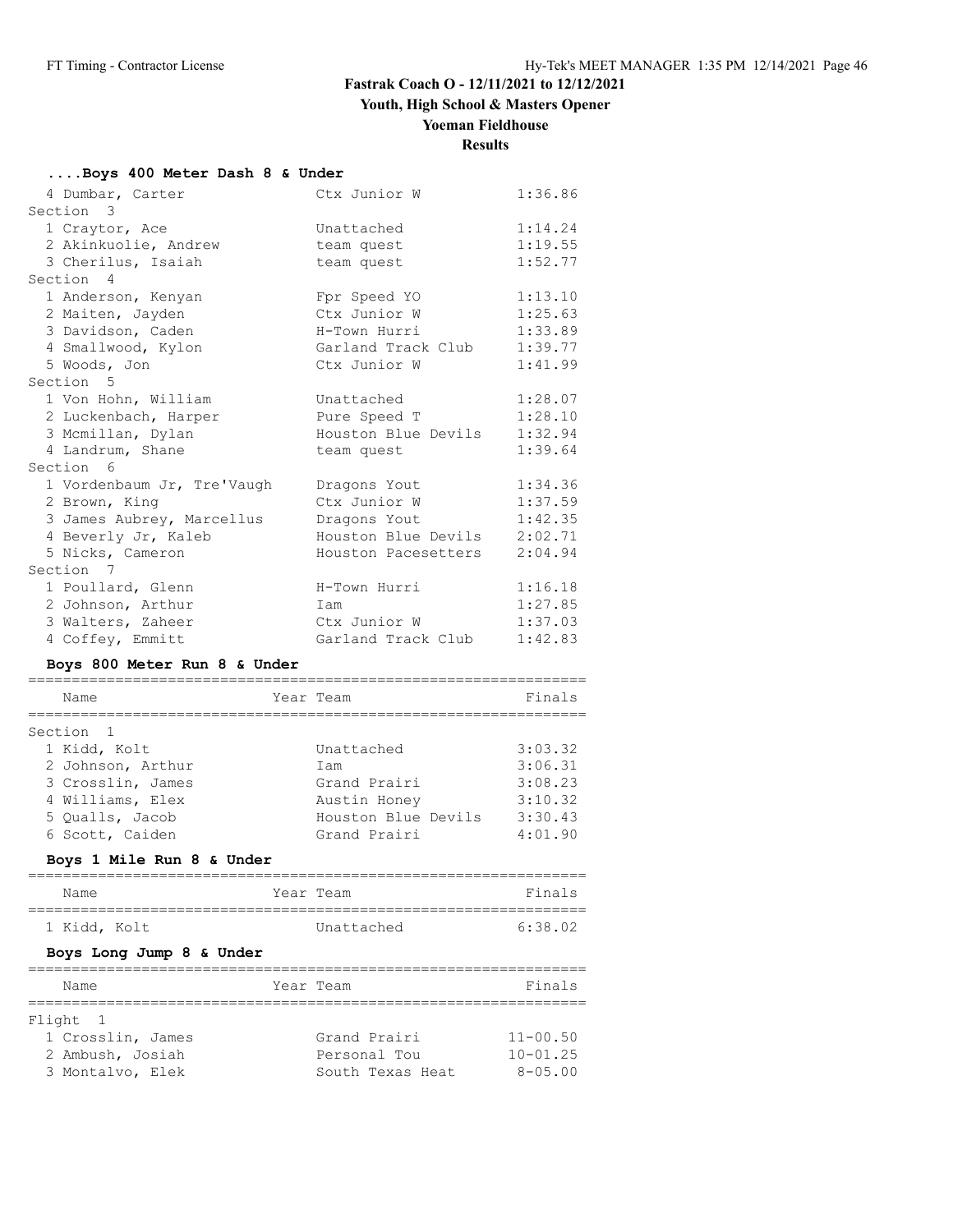**Youth, High School & Masters Opener**

### **Yoeman Fieldhouse**

### **Results**

#### **....Boys Long Jump 8 & Under**

| 4 Luckenbach, Harper   | Pure Speed T       | $7 - 05.75$ |
|------------------------|--------------------|-------------|
| 5 Moreno, Rio          | Alamo City T       | $6 - 11.75$ |
| 6 Hargrove Jr, Marlin  | Greater Hous       | $6 - 07.00$ |
| -- Batts, Christian    | Unattached         | ND          |
| -- Finegan Ii, Bruce   | Unattached         | ND          |
| -- Thompson, Christian | 49th State T       | ND          |
| -- Singleton, Braylon  | CL Athletics Stars | ND          |

### **Boys Shot Put 8 & Under**

| Name                | Year Team    | Finals       |
|---------------------|--------------|--------------|
| 1 Hervey, Landon    | Unattached   | $15 - 03.00$ |
| 2 Alexander, Zayden | Greater Hous | $6 - 10.00$  |

## **Boys 60 Meter Dash 9 Yr Old**

| Name                      | Year Team           | Finals |
|---------------------------|---------------------|--------|
|                           |                     |        |
| Section <sub>1</sub>      |                     |        |
| 1 Player, Micah           | Dragons Yout        | 9.33   |
| 2 Tillman, Kaidyn         | Track Housto        | 9.79   |
| 3 James, Josiah           | Austin Honey        | 9.79   |
| 4 Robinson, Elijah        | Ctx Junior W        | 10.22  |
| 5 Pospisil, Archer        | Cougar T&F          | 11.30  |
| Section <sub>2</sub>      |                     |        |
| 1 Ferrell-Mitchell, Caleb | Grand Prairi        | 8.97   |
| 2 Kinney, Maison          | Dragons Yout        | 9.32   |
| 3 Hall, Aiden             | College Stat        | 9.38   |
| 4 Ventura, Gerardo        | Dragons Yout        | 9.47   |
| 5 Moreno, Keiler          | Alamo City T        | 9.86   |
| 6 Chapman, Carson         | West U Flash        | 10.37  |
| Section 3                 |                     |        |
| 1 Landrom, Nalo           | Pardon Our Back     | 8.88   |
| 2 Fonville, Izell         | team quest          | 9.17   |
| 3 Gillispie, Jayden       | Grand Prairi        | 9.43   |
| 4 Ernst, Peyton           | 10 Speed Track Club | 9.89   |
| 5 Johnson, Kayden         | Team Xtreme         | 10.24  |
| 6 Jordan, Nehemiah        | Houston Blue Devils | 12.09  |
| Section 4                 |                     |        |
| 1 Porter, Kingston        | Dragons Yout        | 9.17   |
| 2 Charles Jr, Robert      | Iam                 | 9.22   |
| 3 Wilder, Cole            | team quest          | 9.90   |
| 4 Arch, Ayden             | Apex Elite Sprint60 | 10.03  |
| 5 Lane, Mikhail           | Apex Elite Sprint60 | 10.50  |

#### **Boys 200 Meter Dash 9 Yr Old**

| Name                | Year Team |              | Finals |
|---------------------|-----------|--------------|--------|
|                     |           |              |        |
| Section 1           |           |              |        |
| 1 Lofton Jr, Andrew |           | H-Town Hurri | 29.31  |
| 2 Porter, Kingston  |           | Dragons Yout | 29.92  |
| 3 Hall, Aiden       |           | College Stat | 31.95  |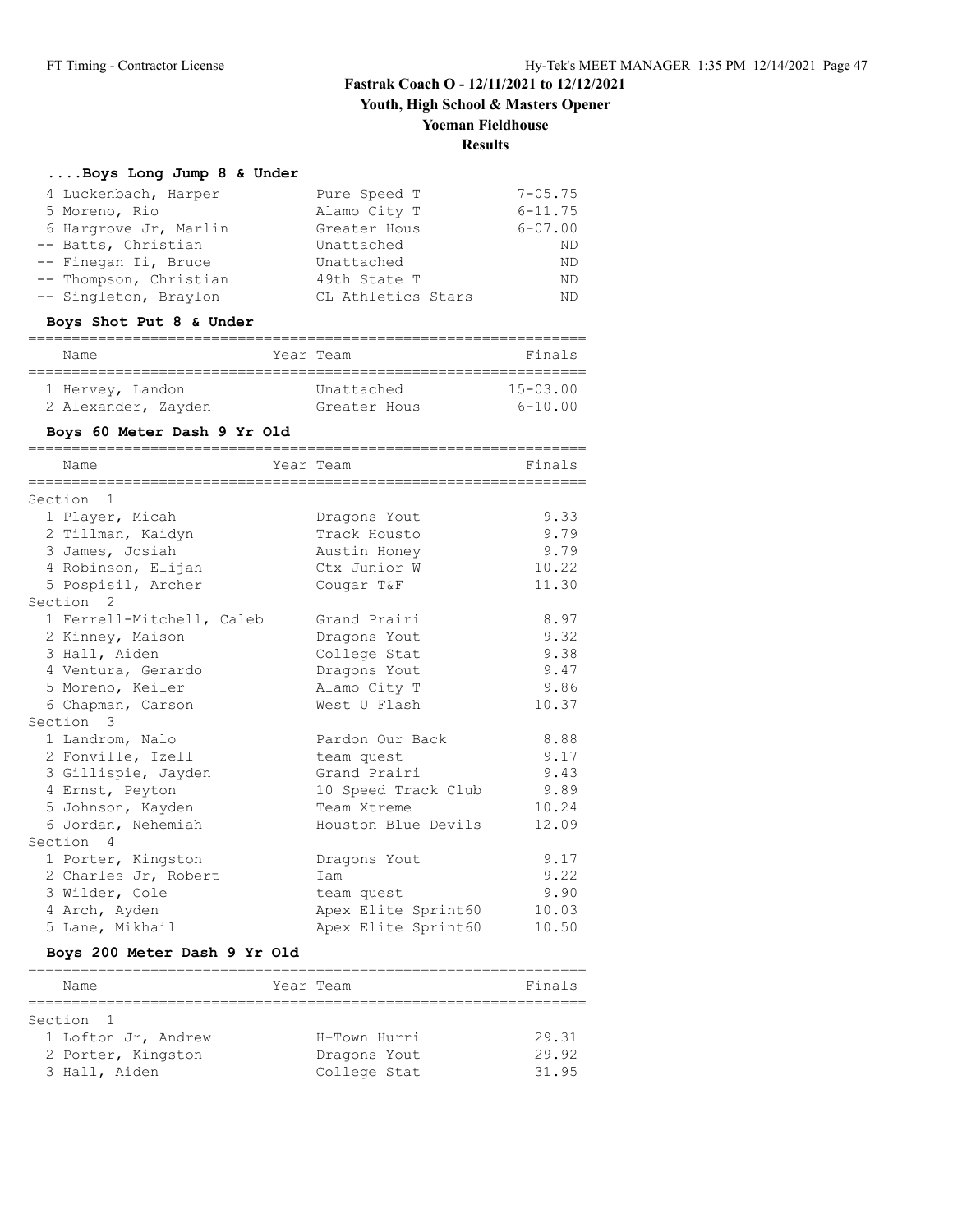## **Youth, High School & Masters Opener**

## **Yoeman Fieldhouse**

# **Results**

### **....Boys 200 Meter Dash 9 Yr Old**

| 4 Simmons, Peyton            | Unattached          | 35.68 |
|------------------------------|---------------------|-------|
| 5 Smith, Chandler            | Houston Blue Devils | 38.14 |
| 6 Jordan, Nehemiah           | Houston Blue Devils | 41.78 |
| Section <sub>2</sub>         |                     |       |
| 1 Singleton, Dedrick         | Fpr Speed YO        | 30.24 |
| 2 Ferrell-Mitchell, Caleb    | Grand Prairi        | 31.33 |
| 3 Ventura, Gerardo           | Dragons Yout        | 32.57 |
| 4 Tillman, Kaidyn            | Track Housto        | 32.63 |
| 5 Gillispie, Jayden          | Grand Prairi        | 34.69 |
| 6 Pospisil, Archer           | Cougar T&F          | 40.30 |
| Section 3                    |                     |       |
| 1 Player, Micah              | Dragons Yout        | 30.53 |
| 2 Kinney, Maison             | Dragons Yout        | 30.63 |
| 3 Charles Jr, Robert         | Iam                 | 32.23 |
| 4 Moreno, Keiler             | Alamo City T        | 32.89 |
| 5 James, Josiah              | Austin Honey        | 32.99 |
| 6 Frazier, Al'Mari           | Dragons Yout        | 35.13 |
| Section 4                    |                     |       |
| 1 Landrom, Nalo              | Pardon Our Back     | 30.84 |
| 2 Fonville, Izell            | team quest          | 32.08 |
| 3 Wilder, Cole               | team quest          | 34.99 |
| 4 Johnson, Kayden            | Team Xtreme         | 35.32 |
| Boys 400 Meter Dash Q Yr Old |                     |       |

### **Boys 400 Meter Dash 9 Yr Old**

| Name                      | Year Team           | Finals  |
|---------------------------|---------------------|---------|
| Section <sub>1</sub>      |                     |         |
| 1 Porter, Kingston        | Dragons Yout        | 1:15.75 |
| 2 Charles, Tyson          | Speed Legion        | 1:16.05 |
| 3 Tillman, Kaidyn         | Track Housto        | 1:21.55 |
| 4 Simmons, Peyton         | Unattached          | 1:25.08 |
| 5 Gillispie, Jayden       | Grand Prairi        | 1:36.57 |
| Section <sub>2</sub>      |                     |         |
| 1 Ventura, Gerardo        | Dragons Yout        | 1:21.38 |
| 2 Bricio, Aaron           | Apex Elite Sprint60 | 1:21.57 |
| 3 Frazier, Al'Mari        | Dragons Yout        | 1:27.85 |
| 4 Smith, Chandler         | Houston Blue Devils | 1:36.36 |
| Section 3                 |                     |         |
| 1 Singleton, Dedrick      | Fpr Speed YO        | 1:10.16 |
| 2 Fonville, Izell         | team quest          | 1:10.90 |
| 3 Ferrell-Mitchell, Caleb | Grand Prairi        | 1:14.78 |
| 4 Wilder, Cole            | team quest          | 1:28.96 |
| 5 Swierc Iii, Darryl      | Pure Speed T        | 1:31.51 |
| 6 Robinson, Elijah        | Ctx Junior W        | 1:36.05 |
| Section 4                 |                     |         |
| 1 Lofton Jr, Andrew       | H-Town Hurri        | 1:07.76 |
| 2 Reeves, Jamauri         | One Nation A        | 1:09.20 |
| 3 Brown Jr, Jonas         | Unattached          | 1:18.84 |
| 4 Kinney, Maison          | Dragons Yout        | 1:22.88 |
| 5 James, Josiah           | Austin Honey        | 1:28.91 |
| 6 Player, Micah           | Dragons Yout        | 1:40.64 |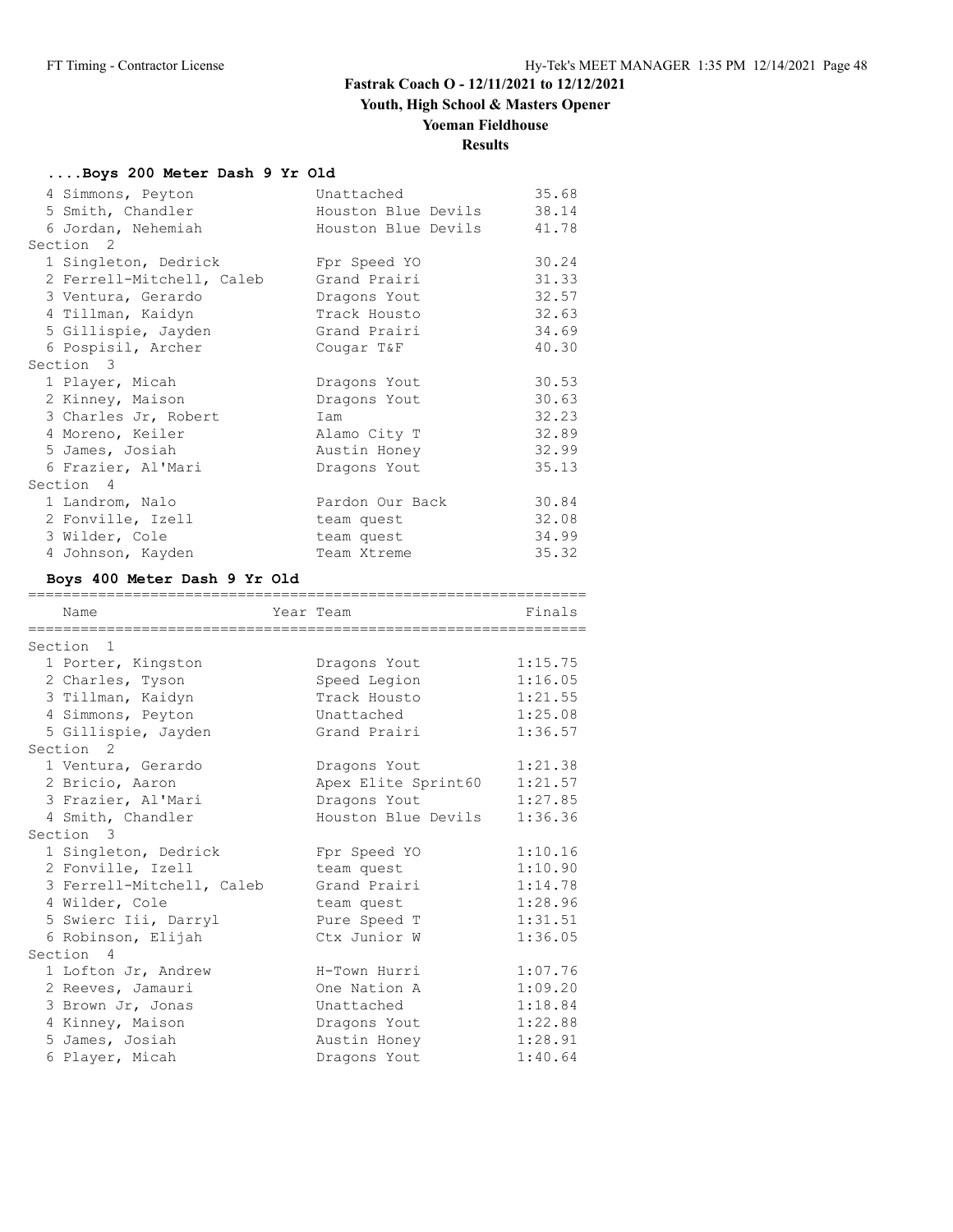**Youth, High School & Masters Opener**

### **Yoeman Fieldhouse**

**Results**

## **Boys 800 Meter Run 9 Yr Old**

| Name                                      |                | Year Team                          | Finals       |
|-------------------------------------------|----------------|------------------------------------|--------------|
|                                           |                |                                    |              |
| Section<br>1<br>1 Reeves, Jamauri         |                | One Nation A                       | 2:42.07      |
| 2 Singleton, Dedrick                      |                | Fpr Speed YO                       | 2:44.19      |
| 3 Lofton Jr, Andrew                       |                | H-Town Hurri                       | 2:46.37      |
| 4 Wright, Gavin                           |                | Leesville Tr                       | 3:16.61      |
| 5 Mull, Colin                             |                | West U Flash                       | 3:21.87      |
| 6 Frazier, Al'Mari                        |                | Dragons Yout                       | 3:32.45      |
| 7 Martinez, Jerrius                       |                | One Nation A                       | 4:14.83      |
| Boys 1 Mile Run 9 Yr Old                  |                |                                    |              |
| Name<br>==============                    | Year           | Team                               | Finals       |
| 1 Mull, Colin                             |                | West U Flash                       | 7:04.88      |
| 2 Wright, Gavin                           |                | Leesville Tr                       | 7:10.02      |
| Boys High Jump 9 Yr Old                   |                |                                    |              |
| -----------------------------<br>Name     |                | =====================<br>Year Team | Finals       |
| Flight<br>- 1                             |                |                                    |              |
| 1 Swierc Iii, Darryl                      |                | Pure Speed T                       | $3 - 04.00$  |
| Boys Long Jump 9 Yr Old<br>-------------- |                |                                    |              |
| Name                                      |                | Year Team                          | Finals       |
| 1 Moreno, Keiler                          |                | Alamo City T                       | $11 - 10.00$ |
| 2 Reeves, Jamauri                         |                | One Nation A                       | $11 - 03.00$ |
| 3 Mull, Colin                             |                | West U Flash                       | $9 - 09.50$  |
| 4 Swierc Iii, Darryl                      |                | Pure Speed T                       | $9 - 02.75$  |
| 5 Chapman, Carson                         |                | West U Flash                       | $8 - 02.00$  |
| 6 Martinez, Jerrius                       |                | One Nation A                       | $5 - 09.75$  |
| -- Jordan, Nehemiah                       |                | Houston Blue Devils                | ND           |
| -- Charles, Tyson                         |                | Speed Legion                       | ND           |
| Boys Shot Put 9 Yr Old                    |                |                                    |              |
| Name                                      |                | Year Team                          | Finals       |
| 1 Kellam, Decil                           |                | All American                       | $31 - 07.00$ |
| 2 Robinson, Elijah                        |                |                                    |              |
|                                           |                |                                    | $23 - 05.00$ |
| Boys 60 Meter Dash 10 Yr Old              |                | Ctx Junior W                       |              |
|                                           | ============== |                                    |              |
| Name                                      |                | Year Team                          | Finals       |
| Section<br>1                              |                |                                    |              |
| 1 Branstetter, Chase                      |                | team quest                         | 9.33         |
| 2 Rodgers, Daveion                        |                | team quest                         | 9.56         |
| 3 Huffman, Cole                           |                | The Texas Sp                       | 9.73         |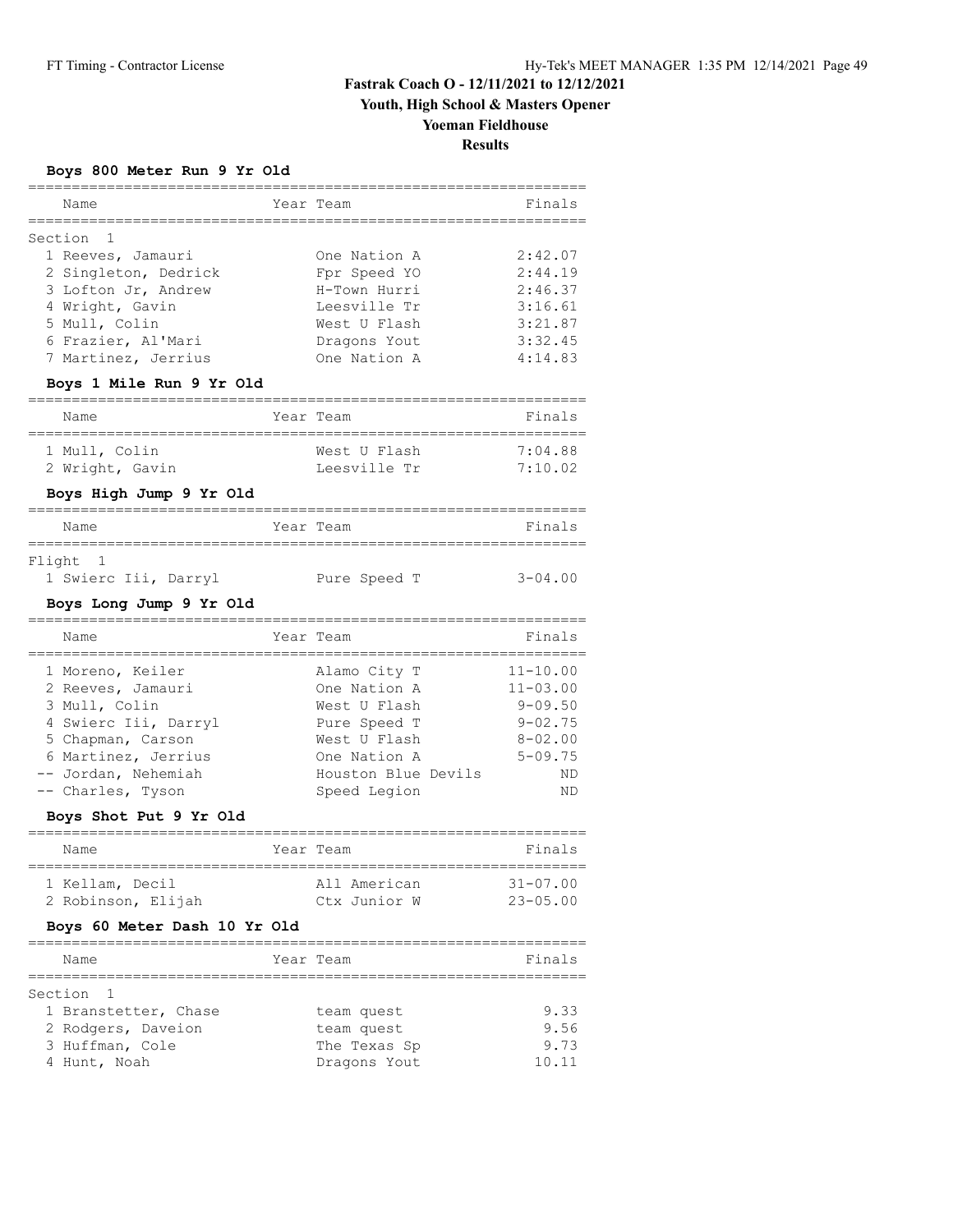**Youth, High School & Masters Opener**

# **Yoeman Fieldhouse**

# **Results**

#### **....Boys 60 Meter Dash 10 Yr Old**

| 5 Dalcour, Caiden    | Garland Track Club  | 10.46 |
|----------------------|---------------------|-------|
| 6 Villawrta, Joseph  | Garland Track Club  | 11.04 |
| 7 Furlow, Jake       | Unattached          | 11.10 |
| Section <sub>2</sub> |                     |       |
| 1 Williams, Zachary  | Iam                 | 8.58  |
| 2 Finney, Stefan     | Dragons Yout        | 9.19  |
| 3 Miller, Jefferson  | Unattached          | 9.55  |
| 4 Gardner, Tristan   | Jamerican Fl        | 9.58  |
| 5 Weaver, Daylen     | Houston Blue Devils | 9.64  |

### **Boys 200 Meter Dash 10 Yr Old**

| Name                 | Year Team           | Finals |
|----------------------|---------------------|--------|
|                      |                     |        |
| Section<br>$^{-1}$   |                     |        |
| 1 Branstetter, Chase | team quest          | 31.59  |
| 2 Gardner, Tristan   | Jamerican Fl        | 32.00  |
| 3 Hunt, Noah         | Dragons Yout        | 33.03  |
| Section <sub>2</sub> |                     |        |
| 1 Finney, Stefan     | Dragons Yout        | 30.17  |
| 2 Miller, Jefferson  | Unattached          | 32.19  |
| 3 Rodgers, Daveion   | team quest          | 32.91  |
| 4 Weaver, Daylen     | Houston Blue Devils | 33.13  |
| 5 Phlegm, Dion       | Northside St        | 34.95  |
| Section 3            |                     |        |
| 1 Williams, Zachary  | Iam                 | 29.07  |
| 2 Huffman, Cole      | The Texas Sp        | 33.63  |
| 3 Villawrta, Joseph  | Garland Track Club  | 37.93  |

### **Boys 400 Meter Dash 10 Yr Old**

| Name                      | Year Team          | Finals  |
|---------------------------|--------------------|---------|
|                           |                    |         |
| Section<br>$\overline{1}$ |                    |         |
| 1 Finney, Stefan          | Dragons Yout       | 1:16.35 |
| 2 Branstetter, Chase      | team quest         | 1:23.17 |
| 3 Dalcour, Caiden         | Garland Track Club | 1:26.33 |
| 4 Villawrta, Joseph       | Garland Track Club | 1:33.28 |
| Section <sub>2</sub>      |                    |         |
| 1 Rodgers, Daveion        | team quest         | 1:19.52 |
| 2 Rayfield, Lasen         | Speed Legion       | 1:23.28 |
| 3 Phlegm, Dion            | Northside St       | 1:29.03 |
| Section 3                 |                    |         |
| 1 Hunt, Noah              | Dragons Yout       | 1:20.07 |
| 2 Gardner, Tristan        | Jamerican Fl       | 1:20.48 |

### **Boys 800 Meter Run 10 Yr Old**

| Name               | Year Team    | Finals  |
|--------------------|--------------|---------|
|                    |              |         |
| Section 1          |              |         |
| 1 Sivakumar, Arush | Texas Thunde | 2:44.34 |
| 2 Jackson, Kamron  | College Stat | 2:45.01 |
| 3 Marshall, Jake   | Texas Thunde | 2:51.71 |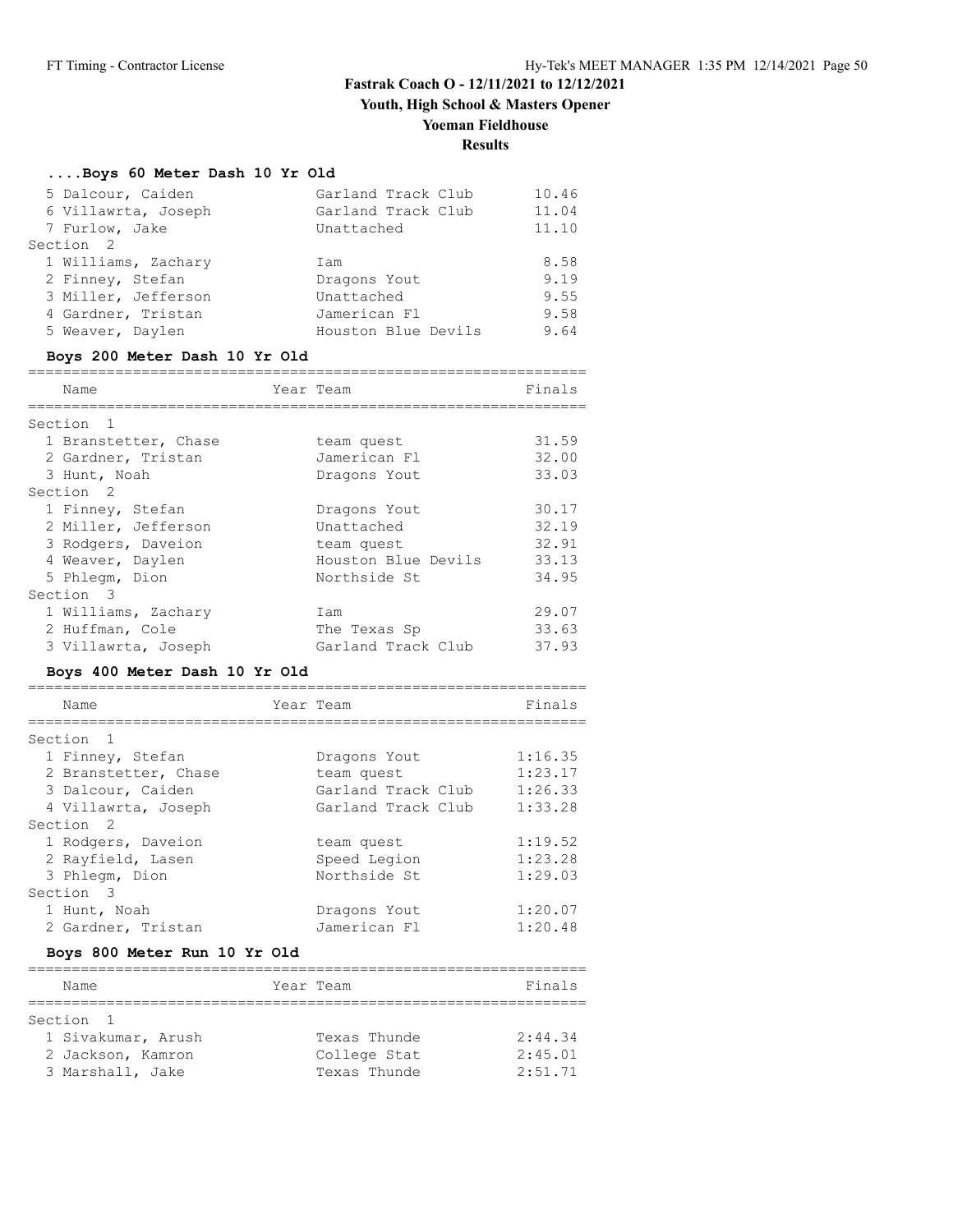**Youth, High School & Masters Opener**

#### **Yoeman Fieldhouse**

**Results**

|  |  |  | Boys 800 Meter Run 10 Yr Old |  |  |  |  |
|--|--|--|------------------------------|--|--|--|--|
|--|--|--|------------------------------|--|--|--|--|

| 4 Mccain, Isaac | Fpr Speed YO | 3:24.02 |
|-----------------|--------------|---------|
| 5 Phlegm, Dion  | Northside St | 3:29.66 |

#### **Boys 1 Mile Run 10 Yr Old**

| Name               | Year Team    | Finals  |
|--------------------|--------------|---------|
| 1 Marshall, Jake   | Texas Thunde | 6:08.12 |
| 2 Sivakumar, Arush | Texas Thunde | 6:08.28 |
| 3 Jackson, Kamron  | College Stat | 6:34.82 |
| 4 Mccain, Isaac    | Fpr Speed YO | 6:56.20 |

#### **Boys Long Jump 10 Yr Old**

| Name               | Year Team           | Finals       |
|--------------------|---------------------|--------------|
| Flight 1           |                     |              |
| 1 Huffman, Cole    | The Texas Sp        | $10 - 06.00$ |
| 2 Weaver, Daylen   | Houston Blue Devils | $8 - 11.25$  |
| -- Rayfield, Lasen | Speed Legion        | ΝD           |
|                    |                     |              |

#### **Boys Shot Put 10 Yr Old**

| Name           |  | Year Team  | Finals       |
|----------------|--|------------|--------------|
|                |  |            |              |
| 1 Furlow, Jake |  | Unattached | $19 - 06.00$ |

#### **Boys 60 Meter Dash 11 Yr Old**

|   | Name                  | Year Team |                     | Finals |
|---|-----------------------|-----------|---------------------|--------|
|   | Section 1             |           |                     |        |
|   | 1 Williams, Dylan     |           | Houston Pacesetters | 8.63   |
|   | 2 Mcgill, Marcellus   |           | Unattached          | 9.16   |
|   | 3 Hines, Christopher  |           | Unattached          | 9.28   |
|   | 4 Williams, Mason     |           | team quest          | 9.46   |
|   | 5 Navajo, Antonio     |           | Houston Blue Devils | 9.97   |
|   | 6 Ware, Jericho       |           | The Texas Sp        | 10.20  |
|   | 7 Gutierrez, Brayden  |           | Ctx Junior W        | 10.60  |
|   | Section <sub>2</sub>  |           |                     |        |
|   | 1 Seldon, Treyce      |           | Iam                 | 8.40   |
|   | 2 Wilkins, Eric       |           | Dragons Yout        | 8.43   |
|   | 3 James, Robert       |           | Dragons Yout        | 9.08   |
|   | 4 Woodard, Dekendrick |           | Esst Track A        | 9.28   |
|   | 5 Hines, Benjamin     |           | Unattached          | 9.42   |
|   | 6 Pospisil, Levi      |           | Cougar T&F          | 10.24  |
| 7 | Henderson, Carter     |           | Garland Track Club  | 12.13  |

### **Boys 200 Meter Dash 11 Yr Old**

| Name              | Year Team |            | Finals |
|-------------------|-----------|------------|--------|
| Section 1         |           |            |        |
| 1 Williams, Mason |           | team quest | 29.25  |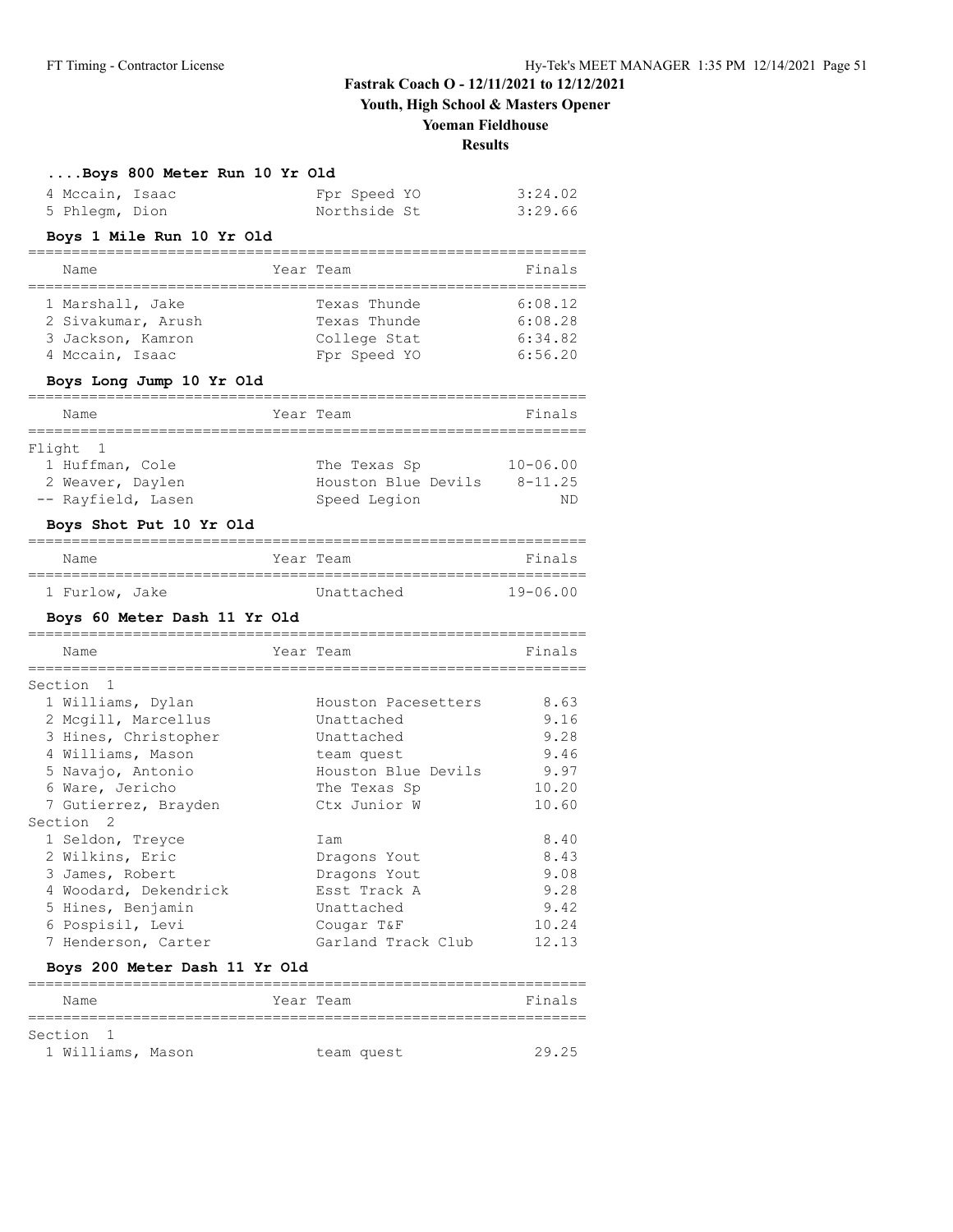## **Youth, High School & Masters Opener**

# **Yoeman Fieldhouse**

# **Results**

### **....Boys 200 Meter Dash 11 Yr Old**

| 2 Williams, Dylan     | Houston Pacesetters | 29.30 |
|-----------------------|---------------------|-------|
| 3 James, Robert       | Dragons Yout        | 30.16 |
| 4 Lloyd, Nicholas     | H-Town Hurri        | 30.37 |
| 5 Bass, Samuel        | Ctx Junior W        | 31.06 |
| 6 Navajo, Antonio     | Houston Blue Devils | 35.66 |
| Section <sub>2</sub>  |                     |       |
| 1 Roberson, Quinn     | Austin Honey        | 29.36 |
| 2 Germosen, Jayden    | Unattached          | 30.54 |
| 3 Woodard, Dekendrick | Esst Track A        | 31.04 |
| 4 Von Hohn, Edward    | Unattached          | 36.70 |
| 5 Gutierrez, Brayden  | Ctx Junior W        | 37.41 |
| 6 Henderson, Carter   | Garland Track Club  | 42.35 |
| Section 3             |                     |       |
| 1 Hines, Christopher  | Unattached          | 30.00 |
| 2 Rolling-Wiltz, Zion | Dragons Yout        | 30.04 |
| 3 Strait, Xanti       | Grand Prairi        | 33.54 |
| 4 Pospisil, Levi      | Cougar T&F          | 34.27 |
| Section 4             |                     |       |
| 1 Wilkins, Eric       | Dragons Yout        | 27.82 |
| 2 Seldon, Treyce      | Iam                 | 28.55 |
| 3 Aludo, Joshua       | Grand Prairi        | 29.12 |
| 4 Hines, Benjamin     | Unattached          | 31.33 |
| 5 Ware, Jericho       | The Texas Sp        | 34.12 |

## **Boys 400 Meter Dash 11 Yr Old**

| Name                  | Year Team           | Finals  |
|-----------------------|---------------------|---------|
| ================      |                     |         |
| Section <sub>1</sub>  |                     |         |
| 1 Bass, Samuel        | Ctx Junior W        | 1:15.58 |
| 2 Ware, Jericho       | The Texas Sp        | 1:20.37 |
| 3 Lewis, Landon       | Greater Hous        | 1:32.14 |
| Section <sub>2</sub>  |                     |         |
| 1 James, Robert       | Dragons Yout        | 1:08.06 |
| 2 Roberson, Quinn     | Austin Honey        | 1:08.15 |
| 3 Lloyd, Nicholas     | H-Town Hurri        | 1:10.80 |
| 4 Pospisil, Levi      | Cougar T&F          | 1:21.52 |
| Section 3             |                     |         |
| 1 Wilkins, Eric       | Dragons Yout        | 1:06.91 |
| 2 Williams, Mason     | team quest          | 1:10.95 |
| 3 Aludo, Joshua       | Grand Prairi        | 1:11.15 |
| 4 Rolling-Wiltz, Zion | Dragons Yout        | 1:13.12 |
| 5 Hines, Benjamin     | Unattached          | 1:14.69 |
| Section 4             |                     |         |
| 1 Greer, Izek         | Pure Speed T        | 1:06.09 |
| 2 Smtih Jr, Charles   | Houston Blue Devils | 1:07.72 |
| 3 Hines, Christopher  | Unattached          | 1:16.89 |
| 4 Strait, Xanti       | Grand Prairi        | 1:25.32 |
| 5 Henderson, Carter   | Garland Track Club  | 1:40.13 |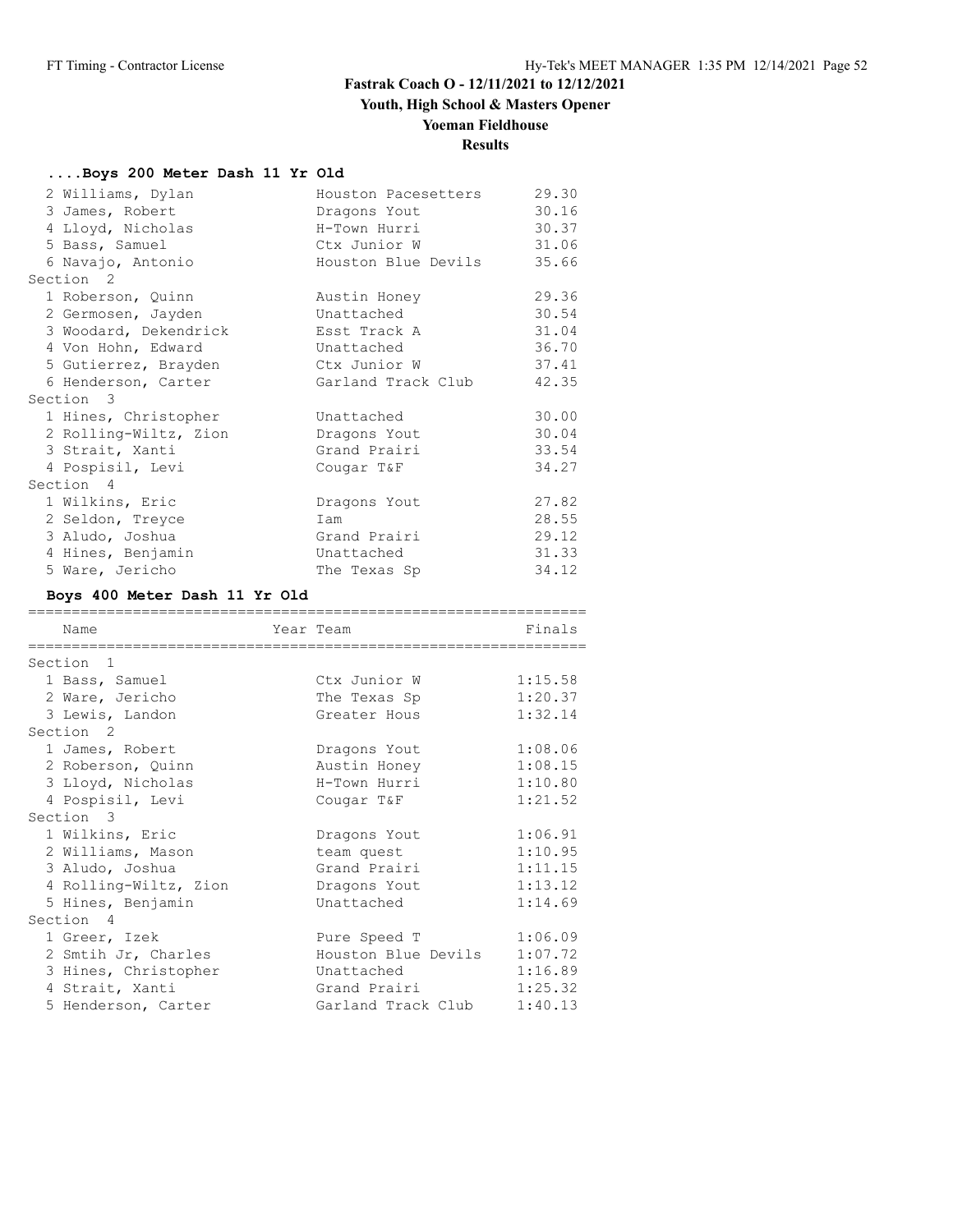**Youth, High School & Masters Opener**

## **Yoeman Fieldhouse**

**Results**

#### **Boys 800 Meter Run 11 Yr Old**

| Name<br>=====================                                                                             | Year Team                                                    | Finals                                       |
|-----------------------------------------------------------------------------------------------------------|--------------------------------------------------------------|----------------------------------------------|
| Section 1<br>1 McLean, Quincey<br>2 Greer, Izek<br>3 Roberson, Quinn                                      | Furosity Track<br>Pure Speed T<br>Austin Honey               | 2:28.93<br>2:49.46<br>2:50.46                |
| 4 Scott, Isaac<br>5 Bass, Samuel<br>6 Rolling-Wiltz, Zion<br>7 Strait, Xanti<br>Boys 1 Mile Run 11 Yr Old | Esst Track A<br>Ctx Junior W<br>Dragons Yout<br>Grand Prairi | 2:52.74<br>2:58.20<br>3:04.83<br>3:09.23     |
| Name                                                                                                      | Year Team                                                    | Finals                                       |
| 1 Scott, Isaac<br>2 Lewis, Landon<br>Boys 60 Meter Hurdles 11 Yr Old                                      | Esst Track A<br>Greater Hous                                 | 6:17.22<br>8:42.56                           |
| Name                                                                                                      | Year Team                                                    | Finals                                       |
| 1 Williams, Dylan<br>2 Smtih Jr, Charles                                                                  | Houston Pacesetters<br>Houston Blue Devils                   | 11.29<br>11.73                               |
| Boys High Jump 11 Yr Old                                                                                  |                                                              |                                              |
| Name<br>=============                                                                                     | Year Team<br>----------------                                | Finals                                       |
| Flight 1<br>1 McLean, Quincey<br>Boys Long Jump 11 Yr Old                                                 | Furosity Track                                               | $4 - 08.00$                                  |
| Name                                                                                                      | Year Team                                                    | Finals                                       |
| 1 Mcgill, Marcellus<br>2 Aludo, Joshua<br>3 Woodard, Dekendrick                                           | Unattached<br>Grand Prairi<br>Esst Track A                   | $13 - 06.50$<br>$13 - 03.75$<br>$12 - 08.50$ |
| Boys Shot Put 11 Yr Old                                                                                   |                                                              |                                              |
| Name                                                                                                      | Year Team                                                    | Finals                                       |
| 1 Calhoun, Trace<br>2 Navajo, Antonio<br>3 Lewis, Landon                                                  | All American<br>Houston Blue Devils 22-04.00<br>Greater Hous | $39 - 11.00$<br>$20 - 07.00$                 |

 4 Sanders, Fred Dragons Yout 19-04.00 5 Gutierrez, Brayden Ctx Junior W 17-09.00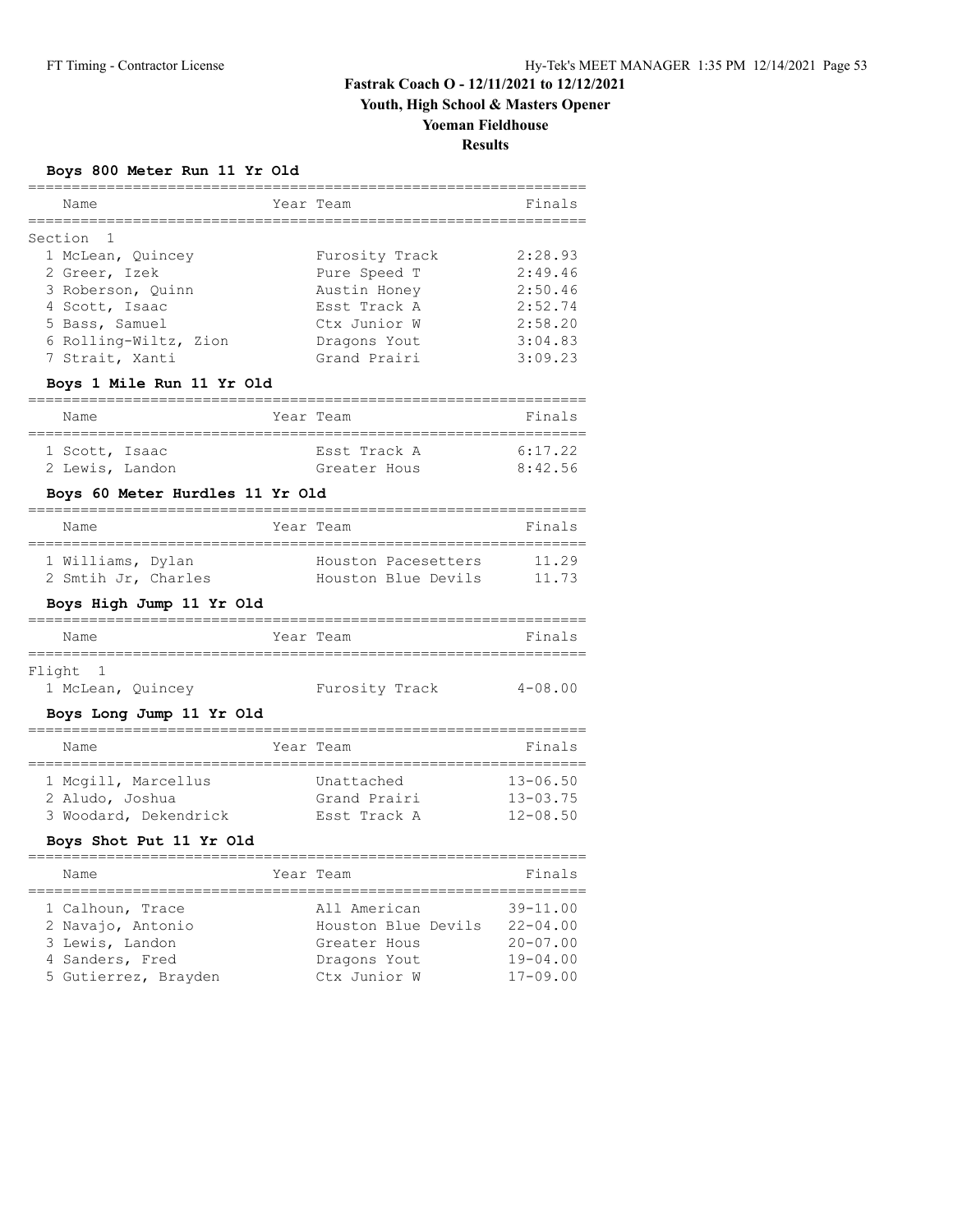**Youth, High School & Masters Opener**

# **Yoeman Fieldhouse**

**Results**

### **Boys 60 Meter Dash 12 Yr Old**

| Name                          | Year Team           | Finals |
|-------------------------------|---------------------|--------|
| Section<br>$\overline{1}$     |                     |        |
| 1 Finney Iii, Sterling        | Dragons Yout        | 8.12   |
| 2 Pitts, Jordan               | team quest          | 8.17   |
| 3 Kelly, Charles              | Houston Pacesetters | 8.48   |
| 4 Burrell Jr, Cameron         | College Stat        | 8.51   |
| 5 Furlow, Jackson             | Unattached          | 8.98   |
| 6 Mathis, David               | Houston Blue Devils | 9.02   |
| 7 Brown, Kaden                | Dragons Yout        | 9.80   |
| Section <sub>2</sub>          |                     |        |
| 1 Caldwell, Carson            | AP Ranch            | 7.80   |
| 2 Beasley Jr, Karon           | Dragons Yout        | 8.14   |
| 3 Mcbayne, Evan               | Unattached          | 8.24   |
| 4 Medina, Jake                | team quest          | 8.41   |
| 5 Ordonez Schiller, Andres    | Texas Elite         | 8.63   |
| 6 Harris, Kadin               | Jamerican Fl        | 10.54  |
| 7 Woody, Braelon              | Grand Prairi        | 11.44  |
| Section 3                     |                     |        |
| 1 Righteous, Ta'Daryus        | Dragons Yout        | 8.35   |
| 2 Scott, Daniel               | Track Dynami        | 8.45   |
| 3 Miller, Truman              | Unattached          | 9.11   |
| 4 Wilson, Jayden              | Speed Legion        | 9.28   |
| 5 Neal Jr, Jeremiah           | Alamo City T        | 11.09  |
| Section 4                     |                     |        |
| 1 John, Nazario               | Internationa        | 8.07   |
| 2 Standford, Tyrin            | Anonymous tr        | 8.25   |
| 3 Standford, Tyler            | Anonymous tr        | 8.55   |
| 4 Williams, Quinton           | Idaho Dash T        | 8.64   |
| 5 Robinson, Andreas           | Texas Thunde        | 8.80   |
| 6 Perez, Rome                 | Alamo City T        | 8.83   |
| 7 Moore, Jayden               | Frisco Jets         | 9.26   |
| Boys 200 Meter Dash 12 Yr Old |                     |        |
| :================<br>Name     | Year Team           | Finals |
| ===========                   |                     |        |
| Section 1                     |                     |        |
| 1 Love, Blake                 | H-Town Hurri        | 26.29  |
| 2 Standford, Tyrin            | Anonymous tr        | 26.46  |
| 3 Pitts, Jordan               | team quest          | 26.99  |
| 4 Perez, Rome                 | Alamo City T        | 29.28  |
| 5 Robinson, Andreas           | Texas Thunde        | 29.64  |
| 6 Woody, Braelon              | Grand Prairi        | 42.01  |
| Section <sub>2</sub>          |                     |        |
| 1 Finney Iii, Sterling        | Dragons Yout        | 26.36  |
| 2 Beasley Jr, Karon           | Dragons Yout        | 26.99  |
| 3 Mcbayne, Evan               | Unattached          | 27.08  |
| 4 Burrell Jr, Cameron         | College Stat        | 28.22  |
| 5 Brown-Delgado, Sincere      | Ctx Junior W        | 29.86  |
| Section 3                     |                     |        |
| 1 Morris, Duane-Alston        | Imperial Track Club | 27.68  |
| 2 Miller, Truman              | Unattached          | 30.77  |
| 3 Donald, Jaylen              | Esst Track A        | 31.14  |

================================================================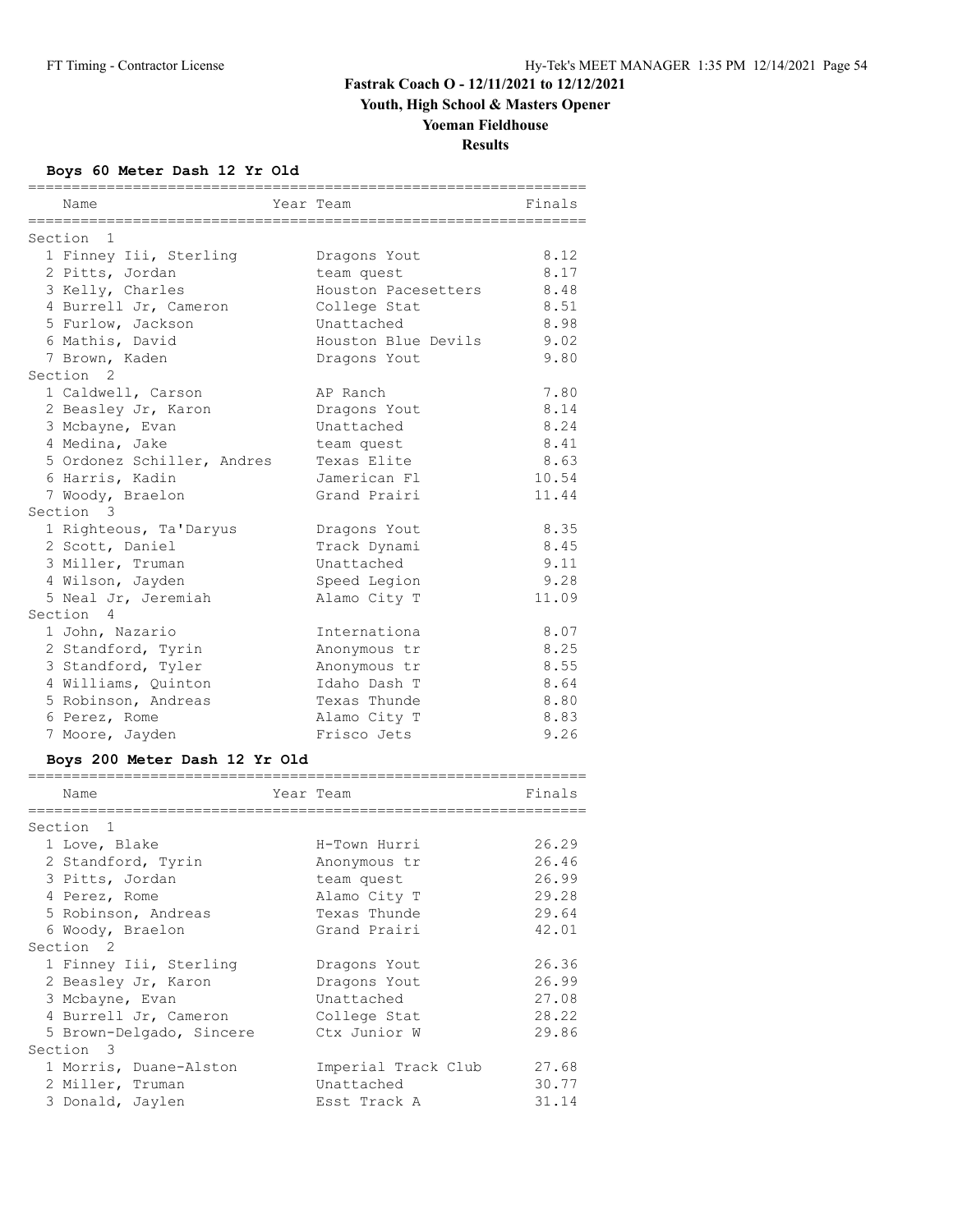**Youth, High School & Masters Opener**

## **Yoeman Fieldhouse**

**Results**

### **....Boys 200 Meter Dash 12 Yr Old**

|           | 4 Moore, Jayden      | Frisco Jets         | 32.95 |
|-----------|----------------------|---------------------|-------|
| Section 4 |                      |                     |       |
|           | 1 Standford, Tyler   | Anonymous tr        | 27.27 |
|           | 2 Scott, Daniel      | Track Dynami        | 27.30 |
|           | 3 Kelly, Charles     | Houston Pacesetters | 28.35 |
|           | 4 Wilson, Jayden     | Speed Legion        | 32.06 |
|           | 5 Harris, Kadin      | Jamerican Fl        | 37.34 |
| Section 5 |                      |                     |       |
|           | 1 John, Nazario      | Internationa        | 26.63 |
|           | 2 Johnson Jr, Ronald | Dragons Yout        | 26.90 |
|           | 3 Mathis, David      | Houston Blue Devils | 27.95 |
|           | 4 Williams, Quinton  | Idaho Dash T        | 30.12 |
|           | 5 Neal Jr, Jeremiah  | Alamo City T        | 38.03 |

### **Boys 400 Meter Dash 12 Yr Old**

| Name                         |           | Year Team           | Finals  |
|------------------------------|-----------|---------------------|---------|
| Section <sub>1</sub>         |           |                     |         |
| 1 Mukome, Tanaka             |           | Fpr Speed YO        | 1:02.70 |
| 2 Mcbayne, Evan              |           | Unattached          | 1:03.71 |
| 3 Kelly, Charles             |           | Houston Pacesetters | 1:07.14 |
| 4 Robinson, Andreas          |           | Texas Thunde        | 1:07.63 |
| Section <sub>2</sub>         |           |                     |         |
| 1 Caldwell, Carson           |           | AP Ranch            | 59.59   |
| 2 Finney Iii, Sterling       |           | Dragons Yout        | 59.77   |
| 3 Standford, Tyrin           |           | Anonymous tr        | 1:00.75 |
| 4 Righteous, Ta'Daryus       |           | Dragons Yout        | 1:08.97 |
| 5 Standford, Tyler           |           | Anonymous tr        | 1:09.38 |
| 6 Miller, Truman             |           | Unattached          | 1:11.54 |
| Section 3                    |           |                     |         |
| 1 Morris, Duane-Alston       |           | Imperial Track Club | 1:03.83 |
| 2 Monroy, Esai               |           | Texas Thunde        | 1:06.84 |
| 3 Burrell Jr, Cameron        |           | College Stat        | 1:07.38 |
| Section 4                    |           |                     |         |
| 1 Love, Blake                |           | H-Town Hurri        | 59.81   |
| 2 Johnson Jr, Ronald         |           | Dragons Yout        | 1:03.66 |
| 3 Pitts, Jordan              |           | team quest          | 1:03.99 |
| 4 Medina, Jake               |           | team quest          | 1:04.02 |
| 5 Scott, Daniel              |           | Track Dynami        | 1:07.29 |
| 6 Eldridge, Carsen           |           | H-Town Hurri        | 1:10.12 |
| Boys 800 Meter Run 12 Yr Old |           |                     |         |
| Name                         | Year Team |                     | Finals  |

| Name                 | Year Team    | Finals  |
|----------------------|--------------|---------|
|                      |              |         |
| Section 1            |              |         |
| 1 Mukome, Tanaka     | Fpr Speed YO | 2:27.62 |
| 2 Brasil, Leo        | Texas Thunde | 2:27.92 |
| 3 Monroy, Esai       | Texas Thunde | 2:31.75 |
| 4 Love, Blake        | H-Town Hurri | 2:32.45 |
| 5 Eldridge, Carsen   | H-Town Hurri | 2:38.74 |
| 6 Soria, Jaxson      | College Stat | 2:46.13 |
| 7 Johnson Jr, Ronald | Dragons Yout | 2:51.76 |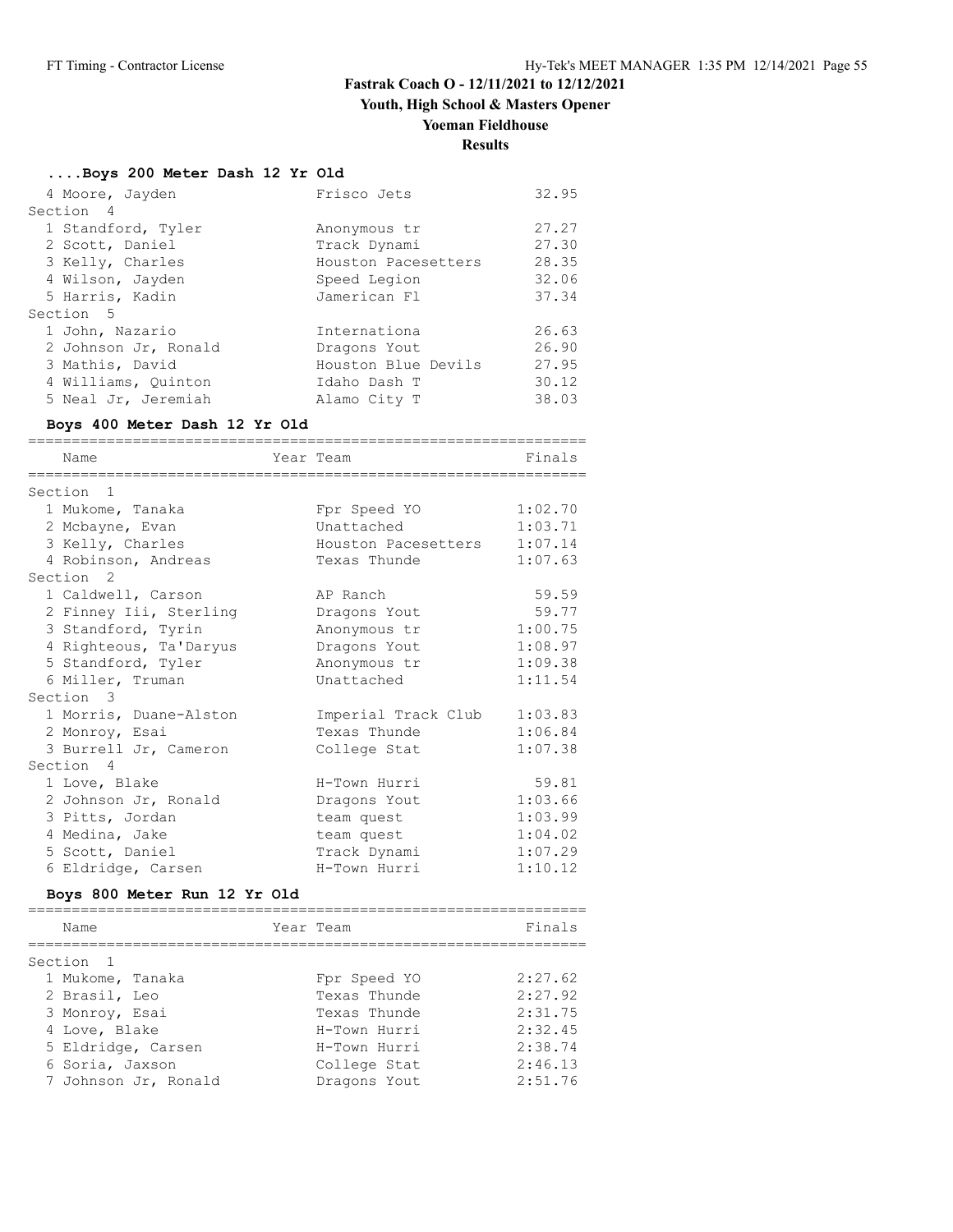**Youth, High School & Masters Opener**

### **Yoeman Fieldhouse**

**Results**

| Boys 1 Mile Run 12 Yr Old<br>============                                                                                                                 |  |                                                                                                          |                                                                                          |  |  |
|-----------------------------------------------------------------------------------------------------------------------------------------------------------|--|----------------------------------------------------------------------------------------------------------|------------------------------------------------------------------------------------------|--|--|
| Name                                                                                                                                                      |  | Year Team                                                                                                | Finals                                                                                   |  |  |
| 1 Brasil, Leo<br>2 Soria, Jaxson                                                                                                                          |  | Texas Thunde<br>College Stat                                                                             | 5:32.61<br>5:51.88                                                                       |  |  |
| Boys 60 Meter Hurdles 12 Yr Old                                                                                                                           |  |                                                                                                          |                                                                                          |  |  |
| Name                                                                                                                                                      |  | Year Team                                                                                                | Finals                                                                                   |  |  |
| 1 Furlow, Jackson                                                                                                                                         |  | Unattached                                                                                               | 11.93                                                                                    |  |  |
| Boys High Jump 12 Yr Old                                                                                                                                  |  |                                                                                                          |                                                                                          |  |  |
| Name                                                                                                                                                      |  | Year Team                                                                                                | Finals                                                                                   |  |  |
| Flight 1<br>1 Soria, Jaxson                                                                                                                               |  | College Stat                                                                                             | $3 - 10.00$                                                                              |  |  |
| Boys Long Jump 12 Yr Old                                                                                                                                  |  |                                                                                                          |                                                                                          |  |  |
| Name                                                                                                                                                      |  | Year Team                                                                                                | Finals                                                                                   |  |  |
| 1 John, Nazario<br>2 Ordonez Schiller, Andres<br>-- Neal Jr, Jeremiah<br>Boys Shot Put 12 Yr Old                                                          |  | Internationa<br>Texas Elite<br>Alamo City T                                                              | $17 - 00.75$<br>$15 - 02.50$<br>ND                                                       |  |  |
| Name                                                                                                                                                      |  | Year Team                                                                                                | Finals                                                                                   |  |  |
| 1 Martinez, Carmelo<br>2 Brown, Kaden<br>3 Harris, Kadin<br>4 Furlow, Jackson<br>5 Woody, Braelon<br>-- Coleman, Marquez<br>-- Herring, Zion              |  | Esst Track A<br>Dragons Yout<br>Jamerican Fl<br>Unattached<br>Grand Prairi<br>Unattached<br>College Stat | $32 - 05.00$<br>$26 - 09.00$<br>$25 - 08.00$<br>$23 - 07.00$<br>$21 - 02.00$<br>ND<br>ND |  |  |
| Boys 60 Meter Dash 13 Yr Old                                                                                                                              |  |                                                                                                          |                                                                                          |  |  |
| .===================================<br>Name                                                                                                              |  | Year Team                                                                                                | Finals                                                                                   |  |  |
| Section 1<br>1 Guy, Jamason<br>2 Jordan, Aquaylis<br>3 Thomas, Brandon<br>4 Jackson, Conterris                                                            |  | I-Train U Elite<br>Houston Blue Devils<br>Dragons Yout<br>Houston Blue Devils                            | 7.65<br>8.38<br>8.74<br>8.90                                                             |  |  |
| 5 Laddimore, Elliott<br>Section<br>$\overline{2}$<br>1 Young, Xzavier<br>2 Sanford, Terrance<br>3 Moore Ii, Jerrel<br>4 Boutte, Isaiah<br>5 Wade, Braylon |  | Houston Blue Devils<br>Track Dynami<br>AP Ranch<br>H-Town Hurri<br>Unattached<br>Anonymous tr            | 12.73<br>7.65<br>7.77<br>7.89<br>7.89<br>7.90                                            |  |  |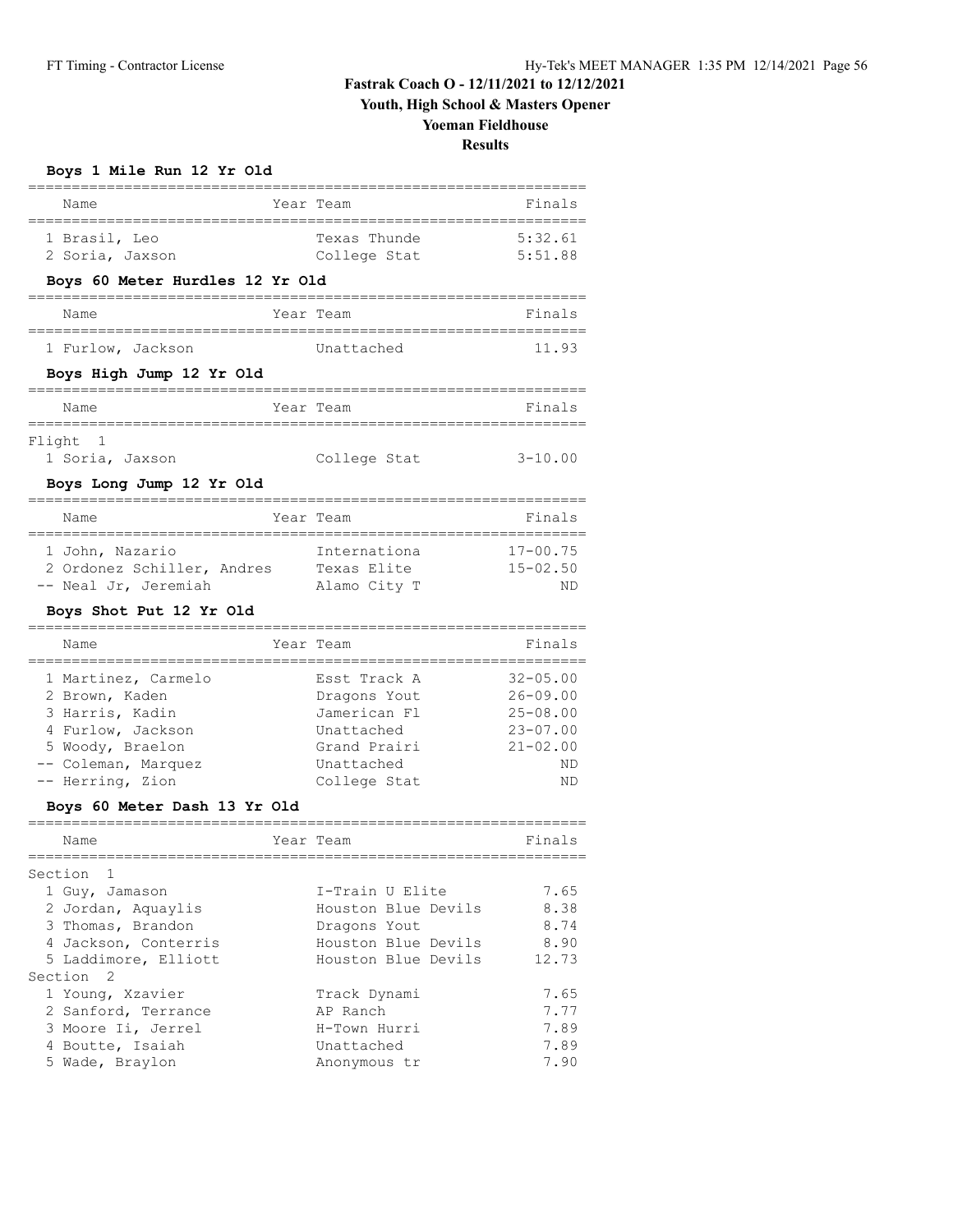## **Youth, High School & Masters Opener**

### **Yoeman Fieldhouse**

#### **Results**

### **....Boys 60 Meter Dash 13 Yr Old**

| 6 Jarvis, Elijah   | Houston Blue Devils | 8.17 |
|--------------------|---------------------|------|
| 7 Collins, Ellison | Mainland Jaq        | 8.26 |

### **Boys 200 Meter Dash 13 Yr Old**

| Name                 | Year Team           | Finals |
|----------------------|---------------------|--------|
|                      |                     |        |
| Section <sub>1</sub> |                     |        |
| 1 Moore Ii, Jerrel   | H-Town Hurri        | 26.23  |
| 2 Jarvis, Elijah     | Houston Blue Devils | 26.44  |
| 3 Mcgill, Lamar      | Unattached          | 28.21  |
| 4 Newman, Lathan     | Houston Pacesetters | 28.66  |
| 5 Graves, Cameron    | Unattached          | 30.22  |
| Section <sub>2</sub> |                     |        |
| 1 Boutte, Isaiah     | Unattached          | 24.53  |
| 2 Sogn, Rylan        | Esst Track A        | 26.37  |
| 3 Jordan, Aquaylis   | Houston Blue Devils | 27.20  |
| 4 Jackson, Conterris | Houston Blue Devils | 29.11  |
| 5 Bailey, Terrance   | Garland Track Club  | 29.22  |
| Section 3            |                     |        |
| 1 Jessie, Aiden      | Frisco Jets         | 26.04  |
| 2 Thomas, Brandon    | Dragons Yout        | 26.68  |
| 3 Evans, Kyle        | Txs Texas SE        | 27.90  |
| 4 White, Christopher | Austin Honey        | 28.42  |
| 5 Ziglar, Julius     | Dragons Yout        | 30.03  |
| Section 4            |                     |        |
| 1 Young, Xzavier     | Track Dynami        | 24.02  |
| 2 Guy, Jamason       | I-Train U Elite     | 25.98  |
| 3 Lane, William      | Texas Elite         | 27.93  |
| 4 Wade, Braylon      | Anonymous tr        | 28.67  |
| 5 Harris, Gabryle    | Grand Prairi        | 30.99  |

### **Boys 400 Meter Dash 13 Yr Old**

| Name                 | Year Team           | Finals  |
|----------------------|---------------------|---------|
| Section <sub>1</sub> |                     |         |
| 1 Sogn, Rylan        | Esst Track A        | 58.97   |
| 2 Sanford, Terrance  | AP Ranch            | 59.11   |
| 3 White, Christopher | Austin Honey        | 1:04.17 |
| 4 Harris, Gabryle    | Grand Prairi        | 1:12.54 |
| 5 Ziglar, Julius     | Dragons Yout        | 1:13.74 |
| Section 2            |                     |         |
| 1 Jordan, Aquaylis   | Houston Blue Devils | 1:03.34 |
| 2 Moore Ii, Jerrel   | H-Town Hurri        | 1:03.42 |
| 3 Jackson, Conterris | Houston Blue Devils | 1:07.66 |
| 4 Wade, Braylon      | Anonymous tr        | 1:12.43 |
| 5 Graves, Cameron    | Unattached          | 1:12.77 |
| Section 3            |                     |         |
| 1 Shelton, Joshua    | BeastMode           | 55.22   |
| 2 Jessie, Aiden      | Frisco Jets         | 57.25   |
| 3 Jarvis, Elijah     | Houston Blue Devils | 1:05.74 |
| 4 Newman, Lathan     | Houston Pacesetters | 1:08.44 |
| 5 Bailey, Terrance   | Garland Track Club  | 1:17.38 |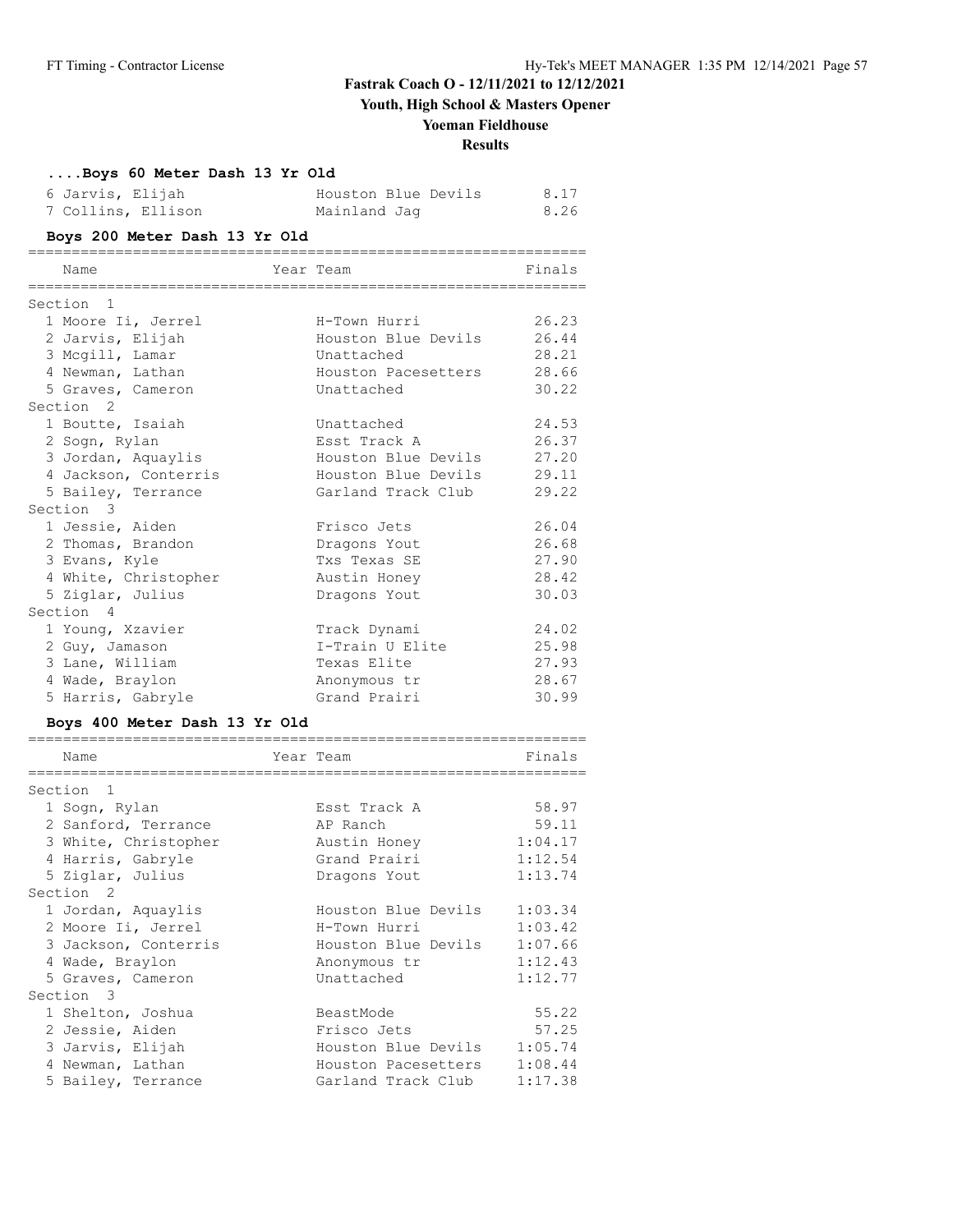## **Youth, High School & Masters Opener**

### **Yoeman Fieldhouse**

**Results**

### **Boys 800 Meter Run 13 Yr Old**

| Name                 | Year Team    | Finals  |
|----------------------|--------------|---------|
| Section 1            |              |         |
| 1 Sogn, Rylan        | Esst Track A | 2:26.97 |
| 2 Evans, Kyle        | Txs Texas SE | 2:31.46 |
| 3 White, Christopher | Austin Honey | 2:35.18 |
| 4 Braxton, Ilias     | Cougar T&F   | 2:36.89 |
| 5 Harris, Gabryle    | Grand Prairi | 3:00.84 |
| 6 Ziglar, Julius     | Dragons Yout | 3:03.18 |

### **Boys 1 Mile Run 13 Yr Old**

| Name             | Year Team    | Finals  |
|------------------|--------------|---------|
| 1 Braxton, Ilias | Cougar T&F   | 5:35.94 |
| 2 Boone, Jacob   | Cool Running | 5:49.06 |

#### **Boys 60 Meter Hurdles 13 Yr Old**

| Name               | Year Team           | Finals |
|--------------------|---------------------|--------|
|                    |                     |        |
| 1 Collins, Ellison | Mainland Jag        | 10.09  |
| 2 Hill, Devin      | Unattached          | 11.98  |
| 3 Mcgill, Lamar    | Unattached          | 12.55  |
| 4 Newman, Lathan   | Houston Pacesetters | 12.71  |

### **Boys High Jump 13 Yr Old**

| Name                                                                                                                  | Year Team                                                               | Finals                                                                       |
|-----------------------------------------------------------------------------------------------------------------------|-------------------------------------------------------------------------|------------------------------------------------------------------------------|
| Flight 1<br>1 Shorter, Nicholas<br>Boys Long Jump 13 Yr Old                                                           | Unattached                                                              | $4 - 08.00$                                                                  |
| Name                                                                                                                  | Year Team                                                               | Finals                                                                       |
| 1 Lane, William<br>2 Collins, Ellison<br>3 Hill, Devin<br>4 Evans, Kyle<br>5 Mcgill, Lamar<br>Boys Shot Put 13 Yr Old | Texas Elite<br>Mainland Jaq<br>Unattached<br>Txs Texas SE<br>Unattached | $15 - 08.75$<br>$15 - 05.75$<br>$14 - 10.00$<br>$14 - 01.00$<br>$13 - 08.00$ |
| $N$ ame                                                                                                               | Year Team                                                               | Finals                                                                       |

| <b>Nalle</b>         | TEGT TEGHL |  |                              | $F \perp H \rightarrow B$ |  |
|----------------------|------------|--|------------------------------|---------------------------|--|
|                      |            |  |                              |                           |  |
| 1 Laddimore, Elliott |            |  | Houston Blue Devils 16-04.00 |                           |  |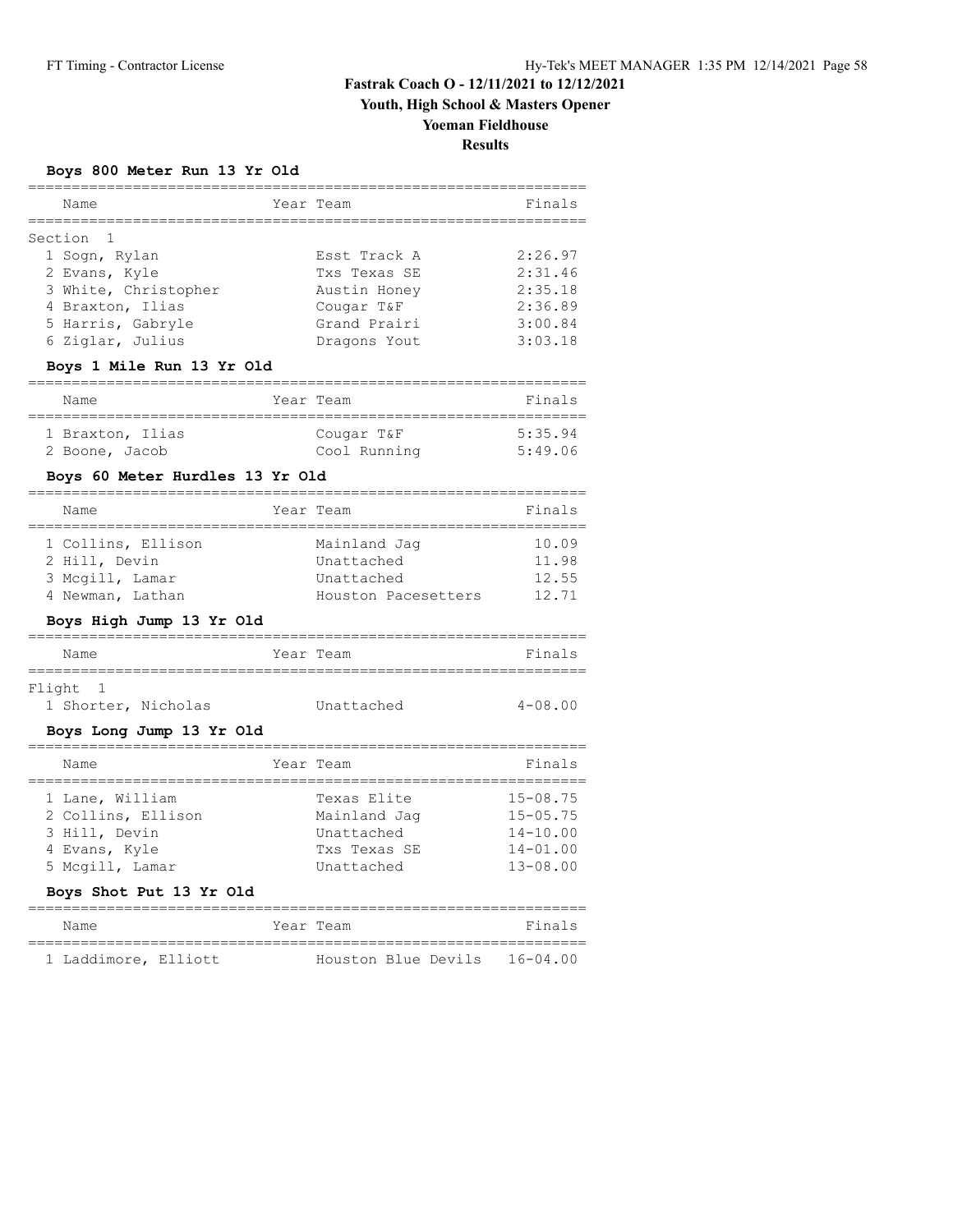**Youth, High School & Masters Opener**

## **Yoeman Fieldhouse**

**Results**

### **Boys 60 Meter Dash 14 Yr Old**

| Name                 | Year Team          | Finals |
|----------------------|--------------------|--------|
| Section 1            |                    |        |
| 1 Wilkins, Erion     | Dragons Yout       | 7.42   |
| 2 Sims, Dionne       | Atascocita T       | 7.46   |
| 3 Coles, Abraham     | AP Ranch           | 7.56   |
| 4 Steed, Julian      | Personal Tou       | 7.58   |
| 5 Cerda, Joseph      | Zoomlte            | 7.95   |
| 6 Landry, Ashton     | Unattached         | 8.00   |
| 7 Miles, Andre       | College Stat       | 8.04   |
| Section <sub>2</sub> |                    |        |
| 1 Johnson, Preston   | Dragons Yout       | 7.24   |
| 2 Mcquire, Ladarrius | Anonymous tr       | 7.59   |
| 3 Hughes, Hayden     | Unattached         | 7.71   |
| 4 Whitmill, Mayren   | Unattached         | 8.05   |
| 5 Osby, William      | Frisco Jets        | 8.07   |
| 6 Cerda, Jacob       | Zoomlte            | 8.56   |
| Section 3            |                    |        |
| 1 Martin Jr, Antoine | Dragons Yout       | 7.43   |
| 2 Rivera, Jasiah     | Pure Speed T       | 7.87   |
| 3 Parker, Aden       | Frisco Jets        | 8.02   |
| 4 Irvin, Jaylon      | Dragons Yout       | 8.08   |
| 5 Seldon, Tamar      | Iam                | 8.40   |
| Section 4            |                    |        |
| 1 Lopez, Louis       | Austin Sprint Club | 7.79   |
| 2 Lewis, Jaiden      | Mainland Jag       | 7.80   |
| 3 Guidry, Gregory    | Unattached         | 7.81   |
| 4 Holmes, Emmanuel   | Holmes             | 8.07   |
| 5 Brooks, Isaiah     | Dragons Yout       | 8.27   |
| 6 Gillmore, Payton   | Unattached         | 8.61   |
|                      |                    |        |

### **Boys 200 Meter Dash 14 Yr Old**

| Name                 | Year Team |                    | Finals |
|----------------------|-----------|--------------------|--------|
| Section <sub>1</sub> |           |                    |        |
| 1 Hughes, Hayden     |           | Unattached         | 24.78  |
| 2 Lopez, Louis       |           | Austin Sprint Club | 25.03  |
| 3 Landry, Ashton     |           | Unattached         | 25.08  |
| 4 Osby, William      |           | Frisco Jets        | 25.86  |
| 5 Bass, Aiden        |           | Ctx Junior W       | 31.01  |
| Section <sub>2</sub> |           |                    |        |
|                      |           | Unattached         | 24.14  |
| 1 Guidry, Gregory    |           |                    |        |
| 2 Martin Jr, Antoine |           | Dragons Yout       | 24.41  |
| 3 Parker, Aden       |           | Frisco Jets        | 25.12  |
| 4 Brooks, Isaiah     |           | Dragons Yout       | 27.21  |
| Section 3            |           |                    |        |
| 1 Johnson, Preston   |           | Dragons Yout       | 23.48  |
| 2 Mcculley, Hudson   |           | Fpr Speed YO       | 24.19  |
| 3 Cerda, Joseph      |           | Zoomlte            | 25.39  |
| Section 4            |           |                    |        |
| 1 Lewis, Jaiden      |           | Mainland Jaq       | 24.43  |
| 2 Miles, Andre       |           | College Stat       | 26.40  |
| 3 Irvin, Jaylon      |           | Dragons Yout       | 26.81  |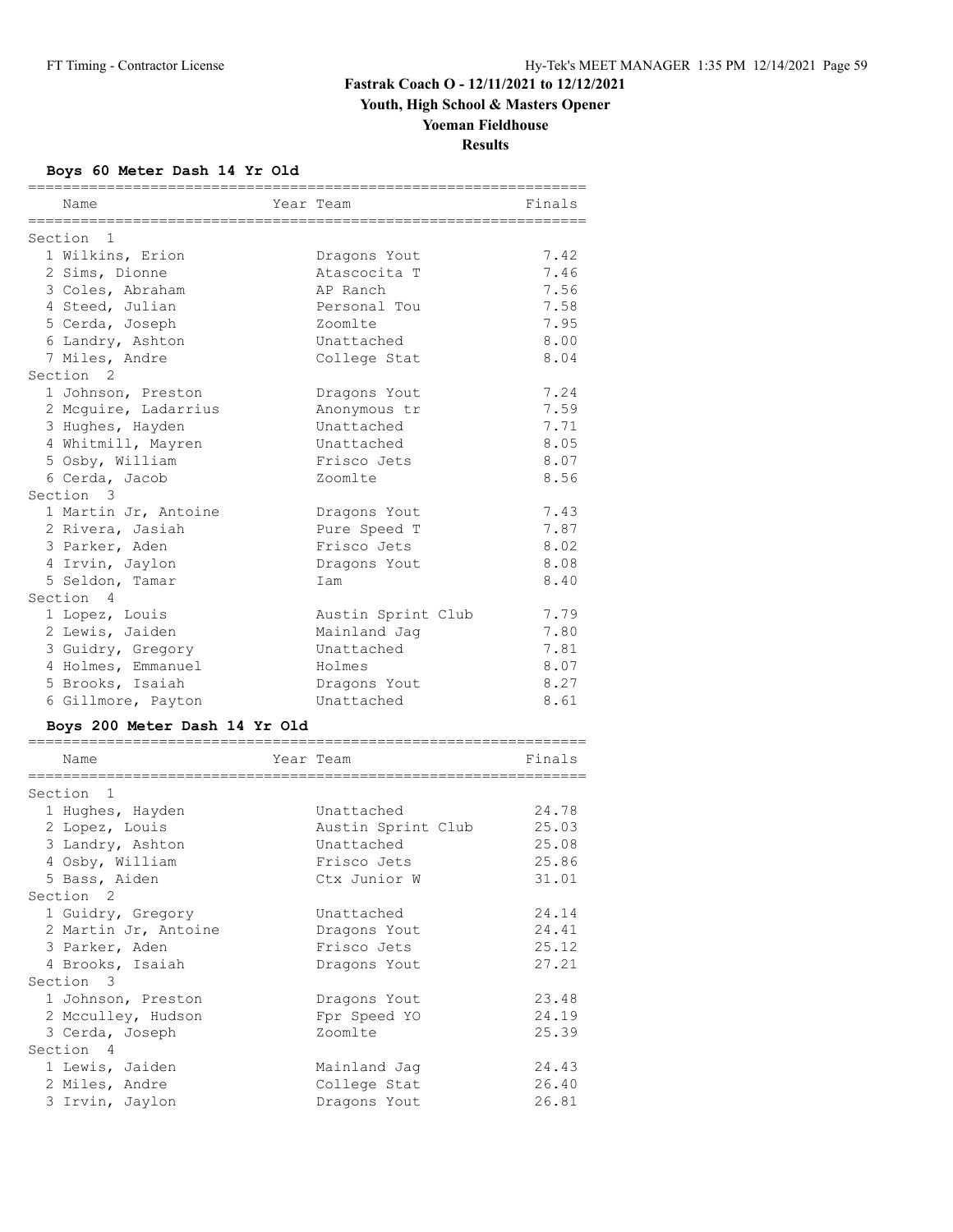**Youth, High School & Masters Opener**

### **Yoeman Fieldhouse**

**Results**

#### **....Boys 200 Meter Dash 14 Yr Old**

| 4 Gillmore, Payton   | Unattached   | 27.69 |
|----------------------|--------------|-------|
| Section 5            |              |       |
| 1 Sims, Dionne       | Atascocita T | 23.36 |
| 2 Wilkins, Erion     | Dragons Yout | 23.47 |
| 3 Mcguire, Ladarrius | Anonymous tr | 24.95 |
| 4 Cerda, Jacob       | Zoomlte      | 25.63 |
| 5 Holmes, Emmanuel   | Holmes       | 26.63 |

#### **Boys 400 Meter Dash 14 Yr Old**

| Name                 | Year Team |              | Finals  |
|----------------------|-----------|--------------|---------|
| Section 1            |           |              |         |
| 1 Sims, Dionne       |           | Atascocita T | 54.33   |
| 2 Guidry, Gregory    |           | Unattached   | 54.55   |
| 3 Rocha, Ethan       |           | Dds Athletes | 55.98   |
| Section <sub>2</sub> |           |              |         |
| 1 Wilkins, Erion     |           | Dragons Yout | 54.04   |
| 2 Mcquire, Ladarrius |           | Anonymous tr | 58.81   |
| 3 Warner Lll, Thomas |           | AP Ranch     | 58.92   |
| 4 Clements, Canon    |           | Unattached   | 1:05.24 |
| 5 Spivey, George     |           | Txs Texas SE | 1:11.78 |
| Section 3            |           |              |         |
| 1 Vargas, Jorge      |           | Internationa | 54.46   |
| 2 Coles, Abraham     |           | AP Ranch     | 58.03   |
| 3 Landry, Ashton     |           | Unattached   | 58.08   |
| 4 Parker, Aden       |           | Frisco Jets  | 59.08   |
| 5 Bass, Aiden        |           | Ctx Junior W | 1:12.71 |
|                      |           |              |         |

#### **Boys 800 Meter Run 14 Yr Old**

| Name                 | Year Team    | Finals  |
|----------------------|--------------|---------|
| Section <sub>1</sub> |              |         |
| 1 Vargas, Jorge      | Internationa | 2:13.47 |
| 2 Ferrier, Stefano   | Fpr Speed YO | 2:17.20 |
| 3 Huntress, Colby    | BornToRun    | 2:17.41 |
| 4 Rocha, Ethan       | Dds Athletes | 2:17.52 |
| 5 Faz, Aiden         | Unattached   | 2:28.52 |
| 6 Vasquez, Felix     | Unattached   | 2:28.67 |
| 7 Washington, Vijay  | Fpr Speed YO | 2:33.26 |
| 8 Bass, Aiden        | Ctx Junior W | 3:04.73 |

#### **Boys 1 Mile Run 14 Yr Old**

================================================================ Name **The South Sear Team** Prinals Finals ================================================================ 1 Boles, Graham BornToRun 5:18.27 2 Faz, Aiden Unattached 5:32.10 3 Carlson, Ben West U Flash 5:39.91 4 Vasquez, Felix Unattached 5:46.46 5 Spivey, George Txs Texas SE 6:14.43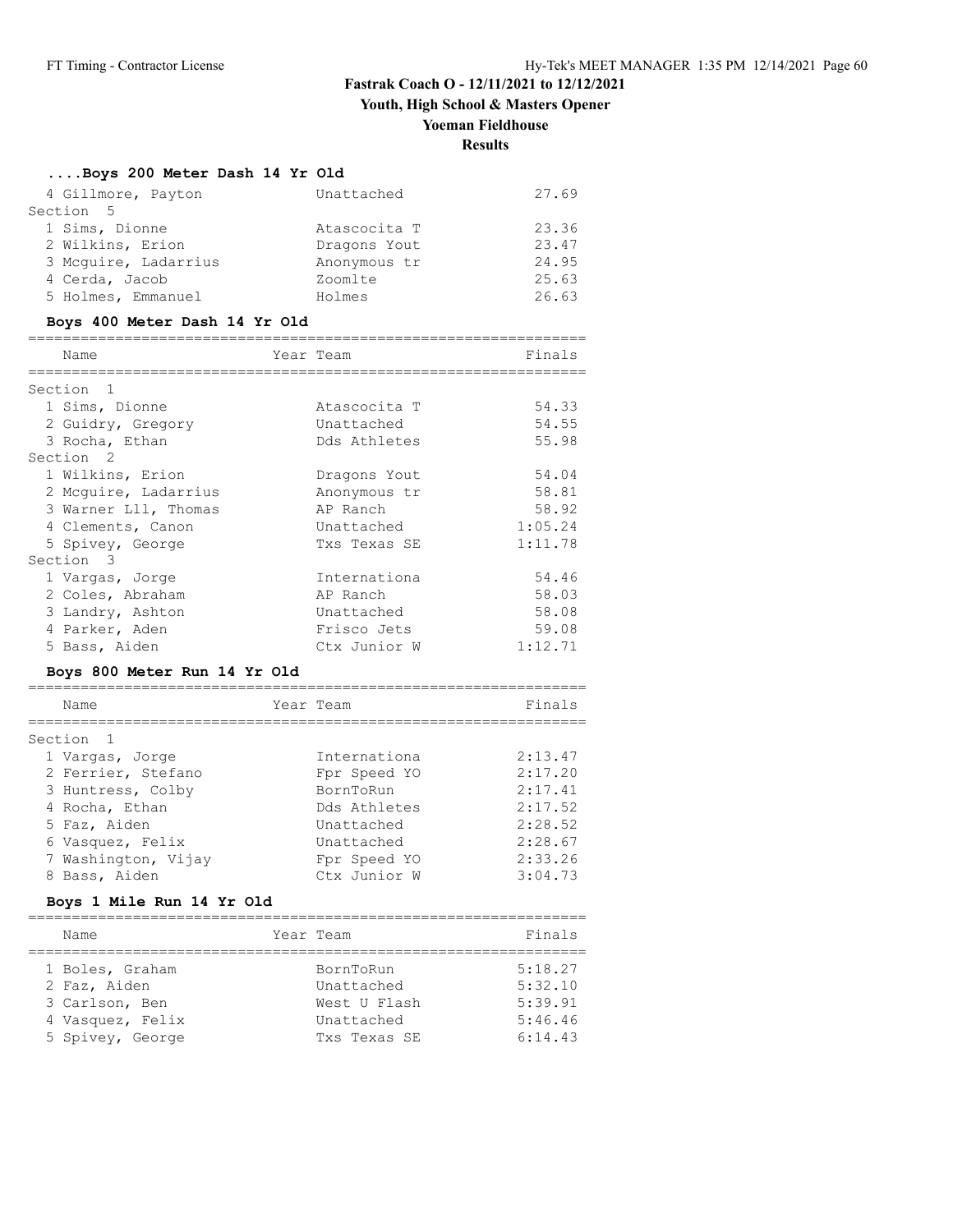**Youth, High School & Masters Opener**

# **Yoeman Fieldhouse**

**Results**

### **Boys 60 Meter Hurdles 14 Yr Old**

| Name                                                                                                                          | Year Team                                                                                | Finals                                                                                       |
|-------------------------------------------------------------------------------------------------------------------------------|------------------------------------------------------------------------------------------|----------------------------------------------------------------------------------------------|
| 1 Whitmill, Mayren<br>2 Jones, Andrew<br>3 Osby, William<br>4 Rivera, Jasiah<br>5 Clements, Canon<br>Boys High Jump 14 Yr Old | Unattached<br>Status Athletic<br>Frisco Jets<br>Pure Speed T<br>Unattached               | 9.33<br>9.56<br>9.61<br>10.64<br>10.78                                                       |
| Name                                                                                                                          | Year Team                                                                                | Finals                                                                                       |
| Flight<br>- 1<br>1 Clements, Canon<br>Boys Long Jump 14 Yr Old<br>Name                                                        | Unattached<br>Year Team                                                                  | $4 - 08.00$<br>Finals                                                                        |
| 1 Johnson, Preston<br>2 Martin Jr, Antoine<br>3 Norris, Jackson<br>4 Steed, Julian<br>5 Gillmore, Payton<br>6 Brooks, Isaiah  | Dragons Yout<br>Dragons Yout<br>Unattached<br>Personal Tou<br>Unattached<br>Dragons Yout | $21 - 02.50$<br>$19 - 11.50$<br>$19 - 04.75$<br>$15 - 10.25$<br>$14 - 09.00$<br>$14 - 06.50$ |
| Boys Shot Put 14 Yr Old                                                                                                       |                                                                                          |                                                                                              |
| Name                                                                                                                          | Year Team                                                                                | Finals                                                                                       |

| Name                      | rear Team |              | Finals       |
|---------------------------|-----------|--------------|--------------|
| 1 Griffin, Christian      |           | Ctx Junior W | $43 - 11.00$ |
| 2 Linscomb, Seth          |           | The Throwing | $39 - 05.00$ |
| 3 Irvin, Jaylon           |           | Dragons Yout | $38 - 01.00$ |
| 4 Rocha, Ethan            |           | Dds Athletes | $35 - 08.00$ |
| -- Campbell Iii, Lorenzie |           | Unattached   | ND           |

### **Boys 60 Meter Dash 15-16 Yr Old**

| Name                    | Year Team |                   | Prelims |
|-------------------------|-----------|-------------------|---------|
| Heat 1 Preliminaries    |           |                   |         |
| 1 Johnson, Dakoyta      |           | College Stat      | 7.31    |
| 2 Taylor, Zion          |           | The Wings Tr      | 7.32    |
| 3 Cooper-Price, De'Vion |           | Dragons Yout      | 7.51    |
| 4 Lee, Jonathan         |           | Leander Spar      | 7.59    |
| 5 Harry, Kamryn         |           | Unattached        | 7.62    |
| 6 Nathaniel, Braylon    |           | Esst Track A      | 7.71    |
| 7 Jeffs, Odey           |           | Daug Track        | 8.24    |
| Heat 2 Preliminaries    |           |                   |         |
| 1 Williams Iv, Walter   |           | Greater Hous      | 7.48    |
| 2 White, Nathaniel      |           | Idaho Dash T      | 7.58    |
| 3 Vasquez, Nathan       |           | Track Dynami      | 7.74    |
| 4 Thompson, Nathan      |           | Team Xtreme       | 7.79    |
| 5 Sutton, Dallas        |           | Xpress Track Club | 8.01    |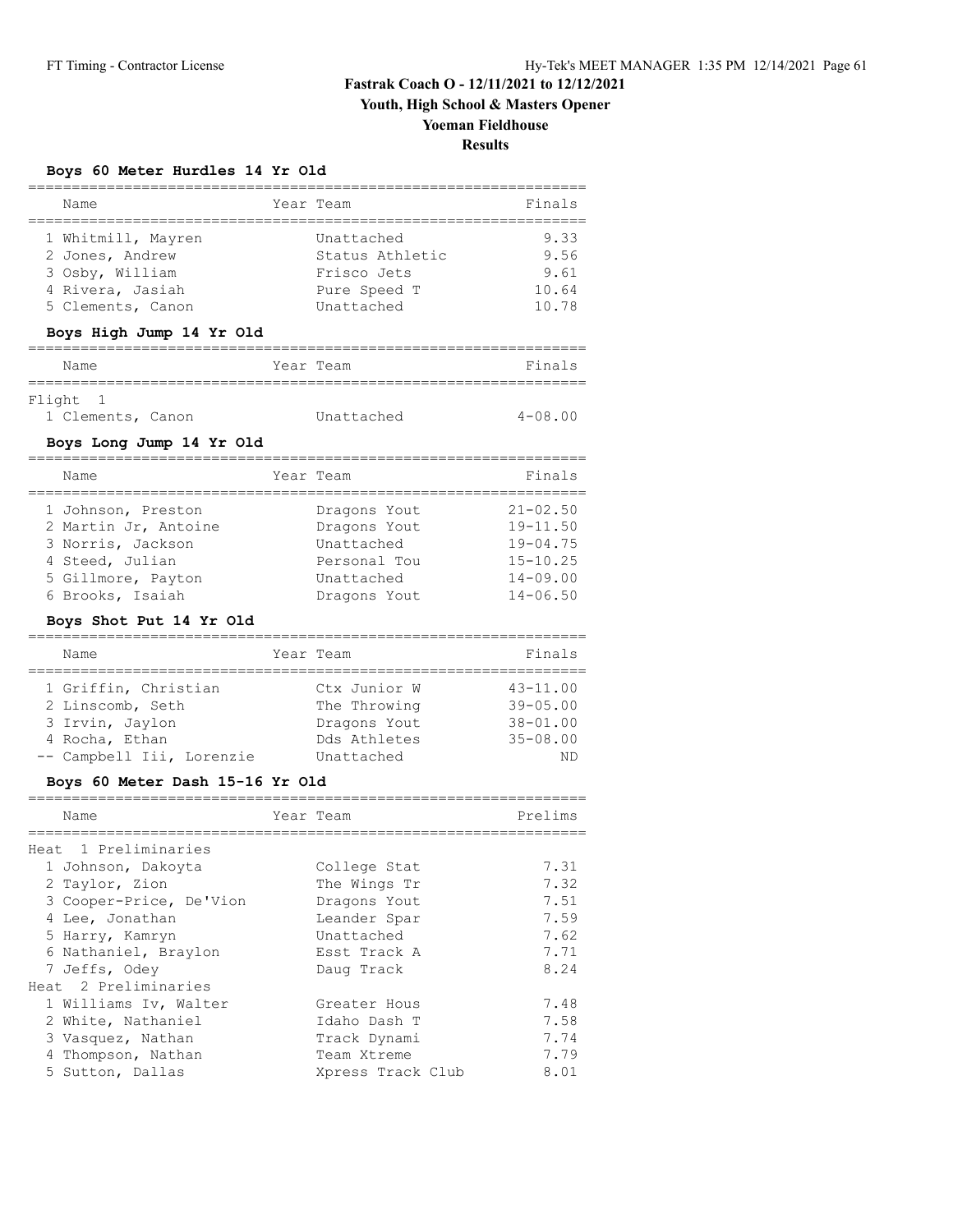**Youth, High School & Masters Opener**

## **Yoeman Fieldhouse**

## **Results**

### **....Boys 60 Meter Dash 15-16 Yr Old**

| 6 Johnson, Corey        | College Stat        | 8.09  |
|-------------------------|---------------------|-------|
| 7 Emley, Cal            | The Texas Sp        | 8.37  |
| Heat 3 Preliminaries    |                     |       |
| 1 Starks, Preston       | Speed Legion        | 7.12q |
| 2 Davis, Arveyon        | H-Town Hurri        | 7.14q |
| 3 Langley, Kyree        | Run Fast TC         | 7.24q |
| 4 Snipes, Shawn         | The Wings Tr        | 7.72  |
| 5 Brown, Caden          | The Texas Sp        | 7.99  |
| 6 Webster, Thomas       | Dragons Yout        | 8.14  |
| Heat 4 Preliminaries    |                     |       |
| 1 Owens, Jaylon         | H-Town Hurri        | 7.33  |
| 2 Williams, Xavier      | H-Town Hurri        | 7.35  |
| 3 Jessie, Tomadric      | Unattached          | 7.37  |
| 4 Fowler, Brian         | Pearland Tra        | 7.81  |
| 5 Knight, Anthony       | Unattached          | 7.85  |
| Heat 5 Preliminaries    |                     |       |
| 1 Wright, Wazell        | Greater Hous        | 7.16q |
| 2 Austin, Devin         | Dragons Yout        | 7.52  |
| 3 Yates, Derek          | Leander Spar        | 7.54  |
| 4 Skipper, Adren        | Imperial Track Club | 7.73  |
| 5 Cossa, N'Tsumi        | Unattached          | 8.32  |
| 6 Dunbar, Andrew        | Ctx Junior W        | 8.42  |
| Heat 6 Preliminaries    |                     |       |
| 1 Champion, Tandon      | Unattached          | 7.16q |
| 2 Neuse, Connor         | Personal Tou        | 7.43  |
| 3 Weary, Lamond         | Fort Worth Flyers   | 7.67  |
| 4 Myron, Javon          | One Nation A        | 7.86  |
| Heat 7 Preliminaries    |                     |       |
| 1 Ferguson, Omarion     | Houston Pacesetters | 7.09q |
| 2 Staples, Devaren      | The Wings Tr        | 7.25  |
| 3 Johnson, Cameron      | College Stat        | 7.35  |
| 4 Richard, Braylin      | Unattached          | 7.40  |
| Heat 8 Preliminaries    |                     |       |
| 1 George, Darryl        | Run Fast TC         | 7.02q |
| 2 Ike-Belonwu, Chidubem | Greater Hous        | 7.03q |
| 3 Ogbeiloi, Osayi       | Mainland Jaq        | 7.39  |
| 4 Martin, Gerald        | Atascocita T        | 7.40  |
| 5 Smith, Dylan          | The Wings Tr        | 7.48  |
| 6 Johnson, Curtis       | AP Ranch            | 7.78  |
| 7 Evans, Zachary        | Unattached          | 8.07  |

### **Boys 60 Meter Dash 15-16 Yr Old**

| Name                    | Year Team |                     | Finals |
|-------------------------|-----------|---------------------|--------|
| Section 1 Finals        |           |                     |        |
| 1 George, Darryl        |           | Run Fast TC         | 6.96   |
| 2 Ferguson, Omarion     |           | Houston Pacesetters | 7.05   |
| 3 Davis, Arveyon        |           | H-Town Hurri        | 7.09   |
| 4 Langley, Kyree        |           | Run Fast TC         | 7.30   |
| Preliminaries           |           |                     |        |
| 2 Ike-Belonwu, Chidubem |           | Greater Hous        |        |
| 4 Starks, Preston       |           | Speed Legion        |        |
| 6 Champion, Tandon      |           | Unattached          |        |
|                         |           |                     |        |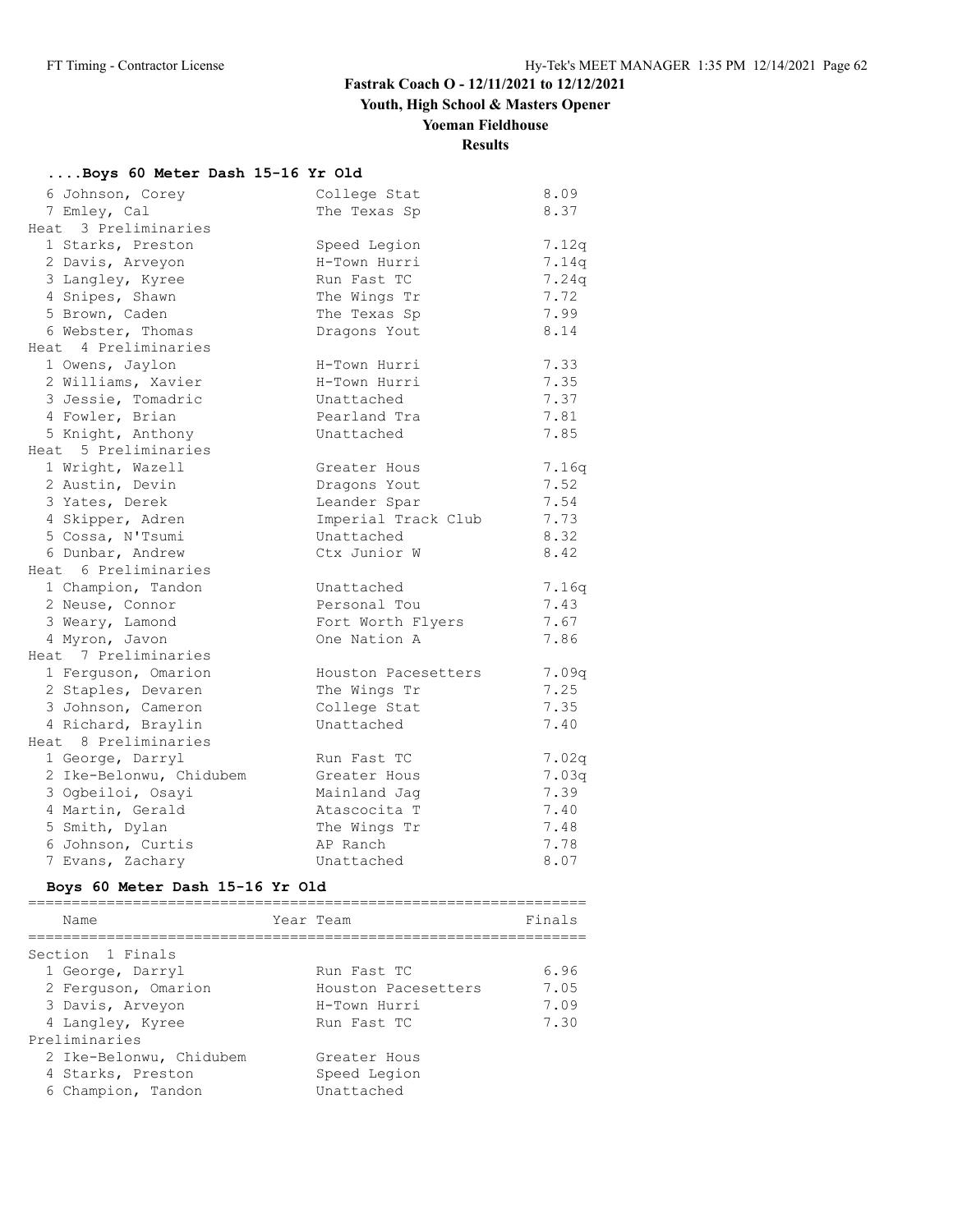**Youth, High School & Masters Opener**

### **Yoeman Fieldhouse**

### **Results**

### **....Boys 60 Meter Dash 15-16 Yr Old**

| 7 Wright, Wazell         | Greater Hous        |
|--------------------------|---------------------|
| 9 Staples, Devaren       | The Wings Tr        |
| 10 Johnson, Dakoyta      | College Stat        |
| 11 Taylor, Zion          | The Wings Tr        |
| 12 Owens, Jaylon         | H-Town Hurri        |
| 13 Johnson, Cameron      | College Stat        |
| 14 Williams, Xavier      | H-Town Hurri        |
| 15 Jessie, Tomadric      | Unattached          |
| 16 Ogbeiloi, Osayi       | Mainland Jag        |
| 17 Richard, Braylin      | Unattached          |
| 18 Martin, Gerald        | Atascocita T        |
| 19 Neuse, Connor         | Personal Tou        |
| 20 Smith, Dylan          | The Wings Tr        |
| 21 Williams Iv, Walter   | Greater Hous        |
| 22 Cooper-Price, De'Vion | Dragons Yout        |
| 23 Austin, Devin         | Dragons Yout        |
| 24 Yates, Derek          | Leander Spar        |
| 25 White, Nathaniel      | Idaho Dash T        |
| 26 Lee, Jonathan         | Leander Spar        |
| 27 Harry, Kamryn         | Unattached          |
| 28 Weary, Lamond         | Fort Worth Flyers   |
| 29 Nathaniel, Braylon    | Esst Track A        |
| 30 Snipes, Shawn         | The Wings Tr        |
| 31 Skipper, Adren        | Imperial Track Club |
| 32 Vasquez, Nathan       | Track Dynami        |
| 33 Johnson, Curtis       | AP Ranch            |
| 34 Thompson, Nathan      | Team Xtreme         |
| 35 Fowler, Brian         | Pearland Tra        |
| 36 Knight, Anthony       | Unattached          |
| 37 Myron, Javon          | One Nation A        |
| 38 Brown, Caden          | The Texas Sp        |
| 39 Sutton, Dallas        | Xpress Track Club   |
| 40 Evans, Zachary        | Unattached          |
| 41 Johnson, Corey        | College Stat        |
| 42 Webster, Thomas       | Dragons Yout        |
| 43 Jeffs, Odey           | Daug Track          |
| 44 Cossa, N'Tsumi        | Unattached          |
| 45 Emley, Cal            | The Texas Sp        |
| 46 Dunbar, Andrew        | Ctx Junior W        |

### **Boys 200 Meter Dash 15-16 Yr Old**

| Name                    | Year Team    | Prelims |
|-------------------------|--------------|---------|
| Heat, 1 Preliminaries   |              |         |
| 1 Richard, Braylin      | Unattached   | 23.74   |
| 2 White, Nathaniel      | Idaho Dash T | 23.98   |
| 3 Cooper-Price, De'Vion | Dragons Yout | 24.23   |
| 4 Knight, Anthony       | Unattached   | 24.86   |
| 5 Thompson, Nathan      | Team Xtreme  | 25.56   |
| 6 Emley, Cal            | The Texas Sp | 26.77   |
| Heat 2 Preliminaries    |              |         |
| 1 Johnson, Dakoyta      | College Stat | 23.86   |
| 2 Singleton, Nicholas   | Greater Hous | 25.09   |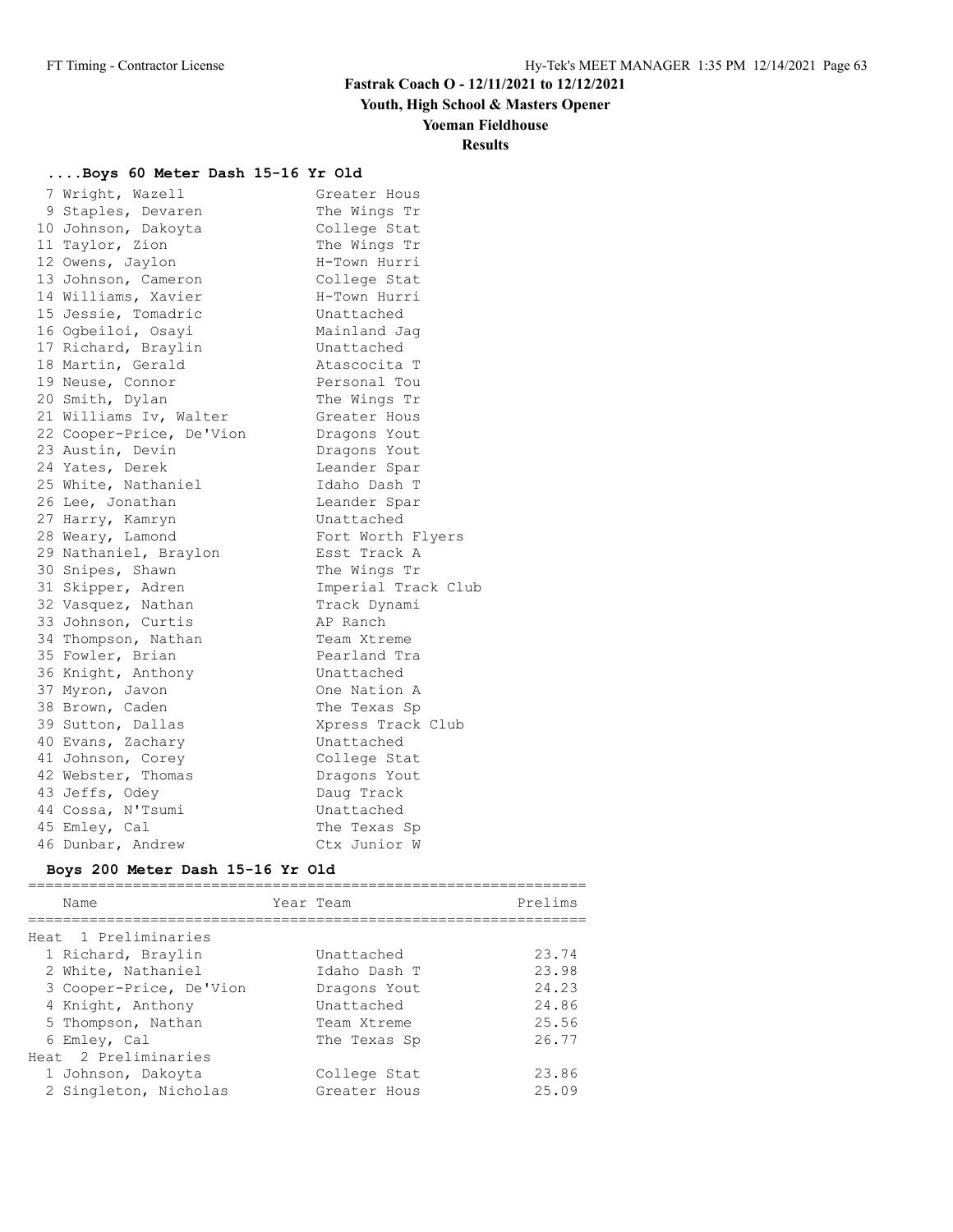**Youth, High School & Masters Opener**

# **Yoeman Fieldhouse**

# **Results**

## **....Boys 200 Meter Dash 15-16 Yr Old**

| 3 Jackson, Taj          | Leesville Tr        | 25.12  |
|-------------------------|---------------------|--------|
| 4 Sims, Dylan           | Richmond Elite Ytc  | 26.56  |
| 5 Webster, Thomas       | Dragons Yout        | 26.65  |
| Heat 3 Preliminaries    |                     |        |
| 1 Stevens, Kade         | Mainland Jag        | 23.31  |
| 2 Foster, Bryce         | Dragons Yout        | 23.49  |
| 3 Owens, Jaylon         | H-Town Hurri        | 23.59  |
| 4 Brown, Aquincy        | Dragons Yout        | 23.89  |
| 5 Harry, Kamryn         | Unattached          | 24.12  |
| Heat 4 Preliminaries    |                     |        |
| 1 Miller, Cameron       | Unattached          | 23.96  |
| 2 Vasquez, Nathan       | Track Dynami        | 25.00  |
| 3 Henry, John           | Leander Spar        | 25.94  |
| 4 Owens, Jaybron        | H-Town Hurri        | 26.04  |
| 5 Jeffs, Odey           | Daug Track          | 26.71  |
| Heat 5 Preliminaries    |                     |        |
| 1 Starks, Preston       | Speed Legion        | 22.47q |
| 2 Elie-Stuart, Jordan   | Texas Elite         | 22.76q |
| 3 Ike-Belonwu, Chidubem | Greater Hous        | 23.27  |
| 4 Yates, Derek          | Leander Spar        | 24.52  |
| 5 Marcano, Michael      | Garland Track Club  | 24.55  |
| 6 Sutton, Dallas        | Xpress Track Club   | 26.49  |
| Heat 6 Preliminaries    |                     |        |
| 1 Parker, Jordan        | Greater Hous        | 22.49q |
| 2 Strhan, Jaidyn        | Team Xtreme         | 24.36  |
| 3 Williams Iv, Walter   | Greater Hous        | 24.56  |
| 4 Rosario, Henrik       | San Antonio Swift   | 24.66  |
| 5 Adigler, Julian       | Speed Legion        | 25.17  |
| 6 Myron, Javon          | One Nation A        | 25.53  |
| Heat 7 Preliminaries    |                     |        |
| 1 Langley, Kyree        | Run Fast TC         | 23.23  |
| 2 Harris, Elijah        | Mainland Jag        | 23.86  |
| 3 Singleton, Day'Vonne  | Fpr Speed YO        | 24.19  |
| 4 Dunbar, Andrew        | Ctx Junior W        | 28.73  |
| 5 Porter, Samuel        | Cougar T&F          | 30.41  |
| Heat 8 Preliminaries    |                     |        |
| 1 Champion, Tandon      | Unattached          | 23.20  |
| 2 Stevens, Karmine      | Mainland Jag        | 23.75  |
| 3 Austin, Devin         | Dragons Yout        | 24.42  |
| 4 Brown, Caden          | The Texas Sp        | 26.24  |
| Heat 9 Preliminaries    |                     |        |
| 1 Weary, Lamond         | Fort Worth Flyers   | 23.75  |
| 2 Staples, Devaren      | The Wings Tr        | 23.85  |
| 3 Fowler, Brian         | Pearland Tra        | 24.93  |
| 4 Evans, Zachary        | Unattached          | 25.89  |
| Heat 10 Preliminaries   |                     |        |
| 1 Ferguson, Omarion     | Houston Pacesetters | 22.28q |
| 2 Wright, Wazell        | Greater Hous        | 22.90q |
| 3 Williams, Xavier      | H-Town Hurri        | 23.39  |
| 4 Martin, Gerald        | Atascocita T        | 23.59  |
| 5 Conyers, Colton       | Leander Spar        | 24.26  |
| Heat 11 Preliminaries   |                     |        |
| 1 Koenig, Micah         | Greater Hous        | 22.42q |
| 2 Jessie, Tomadric      | Unattached          | 23.10  |
|                         |                     |        |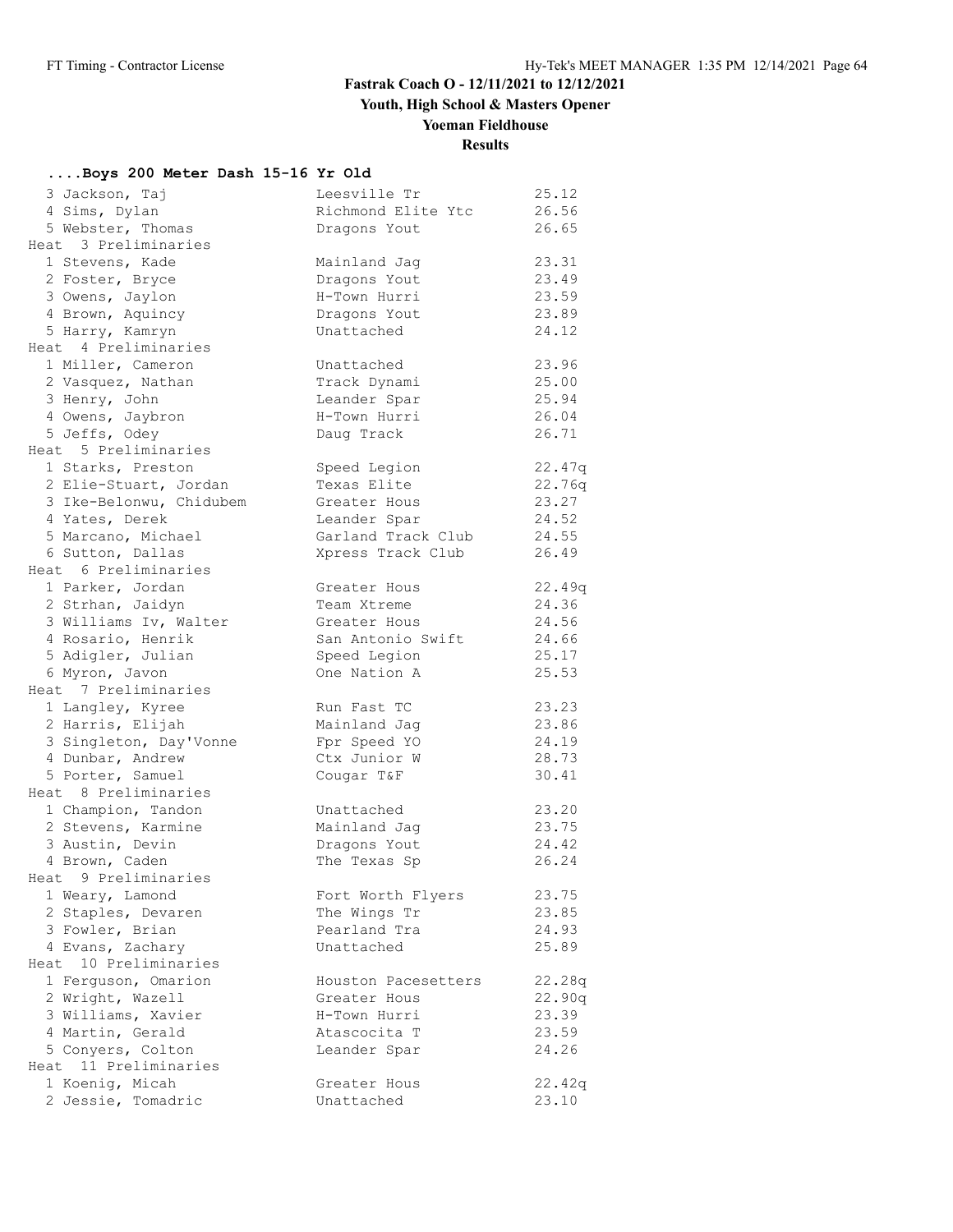**Youth, High School & Masters Opener**

### **Yoeman Fieldhouse**

### **Results**

## **....Boys 200 Meter Dash 15-16 Yr Old**

| 3 Johnson, Cameron    | College Stat       | 23.49  |
|-----------------------|--------------------|--------|
| 4 Ogbeiloi, Osayi     | Mainland Jag       | 24.28  |
| 5 Nathaniel, Braylon  | Esst Track A       | 25.13  |
| Heat 12 Preliminaries |                    |        |
| 1 George, Darryl      | Run Fast TC        | 22.75q |
| 2 Bonner, Javaris     | Richmond Elite Ytc | 22.93q |
| 3 Johnson, Tylan      | Richmond Elite Ytc | 23.31  |
| 4 Lee, Jonathan       | Leander Spar       | 23.86  |
| 5 Johnson, Corey      | College Stat       | 25.75  |

### **Boys 200 Meter Dash 15-16 Yr Old**

| Name                     | Year Team           | Finals |
|--------------------------|---------------------|--------|
| Section 1 Finals         |                     |        |
| 1 George, Darryl         | Run Fast TC         | 22.28  |
| 2 Ferguson, Omarion      | Houston Pacesetters | 22.65  |
| 3 Bonner, Javaris        | Richmond Elite Ytc  | 22.99  |
| Preliminaries            |                     |        |
| 2 Koenig, Micah          | Greater Hous        |        |
| 3 Starks, Preston        | Speed Legion        |        |
| 4 Parker, Jordan         | Greater Hous        |        |
| 6 Elie-Stuart, Jordan    | Texas Elite         |        |
| 7 Wright, Wazell         | Greater Hous        |        |
| 9 Jessie, Tomadric       | Unattached          |        |
| 10 Champion, Tandon      | Unattached          |        |
| 11 Langley, Kyree        | Run Fast TC         |        |
| 12 Ike-Belonwu, Chidubem | Greater Hous        |        |
| 13 Johnson, Tylan        | Richmond Elite Ytc  |        |
| 14 Stevens, Kade         | Mainland Jag        |        |
| 15 Williams, Xavier      | H-Town Hurri        |        |
| 16 Foster, Bryce         | Dragons Yout        |        |
| 16 Johnson, Cameron      | College Stat        |        |
| 18 Owens, Jaylon         | H-Town Hurri        |        |
| 19 Martin, Gerald        | Atascocita T        |        |
| 20 Richard, Braylin      | Unattached          |        |
| 21 Stevens, Karmine      | Mainland Jaq        |        |
| 22 Weary, Lamond         | Fort Worth Flyers   |        |
| 23 Staples, Devaren      | The Wings Tr        |        |
| 24 Johnson, Dakoyta      | College Stat        |        |
| 24 Lee, Jonathan         | Leander Spar        |        |
| 26 Harris, Elijah        | Mainland Jaq        |        |
| 27 Brown, Aquincy        | Dragons Yout        |        |
| 28 Miller, Cameron       | Unattached          |        |
| 29 White, Nathaniel      | Idaho Dash T        |        |
| 30 Harry, Kamryn         | Unattached          |        |
| 31 Singleton, Day'Vonne  | Fpr Speed YO        |        |
| 32 Cooper-Price, De'Vion | Dragons Yout        |        |
| 33 Conyers, Colton       | Leander Spar        |        |
| 34 Ogbeiloi, Osayi       | Mainland Jaq        |        |
| 35 Strhan, Jaidyn        | Team Xtreme         |        |
| 36 Austin, Devin         | Dragons Yout        |        |
| 37 Yates, Derek          | Leander Spar        |        |
| 38 Marcano, Michael      | Garland Track Club  |        |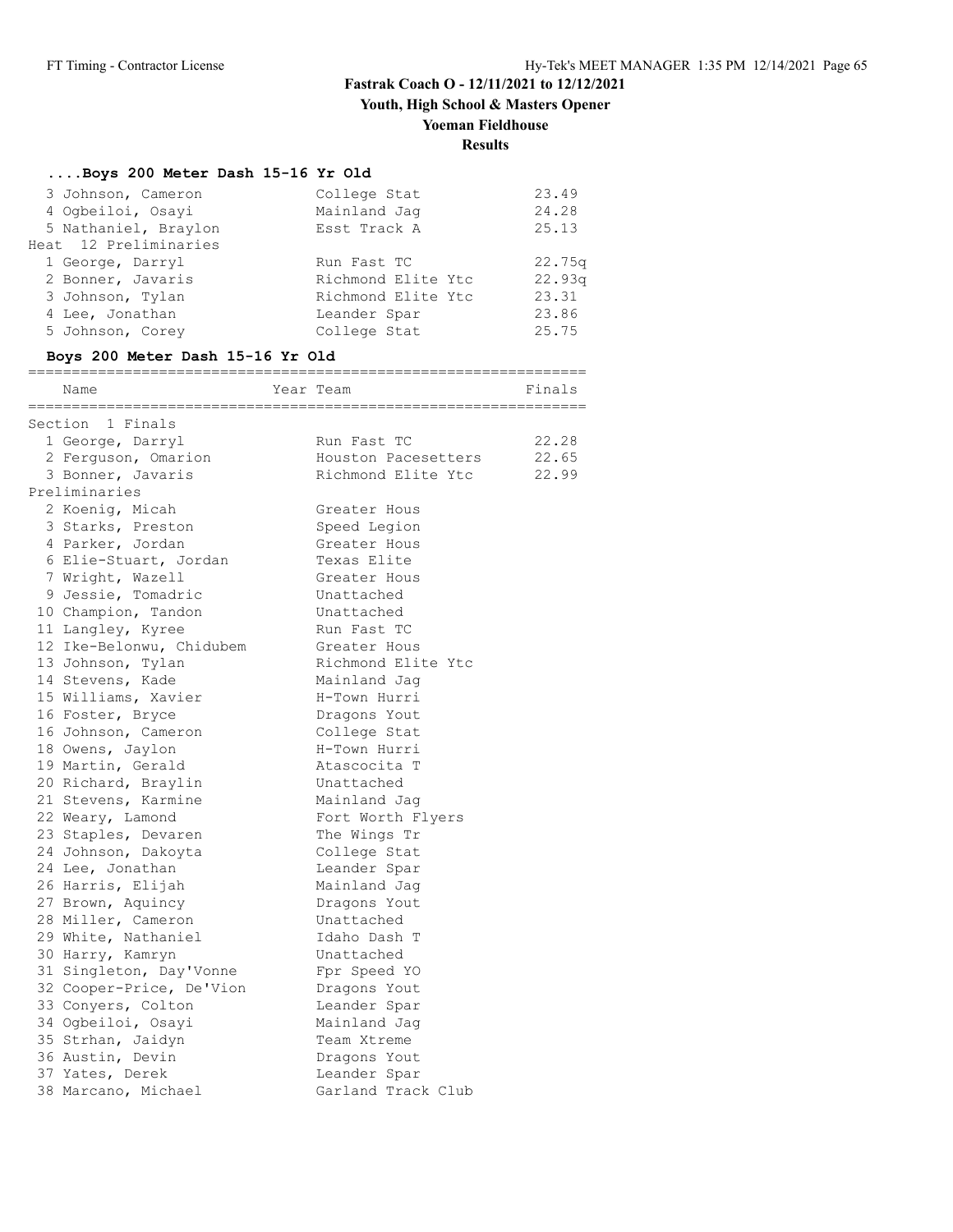## **Youth, High School & Masters Opener**

### **Yoeman Fieldhouse**

### **Results**

## **....Boys 200 Meter Dash 15-16 Yr Old**

| 39 Williams Iv, Walter | Greater Hous       |
|------------------------|--------------------|
| 40 Rosario, Henrik     | San Antonio Swift  |
| 41 Knight, Anthony     | Unattached         |
| 42 Fowler, Brian       | Pearland Tra       |
| 43 Vasquez, Nathan     | Track Dynami       |
| 44 Singleton, Nicholas | Greater Hous       |
| 45 Jackson, Taj        | Leesville Tr       |
| 46 Nathaniel, Braylon  | Esst Track A       |
| 47 Adigler, Julian     | Speed Legion       |
| 48 Myron, Javon        | One Nation A       |
| 49 Thompson, Nathan    | Team Xtreme        |
| 50 Johnson, Corey      | College Stat       |
| 51 Evans, Zachary      | Unattached         |
| 52 Henry, John         | Leander Spar       |
| 53 Owens, Jaybron      | H-Town Hurri       |
| 54 Brown, Caden        | The Texas Sp       |
| 55 Sutton, Dallas      | Xpress Track Club  |
| 56 Sims, Dylan         | Richmond Elite Ytc |
| 57 Webster, Thomas     | Dragons Yout       |
| 58 Jeffs, Odey         | Daug Track         |
| 59 Emley, Cal          | The Texas Sp       |
| 60 Dunbar, Andrew      | Ctx Junior W       |
| 61 Porter, Samuel      | Cougar T&F         |

### **Boys 400 Meter Dash 15-16 Yr Old**

| Name                   | Year Team           | Finals  |
|------------------------|---------------------|---------|
| Section <sub>1</sub>   |                     |         |
| 1 Stevens, Karmine     | Mainland Jaq        | 52.99   |
| 2 Johnson, Tylan       | Richmond Elite Ytc  | 54.80   |
|                        |                     |         |
| 3 Flores, Marcus       | Austin Honey        | 57.57   |
| 4 Sims, Dylan          | Richmond Elite Ytc  | 1:03.94 |
| Section <sub>2</sub>   |                     |         |
| 1 Parker, Jordan       | Greater Hous        | 49.39   |
| 2 Joseph, Elijah       | 10 Speed Track Club | 56.64   |
| 3 Owens, Jaybron       | H-Town Hurri        | 1:01.30 |
| Section 3              |                     |         |
| 1 Adigler, Julian      | Speed Legion        | 56.74   |
| 2 Williams Iv, Walter  | Greater Hous        | 58.20   |
| 3 Henry, John          | Leander Spar        | 59.12   |
| 4 Stanford, Cordell    | College Stat        | 1:00.61 |
| 5 Porter, Samuel       | Cougar T&F          | 1:06.85 |
| Section 4              |                     |         |
| 1 Conyers, Colton      | Leander Spar        | 53.18   |
| 2 Singleton, Day'Vonne | Fpr Speed YO        | 53.78   |
| 3 Mohammed, Saif       | Zoomlte             | 56.45   |
| 4 Hampton, Christian   | Speed Legion        | 58.07   |
| 5 Dunbar, Andrew       | Ctx Junior W        | 1:09.29 |
|                        |                     |         |
| Section 5              |                     |         |
| 1 Bonner, Javaris      | Richmond Elite Ytc  | 50.95   |
| 2 Richard, Braylin     | Unattached          | 55.12   |
| 3 Gregory, Landon      | Txs Texas SE        | 57.98   |
| 4 Marcano, Michael     | Garland Track Club  | 1:10.48 |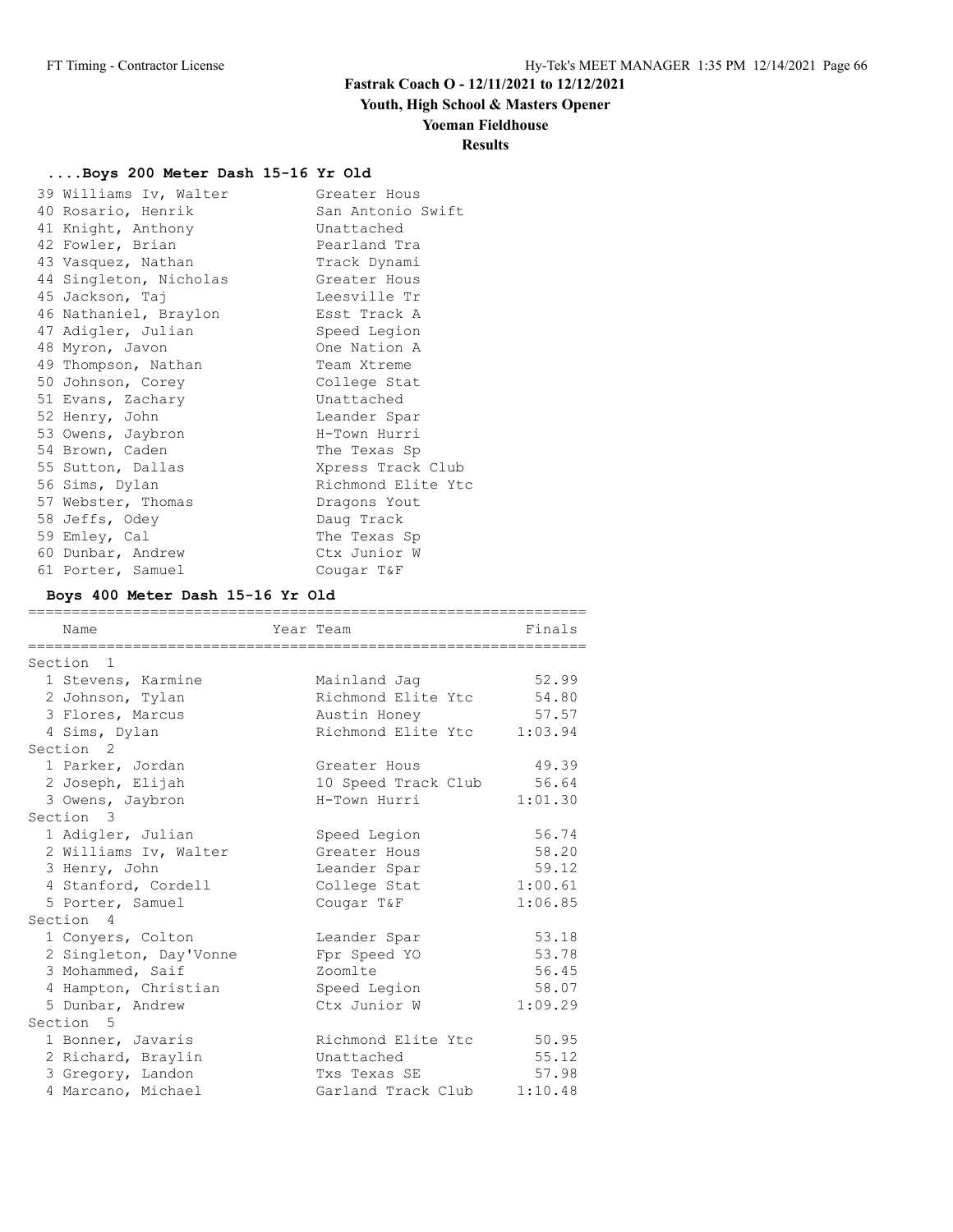## **Youth, High School & Masters Opener**

## **Yoeman Fieldhouse**

# **Results**

================================================================

### **....Boys 400 Meter Dash 15-16 Yr Old**

| Section 6             |                         |         |
|-----------------------|-------------------------|---------|
| 1 White, Nathaniel    | Idaho Dash T            | 57.74   |
| 2 Alexander, Jordan   | Spring-Klein            | 58.26   |
| 3 Smith, Dylan        | The Wings Tr            | 58.61   |
| 4 Wedderburn, Koi     | Texas Elite             | 1:00.68 |
| 5 Trun, Vison         | Houston Blue Devils     | 1:04.15 |
| Section 7             |                         |         |
| 1 Elie-Stuart, Jordan | Texas Elite             | 51.41   |
| 2 Jacobs, Lawson      | Northside St            | 53.41   |
| 3 Reyes, Adrian       | Pure Speed T            | 53.44   |
| 4 Jackson, Taj        | Leesville Tr            | 56.56   |
| 5 Rosario, Henrik     | San Antonio Swift 57.02 |         |
| 6 Cossa, N'Tsumi      | Unattached              | 1:05.06 |
| Section 8             |                         |         |
| 1 Bradley, Donovan    | Greater Hous            | 50.45   |
| 2 Edmondson, Jordan   | H-Town Hurri            | 52.39   |
| 3 Prosser Jr, Laron   | Unattached              | 52.78   |
| 4 James, Christian    | Pearland Tra            | 53.74   |
| 5 Miller, Cameron     | Unattached              | 53.75   |
| 6 Taylor, Zion        | The Wings Tr            | 55.09   |

### **Boys 800 Meter Run 15-16 Yr Old**

| Name                   | Year Team |               | Finals  |
|------------------------|-----------|---------------|---------|
| Section<br>-1          |           |               |         |
| 1 Singleton, Day'Vonne |           | Fpr Speed YO  | 2:21.70 |
| 2 Gregory, Landon      |           | Txs Texas SE  | 2:23.12 |
| 3 Ayala, Aiden         |           | Cougar T&F    | 2:24.63 |
| 4 Segura, Marc         |           | Track Dynami  | 2:26.91 |
| 5 Hampton, Christian   |           | Speed Legion  | 2:29.55 |
| Section <sub>2</sub>   |           |               |         |
| 1 Cazares, Rolando     |           | Unattached    | 2:08.67 |
| 2 Flores, Marcus       |           | Austin Honey  | 2:12.25 |
| 3 Currier, Grant       |           | Richmond Gold | 2:12.73 |
| 4 Snipes, Shawn        |           | The Wings Tr  | 2:15.37 |
| 5 Jackson, Taj         |           | Leesville Tr  | 2:15.41 |
| 6 Segura, Evan         |           | Track Dynami  | 2:29.55 |
| 7 Williams, Grayson    |           | Cool Running  | 2:30.72 |
| 8 Scroggins, Caden     |           | Cougar T&F    | 2:31.87 |
| Section 3              |           |               |         |
| 1 Huntress, Kepler     |           | BornToRun     | 1:59.69 |
| 2 Edmondson, Jordan    |           | H-Town Hurri  | 2:01.44 |
| 3 Sanderville, Preston |           | Leander Spar  | 2:01.78 |
| 4 Estrada, Gabriel     |           | BornToRun     | 2:03.29 |
| 5 Murphy, Korban       |           | Leander Spar  | 2:07.46 |
| 6 James, Christian     |           | Pearland Tra  | 2:09.61 |
| 7 Prosser Jr, Laron    |           | Unattached    | 2:13.93 |
| -- Kempema, Landon     |           | Leander Spar  | DNF     |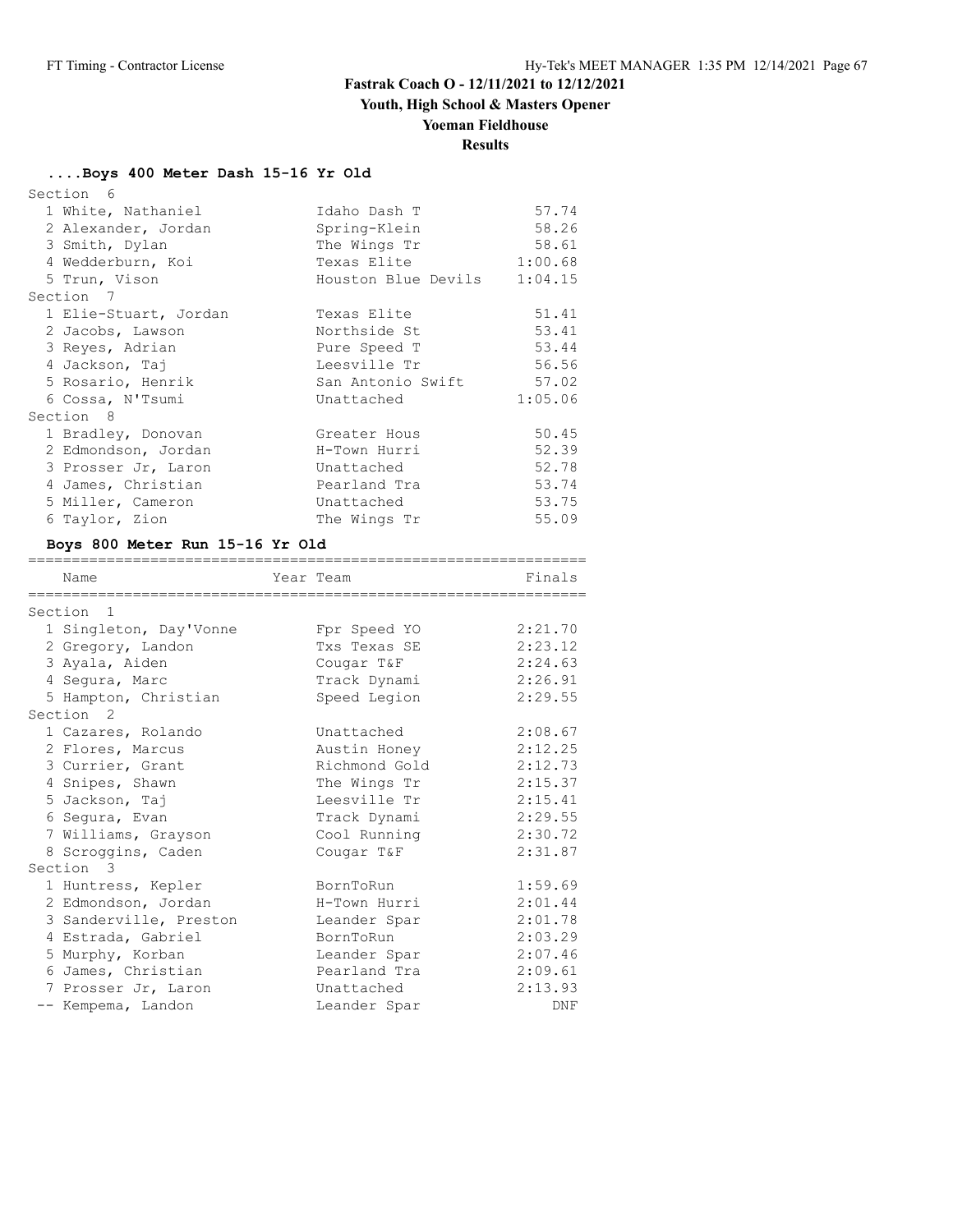## **Youth, High School & Masters Opener**

### **Yoeman Fieldhouse**

**Results**

### **Boys 1 Mile Run 15-16 Yr Old**

| Name                | Year Team     | Finals  |
|---------------------|---------------|---------|
| Section 1           |               |         |
| 1 Howard, Josh      | Cougar T&F    | 4:53.53 |
| 2 Artisst, Jaxson   | Unattached    | 4:54.89 |
| 3 Currier, Grant    | Richmond Gold | 4:55.78 |
| 4 Davis, William    | Richmond Gold | 5:08.10 |
| 5 James, Christian  | Pearland Tra  | 5:08.28 |
| 6 Williams, Grayson | Cool Running  | 5:44.67 |

# **Boys 3200 Meter Run 15-16 Yr Old**

| Name                | Year Team     | Finals   |
|---------------------|---------------|----------|
| 1 Howard, Josh      | Cougar T&F    | 10:03.72 |
| 2 Gilbert, Braden   | Unattached    | 10:05.11 |
| 3 Martinez, Carlo   | Unattached    | 10:14.07 |
| 4 Davis, William    | Richmond Gold | 10:44.83 |
| 5 Williams, Grayson | Cool Running  | 12:22.97 |

### **Boys 60 Meter Hurdles 15-16 Yr Old**

| Name                                                                                                                                                                                                                                                                                                                                             | Year Team                                                                                                                                                                                                                                  | Prelims                                                                                                                         |
|--------------------------------------------------------------------------------------------------------------------------------------------------------------------------------------------------------------------------------------------------------------------------------------------------------------------------------------------------|--------------------------------------------------------------------------------------------------------------------------------------------------------------------------------------------------------------------------------------------|---------------------------------------------------------------------------------------------------------------------------------|
| Heat 1 Preliminaries<br>1 Davis, Arveyon<br>2 Staples, Devaren<br>3 Snipes, Shawn<br>4 Strhan, Jaidyn<br>5 Klingman, Jack<br>6 Jeffs, Odey<br>7 Rizvi, Amir<br>8 Henry, John<br>Heat 2 Preliminaries<br>1 Davis, Broderick<br>2 Ferquson, Omarion<br>3 Adams, Louie<br>4 Abbott, Darian<br>5 Knight, Anthony<br>6 Ealy, Evan<br>7 Porter, Samuel | H-Town Hurri<br>The Wings Tr<br>The Wings Tr<br>Team Xtreme<br>Zoomlte<br>Daug Track<br>Status Athletic<br>Leander Spar<br>Run Fast TC<br>Houston Pacesetters<br>Status Athletic<br>Dds Athletes<br>Unattached<br>Unattached<br>Cougar T&F | 8.28q<br>8.56q<br>9.04q<br>9.17<br>9.19<br>9.76<br>10.46<br>11.37<br>8.33q<br>8.50q<br>8.84q<br>9.04q<br>9.15q<br>9.58<br>16.72 |
| Boys 60 Meter Hurdles 15-16 Yr Old                                                                                                                                                                                                                                                                                                               |                                                                                                                                                                                                                                            |                                                                                                                                 |
| Name                                                                                                                                                                                                                                                                                                                                             | Year Team                                                                                                                                                                                                                                  | Finals                                                                                                                          |
| Section 1 Finals<br>1 Davis, Arveyon<br>2 Davis, Broderick<br>3 Staples, Devaren<br>4 Ferquson, Omarion<br>5 Abbott, Darian<br>6 Snipes, Shawn<br>7 Adams, Louie                                                                                                                                                                                 | H-Town Hurri<br>Run Fast TC<br>The Wings Tr<br>Houston Pacesetters 8.65<br>Dds Athletes<br>The Wings Tr<br>Status Athletic                                                                                                                 | 8.20<br>8.41<br>8.63<br>9.06<br>9.12<br>9.21                                                                                    |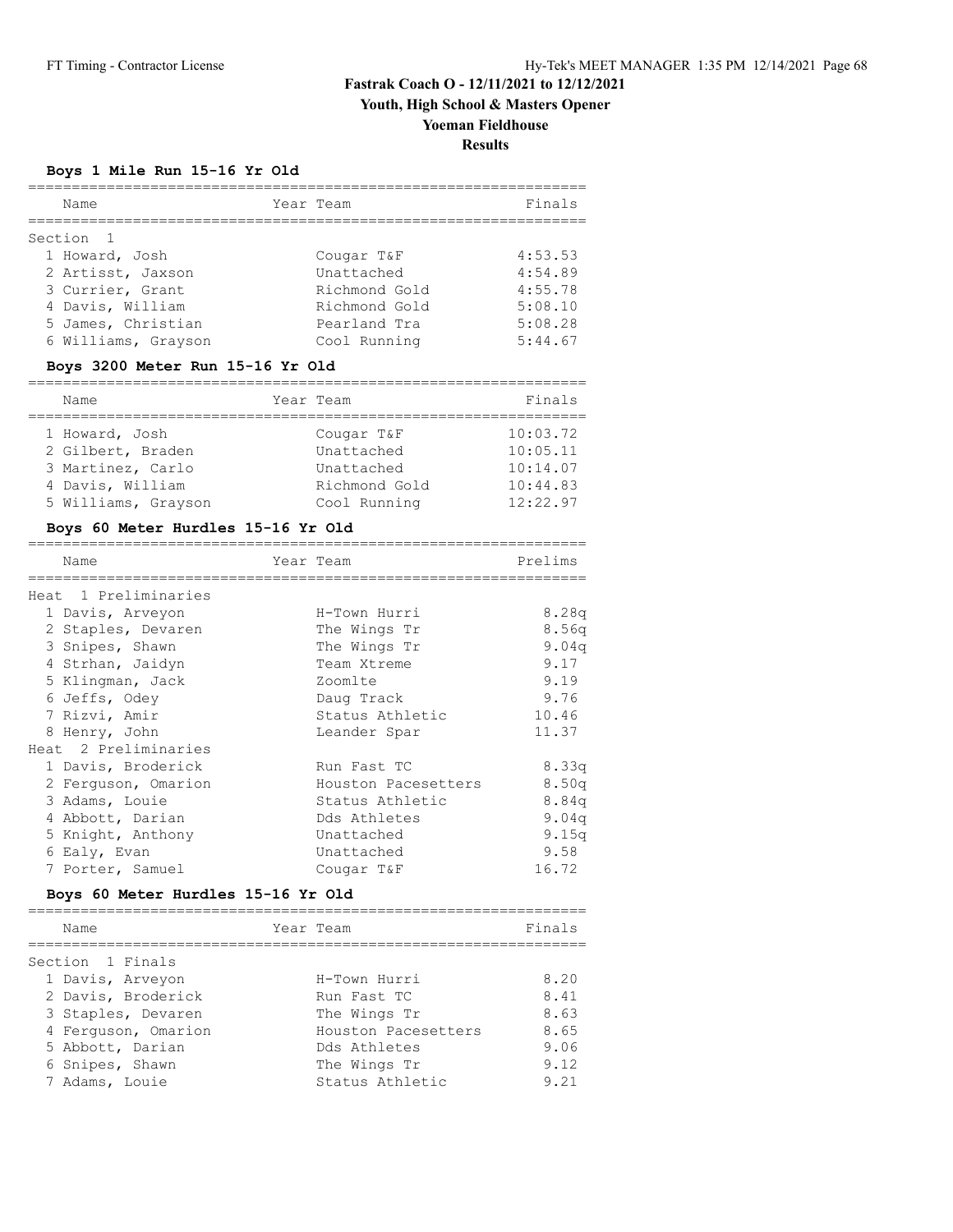**Youth, High School & Masters Opener**

#### **Yoeman Fieldhouse**

### **Results**

## **....Boys 60 Meter Hurdles 15-16 Yr Old**

| Preliminaries     |                 |
|-------------------|-----------------|
| 8 Knight, Anthony | Unattached      |
| 9 Strhan, Jaidyn  | Team Xtreme     |
| 10 Klingman, Jack | Zoomlte         |
| 11 Ealy, Evan     | Unattached      |
| 12 Jeffs, Odev    | Daug Track      |
| 13 Rizvi, Amir    | Status Athletic |
| 14 Henry, John    | Leander Spar    |
| 15 Porter, Samuel | Cougar T&F      |

### **Boys High Jump 15-16 Yr Old**

| Name                | Year Team    | Finals       |
|---------------------|--------------|--------------|
| Flight 1            |              |              |
| 1 Stevens, Kade     | Mainland Jaq | $J6 - 02.00$ |
| 1 George, Darryl    | Run Fast TC  | $J6 - 02.00$ |
| 3 Harris, Elijah    | Mainland Jaq | $5 - 10.00$  |
| 4 Abbott, Darian    | Dds Athletes | $5 - 06.00$  |
| 5 Knight, Anthony   | Unattached   | $5 - 04.00$  |
| -- Gonzalez, Biniam | Austin Honey | NΗ           |

### **Boys Long Jump 15-16 Yr Old**

| Name                                    | Year Team                   | Finals                       |
|-----------------------------------------|-----------------------------|------------------------------|
| 1 Jessie, Tomadric                      | Unattached                  | $21 - 02.00$                 |
| 2 Farmer, Braxton<br>3 Davis, Broderick | Personal Tou<br>Run Fast TC | $20 - 11.50$<br>$20 - 10.25$ |
| 4 Hooks, Damacio                        | Unattached                  | $20 - 06.00$                 |
| 5 Neuse, Connor                         | Personal Tou                | $20 - 04.25$                 |
| 6 Wedderburn, Koi                       | Texas Elite                 | $20 - 03.75$                 |
| 7 White, Nathaniel                      | Idaho Dash T                | $19 - 06.75$                 |
| 8 Langley, Kyree                        | Run Fast TC                 | $19 - 05.50$                 |
| 9 Rosario, Henrik                       | San Antonio Swift           | $19 - 00.75$                 |
| 10 Miller, Cameron                      | Unattached                  | $18 - 11.50$                 |
| 11 Joseph, Elijah                       | 10 Speed Track Club         | $18 - 01.00$                 |
| 12 Cossa, N'Tsumi                       | Unattached                  | $9 - 08.00$                  |
| -- Nathaniel, Braylon                   | Esst Track A                | ND                           |

### **Boys Triple Jump 15-16 Yr Old**

|  | Name              |  | Year Team   | Finals       |  |  |
|--|-------------------|--|-------------|--------------|--|--|
|  |                   |  |             |              |  |  |
|  | 1 Hooks, Damacio  |  | Unattached  | $45 - 00.50$ |  |  |
|  | 2 Martinez, Brian |  | Unattached  | $42 - 00.25$ |  |  |
|  | 3 Wedderburn, Koi |  | Texas Elite | $40 - 09.25$ |  |  |
|  | 4 Miller, Cameron |  | Unattached  | $40 - 08.75$ |  |  |

#### **Boys Shot Put 15-16 Yr Old**

| Name            | Year Team  | Finals       |
|-----------------|------------|--------------|
| 1 Herpin, Chris | Unattached | $45 - 11.00$ |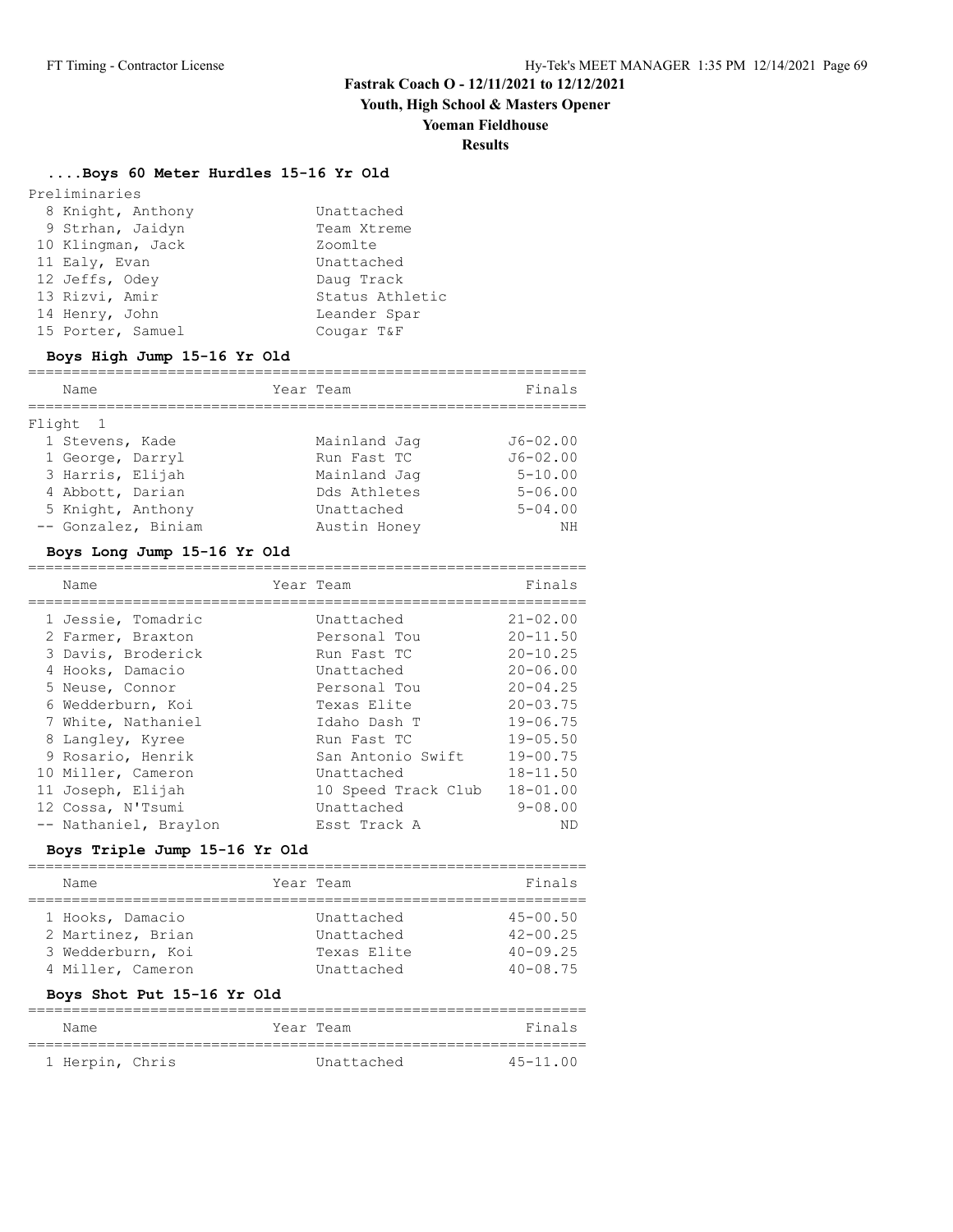**Youth, High School & Masters Opener**

## **Yoeman Fieldhouse**

### **Results**

### **....Boys Shot Put 15-16 Yr Old**

| 2 Mabe, Alexander | All American | $43 - 10.00$ |
|-------------------|--------------|--------------|
| 3 Coleman, Jeyden | Unattached   | $42 - 05.00$ |
| 4 Saul, Jacob     | All American | $31 - 07.00$ |
| 5 Bass Jr, Marcus | Ctx Junior W | $28 - 00.00$ |
| 6 Rogers, Gerrit  | The Texas Sp | $27 - 03.00$ |
| 7 Kou, Andres     | Idaho Dash T | $26 - 01.00$ |

### **Boys 60 Meter Dash 17-18 Yr Old**

| Name                      | ;===================<br>Year Team | ========<br>Prelims |
|---------------------------|-----------------------------------|---------------------|
| Heat 1 Preliminaries      |                                   |                     |
| 1 Howard Jr, Jonathan     | The Wings Tr                      | 7.09q               |
| 2 Castanon, Aiden         | Leander Spar                      | 7.12q               |
| 3 Barrientes, Edward      | Esst Track A                      | 7.19                |
| 4 Ray, Nicolaus           | Texas Elite                       | 7.22                |
| 5 Gonzaga, Nathan         | Zoomlte                           | 7.26                |
| 6 Williams, Spencer       | Leander Spar                      | 7.38                |
| Heat 2 Preliminaries      |                                   |                     |
| 1 Davis Jr, Aaron         | Greater Hous                      | 7.22                |
| 2 Washington, Cameron     | Esst Track A                      | 7.40                |
| 3 Choquette, Dominic      | I-Train U Elite                   | 7.49                |
| 4 Nolden Jr, Eric         | Internationa                      | 7.60                |
| 5 Hill-Mariner, Andre     | Team Xtreme                       | 7.63                |
| 6 Grimes, Willie          | team quest                        | 7.68                |
| Heat 3 Preliminaries      |                                   |                     |
| 1 Henderson, Issac        | H-Town Hurri                      | 6.97q               |
| 2 Gibson, Blake           | Greater Hous                      | 7.04q               |
| 3 Owen, Jackson           | Unattached                        | 7.07q               |
| 4 Brock, Caleb            | The Wings Tr                      | 7.13                |
| 5 Webber, Rodney          | Internationa                      | 7.34                |
| 6 Johnson, Myron          | Track Dynami                      | 7.61                |
| Heat 4 Preliminaries      |                                   |                     |
| 1 Sanders, Markekll       | AP Ranch                          | 7.24                |
| 2 Green, Jake             | Team Elite T                      | 7.29                |
| 3 Hutcherson, Tyler       | Dragons Yout                      | 7.33                |
| 4 Gonzalez, Edgar         | Unattached                        | 7.60                |
| Heat 5 Preliminaries      |                                   |                     |
| 1 Harden, Luke            | The Wings Tr                      | 7.27                |
| 2 Brent, David            | Track Housto                      | 7.47                |
| 3 Kincade, Noah           | Speed Legion                      | 7.50                |
| 4 Stewart, Jeavon         | Daug Track                        | 7.56                |
| 5 Gicheru, Alex           | The Texas Sp                      | 7.64                |
| Heat 6 Preliminaries      |                                   |                     |
| 1 Brunn, Tyriq            | H-Town Hurri                      | 7.08q               |
| 2 Montanye, Trevor        | team quest                        | 7.20                |
| 3 Reed, Tiras             | Unattached                        | 7.22                |
| 4 Coleman, Triston        | Zoomlte                           | 7.40                |
| 5 Riefkohl Delgado, Jesus | Alamo City T                      | 7.50                |
| 6 Black, Nicholas         | 10 Speed Track Club               | 7.62                |
| Heat 7 Preliminaries      |                                   |                     |
| 1 Jacobs Jr, Cyrus        | Jacobs Sport                      | 7.05q               |
| 2 Mpala, Moise            | Esst Track A                      | 7.53                |
| 3 Lin, Sean               | Leander Spar                      | 7.57                |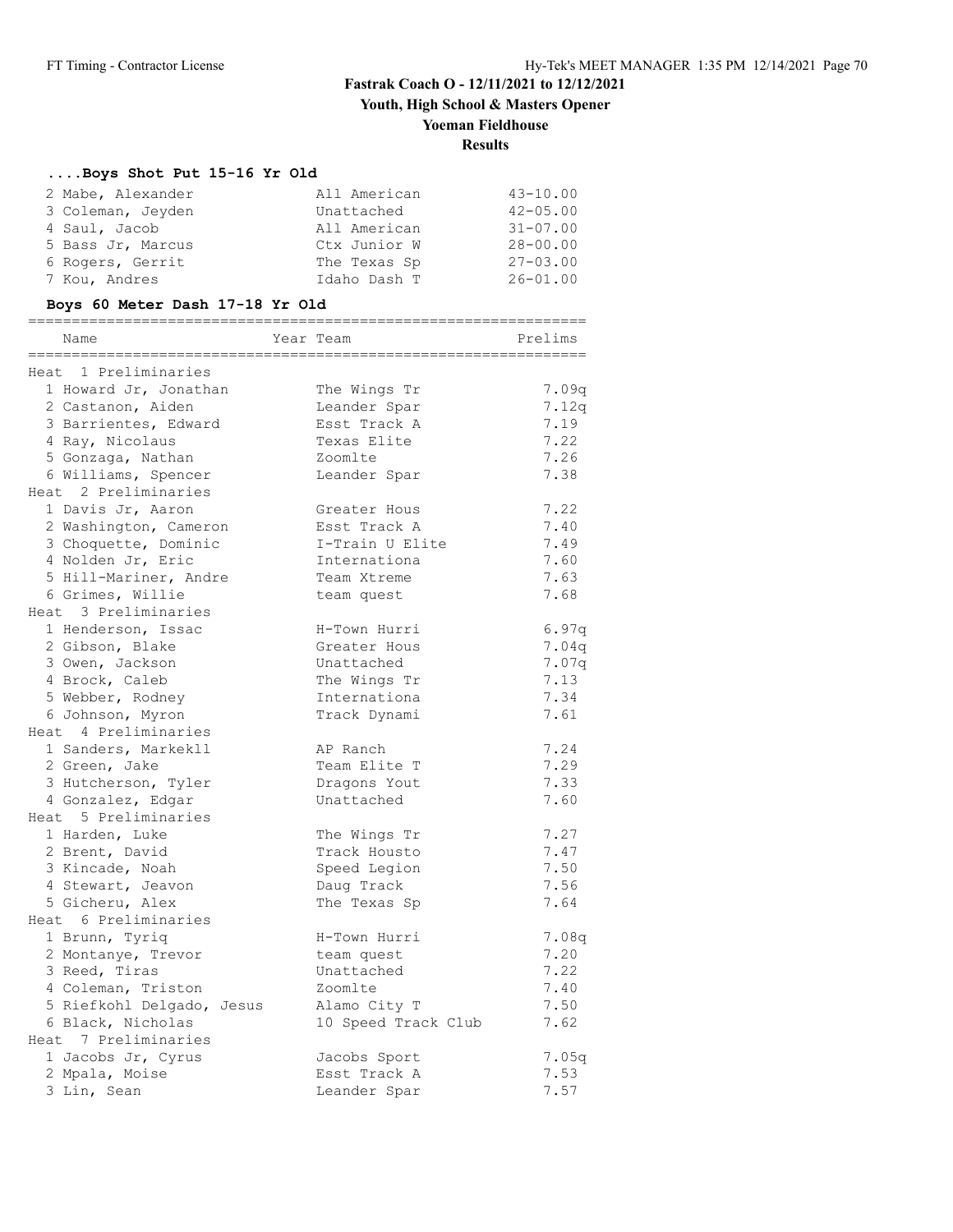## **Youth, High School & Masters Opener**

### **Yoeman Fieldhouse**

================================================================

# **Results**

| Boys 60 Meter Dash 17-18 Yr Old |  |  |                              |
|---------------------------------|--|--|------------------------------|
| $1.71$ $\sim$ $1.7$             |  |  | $T_{\mathcal{D}} \times C_1$ |

| 4 Alani, Ali             | Fpr Speed YO       | 7.94  |
|--------------------------|--------------------|-------|
| 5 Lipkins, Malachi       | Esst Track A       | 8.26  |
| Heat 8 Preliminaries     |                    |       |
| 1 Majors-Sterling, Jesse | Dragons Yout       | 7.09q |
| 2 Niblett, Ryan          | Dragons Yout       | 7.16  |
| 3 Jackson, Cameron       | Unattached         | 7.24  |
| 4 Gaines, Dylan          | Texas Elite        | 7.29  |
| 5 Kanz, Daniel           | The Texas Sp       | 7.58  |
| 6 Honell, Jason          | Idaho Dash T       | 7.80  |
| 7 Savery, Kyjah          | Greater Hous       | 8.53  |
| Heat 9 Preliminaries     |                    |       |
| 1 Hall, Dariante         | AP Ranch           | 7.14  |
| 2 Clarke, Josiah         | Richmond Gold      | 7.17  |
| 3 Davis, Jaiden          | Garland Track Club | 7.37  |
| 4 Robinson, Jordan       | AP Ranch           | 7.42  |
| 5 Pride, Recharde        | The Wings Tr       | 7.49  |
| 6 Arriaga, Nathan        | Alamo City T       | 7.66  |

#### **Boys 60 Meter Dash 17-18 Yr Old**

| Name                     | Year Team |                    | Finals |
|--------------------------|-----------|--------------------|--------|
| Section 1 Finals         |           |                    |        |
| 1 Henderson, Issac       |           | H-Town Hurri       | 6.90   |
| 2 Howard Jr, Jonathan    |           | The Wings Tr       | 6.99   |
| 3 Owen, Jackson          |           | Unattached         | 6.99   |
| 4 Jacobs Jr, Cyrus       |           | Jacobs Sport       | 7.00   |
| 5 Gibson, Blake          |           | Greater Hous       | 7.03   |
| 6 Brunn, Tyriq           |           | H-Town Hurri       | 7.06   |
| 7 Castanon, Aiden        |           | Leander Spar       | 7.10   |
| Preliminaries            |           |                    |        |
| 6 Majors-Sterling, Jesse |           | Dragons Yout       |        |
| 9 Brock, Caleb           |           | The Wings Tr       |        |
| 10 Hall, Dariante        |           | AP Ranch           |        |
| 11 Niblett, Ryan         |           | Dragons Yout       |        |
| 12 Clarke, Josiah        |           | Richmond Gold      |        |
| 13 Barrientes, Edward    |           | Esst Track A       |        |
| 14 Montanye, Trevor      |           | team quest         |        |
| 15 Reed, Tiras           |           | Unattached         |        |
| 16 Ray, Nicolaus         |           | Texas Elite        |        |
| 17 Davis Jr, Aaron       |           | Greater Hous       |        |
| 18 Jackson, Cameron      |           | Unattached         |        |
| 19 Sanders, Markekll     |           | AP Ranch           |        |
| 20 Gonzaga, Nathan       |           | Zoomlte            |        |
| 21 Harden, Luke          |           | The Wings Tr       |        |
| 22 Green, Jake           |           | Team Elite T       |        |
| 23 Gaines, Dylan         |           | Texas Elite        |        |
| 24 Hutcherson, Tyler     |           | Dragons Yout       |        |
| 25 Webber, Rodney        |           | Internationa       |        |
| 26 Davis, Jaiden         |           | Garland Track Club |        |
| 27 Williams, Spencer     |           | Leander Spar       |        |
| 28 Washington, Cameron   |           | Esst Track A       |        |
| 29 Coleman, Triston      |           | Zoomlte            |        |
| 30 Robinson, Jordan      |           | AP Ranch           |        |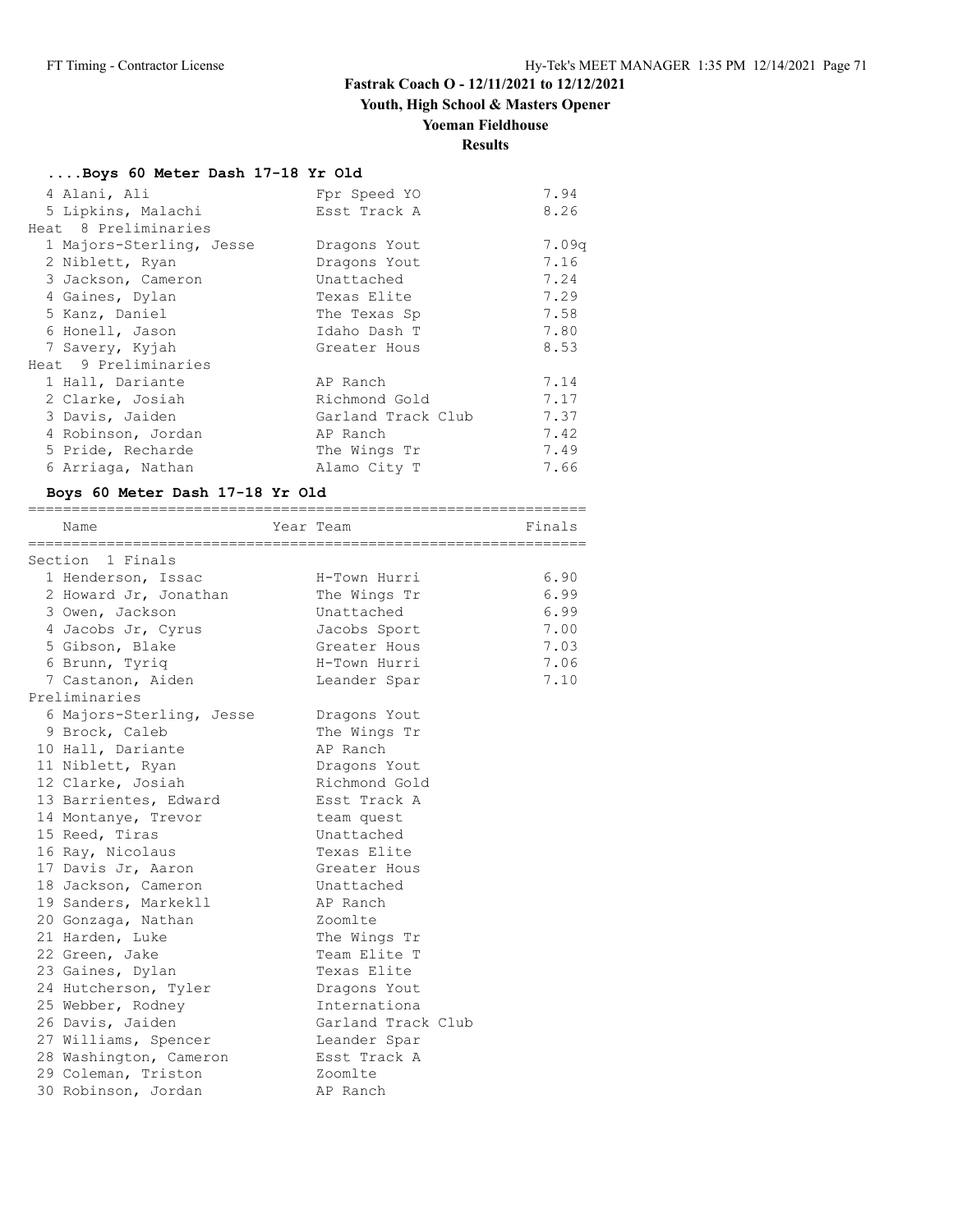## **Youth, High School & Masters Opener**

### **Yoeman Fieldhouse**

## **Results**

### **....Boys 60 Meter Dash 17-18 Yr Old**

| 31 Brent, David            | Track Housto        |
|----------------------------|---------------------|
| 32 Choquette, Dominic      | I-Train U Elite     |
| 33 Pride, Recharde         | The Wings Tr        |
| 34 Kincade, Noah           | Speed Legion        |
| 34 Riefkohl Delgado, Jesus | Alamo City T        |
| 36 Mpala, Moise            | Esst Track A        |
| 37 Stewart, Jeavon         | Daug Track          |
| 38 Lin, Sean               | Leander Spar        |
| 39 Kanz, Daniel            | The Texas Sp        |
| 40 Nolden Jr, Eric         | Internationa        |
| 41 Gonzalez, Edgar         | Unattached          |
| 42 Johnson, Myron          | Track Dynami        |
| 43 Black, Nicholas         | 10 Speed Track Club |
| 44 Hill-Mariner, Andre     | Team Xtreme         |
| 45 Gicheru, Alex           | The Texas Sp        |
| 46 Arriaga, Nathan         | Alamo City T        |
| 47 Grimes, Willie          | team quest          |
| 48 Honell, Jason           | Idaho Dash T        |
| 49 Alani, Ali              | Fpr Speed YO        |
| 50 Lipkins, Malachi        | Esst Track A        |
| 51 Savery, Kyjah           | Greater Hous        |

## **Boys 200 Meter Dash 17-18 Yr Old**

| Name                      | Year Team          | Prelims |
|---------------------------|--------------------|---------|
|                           |                    |         |
| Heat 1 Preliminaries      |                    |         |
| 1 Webber, Rodney          | Internationa       | 23.64   |
| 2 Green, Jake             | Team Elite T       | 23.74   |
| 3 Davis, Jaiden           | Garland Track Club | 23.88   |
| 4 Nolden Jr, Eric         | Internationa       | 24.24   |
| 5 Hill-Mariner, Andre     | Team Xtreme        | 24.60   |
| Heat 2 Preliminaries      |                    |         |
| 1 Gaines, Dylan           | Texas Elite        | 23.12   |
| 2 Lawton, Luke            | Unattached         | 23.43   |
| 3 Brent, David            | Track Housto       | 23.57   |
| 4 Eldridge, Tyler         | H-Town Hurri       | 24.03   |
| 5 Stewart, Jeavon         | Daug Track         | 24.11   |
| 6 Williams, Spencer       | Leander Spar       | 24.15   |
| Heat 3 Preliminaries      |                    |         |
| 1 Niblett, Ryan           | Dragons Yout       | 22.15q  |
| 2 Hutcherson, Tyler       | Dragons Yout       | 23.98   |
| 3 Smith, Camern           | Jamerican Fl       | 24.12   |
| 4 Beaver, Austin          | Fpr Speed YO       | 24.28   |
| 5 Gicheru, Alex           | The Texas Sp       | 24.55   |
| Heat 4 Preliminaries      |                    |         |
| 1 Jackson, Cameron        | Unattached         | 22.34q  |
| 2 Riefkohl Delgado, Jesus | Alamo City T       | 23.01   |
| 3 Barrientes, Edward      | Esst Track A       | 23.45   |
| 4 Thompson, Cerrone       | 49th State T       | 23.46   |
| 5 Johnson, Dae'Quan       | Team Xtreme        | 24.87   |
| Heat 5 Preliminaries      |                    |         |
| 1 Castanon, Aiden         | Leander Spar       | 23.03   |
| 2 Montanye, Trevor        | team quest         | 23.09   |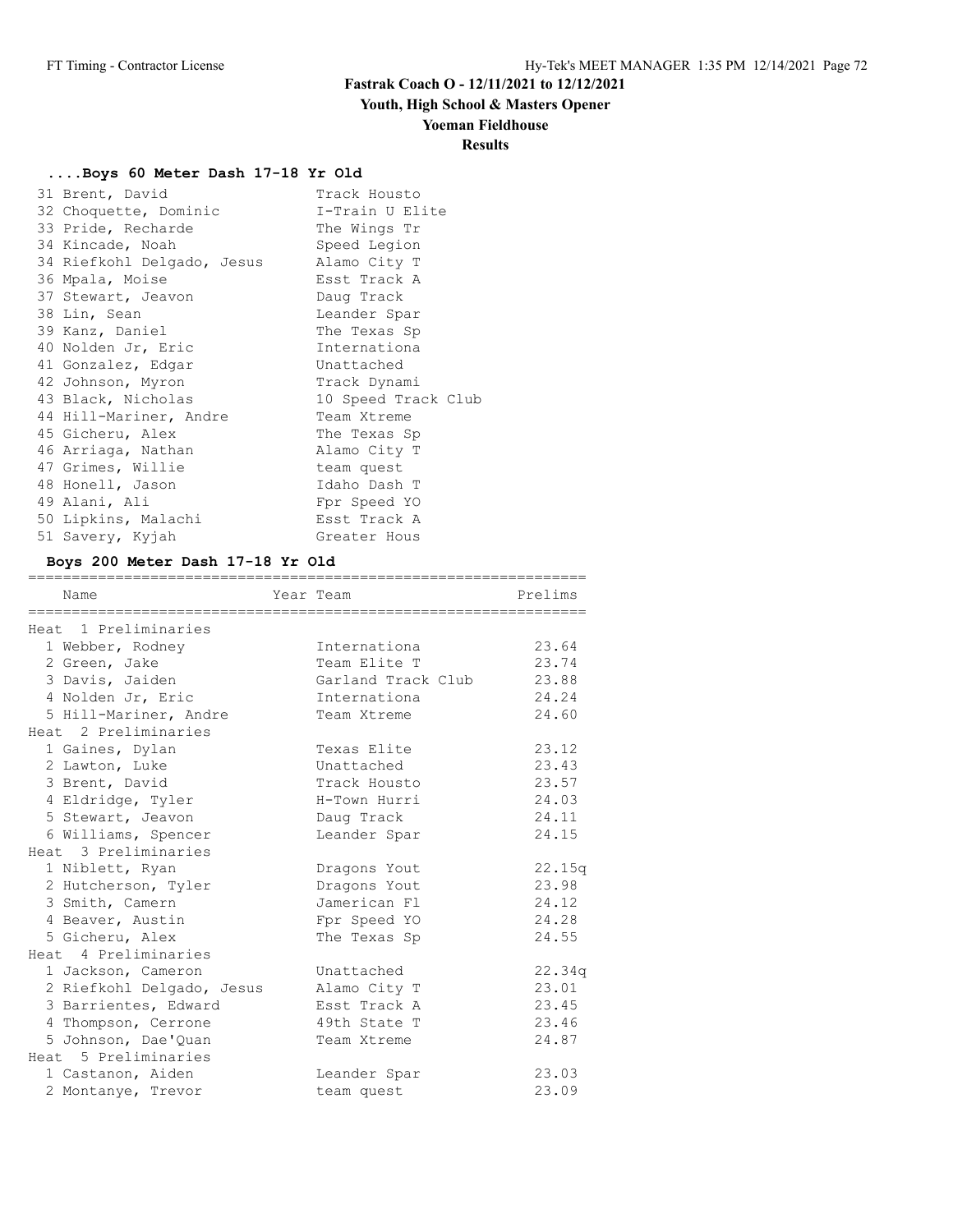**Youth, High School & Masters Opener**

## **Yoeman Fieldhouse**

## **Results**

#### **....Boys 200 Meter Dash 17-18 Yr Old**

| 3 Corrigan, Kevin        | Idaho Dash T        | 24.41  |
|--------------------------|---------------------|--------|
| 4 Choquette, Dominic     | I-Train U Elite     | 24.44  |
| 5 Pecero Jr, Jorge       | Dragons Yout        | 24.58  |
| Heat 6 Preliminaries     |                     |        |
| 1 Majors-Sterling, Jesse | Dragons Yout        | 22.63  |
| 2 Brooks, Horatio        | Texas Elite         | 22.85  |
| 3 Washington, Cameron    | Esst Track A        | 23.66  |
| 4 Mpala, Moise           | Esst Track A        | 24.01  |
| 5 Haynes, Augustas       | Idaho Dash T        | 24.17  |
| 6 Honell, Jason          | Idaho Dash T        | 24.25  |
| Heat 7 Preliminaries     |                     |        |
| 1 Savery, Kyjah          | Greater Hous        | 21.86q |
| 2 Brunn, Tyriq           | H-Town Hurri        | 22.01q |
| 3 Ray, Nicolaus          | Texas Elite         | 23.28  |
| 4 Black, Nicholas        | 10 Speed Track Club | 24.31  |
| 5 Kou, Sebastian         | Idaho Dash T        | 24.41  |
| 6 Green, Dillion         | H-Town Hurri        | 24.88  |
| Heat 8 Preliminaries     |                     |        |
| 1 Kincade, Noah          | Speed Legion        | 24.00  |
| 2 Gonzalez, Edgar        | Unattached          | 24.30  |
| 3 Henry, Kayden          | Track Housto        | 25.53  |
| 4 Grimes, Willie         | team quest          | 27.43  |
| Heat 9 Preliminaries     |                     |        |
| 1 Smallwood, Kendrick    | Track Dynami        | 22.10q |
| 2 Henderson, Issac       | H-Town Hurri        | 22.46  |
| 3 Coleman, Triston       | Zoomlte             | 24.12  |
| 4 Johnson, Myron         | Track Dynami        | 24.30  |
| 5 Kanz, Daniel           | The Texas Sp        | 24.41  |
| 6 Meikalike, Charles     | Richmond Gold       | 24.73  |
| Heat 10 Preliminaries    |                     |        |
| 1 Thomas, Michael        | Internationa        | 22.37q |
| 2 Owen, Jackson          | Unattached          | 22.38q |
| 3 Clarke, Josiah         | Richmond Gold       | 22.77  |
| 4 Harden, Luke           | The Wings Tr        | 22.93  |
| 5 Gardner, Shane         | Greater Hous        | 23.12  |
| 6 Strange Jr, Michael    | H-Town Hurri        | 23.31  |
| Heat 11 Preliminaries    |                     |        |
| 1 Reed, Tiras            | Unattached          | 22.32q |
| 2 Lin, Sean              | Leander Spar        | 23.60  |
| 3 Arriaga, Nathan        | Alamo City T        | 24.00  |
| 4 Kimani, Byron          | Team Xtreme         | 24.54  |
| 5 Odonkor, Lord          | team quest          | 24.59  |

#### **Boys 200 Meter Dash 17-18 Yr Old**

| Name                  | Year Team    | Finals |
|-----------------------|--------------|--------|
| Section 1 Finals      |              |        |
| 1 Jackson, Cameron    | Unattached   | 22.31  |
| 2 Reed, Tiras         | Unattached   | 22.33  |
| 3 Thomas, Michael     | Internationa | 22.40  |
| 4 Brunn, Tyriq        | H-Town Hurri | 22.43  |
| 5 Smallwood, Kendrick | Track Dynami | 22.62  |
| Preliminaries         |              |        |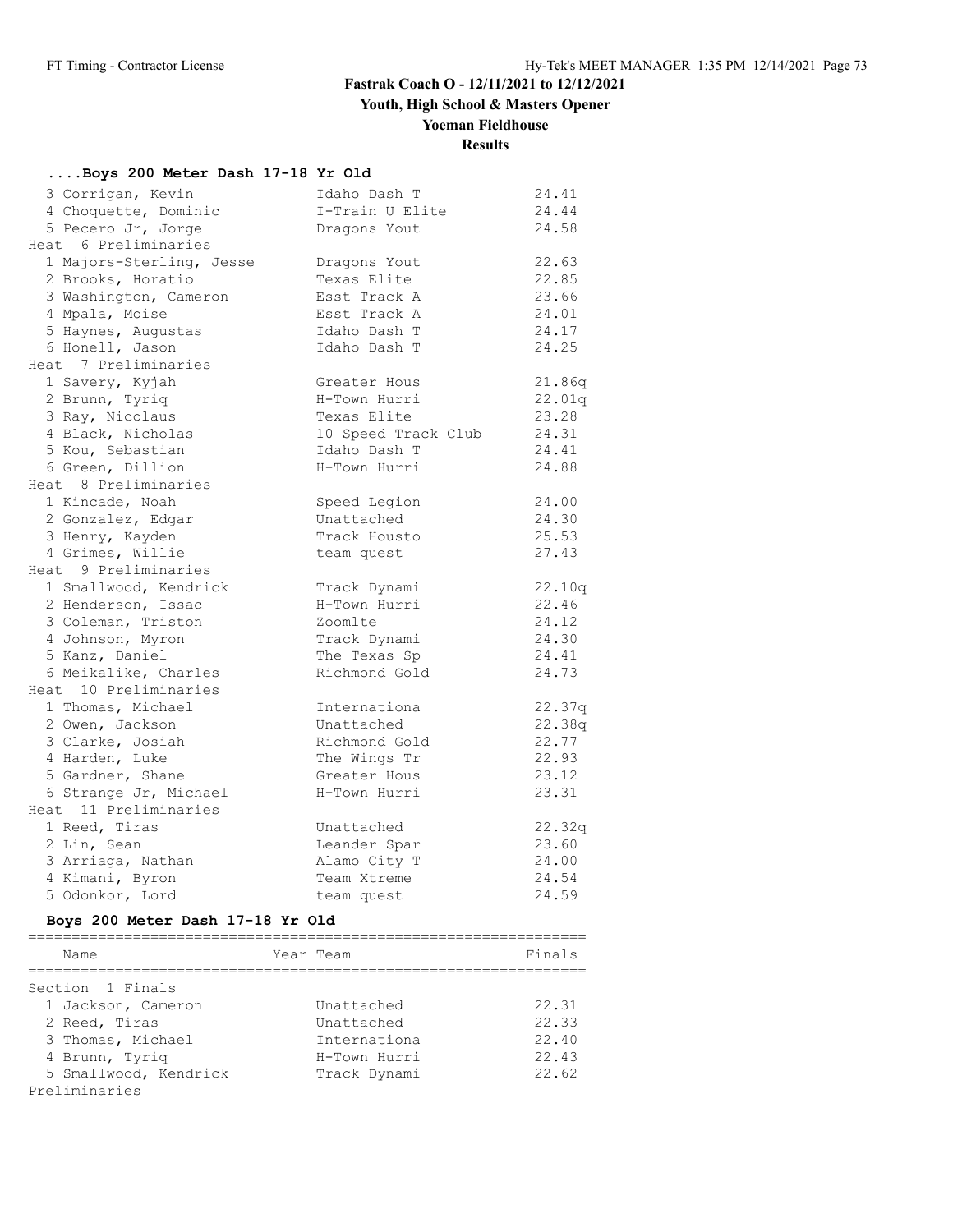**Youth, High School & Masters Opener**

#### **Yoeman Fieldhouse**

## **Results**

#### **....Boys 200 Meter Dash 17-18 Yr Old**

| 1 Savery, Kyjah                      | Greater Hous              |
|--------------------------------------|---------------------------|
| 4 Niblett, Ryan                      | Dragons Yout              |
| 8 Owen, Jackson                      | Unattached                |
| 9 Henderson, Issac                   | H-Town Hurri              |
| 10 Majors-Sterling, Jesse            | Dragons Yout              |
| 11 Clarke, Josiah                    | Richmond Gold             |
| 12 Brooks, Horatio                   | Texas Elite               |
| 13 Harden, Luke                      | The Wings Tr              |
| 14 Riefkohl Delgado, Jesus           | Alamo City T              |
| 15 Castanon, Aiden                   | Leander Spar              |
| 16 Montanye, Trevor                  | team quest                |
| 17 Gaines, Dylan                     | Texas Elite               |
| 18 Gardner, Shane                    | Greater Hous              |
| 19 Ray, Nicolaus                     | Texas Elite               |
| 20 Strange Jr, Michael               | H-Town Hurri              |
| 21 Lawton, Luke                      | Unattached                |
| 22 Barrientes, Edward                | Esst Track A              |
| 23 Thompson, Cerrone                 | 49th State T              |
| 24 Brent, David                      | Track Housto              |
| 25 Lin, Sean                         | Leander Spar              |
| 26 Webber, Rodney                    | Internationa              |
| 27 Washington, Cameron               | Esst Track A              |
| 28 Green, Jake                       | Team Elite T              |
| 29 Davis, Jaiden                     | Garland Track Club        |
| 30 Hutcherson, Tyler                 | Dragons Yout              |
| 31 Arriaga, Nathan                   | Alamo City T              |
| 32 Kincade, Noah                     | Speed Legion              |
| 33 Mpala, Moise                      | Esst Track A              |
| 34 Eldridge, Tyler                   | H-Town Hurri              |
| 35 Stewart, Jeavon                   | Daug Track                |
| 36 Coleman, Triston                  | Zoomlte                   |
| 37 Smith, Camern                     | Jamerican Fl              |
| 38 Williams, Spencer                 | Leander Spar              |
| 39 Haynes, Augustas                  | Idaho Dash T              |
| 40 Nolden Jr, Eric                   | Internationa              |
| 41 Honell, Jason                     | Idaho Dash T              |
| 42 Beaver, Austin                    | Fpr Speed YO              |
| 43 Gonzalez, Edgar                   | Unattached                |
| 44 Johnson, Myron                    | Track Dynami              |
| 45 Black, Nicholas                   | 10 Speed Track Club       |
| 46 Kanz, Daniel                      | The Texas Sp              |
| 47 Kou, Sebastian                    | Idaho Dash T              |
| 48 Corrigan, Kevin                   | Idaho Dash T              |
| 49 Choquette, Dominic                | I-Train U Elite           |
|                                      | Team Xtreme               |
| 50 Kimani, Byron<br>51 Gicheru, Alex | The Texas Sp              |
| 52 Pecero Jr, Jorge                  | Dragons Yout              |
| 53 Odonkor, Lord                     |                           |
| 54 Hill-Mariner, Andre               | team quest<br>Team Xtreme |
| 55 Meikalike, Charles                | Richmond Gold             |
| 56 Johnson, Dae'Quan                 | Team Xtreme               |
| 57 Green, Dillion                    | H-Town Hurri              |
| 58 Henry, Kayden                     | Track Housto              |
|                                      |                           |
| 59 Grimes, Willie                    | team quest                |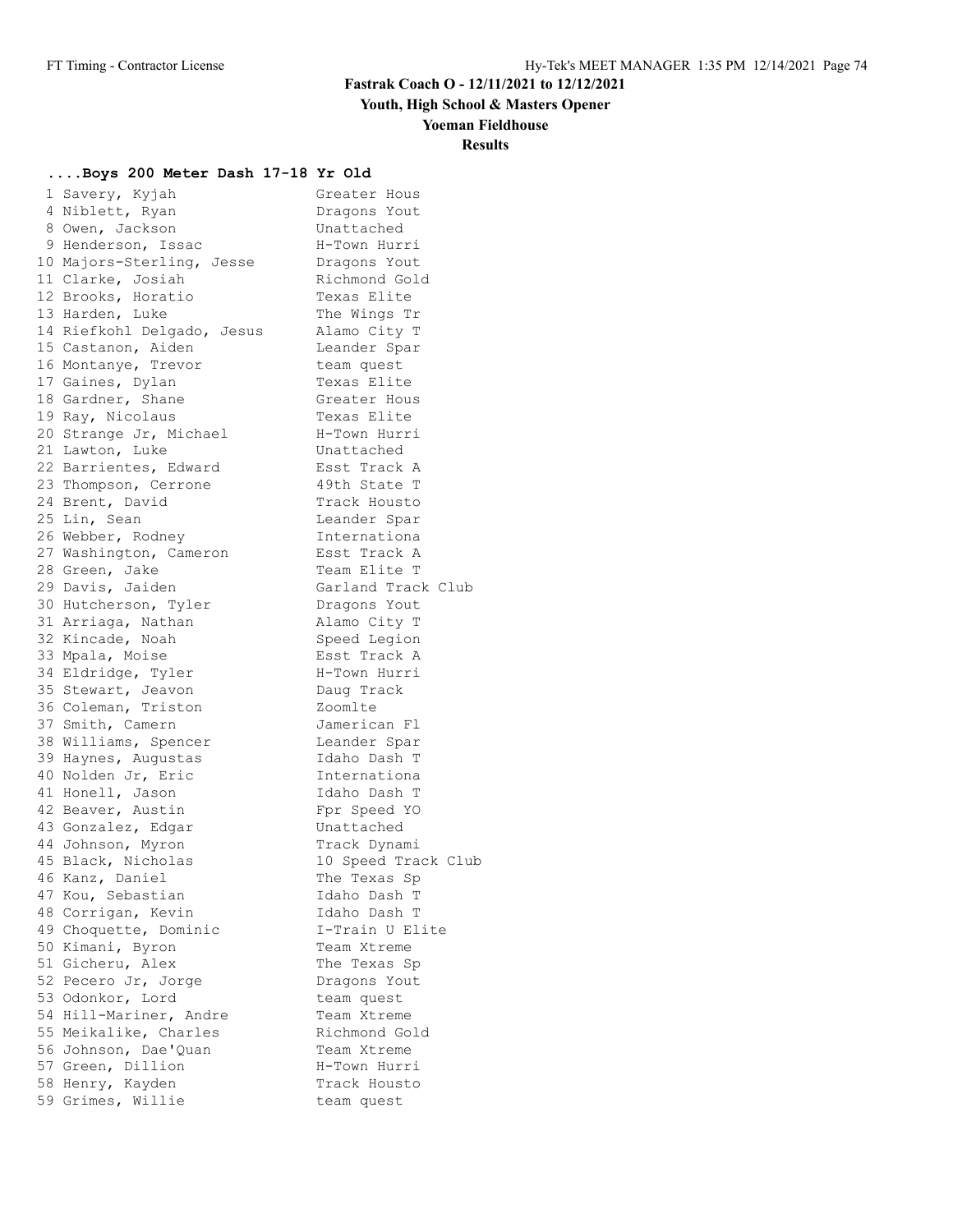**Youth, High School & Masters Opener**

## **Yoeman Fieldhouse**

**Results**

#### **Boys 400 Meter Dash 17-18 Yr Old**

| Name<br>Year Team<br>===========                     | Finals         |
|------------------------------------------------------|----------------|
| Section 1                                            |                |
| 1 Bannon, Thomas<br>Cougar T&F                       | 52.61          |
| 2 Simmons, Christian<br>AP Ranch                     | 52.73          |
| 3 Beaver, Austin<br>Fpr Speed YO                     | 54.54          |
| 4 Sanders, Markekll<br>AP Ranch                      | 1:00.20        |
| Section <sub>2</sub>                                 |                |
| 1 Gonzaga, Nathan<br>Zoomlte                         | 53.00          |
| Idaho Dash T<br>2 Haynes, Augustas                   | 55.26          |
| 3 Robinson, Jordan<br>AP Ranch                       | 55.74          |
| 4 Coleman, Triston<br>Zoomlte                        | 55.92          |
| 5 Alani, Ali<br>Fpr Speed YO                         | 1:06.10        |
| Section 3                                            |                |
| 1 Kaase, Colton<br>Zoomlte                           | 52.86          |
| 2 Simmons, Evan<br>AP Ranch                          | 53.29          |
| 3 Landry, Terry<br>The Wings Tr                      | 56.49          |
| 4 Basave, Christopher<br>Fpr Speed YO                | 58.75          |
| 5 Brooks, Garik<br>AP Ranch                          | 58.78          |
| Section 4                                            |                |
| 1 Davis, Jaiden<br>Garland Track Club                | 54.16          |
| AP Ranch<br>2 Fazarro, Tsegaya                       | 54.75          |
| 3 Pride, Recharde<br>The Wings Tr                    | 55.23          |
| 4 Howard, Elisha<br>The Wings Tr                     | 59.39          |
| 5 Gicheru, Alex<br>The Texas Sp                      | 59.66          |
| Section 5                                            |                |
| 1 Howard Jr, Jonathan<br>The Wings Tr                | 52.43          |
| 2 Kanz, Daniel<br>The Texas Sp                       | 54.29          |
| 3 Odonkor, Lord<br>team quest                        | 55.34          |
| 4 Henderson, Issac<br>H-Town Hurri                   | 55.62          |
| Track Housto<br>5 Henry, Kayden                      | 57.82          |
| Section 6                                            |                |
| 1 Lawton, Luke<br>Unattached                         | 52.58          |
| 2 Kou, Sebastian<br>Idaho Dash T                     | 55.22          |
| 3 Broughton, Jeremiah<br>Unattached                  | 55.45          |
| 4 Meikalike, Charles<br>Richmond Gold                | 57.18          |
| 5 Smith, Camern<br>Jamerican Fl                      | 58.30          |
| Section 7                                            |                |
| 1 Eldridge, Tyler<br>H-Town Hurri<br>Run Fast TC     | 53.11<br>54.31 |
| 2 Hawkins, Bryce<br>3 Brooks, Horatio<br>Texas Elite | 54.76          |
| 4 Gonzalez, Edgar<br>Unattached                      | 55.59          |
| Section<br>8                                         |                |
| 1 Thomas, Michael<br>Internationa                    | 50.44          |
| 2 Strange Jr, Michael<br>H-Town Hurri                | 50.63          |
| 3 Thompson, Cerrone<br>49th State T                  | 51.86          |
| 4 Brock, Caleb<br>The Wings Tr                       | 52.99          |
| 5 Senegal, William<br>team quest                     | 54.56          |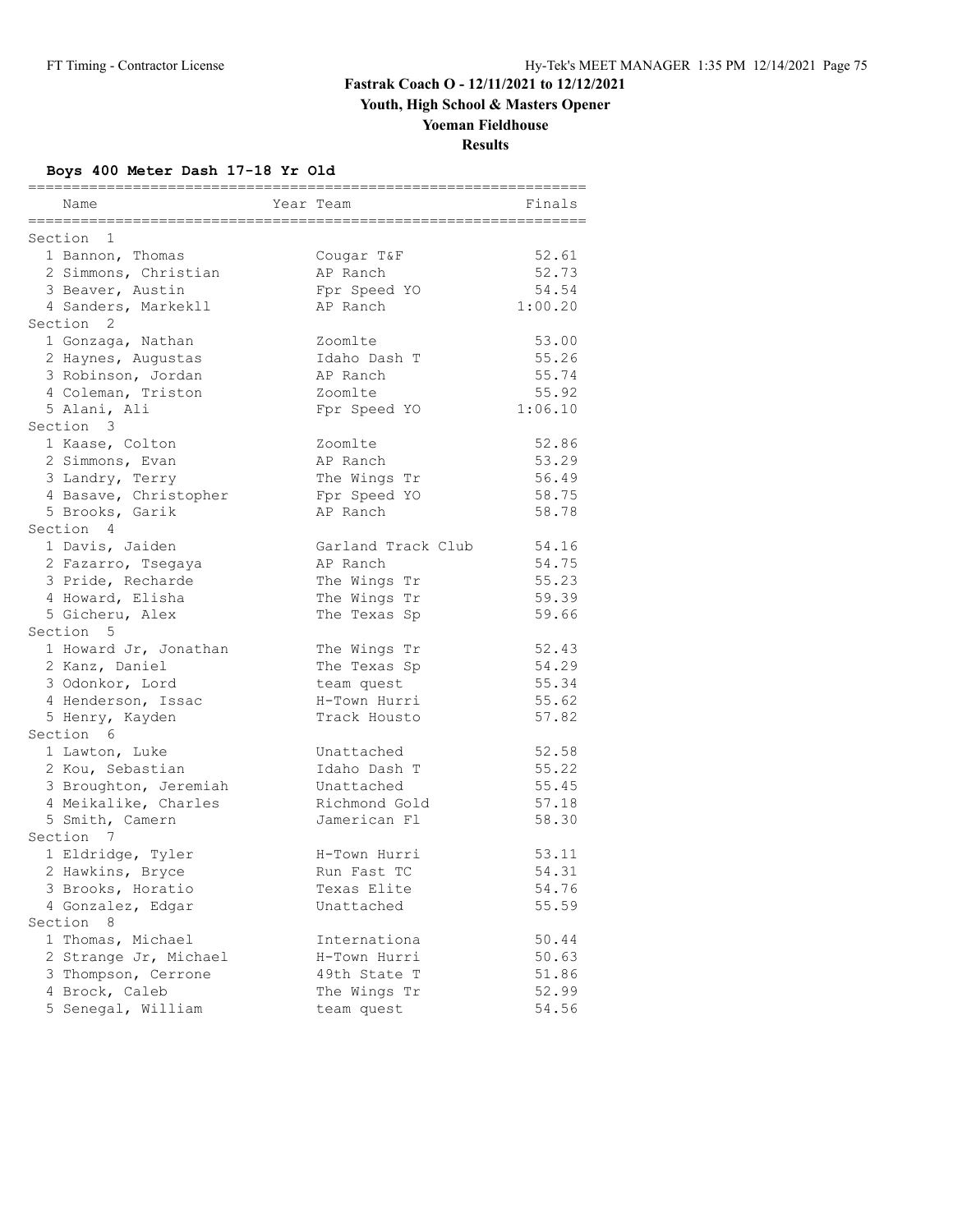## **Youth, High School & Masters Opener**

## **Yoeman Fieldhouse**

**Results**

#### **Boys 800 Meter Run 17-18 Yr Old**

|                      | Name                  | Year Team    | Finals  |
|----------------------|-----------------------|--------------|---------|
|                      |                       |              |         |
| Section 1            |                       |              |         |
|                      | 1 Anthony, Caleb      | Dragons Yout | 2:05.03 |
|                      | 2 Eldridge, Tyler     | H-Town Hurri | 2:05.18 |
|                      | 3 Harper, Mitchell    | Fpr Speed YO | 2:10.05 |
|                      | 4 Carnes, Jonathan    | Spring-Klein | 2:10.34 |
|                      | 5 Fisher, Matthew     | Greater Hous | 2:11.09 |
|                      | 6 Beaver, Austin      | Fpr Speed YO | 2:16.45 |
|                      | 7 Menck, Parker       | Cougar T&F   | 2:25.53 |
| Section <sub>2</sub> |                       |              |         |
|                      | 1 Carter, Coby        | Northside St | 2:05.43 |
|                      | 2 Baptiste, Dominick  | Run Fast TC  | 2:07.39 |
|                      | 3 Reed, Bruce         | Cool Running | 2:15.87 |
|                      | 4 Basave, Christopher | Fpr Speed YO | 2:22.62 |
|                      | 5 Braxton, Bishop     | Esst Track A | 2:27.94 |
| Section 3            |                       |              |         |
|                      | 1 Corrigan, Kevin     | Idaho Dash T | 2:01.85 |
|                      | 2 Garcia, Adam        | The Afterbur | 2:01.86 |
|                      | 3 Muyoboke, Valeur    | Internationa | 2:02.82 |
|                      | 4 Szczerba, Jackson   | Txs Texas SE | 2:05.15 |
|                      | 5 Sanchez, Antonio    | Txs Texas SE | 2:06.81 |
|                      | 6 Evans, Nathan       | Unattached   | 2:07.41 |
|                      | 7 Sims, Travis        | Harrison Cou | 2:15.50 |

#### **Boys 1 Mile Run 17-18 Yr Old**

| Name                | Year Team    | Finals  |
|---------------------|--------------|---------|
|                     |              |         |
| Section 1           |              |         |
| 1 Flores, Santos    | Internationa | 4:29.05 |
| 2 Parra, Anthony    | Unattached   | 4:39.82 |
| 3 Szczerba, Jackson | Txs Texas SE | 4:45.66 |
| 4 Sims, Travis      | Harrison Cou | 4:45.74 |
| 5 Haub, Brandon     | Unattached   | 4:52.20 |
| 6 Larin, Anthony    | team quest   | 5:07.01 |
| 7 Moreno, Sabastian | Internationa | 5:12.23 |
| 8 Reed, Bruce       | Cool Running | 5:23.20 |
| 9 Mouton, Marek     | Dragons Yout | 5:25.56 |
| 10 Esteron, Dylan   | team quest   | 5:27.30 |
| 11 Dumdei, Caleb    | Harrison Cou | 5:30.03 |
|                     |              |         |

#### **Boys 3200 Meter Run 17-18 Yr Old**

| Year Team<br>Name                   | Finals   |
|-------------------------------------|----------|
| 1 Sanchez, Antonio<br>Txs Texas SE  | 9:56.21  |
| 2 Evans, Nathan<br>Unattached       | 10:03.06 |
| Harrison Cou<br>3 Sims, Travis      | 10:24.01 |
| Cool Running<br>4 Reed, Bruce       | 10:41.77 |
| 5 Moreno, Sabastian<br>Internationa | 10:53.12 |
| 6 Larin, Anthony<br>team quest      | 10:53.28 |
| Unattached<br>7 Lyons, Cody         | 11:10.30 |
| 8 Dumdei, Caleb<br>Harrison Cou     | 12:03.75 |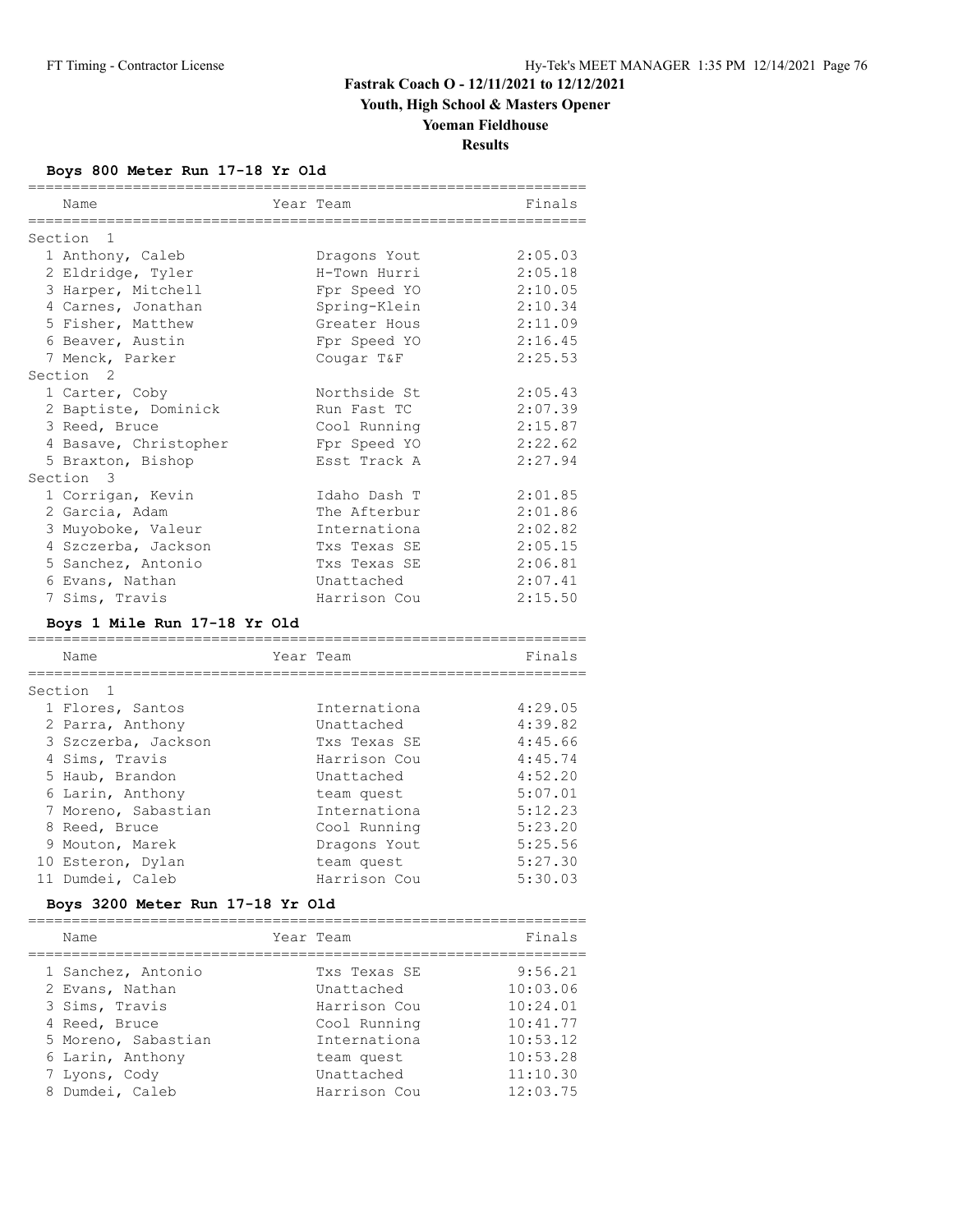## **Youth, High School & Masters Opener**

## **Yoeman Fieldhouse**

**Results**

#### **Boys 60 Meter Hurdles 17-18 Yr Old**

| Name                                                                                                                                                                                                                                                                                                                                                                     | Year Team   |                                                                                                                                                                                |                                                                                                     | Prelims                                                                                                              |
|--------------------------------------------------------------------------------------------------------------------------------------------------------------------------------------------------------------------------------------------------------------------------------------------------------------------------------------------------------------------------|-------------|--------------------------------------------------------------------------------------------------------------------------------------------------------------------------------|-----------------------------------------------------------------------------------------------------|----------------------------------------------------------------------------------------------------------------------|
| Heat 1 Preliminaries<br>1 Brinkley, Christopher<br>2 Jackson, Cameron<br>3 Haynes, Augustas<br>4 Kou, Sebastian<br>5 Andrews, Leilani<br>6 Baptiste, Dominick                                                                                                                                                                                                            |             | The Wings Tr<br>Unattached<br>Idaho Dash T<br>Idaho Dash T<br>Unattached<br>Run Fast TC                                                                                        |                                                                                                     | 8.26q<br>8.47q<br>8.84q<br>8.87q<br>8.90<br>10.18                                                                    |
| Heat 2 Preliminaries<br>1 Gardner, Shane<br>2 Smallwood, Kendrick<br>3 Stewart, Jeavon<br>4 Parker, Kenyon<br>5 Kaase, Colton<br>6 Bannon, Thomas<br>Boys 60 Meter Hurdles 17-18 Yr Old                                                                                                                                                                                  |             | Greater Hous<br>Track Dynami<br>Daug Track<br>Mainland Jaq<br>Zoomlte<br>Cougar T&F                                                                                            |                                                                                                     | 7.90q<br>7.96q<br>8.60q<br>8.82q<br>8.89<br>8.94                                                                     |
| Name                                                                                                                                                                                                                                                                                                                                                                     |             | Year Team                                                                                                                                                                      |                                                                                                     | Finals                                                                                                               |
| ===================<br>Section 1 Finals<br>1 Smallwood, Kendrick<br>2 Jackson, Cameron<br>3 Brinkley, Christopher<br>4 Stewart, Jeavon<br>5 Parker, Kenyon<br>6 Haynes, Augustas<br>7 Kou, Sebastian<br>Preliminaries<br>1 Gardner, Shane<br>9 Kaase, Colton<br>10 Andrews, Leilani<br>11 Bannon, Thomas<br>12 Baptiste, Dominick<br>Boys 4x400 Meter Relay 17-18 Yr Old |             | Track Dynami<br>Unattached<br>The Wings Tr<br>Daug Track<br>Mainland Jag<br>Idaho Dash T<br>Idaho Dash T<br>Greater Hous<br>Zoomlte<br>Unattached<br>Cougar T&F<br>Run Fast TC | ==================                                                                                  | 8.19<br>8.27<br>8.30<br>8.74<br>8.88<br>9.11<br>9.30                                                                 |
| Team<br>============                                                                                                                                                                                                                                                                                                                                                     |             |                                                                                                                                                                                |                                                                                                     | Finals                                                                                                               |
| Section<br>1<br>1 Esst Track And Field<br>1) Braxton, Bishop<br>3) Barrientes, Edward<br>2 International Elite Track & Fi<br>1) Nolden Jr, Eric<br>3) Muyoboke, Valeur<br>3 Run Fast TC - Baton Rouge<br>1) Hawkins, Bryce<br>3) Terrell, Damion<br>4 Idaho Dash Track Club<br>1) Haynes, Augustas<br>3) Corrigan, Kevin                                                 | ' A'<br>'A' | 'A'<br>'A'                                                                                                                                                                     | 4) Mpala, Moise<br>2) Thomas, Michael<br>4) Webber, Rodney<br>2) Honell, Jason<br>4) Kou, Sebastian | 3:29.48<br>2) Washington, Cameron<br>3:32.33<br>3:34.84<br>2) Cavalier, D'Corian<br>4) Baptiste, Dominick<br>3:39.17 |

================================================================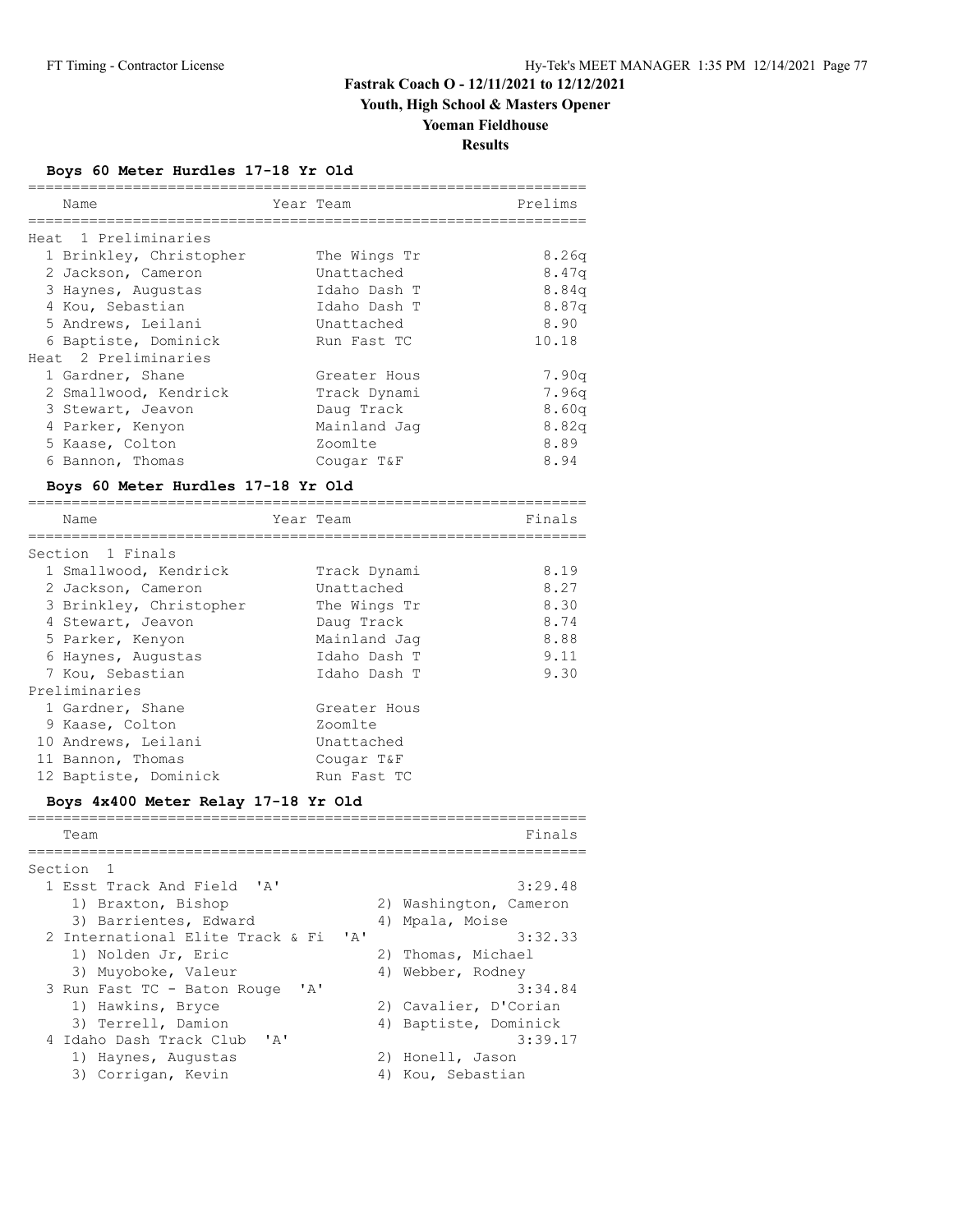**Youth, High School & Masters Opener**

## **Yoeman Fieldhouse**

**Results**

#### **Boys High Jump 17-18 Yr Old**

| Name                 | Year Team        | Finals      |
|----------------------|------------------|-------------|
|                      |                  |             |
| Flight 1             |                  |             |
| 1 Parker, Kenyon     | Mainland Jaq     | $6 - 06.00$ |
| 2 Harvey, Kaden      | All American     | $6 - 04.00$ |
| 3 Meneley, Michael   | Unattached       | $6 - 02.00$ |
| 4 Hernandez, Michael | South Texas Heat | $5 - 08.00$ |
| -- Zahid, Shakeel    | Unattached       | ΝH          |

#### **Boys Long Jump 17-18 Yr Old**

| Name                  | Year Team           | Finals       |
|-----------------------|---------------------|--------------|
| 1 Davis Jr, Aaron     | Greater Hous        | $23 - 04.50$ |
| 2 Olukosi, Damilare   | Texas Elite         | $21 - 06.75$ |
| 3 Montanye, Trevor    | team quest          | $20 - 06.75$ |
| 4 Harvey, Kaden       | All American        | $20 - 04.00$ |
| 5 Williams, Spencer   | Leander Spar        | $19 - 09.75$ |
| 6 Hill-Mariner, Andre | Team Xtreme         | $19 - 05.25$ |
| 7 Green, Jake         | Team Elite T        | $19 - 01.50$ |
| 8 Choquette, Dominic  | I-Train U Elite     | $18 - 05.50$ |
| 9 Senegal, William    | team quest          | $18 - 00.50$ |
| -- Drain, Emmanuel    | Houston Blue Devils | ND           |
| -- Merwin, Mackobe    | Unattached          | ΝD           |

#### **Boys Triple Jump 17-18 Yr Old**

| Name                | Year Team   | Finals          |
|---------------------|-------------|-----------------|
|                     |             |                 |
| 1 Olukosi, Damilare | Texas Elite | $47 - 02.25$    |
| 2 Stewart, Jeavon   | Daug Track  | $41 - 0.3$ , 00 |

#### **Boys Shot Put 17-18 Yr Old**

| Name               | Year Team    | Finals       |
|--------------------|--------------|--------------|
| 1 Orta, Alberto    | All American | $54 - 01.00$ |
| 2 Nwokeji, Cordell | Unattached   | $50 - 02.00$ |
| 3 Brooks, Donovan  | All American | $44 - 03.00$ |
| 4 Lipkins, Malachi | Esst Track A | $33 - 01.00$ |
| 5 Randle, Andre    | Dragons Yout | $27 - 02.00$ |

#### **Men 60 Meter Dash Open/Masters**

| Name      |                      | Year Team    | Finals |
|-----------|----------------------|--------------|--------|
| Section 1 |                      |              |        |
|           | 1 Rimpson, Antonio   | One Nation A | 7.12   |
|           | 2 Gustave, Damaurie' | Internationa | 7.22   |
|           | 3 Harrison, Alex     | Unattached   | 7.30   |
|           | 4 Smith, Amarien     | Unattached   | 7.55   |
|           | 5 Randall, Paul      | Unattached   | 8.36   |
|           | 6 Biggers, Kevin     | Unattached   | 8.52   |
|           | 7 Childs, Brian      | Unattached   | 11.00  |
|           |                      |              |        |